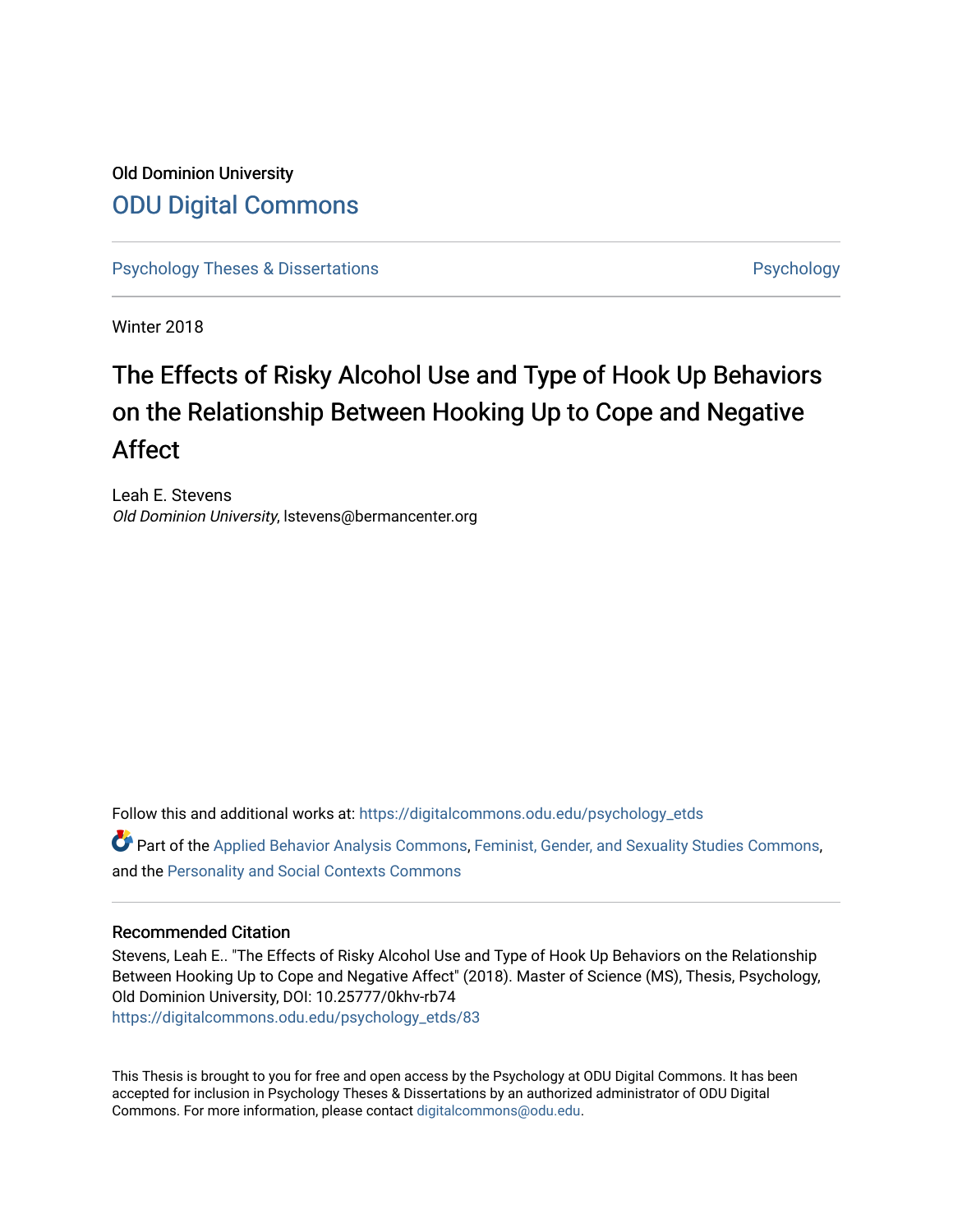# **THE EFFECTS OF RISKY ALCOHOL USE AND TYPE OF HOOK UP BEHAVIORS ON THE RELATIONSHIP BETWEEN HOOKING UP TO COPE AND NEGATIVE AFFECT**

by

Leah E. Stevens B.A. May 2011, Augsburg College

A Thesis Submitted to the Faculty of Old Dominion University in Partial Fulfillment of the Requirements for the Degree of

### MASTER OF SCIENCE

### **PSYCHOLOGY**

### OLD DOMINION UNIVERSITY December 2018

Approved by:

James M. Henson (Director)

Barbara Winstead (Member)

Miguel Padilla (Member)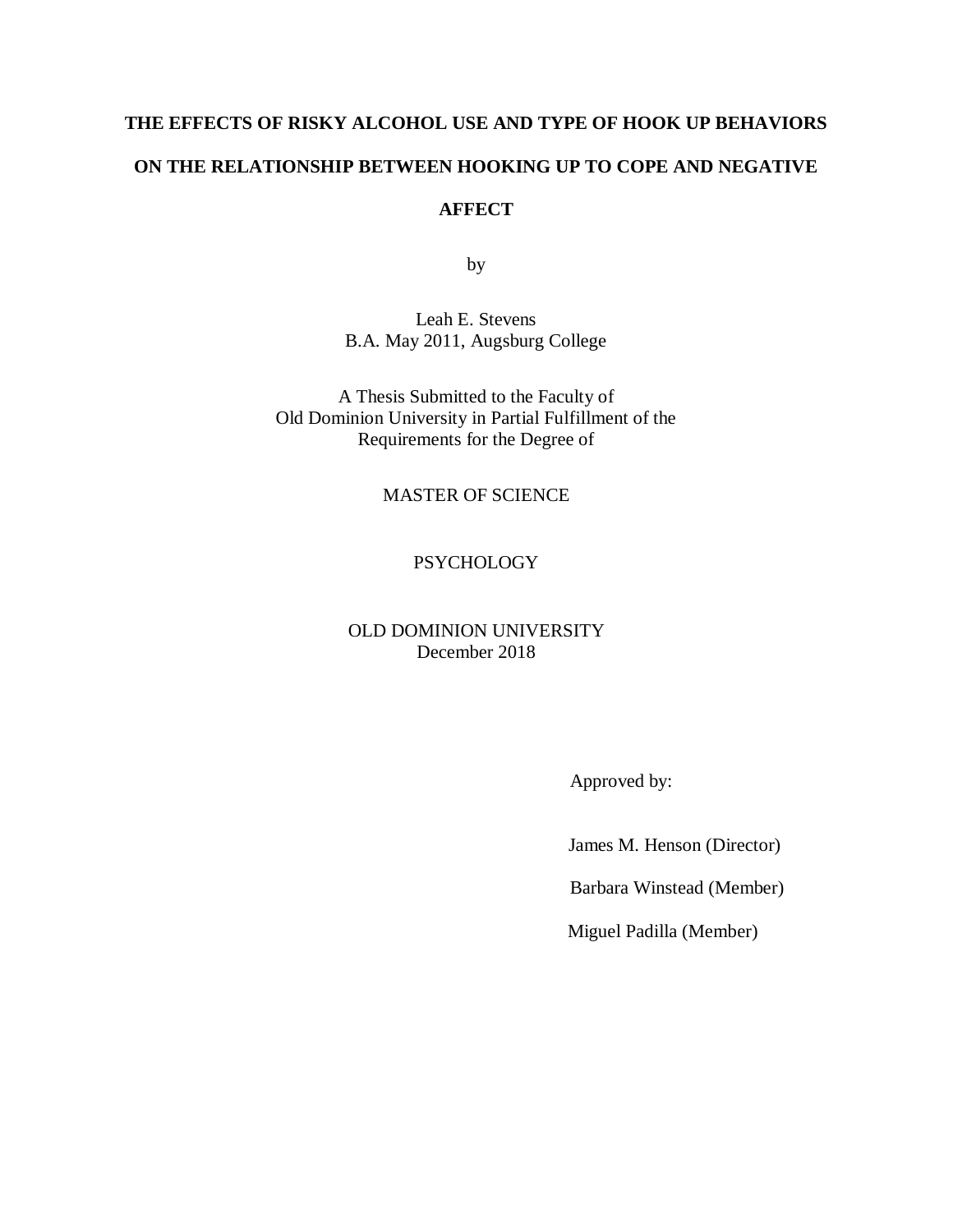### **ABSTRACT**

### THE EFFECTS OF RISKY ALCOHOL USE AND TYPE OF HOOK UP BEHAVIORS ON THE RELATIONSHIP BETWEEN HOOKING UP TO COPE AND NEGATIVE AFFECT

Leah E. Stevens Old Dominion University, 2018 Director: Dr. James M. Henson

Hook up behaviors are sexual behaviors that participants engage in consensually without the expectation of a romantic commitment, and they occur frequently in the college context and often co-occur with binge drinking. Research indicates that several factors (i.e., alcohol intoxication, type of sexual behavior, specific motives for hooking up, gender) are predictors of negative emotions associated with hook up experiences, such as regret, shame, confusion, and disappointment. The experience of negative emotions due to hook up experiences in addition to using hookups to cope with negative affect are both associated with aspects of poor mental health such as depression and anxiety. Therefore, the present study sought: (1) to examine the relationship between hooking up to cope and negative affect about the most recent hook up experience, (2) to examine the influence of alcohol intoxication on negative affect about the most recent hook up experience, (3) to examine how gender might moderate the effect of the type of sexual behavior on the degree of negative affect for the most recent hookup behavior, and (4) to examine how the relationship between hooking up to cope and negative affect might change based on alcohol use, type of sexual behavior, and gender. Participants were 474 (72% female) uncommitted, heterosexual undergraduate students with at least one hook up in the past 12 months. Findings revealed a positive association between hooking up to cope and negative affect about the most recent hook up experience and that increased intoxication moderated that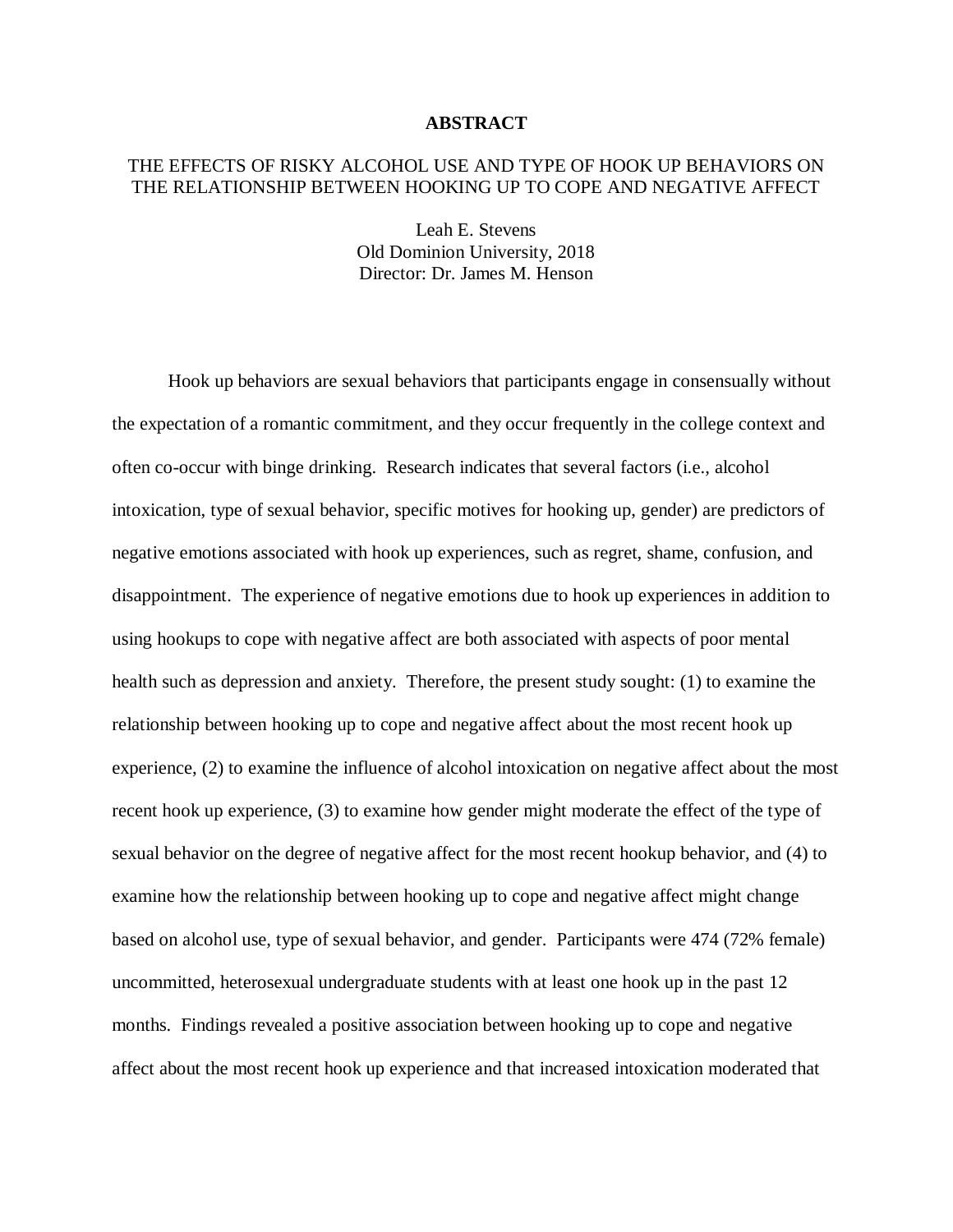association. Compared to women, males reported lower negative affect about the most recent hook up experience. Clinical implications suggest that targeting binge drinking and coping hook up motives as methods for reducing negative emotions related to hook up experiences for men and women. Future research should investigate the mechanisms involved in the relationship between hooking up to cope, risky sexual behaviors, and negative mental health symptoms.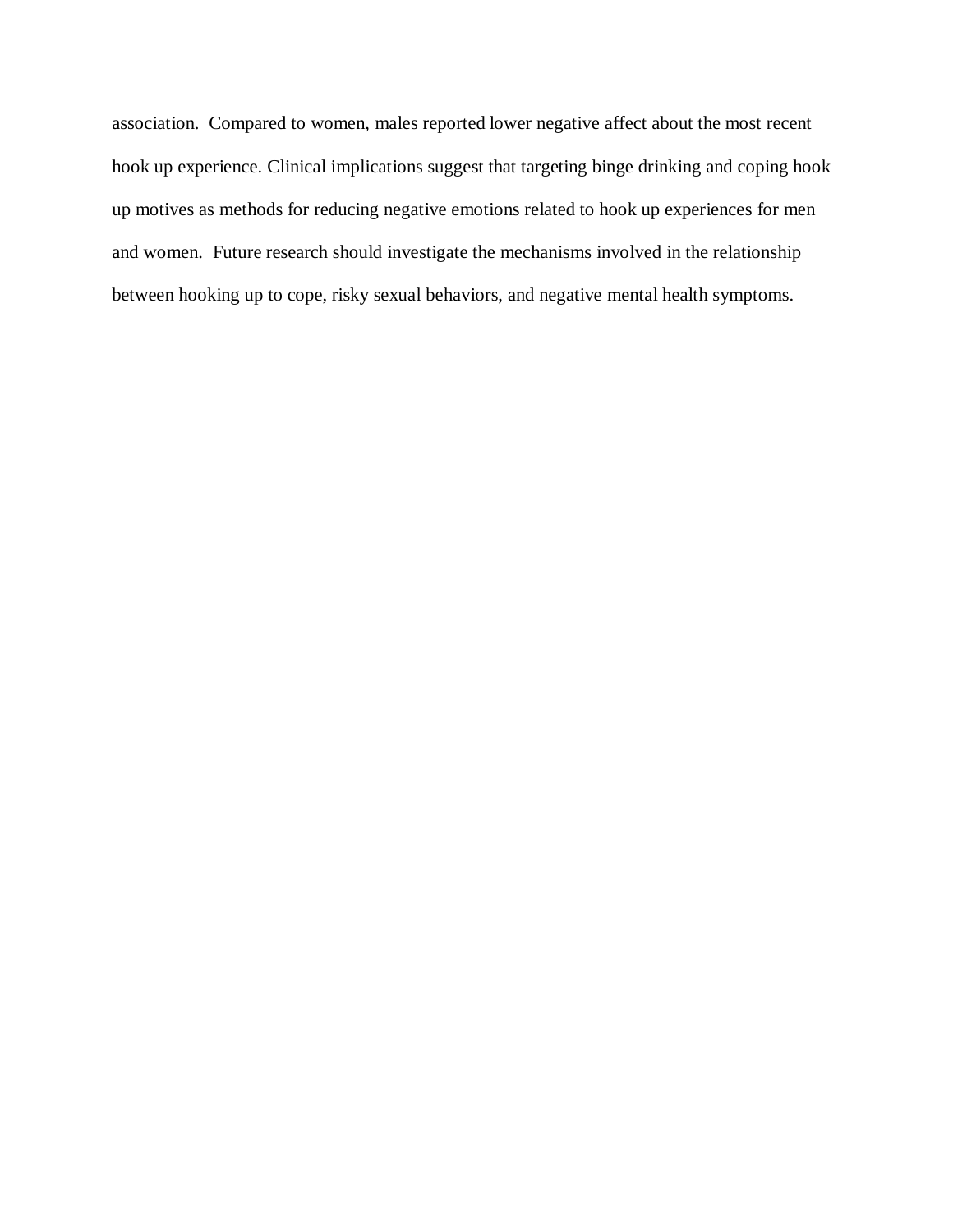Copyright, 2018, by Leah E. Stevens, All Rights Reserved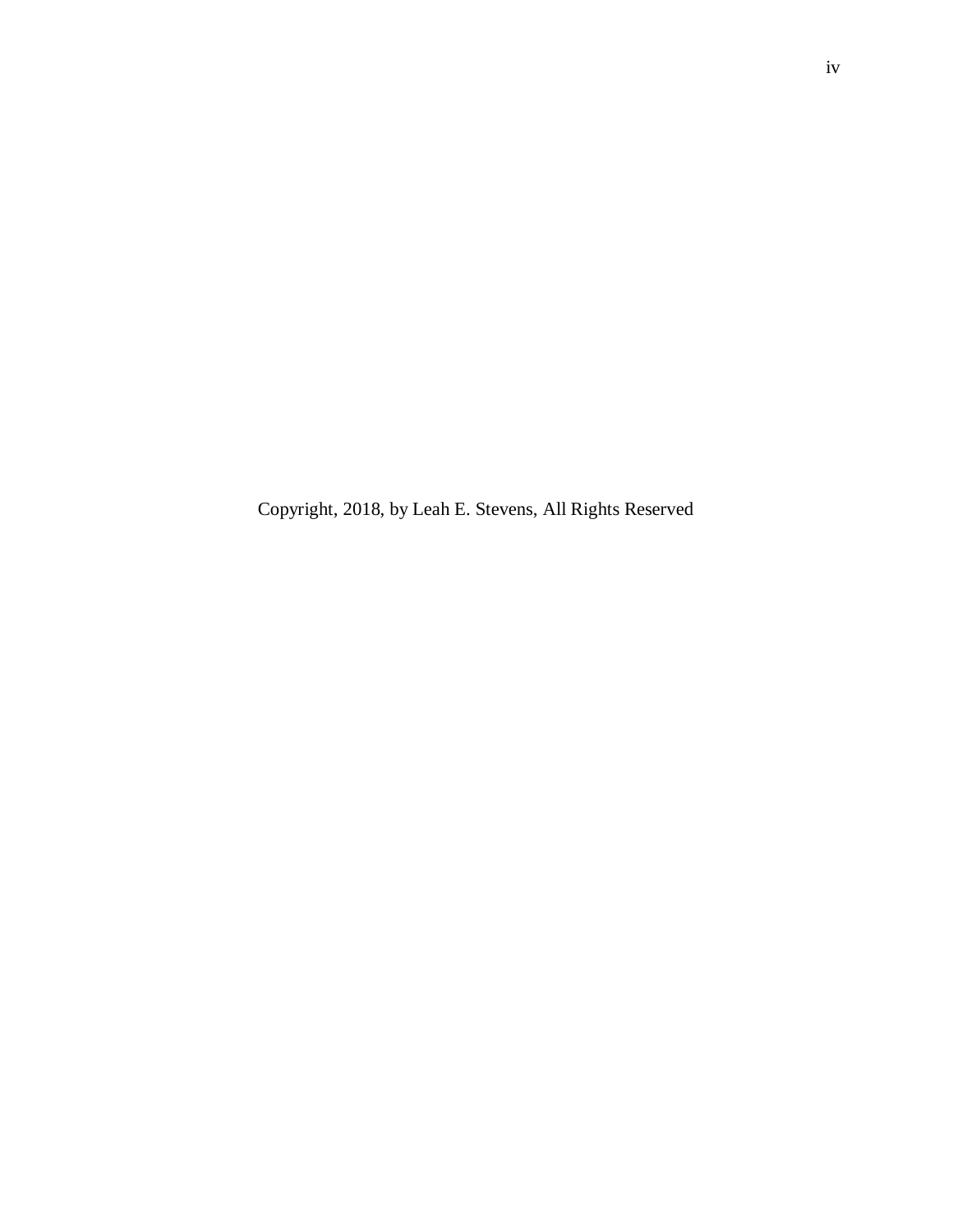This thesis is dedicated to my husband, Micah Stevens, for his unwavering belief in my abilities even when I had none.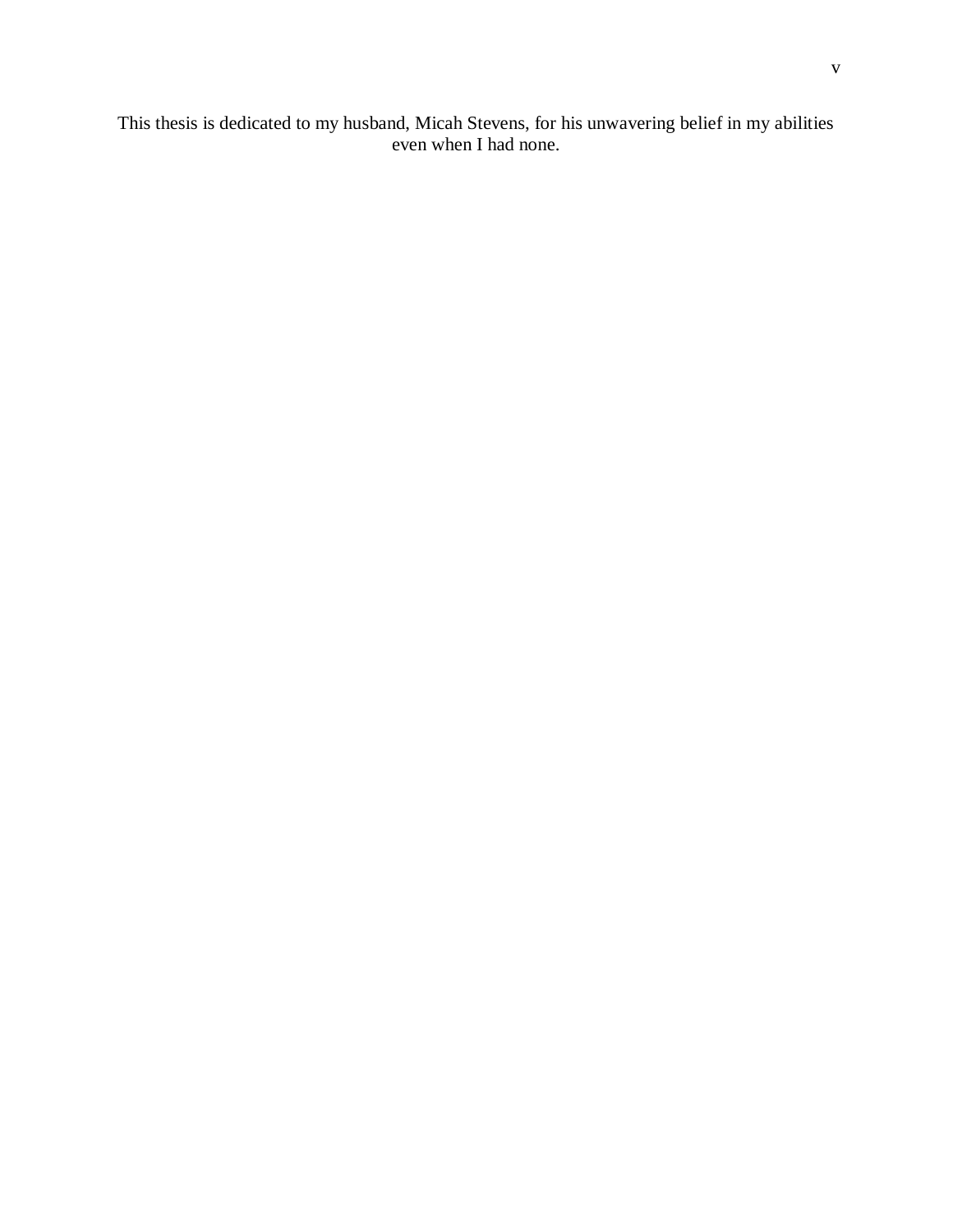## **ACKNOWLEDGMENTS**

I would like to acknowledge James M. Henson and Adrian Bravo for their guidance.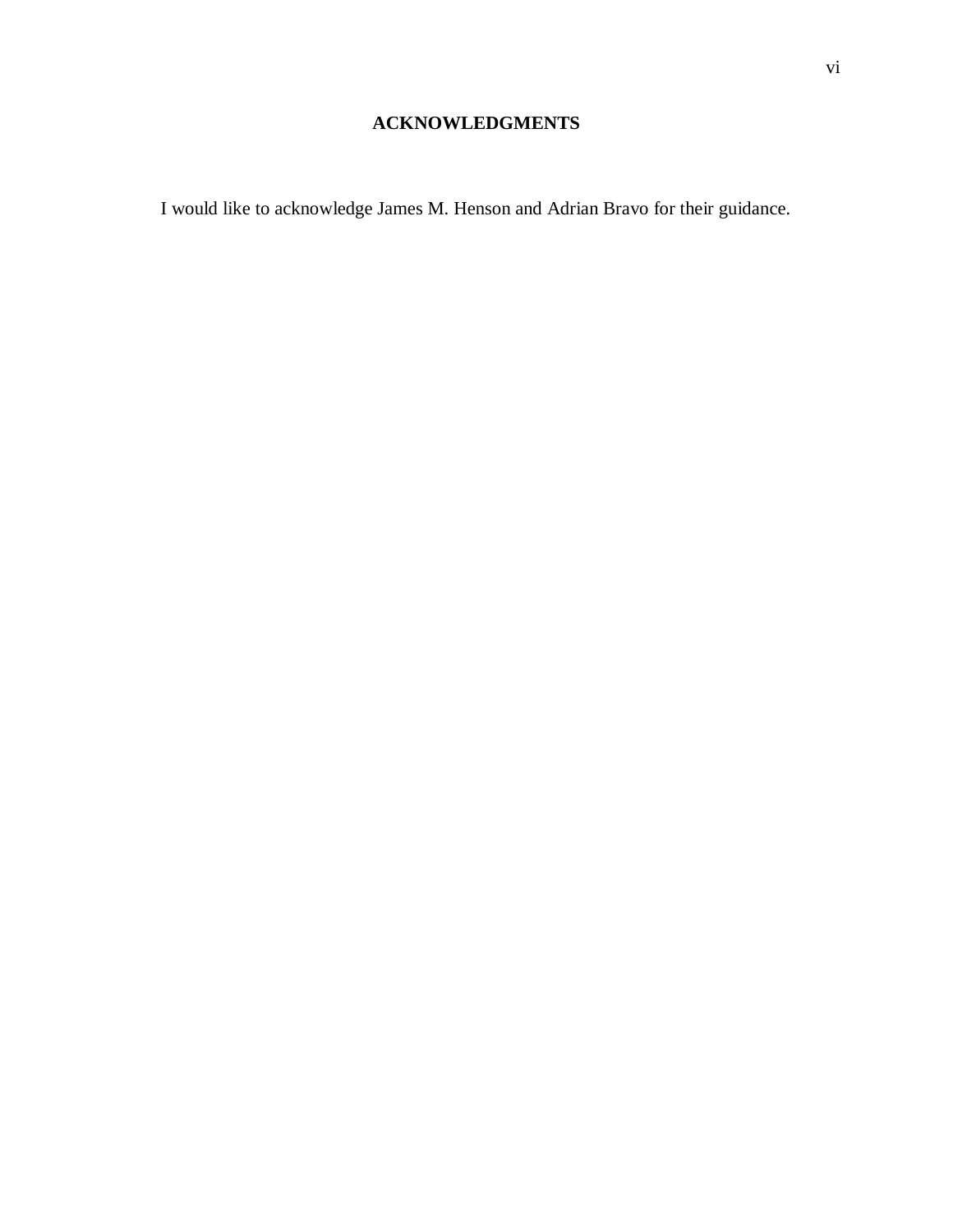## **TABLE OF CONTENTS**

| Chapter                                                   |  |
|-----------------------------------------------------------|--|
|                                                           |  |
|                                                           |  |
| HOOKING UP AND NEGATIVE AFFECT ABOUT SEXUAL EXPERIENCES 3 |  |
|                                                           |  |
|                                                           |  |
|                                                           |  |
|                                                           |  |
|                                                           |  |
|                                                           |  |
|                                                           |  |
|                                                           |  |
|                                                           |  |
|                                                           |  |
|                                                           |  |
|                                                           |  |
|                                                           |  |
|                                                           |  |
|                                                           |  |
|                                                           |  |
|                                                           |  |
|                                                           |  |
|                                                           |  |
|                                                           |  |
|                                                           |  |
|                                                           |  |
|                                                           |  |
|                                                           |  |
|                                                           |  |
|                                                           |  |
|                                                           |  |

Page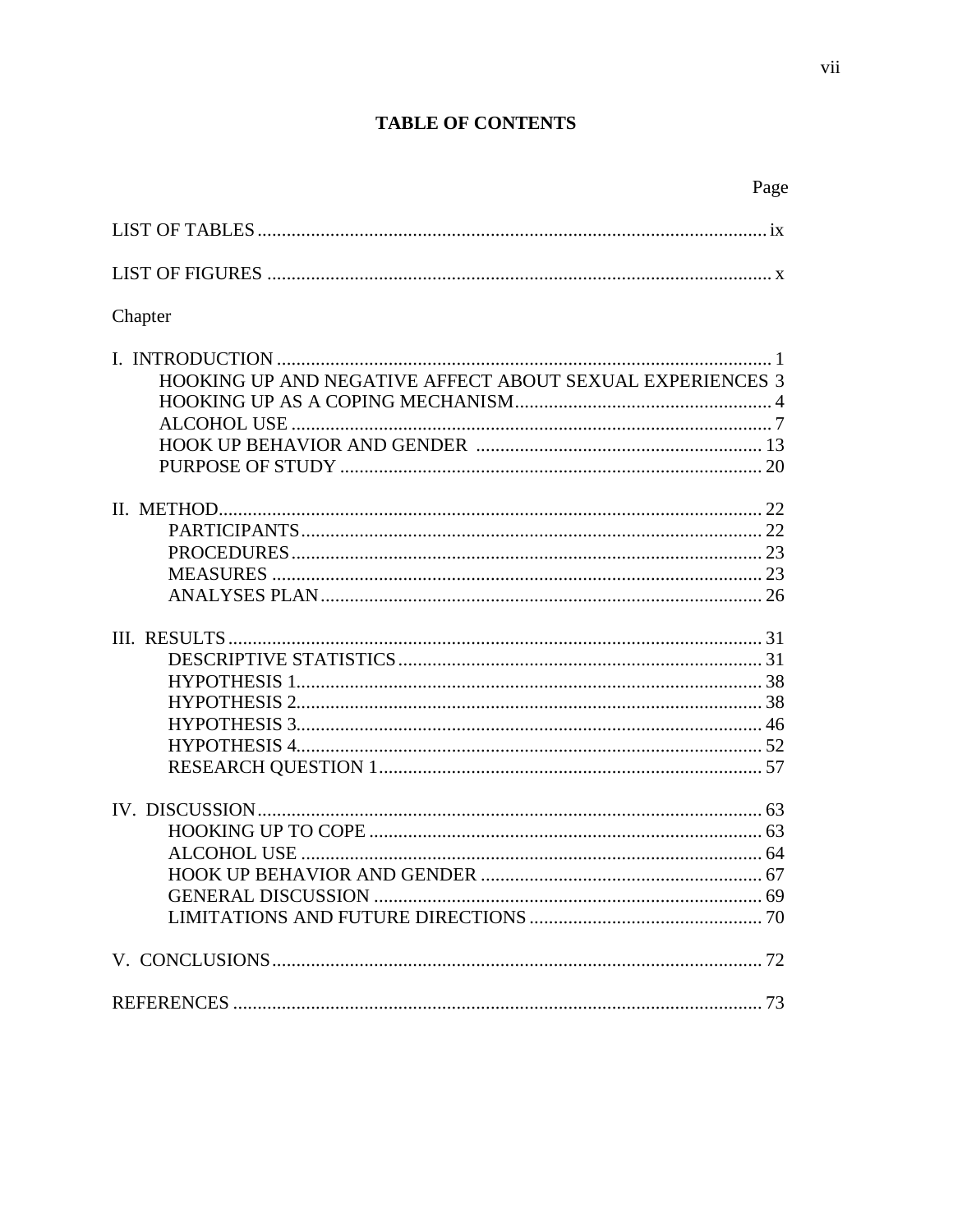## Page

### **APPENDICES**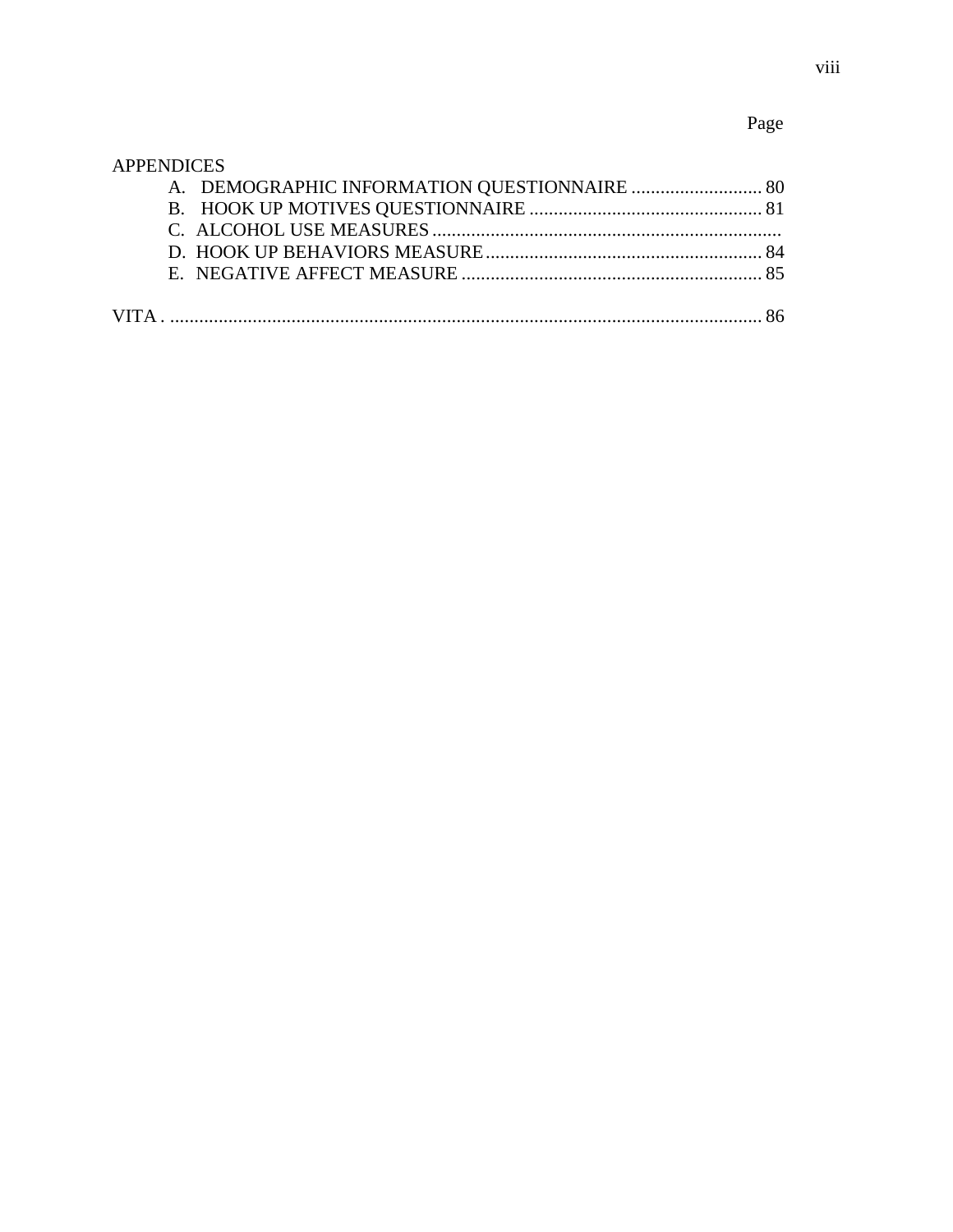## **LIST OF TABLES**

| Table                                                                                   | Page |
|-----------------------------------------------------------------------------------------|------|
|                                                                                         |      |
|                                                                                         |      |
| 3. Regression Coefficients for Alcohol Intoxication, Gender, and Hook up Frequency . 40 |      |
| 48. Regression Coefficients for the Moderating Effect of Alcohol Intoxication  48       |      |
|                                                                                         |      |
| 6. Regression Coefficients for the Moderating Effect of Hook up Behavior and            |      |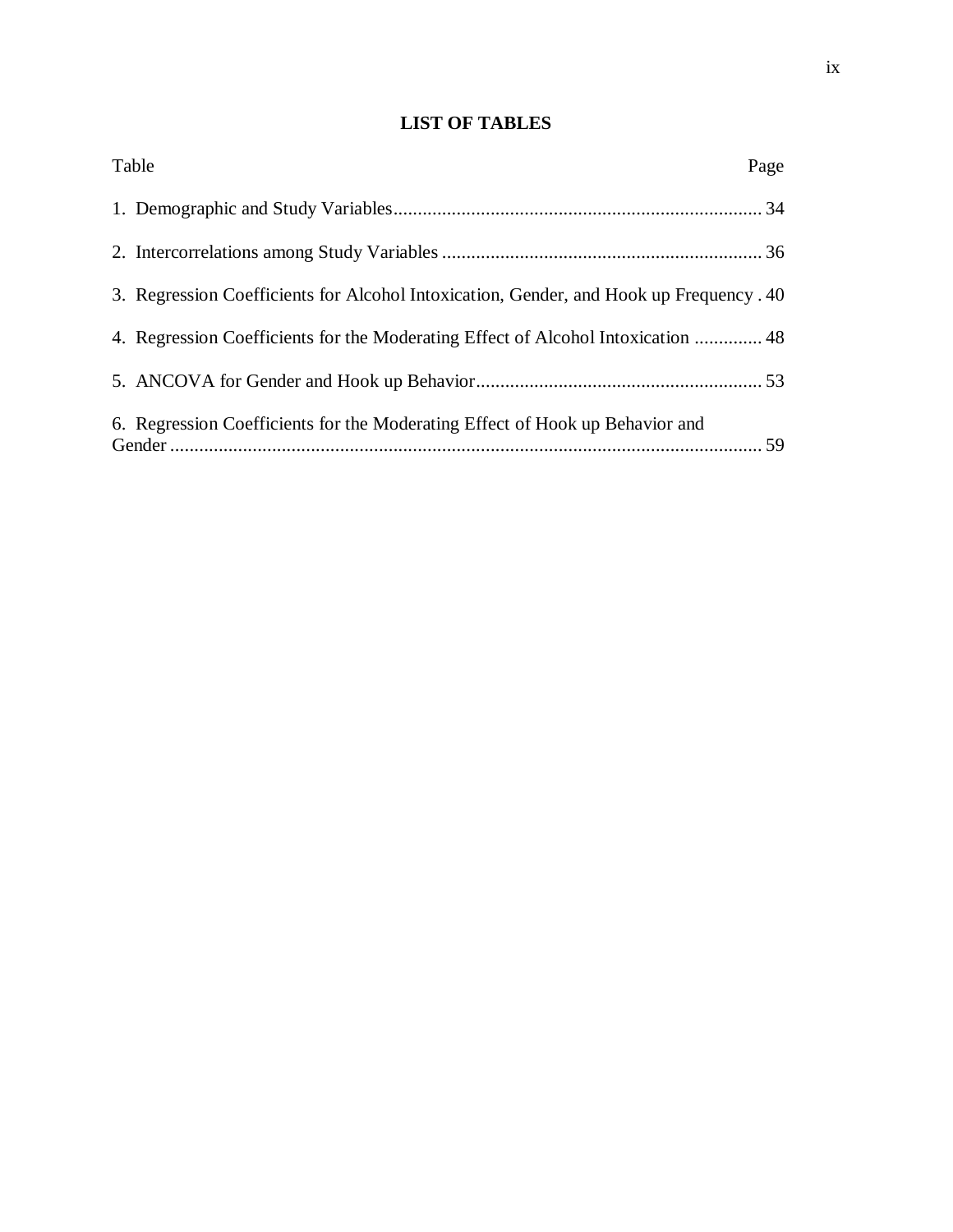## **LIST OF FIGURES**

| Figure                                                                               | Page |
|--------------------------------------------------------------------------------------|------|
|                                                                                      |      |
|                                                                                      |      |
| 3. Conceptual moderation model of hook up behavior and gender  18                    |      |
| 4. Hypothesized interaction between hooking up behavior and gender 19                |      |
|                                                                                      |      |
|                                                                                      |      |
| 7. Mean differences in the transformed value of negative affect at levels of         |      |
|                                                                                      |      |
| 9. Marginal means for transformed negative affect by alcohol intoxication and hook   |      |
| 10. Marginal means for negative affect by alcohol intoxication and hook up           |      |
|                                                                                      |      |
| 12. Conditional effects of hooking up to cope on transformed negative affect defined |      |
| 13. Conditional effects of hooking up to cope on negative affect defined by alcohol  |      |
| 14. Marginal means for hook up behavior and gender on transformed negative affect 54 |      |
|                                                                                      |      |
|                                                                                      |      |
| 17. Simple slopes for hook up behavior and gender on transformed negative affect  60 |      |
|                                                                                      |      |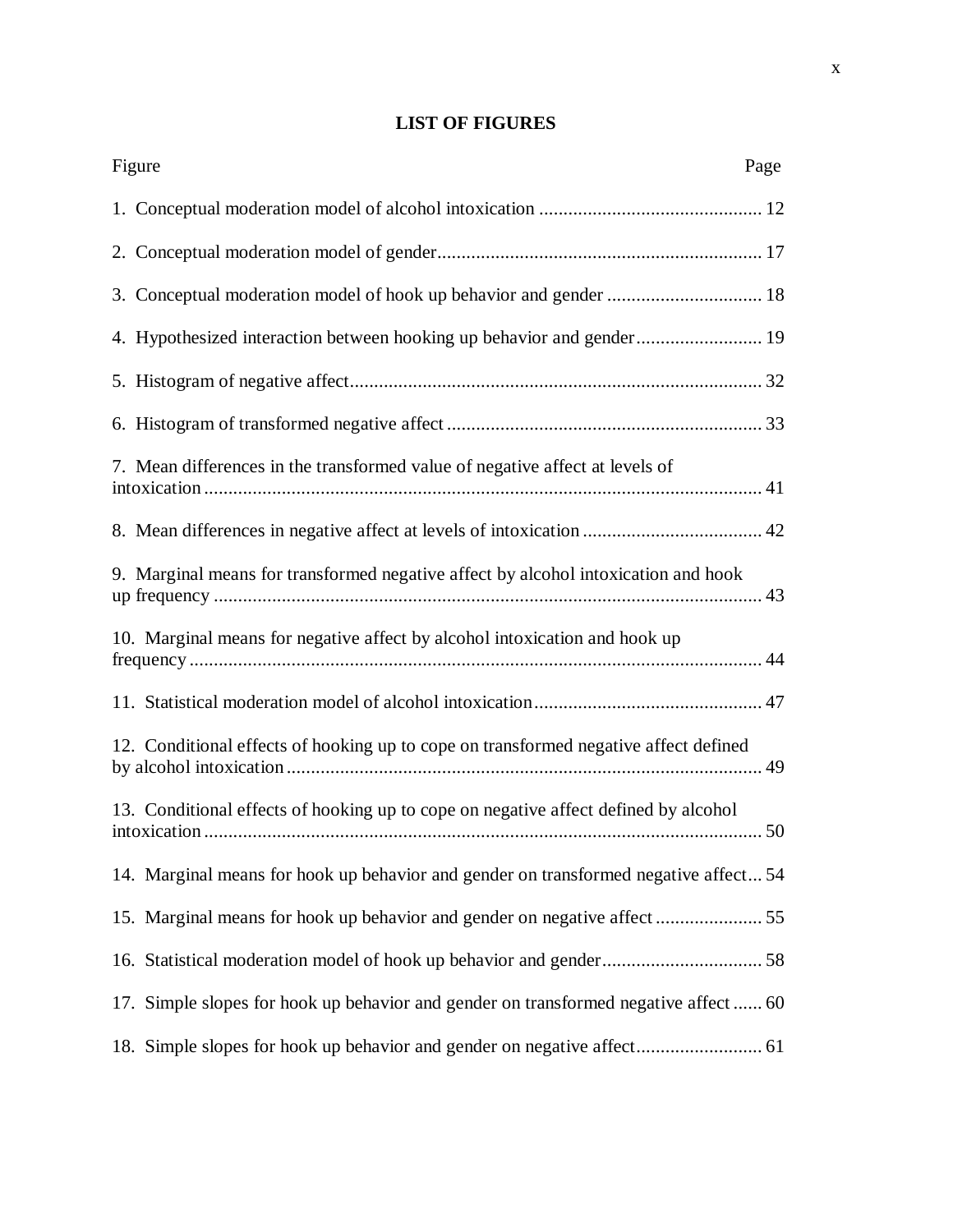### **CHAPTER I**

### **INTRODUCTION**

Binge drinking and sexual activity commonly co-occur on college campuses (Patrick, Maggs, & Lefkowitz, 2014) and binge drinking has been documented as a risk factor for engaging in risky sexual practices (Langer, Warheit, & McDonald, 2001), including unprotected sex with casual partners (Kiene, Barta, Tennen, & Armeli, 2009). Furthermore, college students who report greater alcohol use also report more penetrative hook ups than non-penetrative hook ups (Owen & Fincham, 2011). Hook up behaviors are behaviors in which partners engage in sexually intimate behaviors without an expectation of a romantic relationship, and hook up behaviors are positively correlated with depression and anxiety and negatively correlated with self-esteem and life satisfaction (Bersamin et al., 2014; Fielder, Walsh, Carey, & Carey, 2014).

Researchers have reported mixed findings about the relationships that exist among the motives for hooking up, type of sexual behaviors, alcohol use, and negative affect about the most recent hook up experience (HUE) among college student populations (Cooper, Shapiro, & Powers, 1998; Fielder, et al., 2014; Kenny, Lac, Hummer, & LaBrie, 2014; Townsend & Wasserman, 2011). Specifically, some studies indicate that compared to non-penetrative hook ups, college students engaging in penetrative hook up behaviors experience increased negative affect about the most recent HUE (Owen, Fincham, & Moore, 2011). In contrast, other studies report that this relationship depends on gender (Lewis, Granato, Blayney, Lostutter, & Kilmer, 2012), such that females experience increased negative affect about the most recent HUE for penetrative hook up behaviors, but not males. Similarly, some researchers report that as alcohol use increases, negative affect about a HUE does as well (Owen & Fincham, 2011), whereas other research indicates that as the typical amount of drinks per week increases, negative affect about a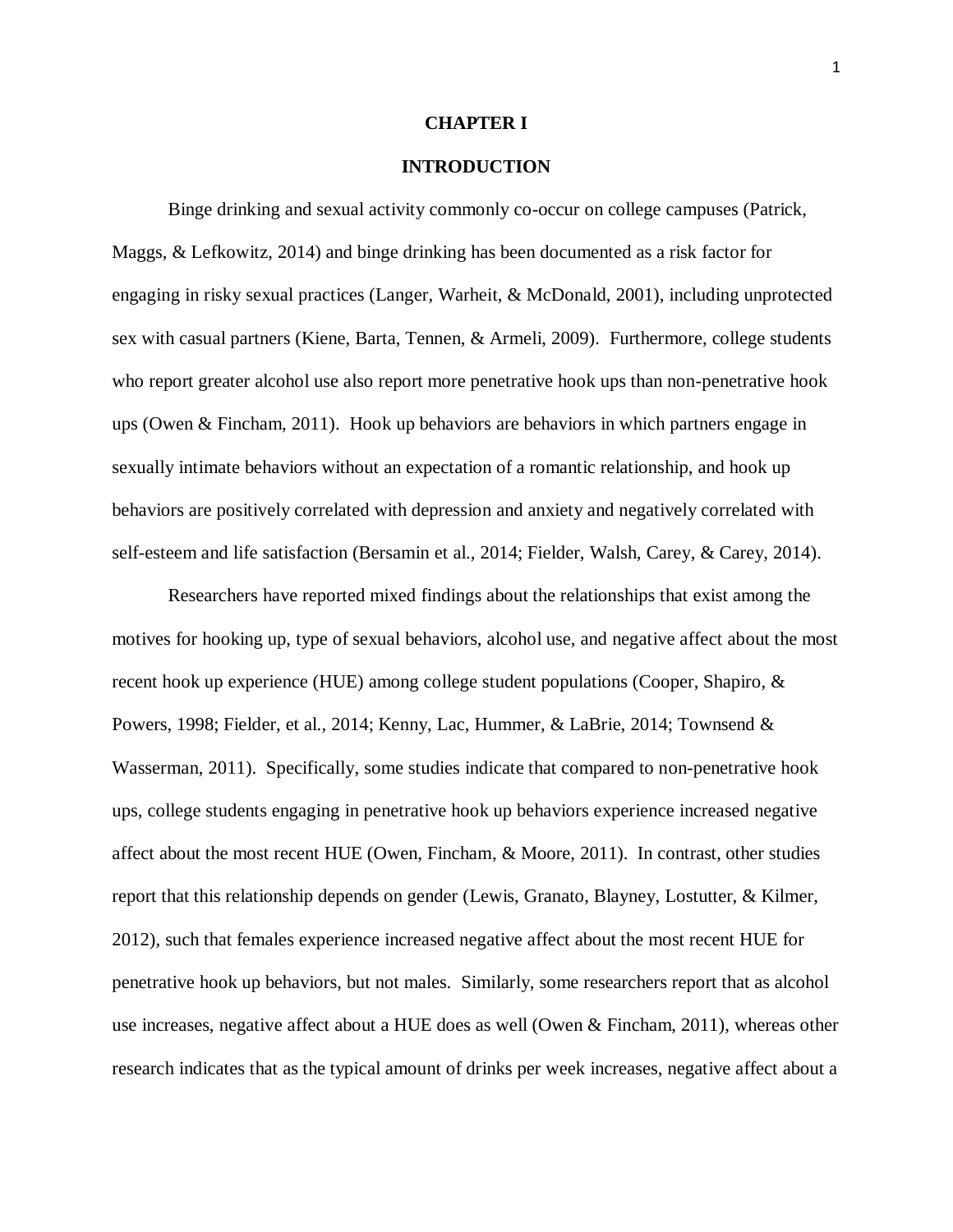HUE decreases (Lewis et al., 2012). Clearly more research is needed to further elucidate the true relationships among gender, alcohol use, hooking up, and negative affect. I assert that motives for hooking up is one of the most promising constructs to help us reconcile these discrepancies.

There are 5 types of hook up motives: social-sexual, social-relationship, enhancement, coping, and conformity. Compared to all other hook up motives, hooking up to cope has the strongest relationships with depression, anxiety, stress, and hook up frequency (Kenney et al., 2014).

Further, the relationship between hooking up to cope and individuals' attitudes about their most recent HUE may be moderated by alcohol use, gender, or the type of sexual behavior that occurs. Specifically, previous research has demonstrated that increased alcohol intoxication prior to a HUE was related to increased hooking up to cope motives (Grossbard, Lee, Neighbors, Hendershot, & Larimer, 2007; Orcutt, Cooper, & Garcia, 2005). In addition, men report higher hooking up to cope motives compared to women (Grossbard et al., 2007; Kenney et al., 2014), and individuals who engaged in hook up behaviors that involved vaginal or anal intercourse reported higher hooking up to cope motives compared to hook up behaviors not involving vaginal or anal intercourse (Patrick et al., 2011; Patrick & Maggs, 2010). Additionally, previous research on the predictors of negative affect toward the most recent HUE has demonstrated that key predictors include increased alcohol intoxication (Abbey et al., 2006; Fisher et al., 2012; Orchowski et al., 2012), being a woman (Owen & Fincham, 2011; Paul & Hayes, 2002; Roese et al., 2006), and engaging in vaginal or anal intercourse (Owen & Fincham, 2011; Paul & Hayes, 2002; Roese et al., 2006). However, no published research has examined how the relationship between hooking up to cope and negative affect about the most recent HUE might change (i.e.,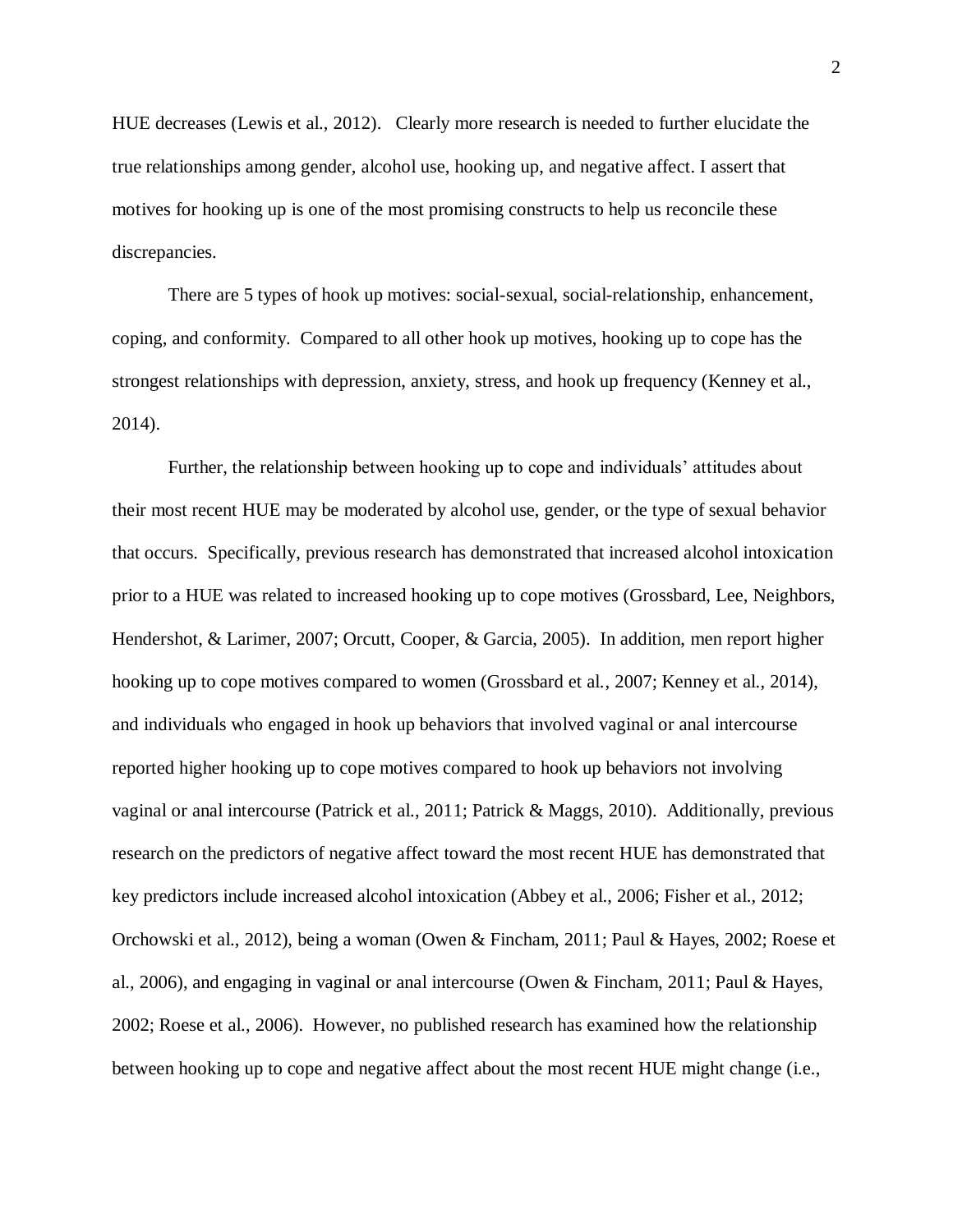moderate) as a function of these several key predictors: alcohol intoxication, gender, and type of sexual behavior.

Therefore, this research will examine the moderating effects that the type of sexual behavior, alcohol use, and gender might have on the relationship between hooking up to cope and negative affect about the most recent HUE. Because of the elevated incidence rates of hook up behaviors in college populations, this could help clinicians and researchers better understand the sexual situations that could lead to negative mental health outcomes.

### **Hooking up and Negative Affect about Sexual Experiences**

Hooking up is defined as sexually intimate behaviors without a romantic commitment or an expectation of a romantic commitment. Sexually intimate behaviors can include a broad range of activities, such as kissing, heavy petting, mutual masturbation, oral sex, sexual intercourse, and/or anal sex (Garcia & Reiber, 2008; Kenney et al., 2014; Paul & Hayes, 2002). Physical health consequences for hooking up could include sexually transmitted infections (STI's), unintended pregnancy, and sexual assaults (Fielder & Carey, 2010a). In addition to the possible physical health consequences of hooking up, precollege hook up behavior is a predictor for sexual victimization during the early college years as well as being positively correlated with depression in first-year college women (Fielder et al., 2014). Casual sex, or sexual behaviors without a romantic commitment, has been significantly negatively associated with aspects of well-being such as self-esteem, life satisfaction, and psychological well-being as well as significantly positively associated with psychological distress, such as general anxiety, social anxiety, and depressive symptoms (Bersamin et al., 2014).

Feelings of sexual regret, a type of negative affect about a recent HUE, are common in college students; however, women report more worry, regret, and negative affect about sexual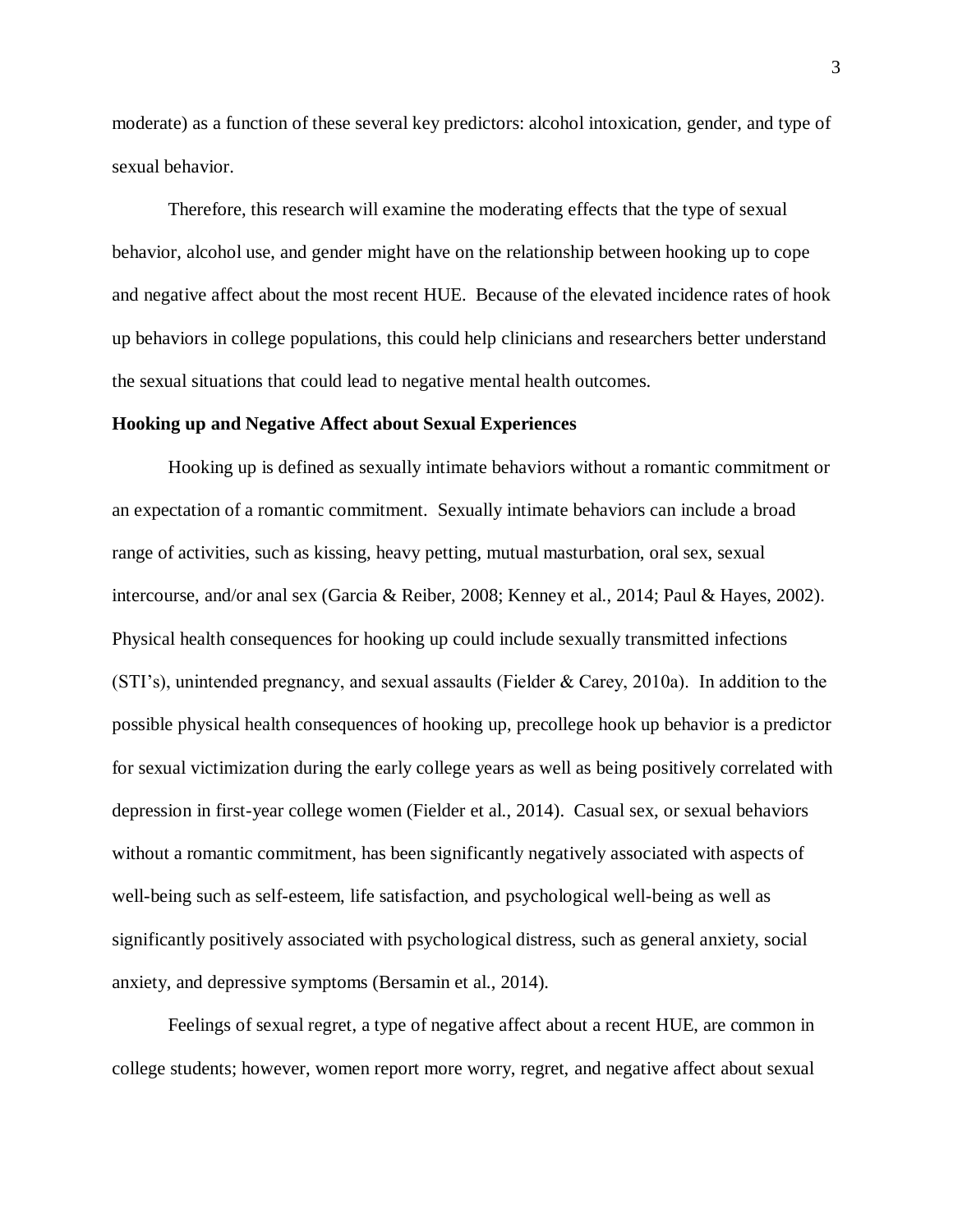hookups as compared to men (Fisher, Worth, Garcia, & Meredith, 2012; Lewis et al., 2012; Owen, Rhoades, Stanley, & Fincham, 2010; Owen & Fincham, 2011; Townsend & Wasserman, 2011). A study of Canadian college students indicated 72% of men and 78% of women reported feelings of sexual regret following sexual encounters (Fisher et al., 2012). Feelings of sexual regret are positively correlated with risky sexual behaviors, such as the number of penetrative and oral sex partners, particularly with partners one has known for less than 24 hours (Eshbaugh & Gute, 2008).

Hooking up is related to a range of emotional reactions ranging from pleased to disappointed (Owen & Fincham, 2011). Students typically report both positive and negative reactions to hooking up (Glenn & Marquardt, 2001; Owen & Fincham, 2011; Owen et al., 2010). Negative reactions or negative affect about the most recent HUE is an aspect of distress that can include feelings of regret, depression, confusion, shame, and disappointment (Watson, Clark, & Tellegen, 1988). Negative affect about the most recent hook up experience is significantly associated with increased symptoms of depression, loneliness, unwanted but consensual sex, number of partners, and decreased self-esteem (Gentzler & Kerns, 2004; Owen & Fincham, 2011). Lewis and colleagues (2012) found that negative affect after a HUE was related to increased consumption of alcohol during the hook up experience, having vaginal sex, and lower approval of hooking up.

### **Hooking up as a Coping Mechanism**

Coping refers to how people deal with information and emotion under difficult situations and includes efforts to regulate situations involving harm, threat, or challenge (Monat & Lazarus, 1991; Spielberger, 2004). Folkman & Lazarus (1988) argue that coping involves a deployment of attention, which refers to activities that avert attention from the area of distress and can be a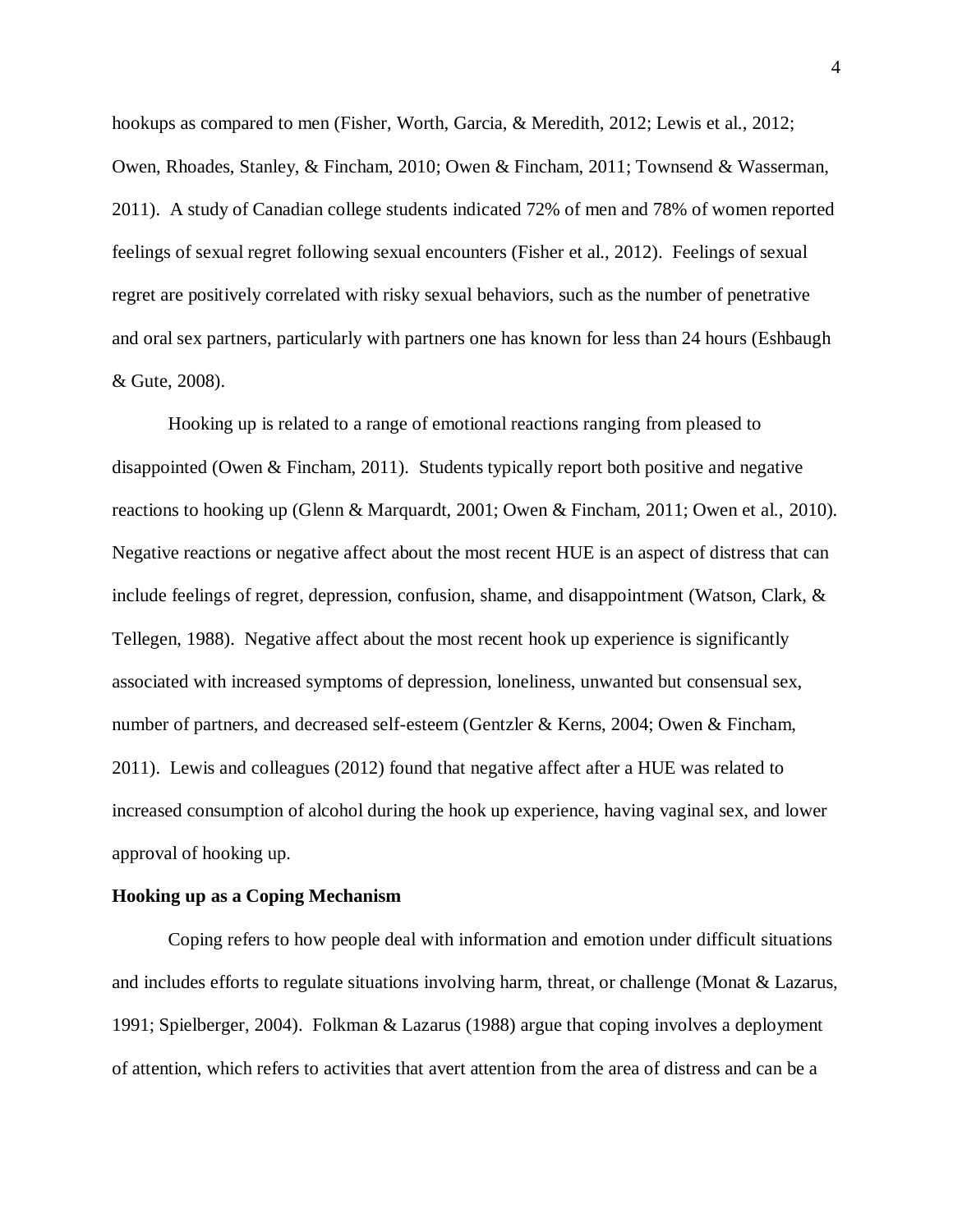component of avoidant strategies. For example, if performed in moderation, exercising can be a positive avoidant strategy because it reduces negative emotions while also making the person feel better physically. However, avoidant strategies can also be maladaptive, especially if taken to an extreme. Such strategies are called escape-avoidance and include activities such as eating, consuming alcohol, smoking, or having sex (Folkman & Lazarus, 1998). Escape-avoidance is associated with increased symptoms of depression and anxiety (Folkman & Lazarus, 1998).

There are two important components for health-related outcomes such as casual sexual behaviors: valence of reinforcement and source of motivation (Clark & Zimmerman, 1990; Cooper et al., 1998; Cox & Klinger, 1988). Valence of reinforcement describes the mechanism for the individual to pursue incentives, either to avoid a negative outcome or pursue a positive one (Cox & Klinger, 1988). The source of the motivation describes if the behavior is internally or externally derived. Behaviors that are internally derived are either self-focused, self-directed, or self-controlled. Conversely, externally derived behaviors are socially focused and/or controlled (Cooper et al., 1998).

The valence of reinforcement and the source of motivation can be crossed to create four main categories for sexual behavior motives. Generally, negative internally derived motives are called coping motives, negative socially derived motives are called conformity motives, positive internally derived motives are called enhancement motives, and positive socially derived motives are called social motives (Cooper, 1994; Cooper et al, 1998; Kenney et al., 2014). However, some researchers have suggested that the social motive should be split into two components (Kenney et al., 2014): social-sexual and social-relationship. The social-sexual motive includes hook up motives related to having increased opportunities for hook ups and the socialrelationship motives include hook up motives related to using the hook up to find a relationship.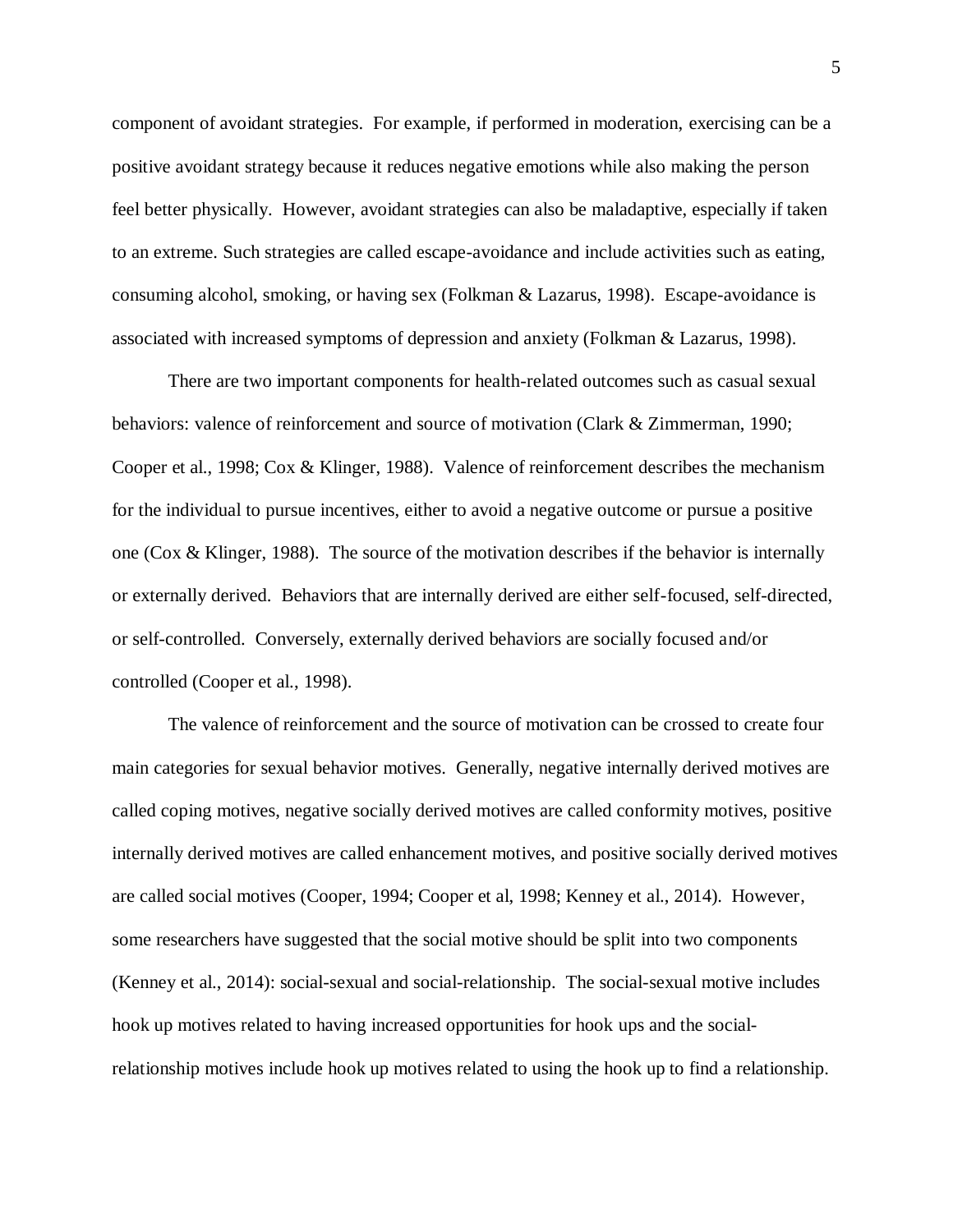Hook up motives have been linked to mental health outcomes such as depression, anxiety, and stress, as well as hooking up approval and hook up behavior (Kenney et al., 2014). All of the hook up motives are positively associated with hook up frequency, and all of the hook up motives except conformity are positively associated with hook up approval. The socialsexual, coping, and conformity motives are positively associated with depression, but the socialrelationship and enhancement motives are not (Kenney et al., 2014). All of the hook up motives are also positively associated with anxiety except for the enhancement motive, and only the coping and conformity motives are positively associated with stress (Kenney et al., 2014). However, the coping motive for sexual behavior is the motive of interest for the current study because among the five hook up motives, the coping motive has the strongest positive relationships with depression, anxiety, stress, and hooking up frequency (Kenney et al., 2014). Coping motives for hooking up are considered negative because they are used to help individuals avoid a negative emotion and are internal or self-derived (Cooper et al., 1998). Those that engage in sexual coping motives use sex to escape, avoid, or minimize negative emotions, such as depression or loneliness.

 Hook up motives are central to the understanding of how HUEs relate to emotional reactions; however, as a newer construct, research has been conducted using many different scales measuring hooking up to cope and each scale's operationalization of hooking up to cope differs. Cooper, Shapiro, and Powers (1998) introduced a reliable and valid measure for sex motive scales including a sexual coping motive. However, this measure only includes motives for having vaginal sex and not the full range of hook up behaviors, such as kissing, heavy petting, mutual masturbation, oral sex, or anal sex. Therefore, Kenney and colleagues (2014) introduced a new measure to specifically assess hook up motives. To date, there has been a lack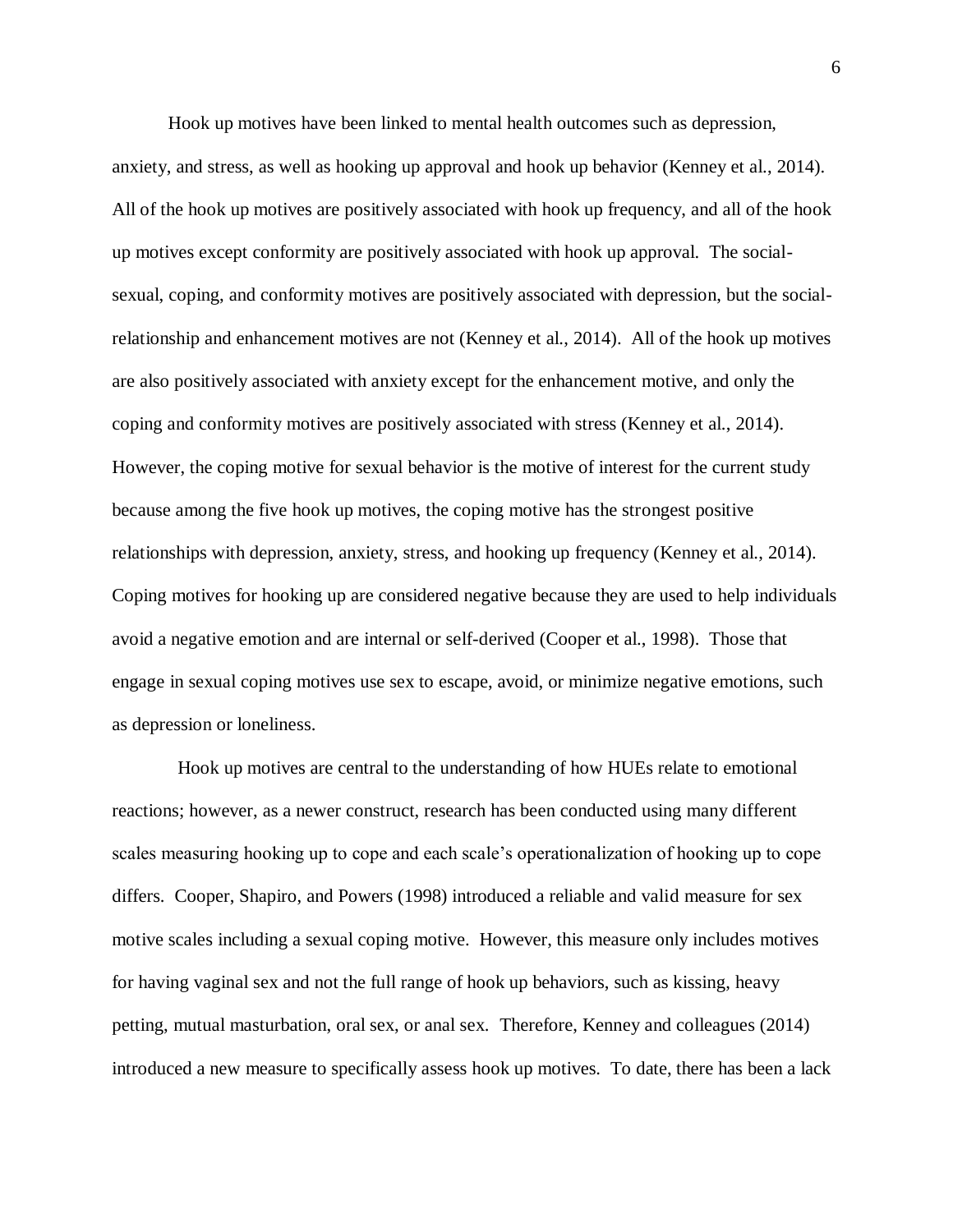of research on the relationship between hooking up to cope and negative affect about the most recent HUE using the Kenney measure.

Different motives for having vaginal sex are associated with distinctive patterns of risky behavior (Cooper et al., 1998). Coping motives for hooking up have been linked with depression, anxiety, stress, hooking up approval, hooking up behavior (Kenney et al., 2014), an increased number of sexual partners, increased amount of risky sexual practices (Cooper et al., 1998), and a decreased rate of contraception use (Patrick, Maggs, Cooper, & Lee, 2011). Negative reactions or negative affect about the most recent HUE is an aspect of distress that can include feelings of regret, depression, confusion, shame, and disappointment (Watson, Clark, & Tellegen, 1988). Research has indicated that participants high in negative emotionality tend to seek comfort or relief by drinking or having sex with risky partners in an effort to alleviate their distress more often compared to participants with low negative emotionality (Cooper, 2010). Therefore, based on previous research findings:

**Hypothesis 1.** Participants that report higher hooking up to cope motives will be associated with higher levels of negative affect about their most recent HUE after controlling for gender and hook up frequency.

### **Alcohol Use**

**Alcohol Myopia Theory.** Alcohol myopia theory predicts an increased likelihood of sexual risk behaviors when individuals use alcohol (Davis, Hendershot, George, Norris, & Heiman, 2007). Alcohol myopia refers to alcohol's ability to impair perceptual and cognitive function, which causes excessive social behaviors indirectly by facilitating the drinker's access to more salient, immediate cues while blocking peripheral cues. Alcohol myopia occurs during situations that cause inhibition conflict, a situation in which a response is brought about by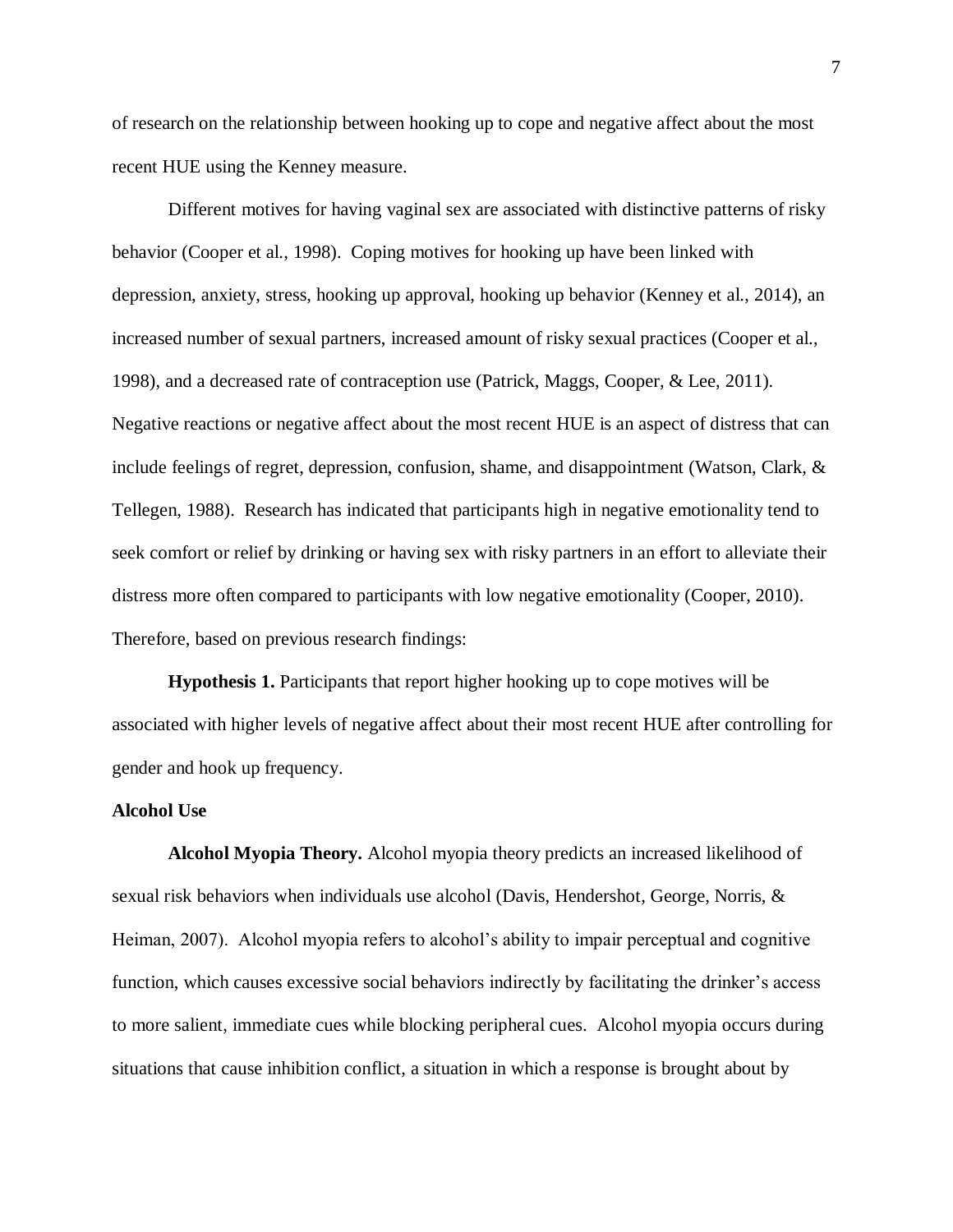immediate cues and is inhibited by peripheral cues (Steele & Josephs, 1990). For example, when a person is sober and sexual behavior cues are elicited (salient cues), the person is able to access the idea that the sexual behavior could lead to any number of negative consequences (peripheral cues) and then is able to inhibit the sexual behavior. However, in situations where alcohol is involved, the peripheral cues are unable to be accessed and the sexual behavior occurs. Thus, alcohol can lead to unwanted or unsafe sexual behavior by blocking the inhibition conflict. In addition, according to alcohol myopia theory, the amount of drinks consumed will affect the behavior. Increasing alcohol consumption will increase the myopia, which leads to more of the peripheral cues being blocked. This will lead to more excessive sexual behaviors (Steele & Josephs, 1990).

Many studies have found a positive link between alcohol use and risky sexual behavior (Abbey, Saenz, Buck, Parkhill, & Hayman, 2006; LaBrie, Hummer, Ghaidarov, Lac, & Kenney, 2014; Orchowski, Mastroleo, & Borsari, 2012), especially among college student populations. In a study of first-semester college women, Fielder & Carey (2010b) found that drinking before hooking up occurred 64% of the time and 51% of participants reported that alcohol was their reason for hooking up with their most recent hookup partner. Another study that included male participants found similar results, such that 60.9% of students reported drinking before their most recent hook up and 65.4% of those drinking were engaging in heavy episodic drinking (Lewis et al., 2012).

College students also reported that they would have been less likely to engage in sexual activity had alcohol not been involved (LaBrie et al., 2014). In addition, alcohol has also been positively associated with regretted sex (Fisher et al., 2012; Orchowski et al., 2012; Owen et al., 2010) and negative emotional reactions about the HUE (Owen & Fincham, 2011). Lewis and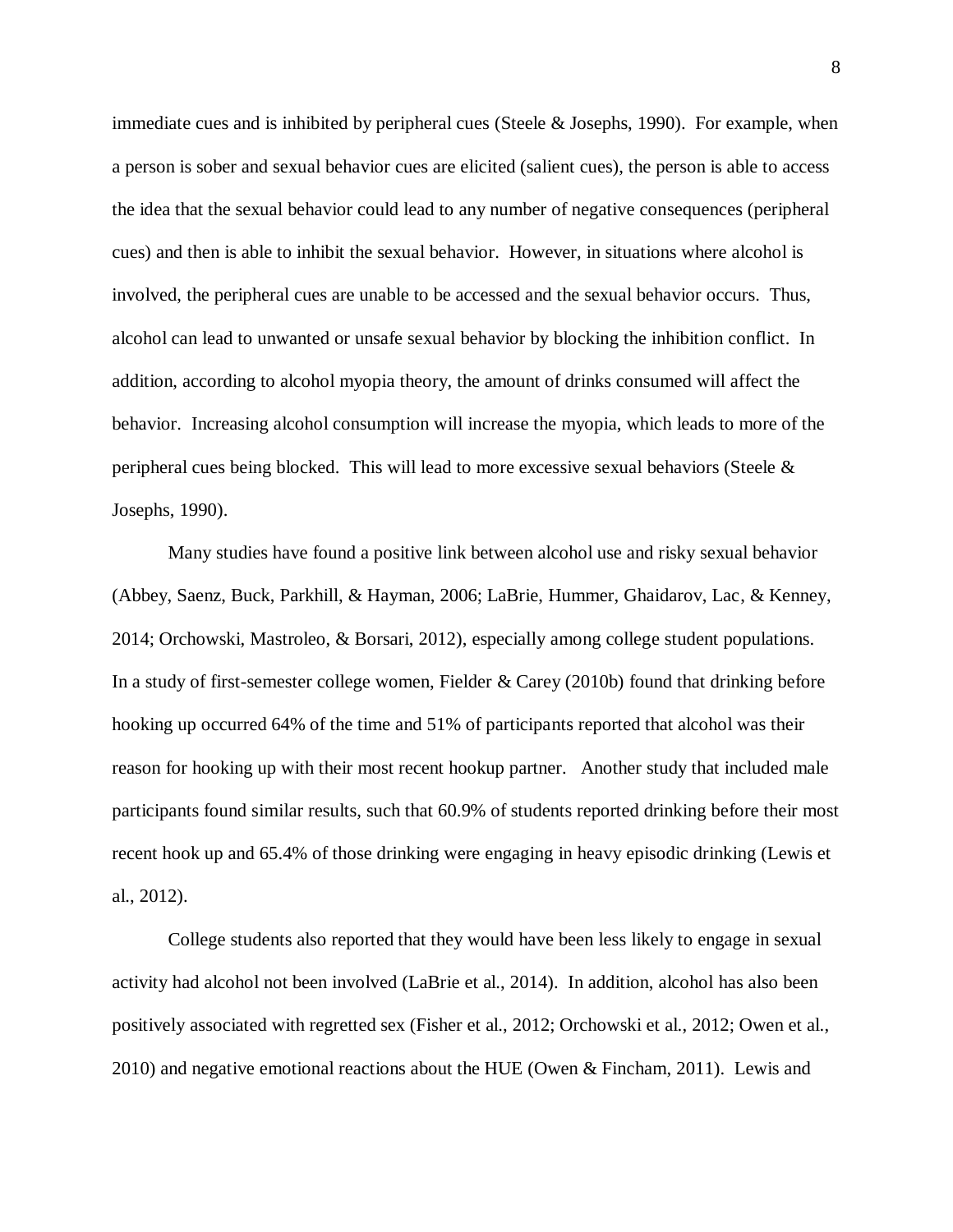colleagues (2012) found that the number of drinks prior to a HUE significantly predicted an increase in negative affect about the HUE. Additionally, Owen and Fincham (2011) found that frequency of consuming alcohol prior to HUEs predicted increased feelings of negative affect about the most recent HUE. Therefore, based on previous research and theory:

**Hypothesis 2.** Heavier alcohol use before hooking up will be associated with higher negative affect about the most recent HUE after controlling for gender and hook up frequency.

**Psychological escape model.** McKirnan, Ostrow, & Hope (1996) developed a psychological escape model for risky sexual behaviors. This cognitive escape model posits risky sexual behavior is a consequence of impaired decision-making or is the inability to regulate one's cognitive restraint. McKirnan et al. propose that some individuals engage in sexual behavior because coping with stress or negative emotions is unpleasant. Rather than struggle with those unpleasant feelings, these individuals seek to escape from self-awareness through sexual activity. This is essentially the same concept as hooking up to cope.

However, this model adds to the concept of engaging in sexual activities to cope with stress. This model posits that in addition to hooking up to cope, one must also engage in substance use to experience cognitive disengagement. Cognitive disengagement is the escape of self-awareness that is associated with decreased cognitive restraint. Cognitive disengagement is similar to alcohol myopia in that it leads to impairment in decision-making, in this case sexual decision making. However, according to this model, one must be hooking up to cope and engaging in substance use, such as alcohol intoxication, in order to achieve cognitive disengagement. Rational decision-making and the engagement of cognitively restrained behaviors should occur where decisions match the individuals' values and intentions. However,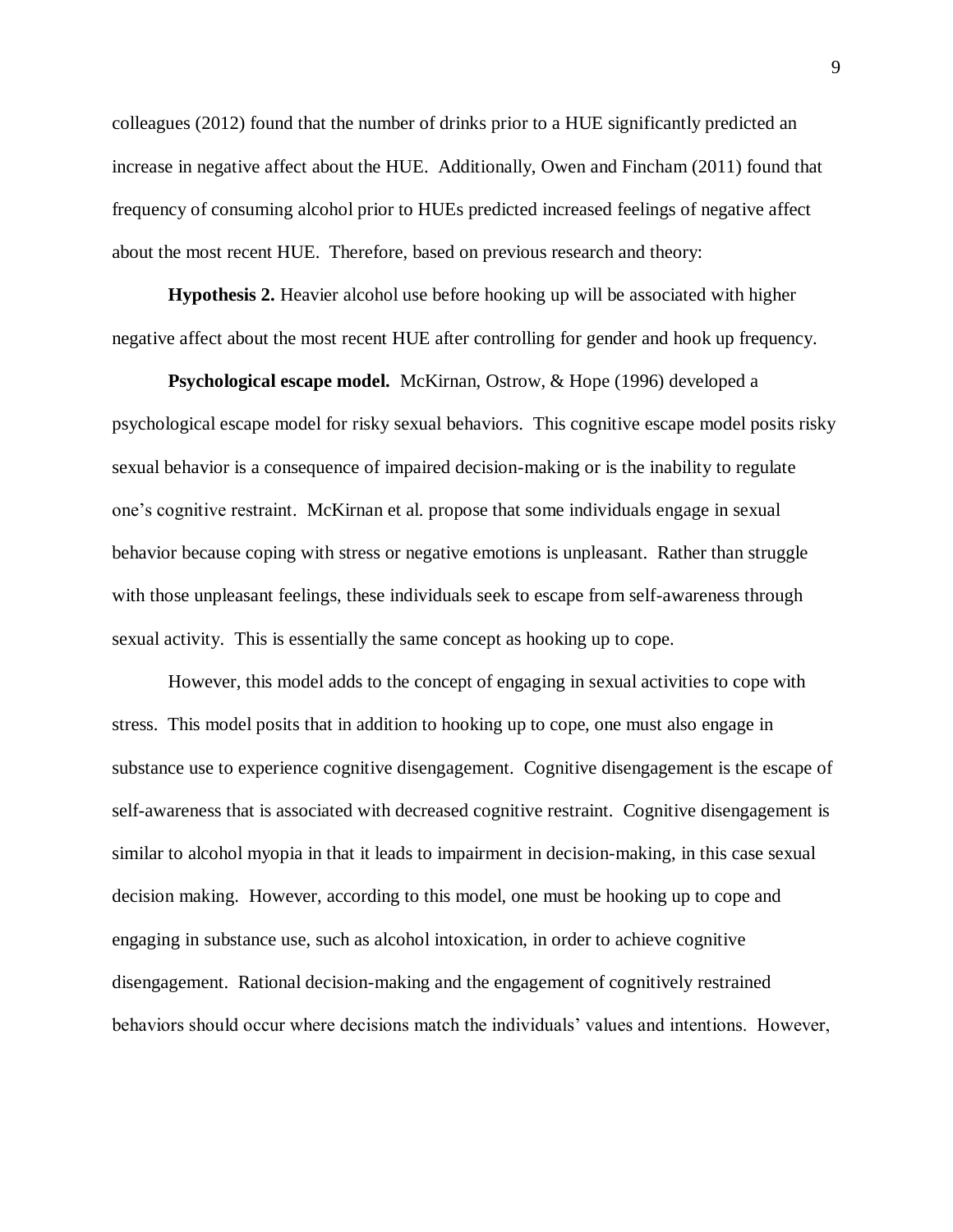when sexual behaviors occur that are in conflict with the individual's sexual standards due to cognitive disengagement, dissonance occurs (McKirnan et al., 1996).

Dissonance between an action and a cognition creates psychological discomfort (Festinger, 1962). Psychological discomfort in relation to cognitive dissonance has been described as feeling upset, regretful, depressed, confused, disappointed, and ashamed (Bonniot-Cabana, Cabanac, Fontanari, & Perlovsky, 2012; Matz & Wood, 2005). Thus, individuals may engage in hook up behaviors as a coping mechanism or individuals may also become intoxicated using alcohol as a coping mechanism. However, cognitive disengagement, or the complete escape of self-awareness associated with decreased cognitive restraint, cannot occur without substance use, such as alcohol intoxication and engaging in hook up behaviors.

According to this model, those who are not intoxicated will not reach cognitive disengagement and should use rational sexual decision-making, such that their behavior matches their values and intentions. Therefore, without the addition of alcohol the relationship between hooking up to cope and negative affect about their most recent HUE should be the same. However, with the addition of alcohol individuals will reach cognitive disengagement, dissonance will occur, and there will be an increased relationship between hooking up to cope and negative affect about the most recent HUE.

Therefore, based on previous research and the psychological escape model:

*Hypothesis 3.* Alcohol intoxication will moderate the association between hooking up to cope motives and negative affect about the most recent HUE after controlling for hook up frequency and gender. Specifically, I hypothesize that the positive association between hooking up to cope and negative affect about the most recent HUE will increase as level of intoxication increases, such that individuals who are not intoxicated will have the lowest relationship between motives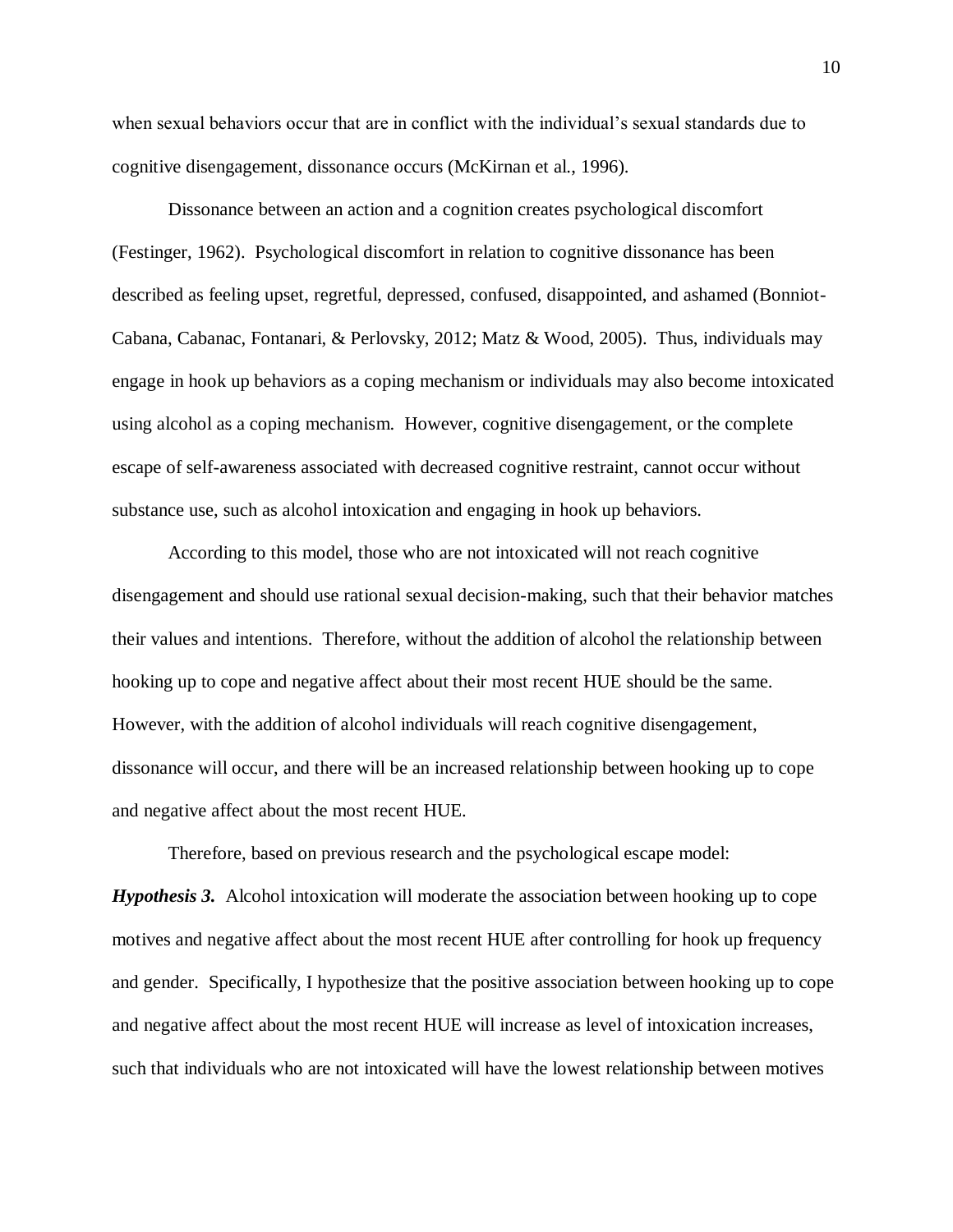and negative affect and those in the highest intoxication group will exhibit the strongest relationship between motives and negative affect. See Figure 1.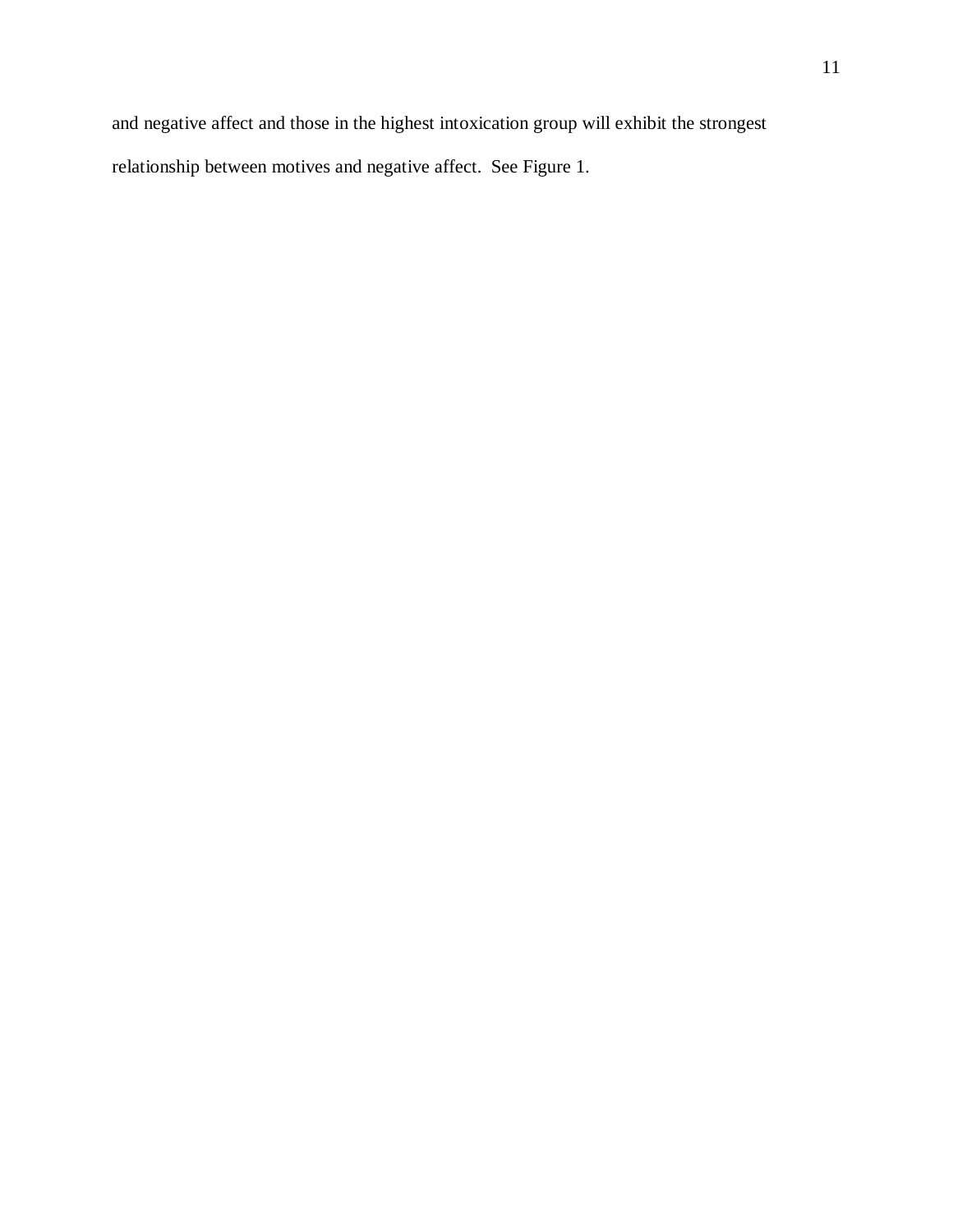

*Figure 1*. Conceptual moderation model of alcohol intoxication on the relationship between hooking up to cope and negative affect about the most recent HUE.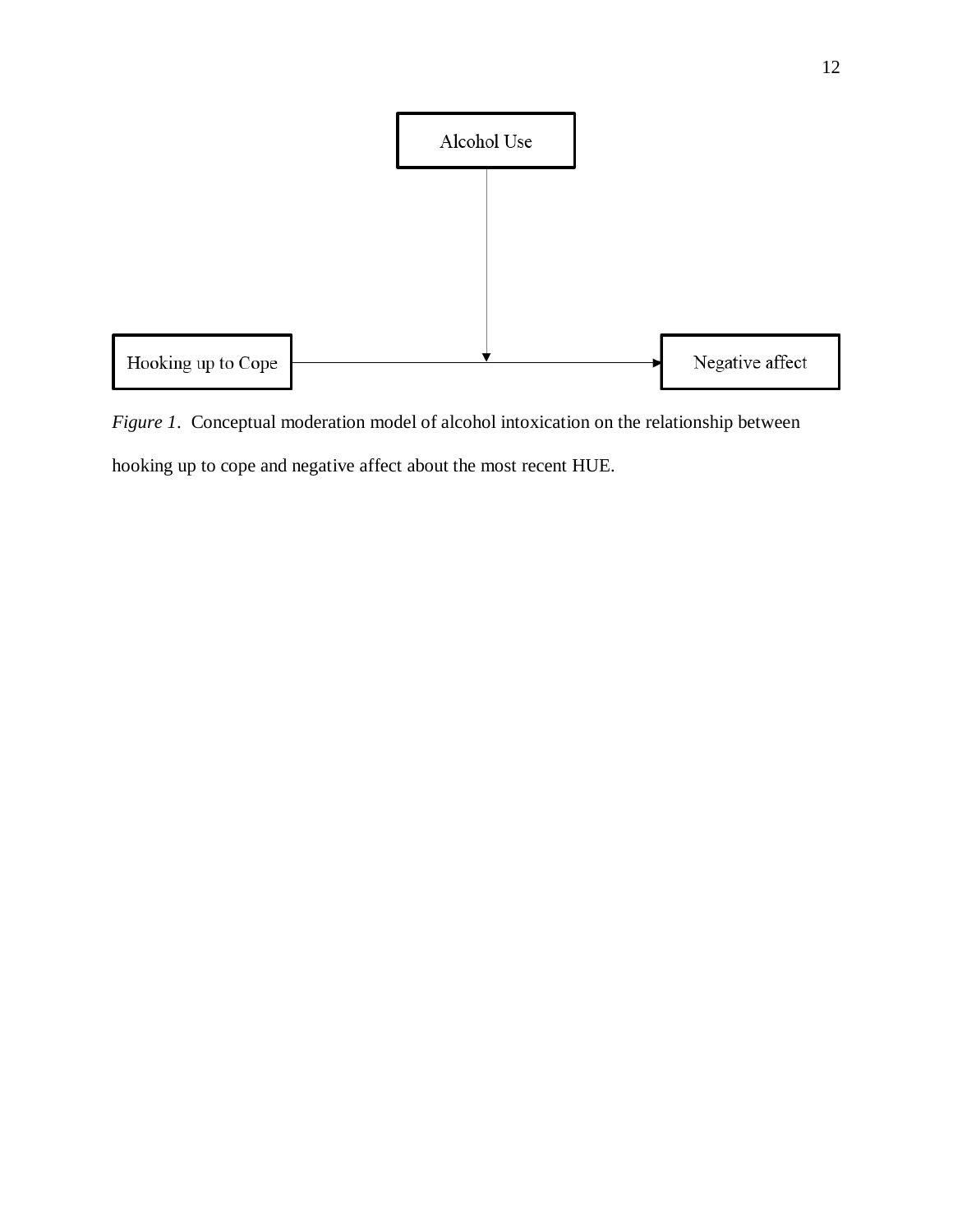### **Type of Hook up Behavior and Gender**

According to evolutionary theories, males with multiple partners have increased advantages compared to females due to typical parental investments (Symons, 1987). Selection favors males with multiple partners, whereas females gain the most by mating with a limited number of males. Therefore, it is adaptive for males to have multiple partners and adaptive for females to have a limited number of partners (Symons, 1987). Consequently, evolutionary theories suggest that gender should be important to hook up behavior and emotional reactions. Traditional gender roles indicate different sexual expectations for males and females (Paul, McManus, & Hayes, 2000). These gender roles indicate how males and females should behave sexually, and acting outside of these gender roles can cause conflict that leads to anxiety, regret, and disappointment (Serbin & Sprafkin, 1987). This has led to a sexual double standard where women engaging in sexually promiscuous behaviors are viewed negatively and males engaging in the same behaviors are praised (Zaikman, Marks, Young, & Zeiber, 2016).

**Cognitive Dissonance and Self-discrepancy Theory.** According to Festinger's (1962) cognitive dissonance theory, when there is a conflict between one's attitudes, beliefs, or behaviors the outcome will be discomfort. For example, a person may believe that engaging in casual sexual behaviors regularly is wrong and then engage in sexual behaviors. That person may experience a cognitive dilemma between their belief that they should not engage in sexual behaviors and their behavior of participating in those sexual activities. One type of selfdiscrepancy described in Higgins' (1987) self-discrepancy theory suggests that conflicts between one's attitudes, beliefs, or behaviors and other's attitudes, beliefs, or behaviors may also lead to discomfort. The "other" detailed in self-discrepancy theory can include anyone that is important to the person experiencing the conflict. For example, a person may believe that engaging in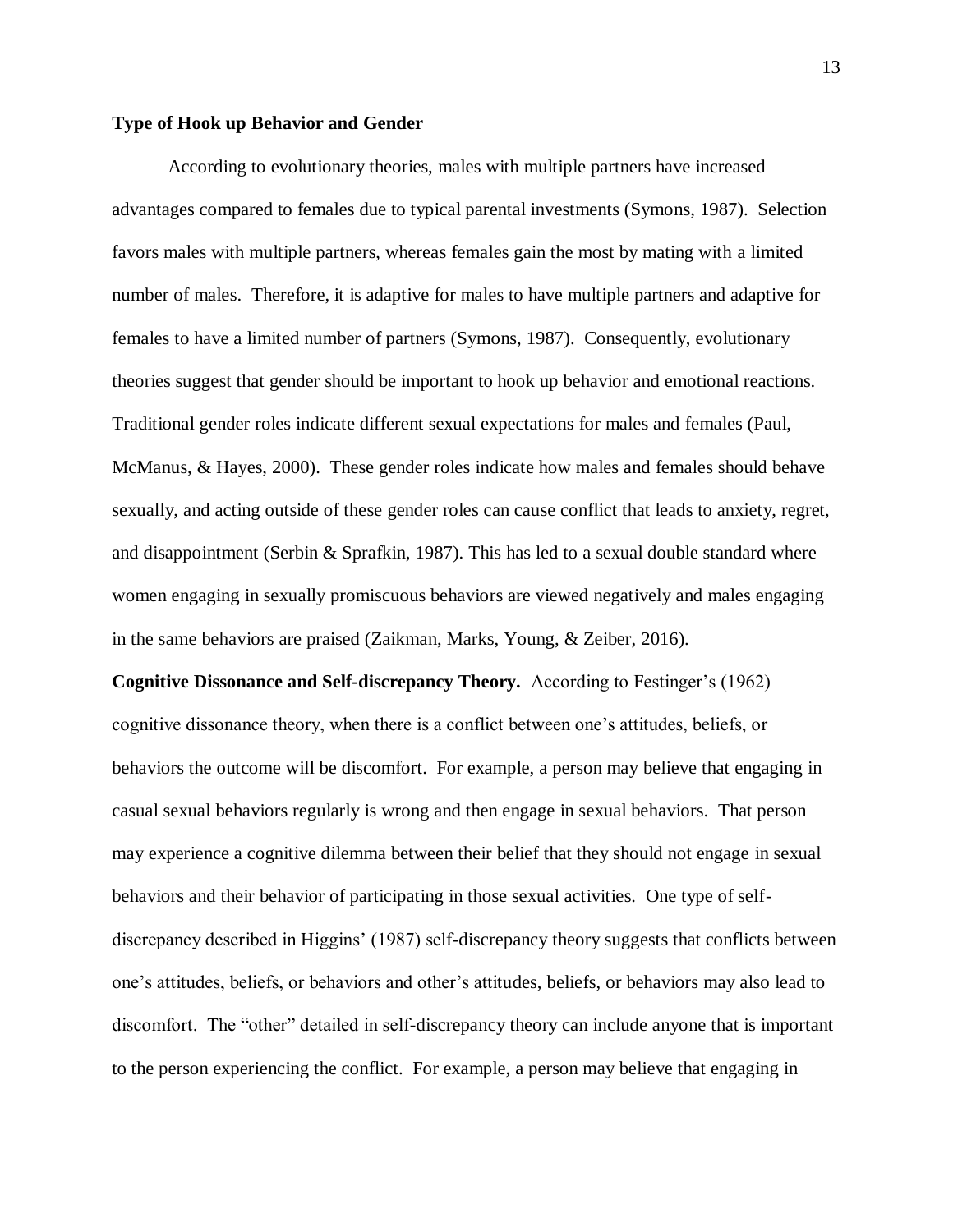casual sexual behaviors is a normal college experience, but someone important to them believes that engaging in casual sexual behaviors is wrong. That person may experience a cognitive dilemma between their belief that engaging in sexual behaviors is acceptable and an important person in their life's belief that engaging sexual behaviors is unacceptable. According to these two theories, the discomfort felt can include feelings such as disappointment, dissatisfaction, shame, depression, feeling upset, confused, and regretful. Therefore, conflict between beliefs about oneself that one feels directly due to engaging in sexual behavior and beliefs about how one should behave or others' beliefs about how one should behave should result in feelings of negative affect about the most recent HUE.

These conflicting representations are intertwined with the type of sexual behavior that occurs during a HUE. For example, college students frequently report that they have had at least one encounter where they regretted engaging in sexual activity (Eshbaugh & Gute, 2008; Fisher, Worth, Garcia, & Meredith, 2012). Although men generally tend to report regret of acts of omission, or not going further sexually, women tend to report higher regrets of action, or wishing they had not engaged in sexual behavior (Paul & Hayes, 2002; Roese et al., 2006). Owen & Fincham (2011) found that overall, women reported higher negative emotional reactions to HUEs compared to men. The type of sexual behavior also affected negative emotional experiences, such that women reported higher negative emotional reactions after engaging in penetrative behaviors compared to men. In addition, compared to women and men that engaged in penetrative sex, men reported higher levels of negative affect about engaging in nonpenetrative behaviors. Roese and colleagues (2006) had similar findings, indicating that compared to women, men reported significantly more regret for not going further sexually.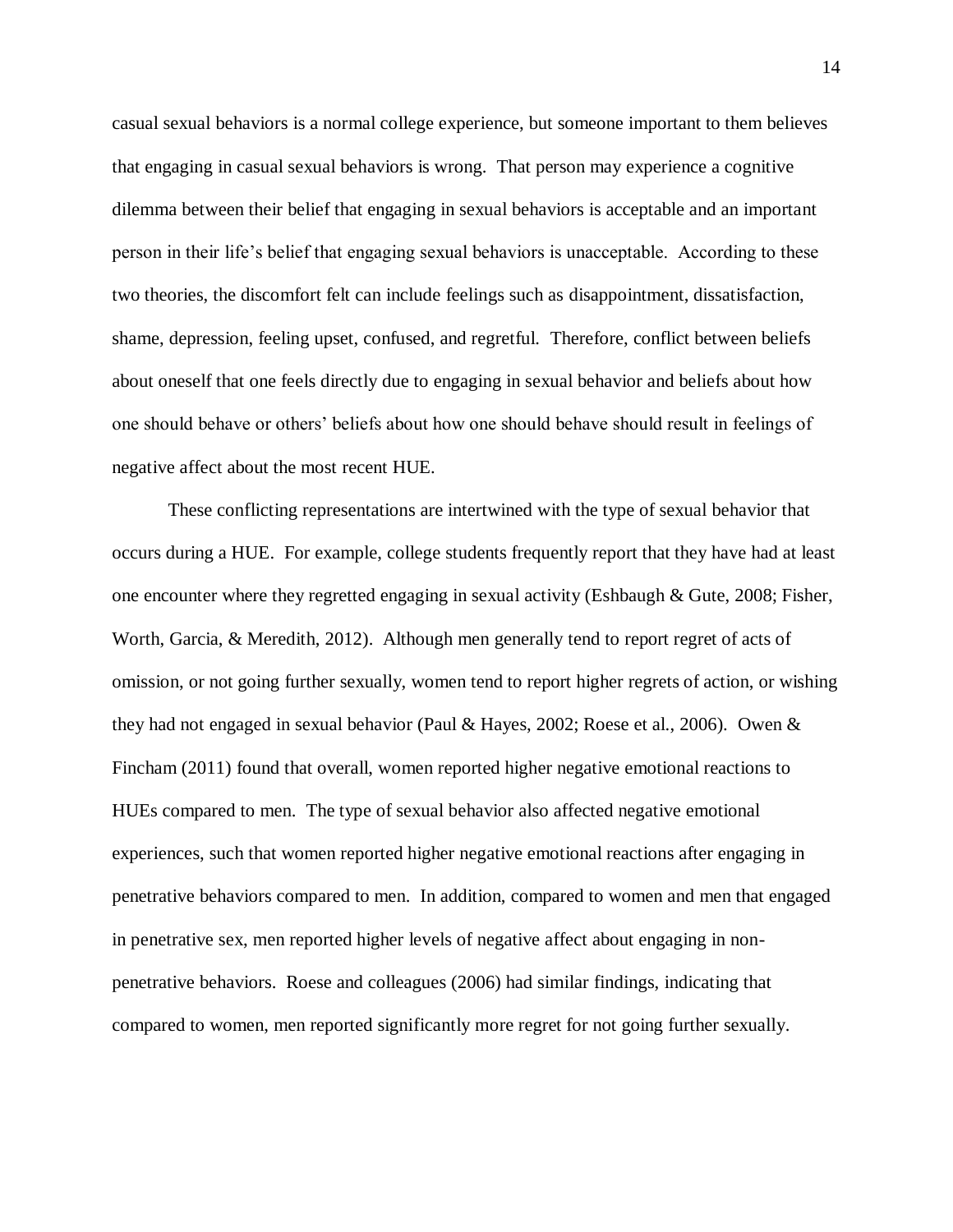These findings are consistent with cognitive dissonance theory and self-discrepancy theory in relation to a sexual double standard.

Therefore, based on previous research and theory:

**Hypothesis 4***.* The type of sexual behavior and gender will affect levels of negative affect about the most recent HUE. Specifically, females engaging in penetrative behaviors will report the highest levels of negative affect about the most recent HUE.

*Hypothesis 4a.* As found in previous literature (Owen & Fincham, 2011), controlling for hook up frequency and type of sexual behavior, I expect women will report significantly higher levels of negative affect about their most recent HUE.

*Hypothesis 4b.* Controlling for hook up frequency and gender, those participating in penetrative hook up behaviors will report significantly higher levels of negative affect about their most recent HUE.

Combining self-discrepancy theory, cognitive dissonance theory, and the sexual double standard, women engaging in penetrative acts could experience a conflict between their own beliefs, attitudes, and/or behaviors and others' beliefs and attitudes. However, men engaging in penetrative acts may not feel conflict because their attitudes, beliefs, and/or behaviors match with the attitudes and beliefs of others. It is also possible that women engaging in nonpenetrative acts would experience a conflict between their beliefs and their behaviors. Finally, men engaging in non-penetrative acts might experience conflicts between their own behaviors, attitudes, and/or behaviors and others' beliefs and attitudes.

*Hypothesis 4c.* Therefore, I hypothesize that gender will moderate the effects that the type of sexual behavior has on negative affect about the most recent HUE. Specifically, controlling for hook up frequency, the gender difference in negative affect about the most recent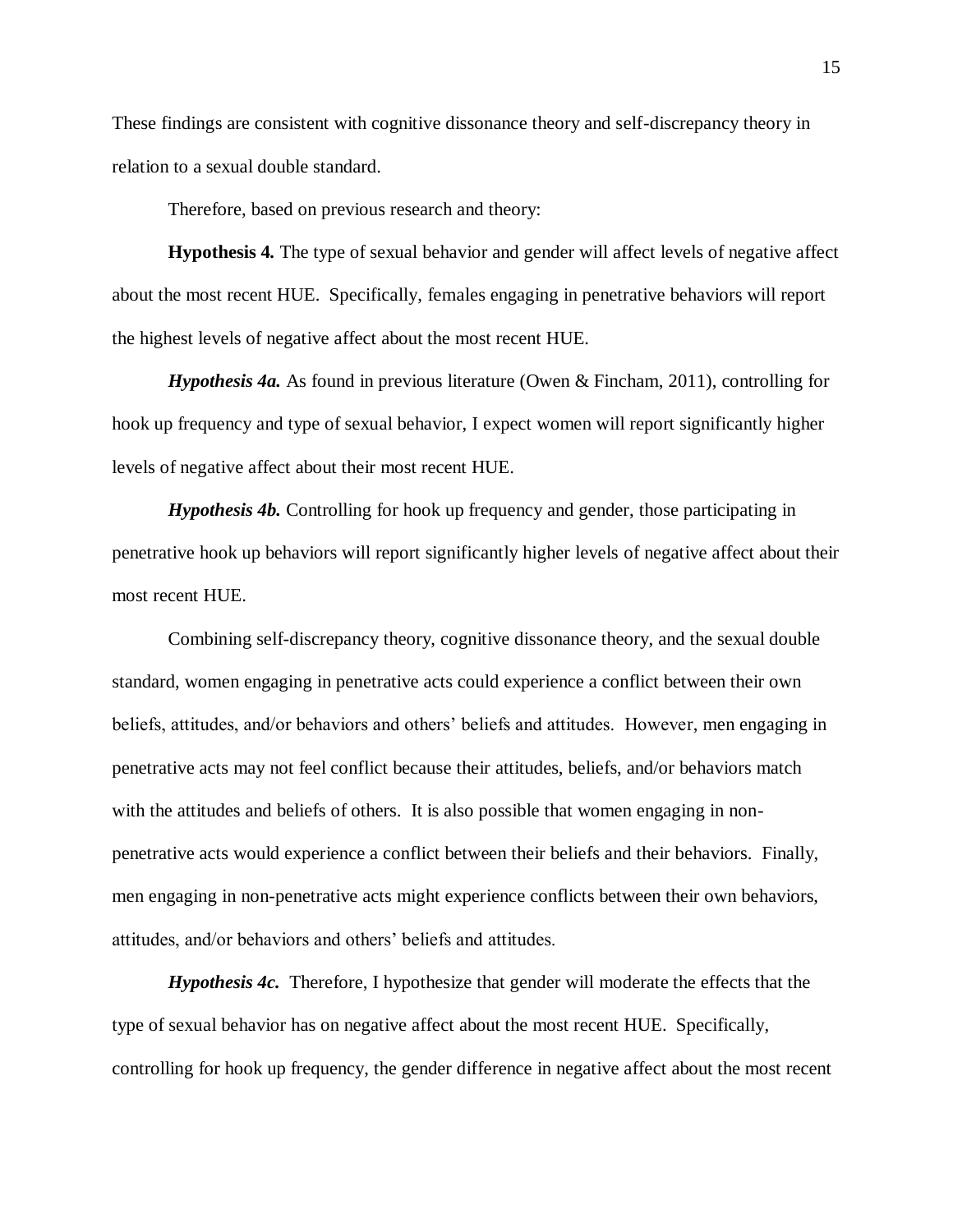HUE will be larger for penetrative acts compared to non-penetrative hook up behaviors. See Figure 2.

Conflict such as regret, confusion, and shame due to traditional gender roles in sexual expectations as a result of gender will affect the relationship between hooking up to cope and negative affect about the most recent HUE differentially for males and females. Thus, I expect that women may feel more negative affect after their HUE with more intimate sexual activity and men may feel more negatively from not going further sexually. This differentiation should affect the relationship between hooking up to cope and negative affect about the most recent HUE. Lewis et al. (2012) found that gender and having penetrative sex were significant predictors of negative affect about the most recent HUE. Being female and engaging in penetrative sexual behaviors predicted higher negative affect about the most recent HUE.

**Research Question 1.** Type of sexual behavior and gender will moderate the association between hooking up to cope motives and negative affect about the most recent HUE after controlling for hook up frequency (see Figure 3).

*Research Question 1a.* I expect gender to moderate the relationship between hooking up to cope and negative affect about the most recent HUE, such that the relationship will be stronger for women than men.

*Research Question 1b.* I expect that type of hook up behavior will moderate the relationship between hooking up to cope and negative affect about the most recent HUE, such that the relationship will be stronger for those engaging in penetrative sexual behaviors than for those engaging in non-penetrative sexual behaviors.

**Research Question 1c.** I predict that the gender difference in the hooking up to cope negative affect relationship will be greater in the penetrative hook up behaviors group as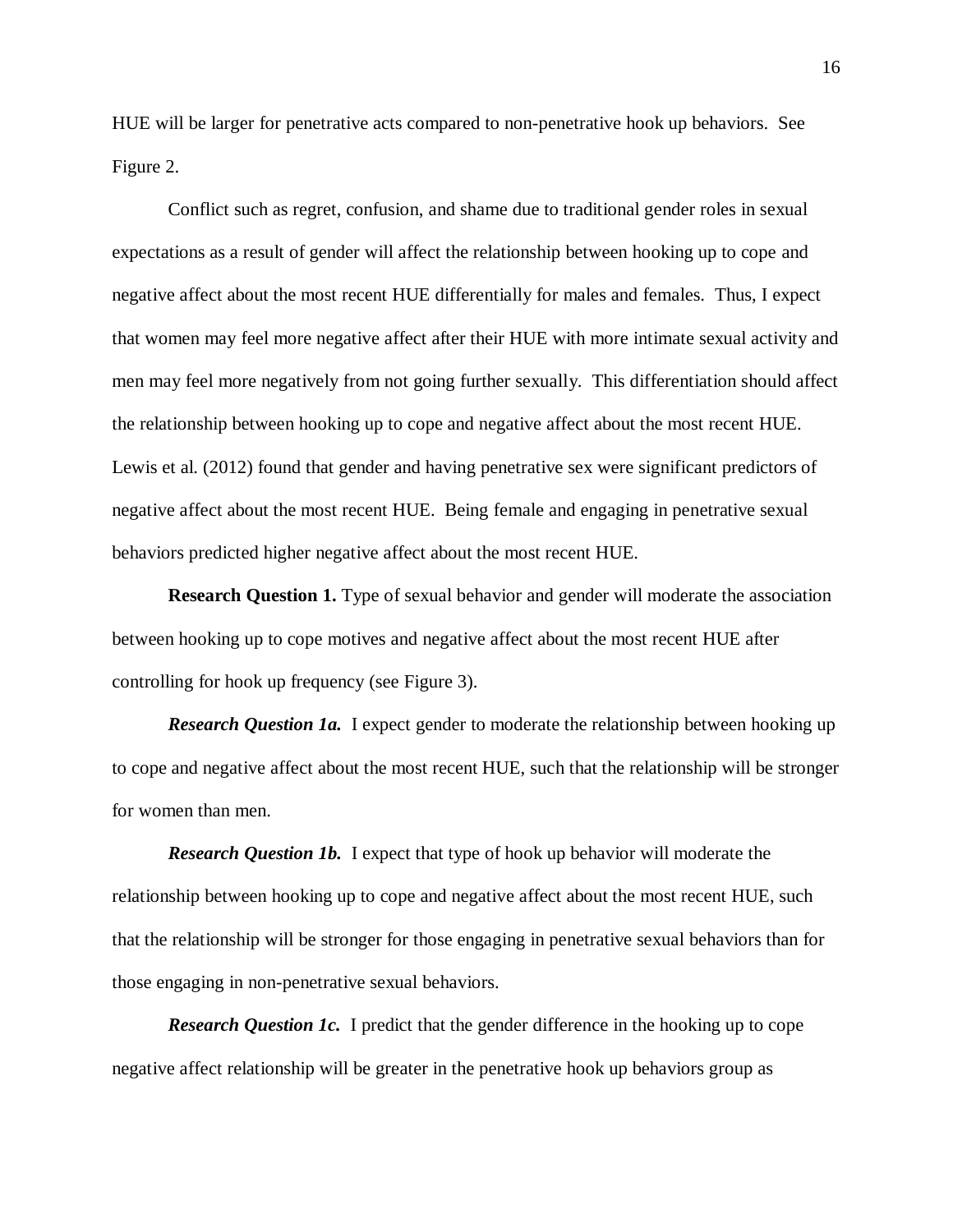compared to the non-penetrative hook up behavior group. I expect that the strongest relationship between hooking up to cope and negative affect about the most recent HUE will be for women in the penetrative hook up behavior group and the weakest would be men in the non-penetrative hook up behavior group. See Figure 4.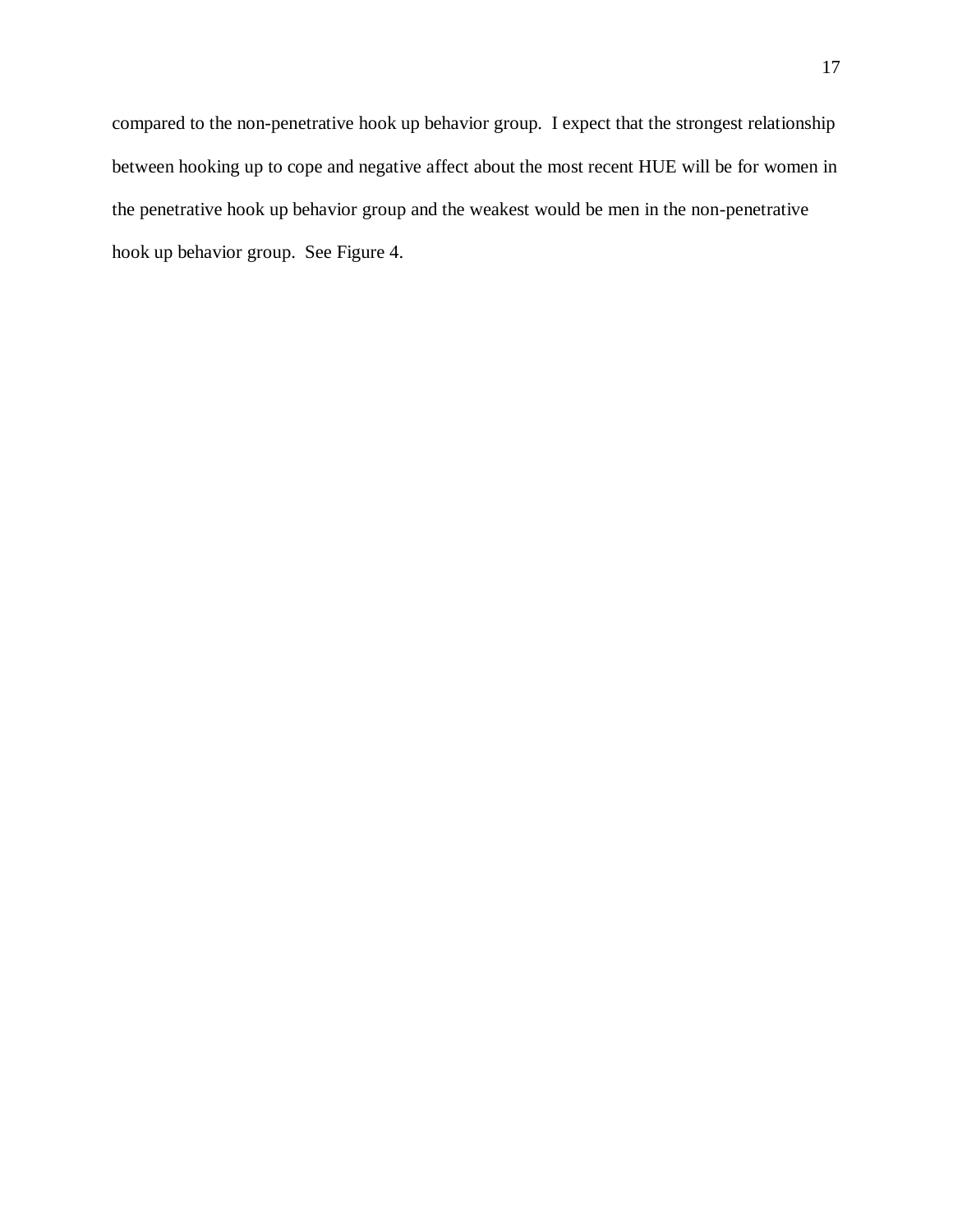

*Figure 2.* Conceptual moderation model of gender on the relationship between type of hook up behavior and negative affect about the most recent HUE.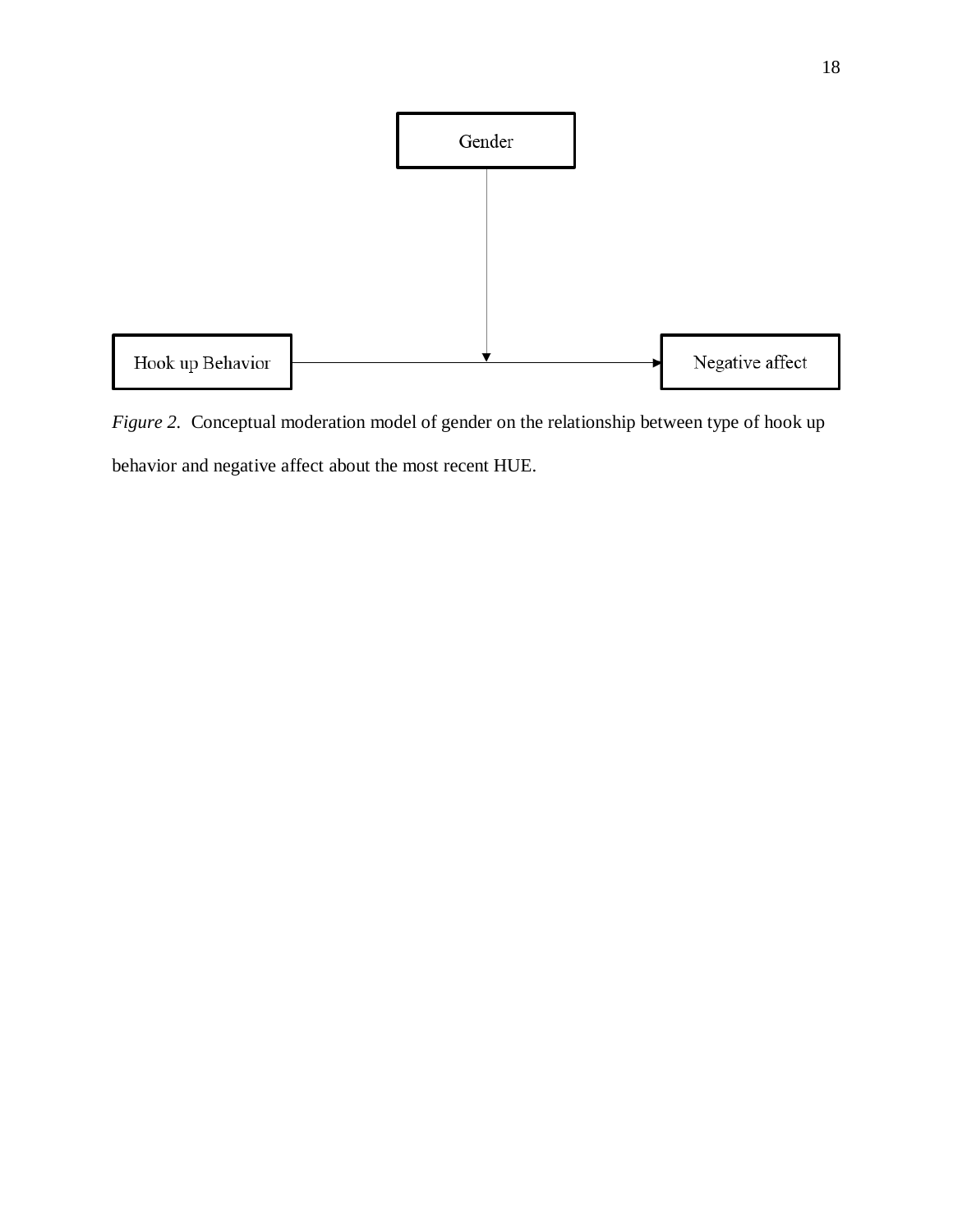

*Figure 3.* Conceptual moderation model of hook up behavior and gender on the relationship between hooking up to cope and negative affect about the most recent HUE.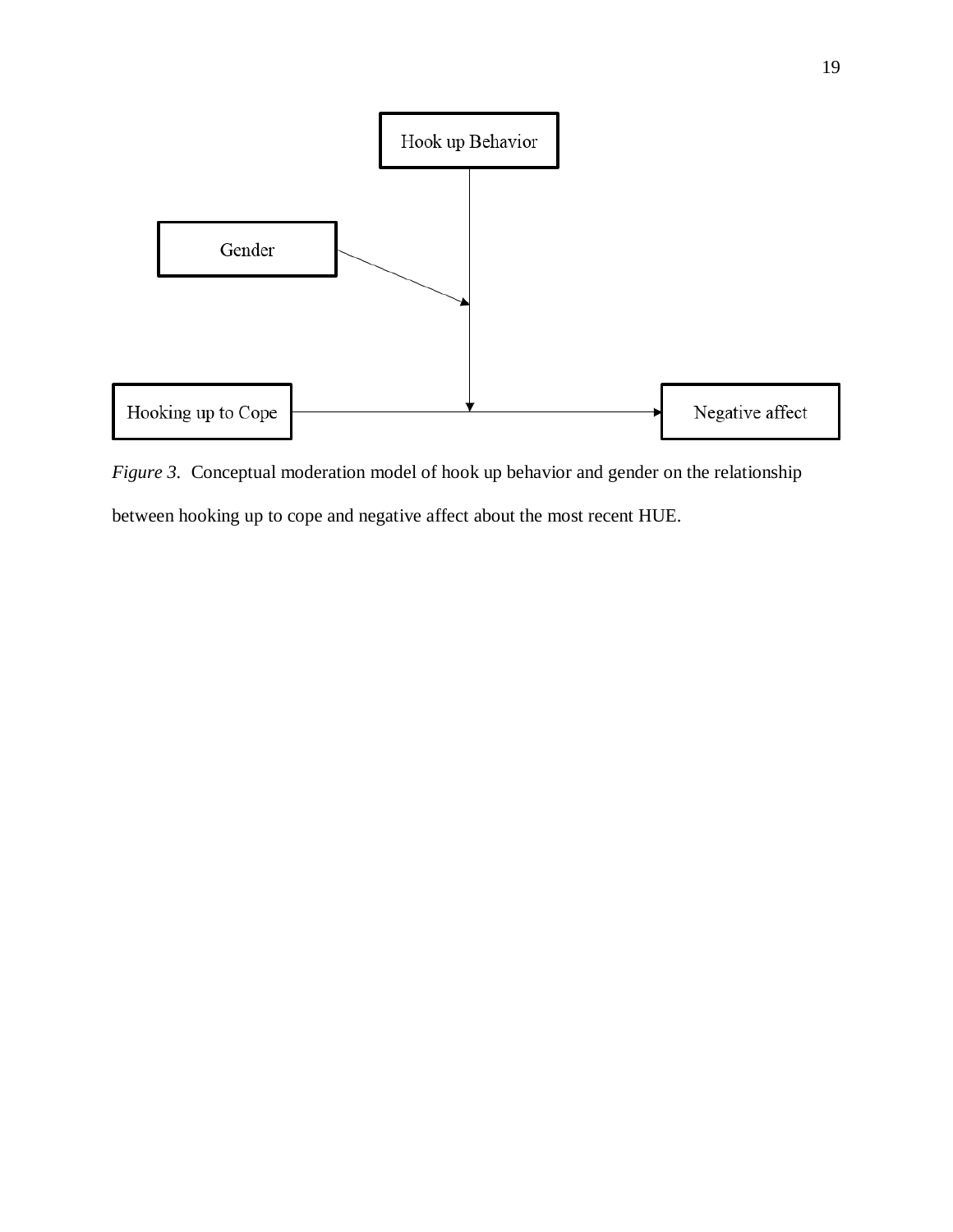

*Figure 4.* Hypothesized interaction between hooking up to cope, hook up behavior, gender, and negative affect.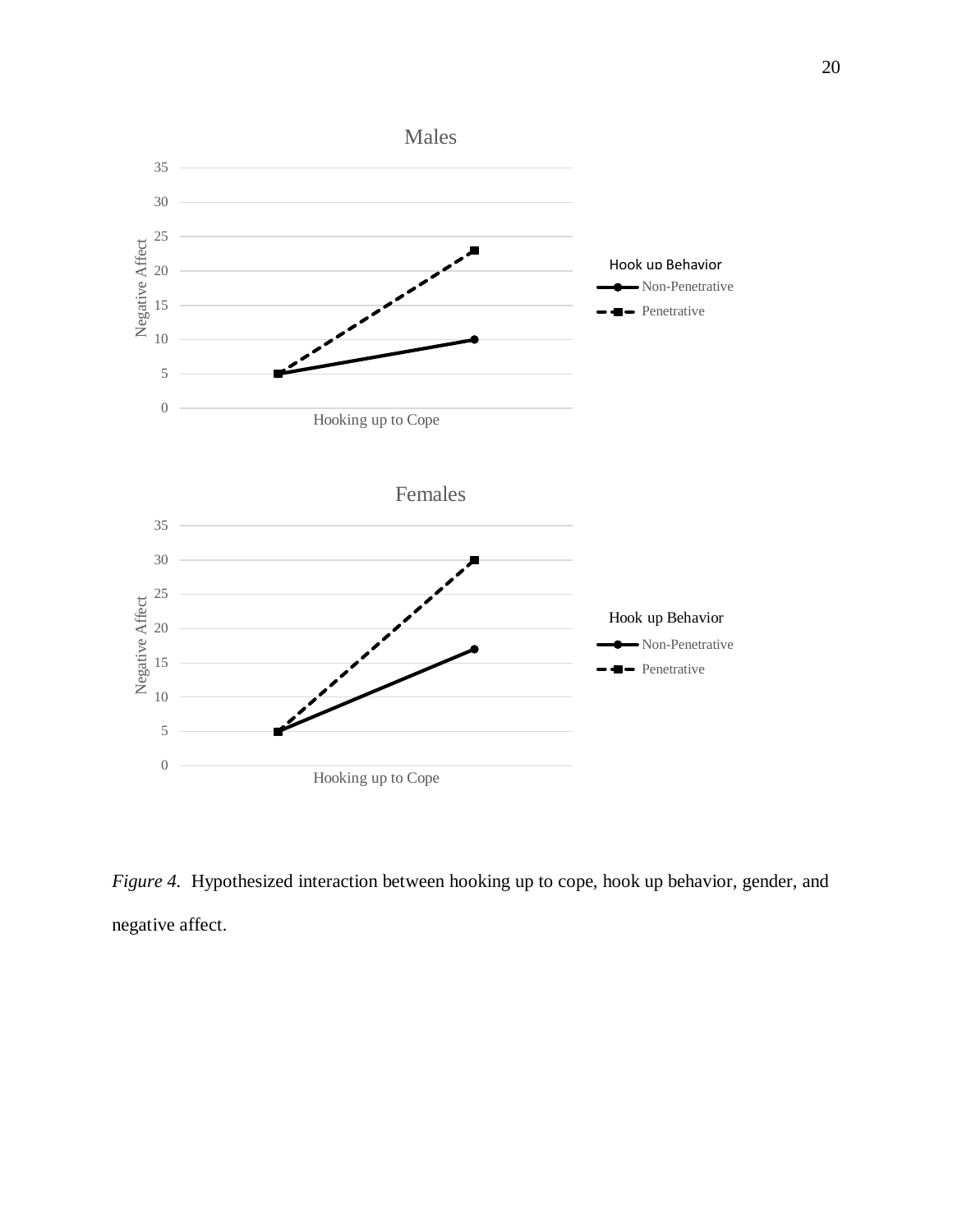### **Purpose of Study**

The purpose of the current study is to examine the conditional relationships between type of sexual behavior, gender, hooking up to cope, and alcohol use prior to the HUE and aspects of negative affect about the most recent HUE such as regret, shame, and disappointment. More specifically, this study will look at the moderating role that gender, sexual behavior, and alcohol use will have on the relationship between hooking up to cope and negative affect about the most recent HUE among college students. I hypothesized that hooking up to cope and negative affect about the most recent HUE will be positively correlated. Second, I proposed that alcohol intoxication before the most recent HUE will be associated with higher negative affect about the most recent HUE. In addition, I expect that there will be an interaction between hooking up to cope and alcohol use, such that participants in the moderately to extremely intoxicated group will exhibit a stronger relationship between hooking up to cope and negative affect about the HUE. I also hypothesize that gender and the type of HUE will interact in the prediction of negative affect, such that males participating in penetrative HUE's will experience lower negative affect about the HUE and females participating in penetrative HUE's will experience higher levels of negative affect about the HUE. Finally, I will determine if alcohol use during the most recent hook up, gender, and type of sexual behavior each moderate the relationship between hooking up to cope and negative affect about the HUE. I predict that female participants who were moderately to extremely intoxicated during their most recent hook up and engaging in penetrative HUE's will report stronger relationships between hooking up to cope and negative affect about the most recent HUE. Disentangling the relationships between hooking up to cope and negative affect about the most recent HUE are important because these experiences are common in college students and related to many detrimental outcomes such as low self-esteem,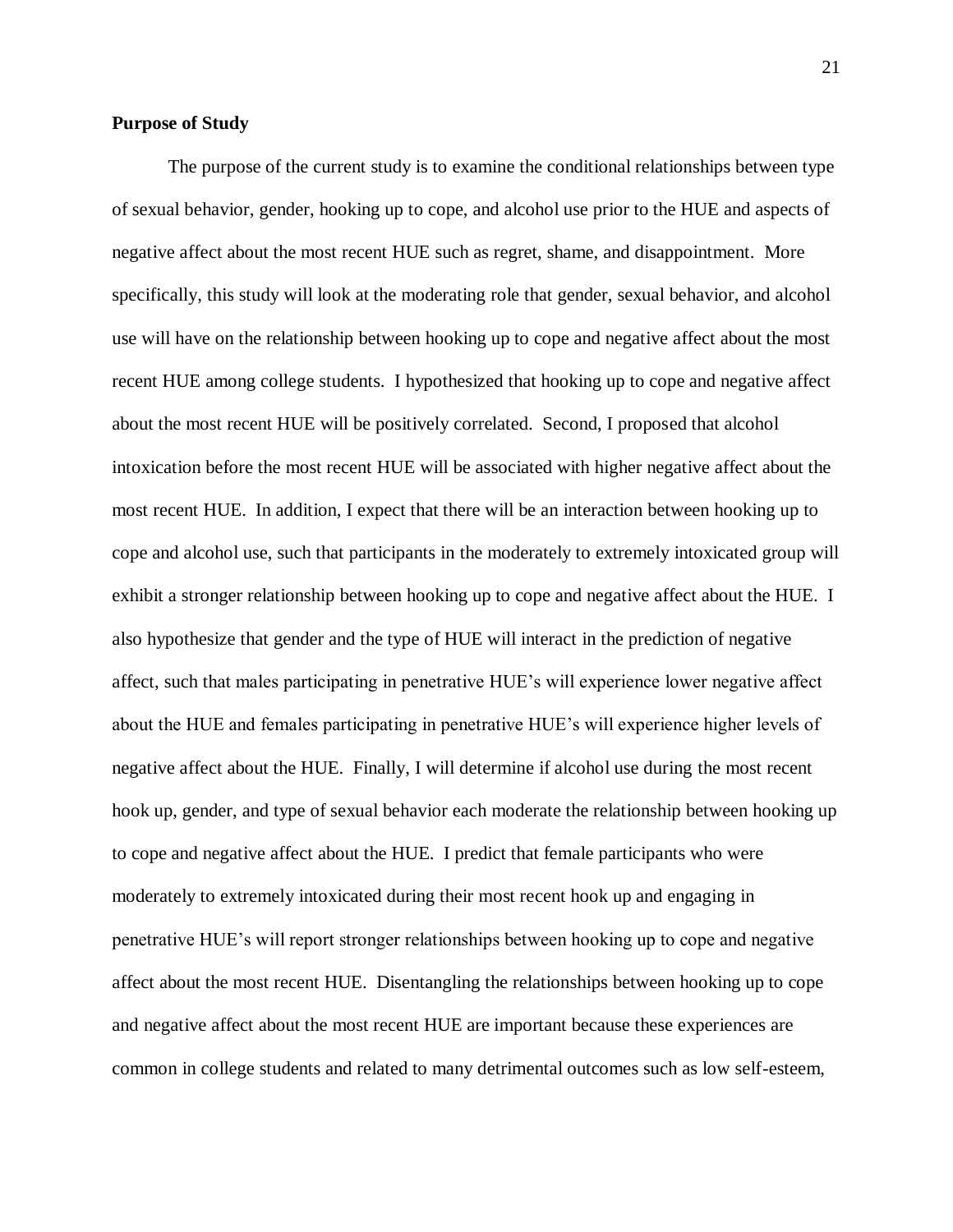anxiety and depressive symptoms, risky sexual practices, and psychological distress (Bersamin et al., 2014; Eshbaugh & Gute, 2008; Fisher et al., 2012).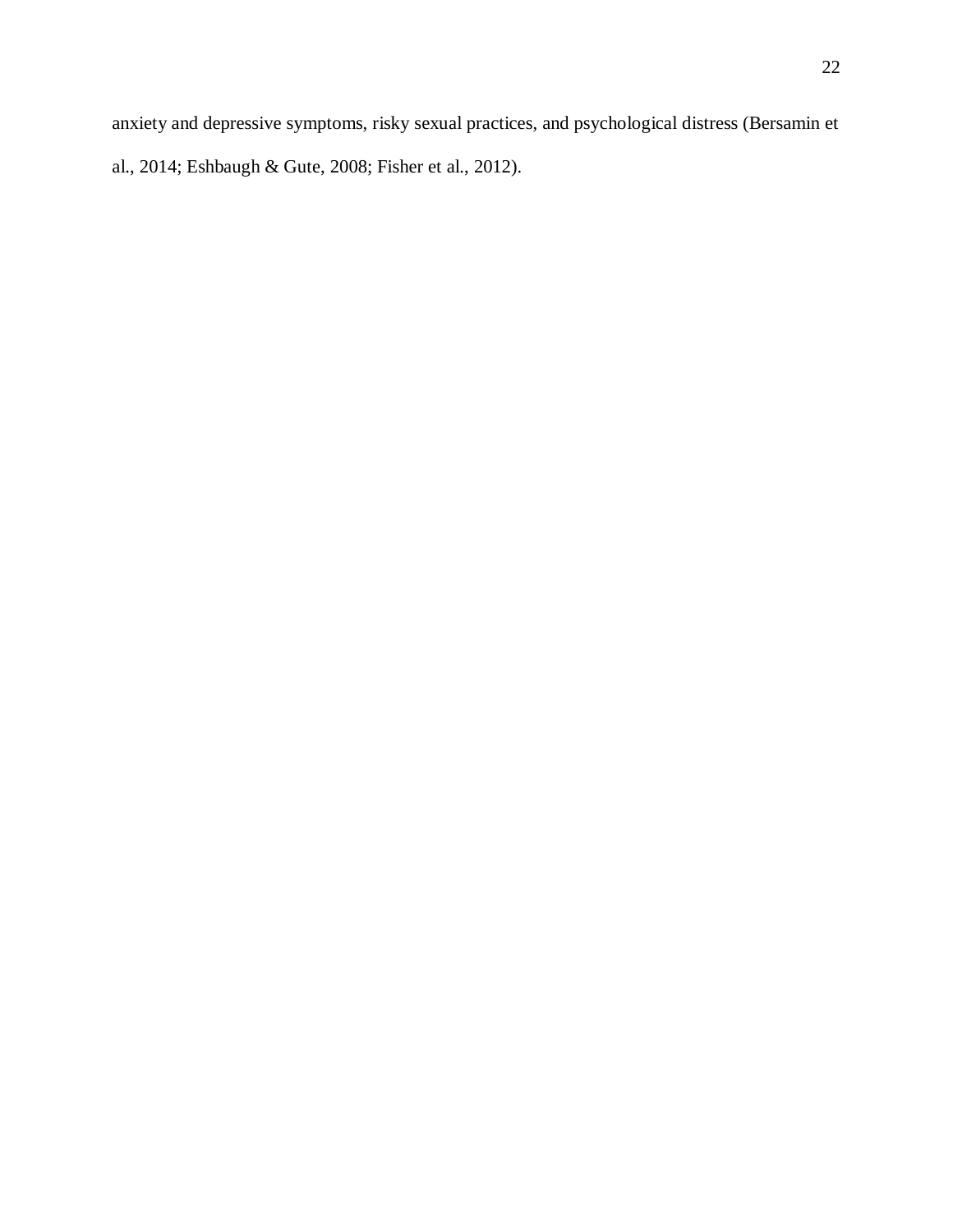### **CHAPTER II**

### **METHOD**

### **Participants**

In order to participate in the study, participants must have (1) been at least eighteen years or older, (2) been in college, (3) hooked up at some point during the past 12 months, (4) not been in a committed relationship, and (4) been heterosexual. Those in a committed relationship with someone else during the most recent HUE were removed from analysis because cheating may be the reason they experienced negative affect about their most recent HUE. Sexual orientations other than heterosexual were removed from analysis because the aim of this study was to examine heterosexual relationships, and it is possible that other sexual orientations may behave or feel differently than heterosexual orientations in relation to HUEs. Compared to females, males commonly report hooking up more frequently (LaBrie et al., 2014; Owen & Fincham, 2011) and hook up frequency may be related to how one feels about their HUEs. Therefore, hook up frequency was controlled for in all analyses.

Participants were recruited through the psychology research participation system at Old Dominion University and 541 undergraduate students participated in the study. Thirty-one participants were removed because they did not hook up in the past twelve months and ten participants were removed because they indicated that their most recent HUE occurred while they were in a committed relationship with someone else. In addition, 6 participants were deleted because they reported a sexual orientation other than heterosexual and 8 participants were deleted for having no data for the negative affect component of the survey. Last, 12 participants were deleted for indicating that they engaged in a hook up behavior involving only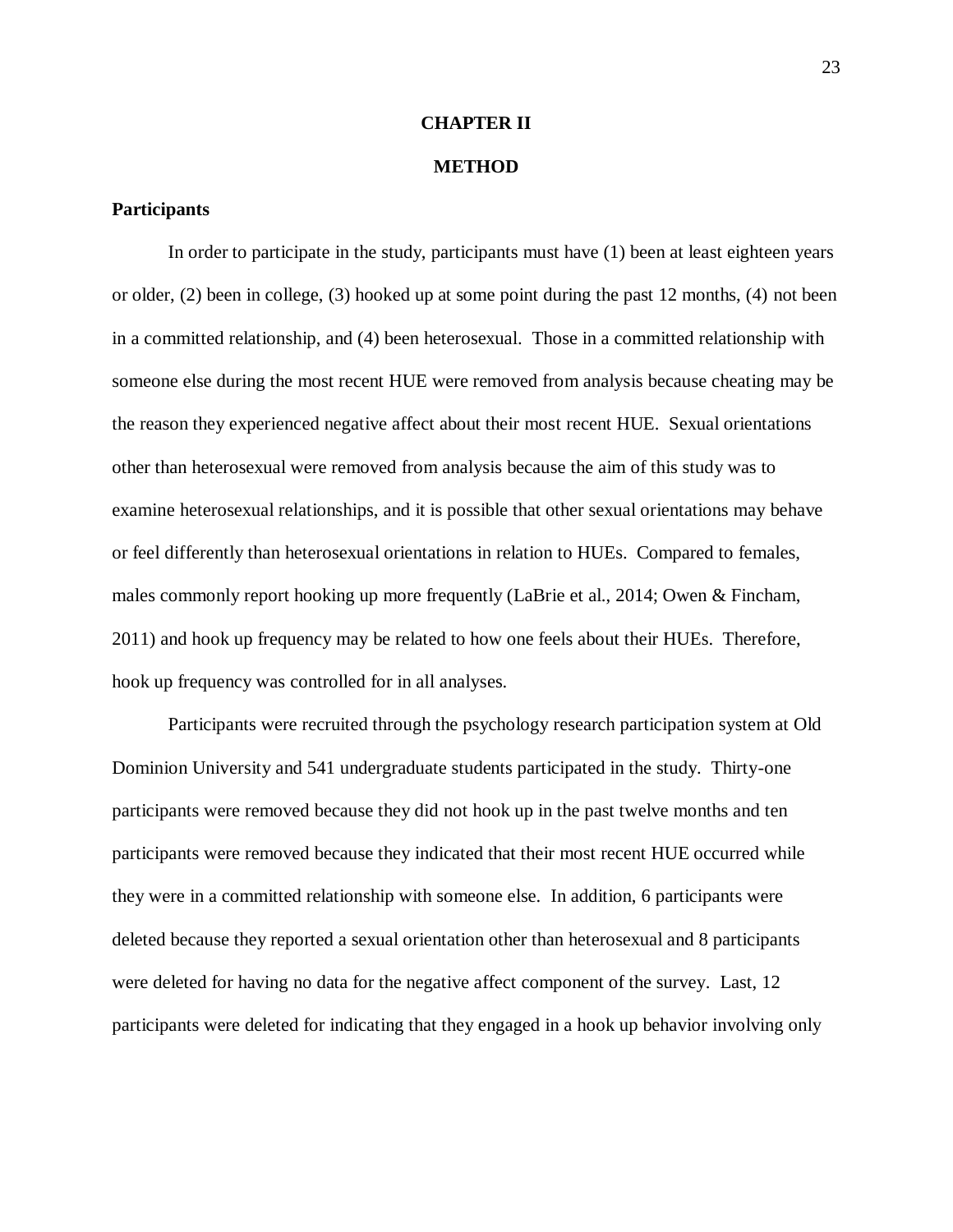kissing. The final sample consisted of 474 undergraduate student participants who received course credit in exchange for participating in the study.

### **Procedure**

Participants took an online survey using the Qualtrics Survey software about their most recent HUEs. Participants were provided with a brief definition of hooking up: "Hooking up is defined as physically intimate behaviors without a romantic commitment or an expectation of a romantic commitment. Physically intimate behaviors can include a broad range of activities from heavy petting, mutual masturbation, oral sex, sexual intercourse, and/or anal sex."

Participants were informed of their right to withdraw participation during the course of the study and that all questions were voluntary. Participants were provided with researcher contact information for use if they encountered further questions or concerns. Upon the completion of the survey, the participant was granted research credit for their participation in the study.

#### **Measures**

**Demographics.** Demographic information including age, race, ethnicity, gender, class standing, sexual orientation, and marital status (see Appendix A) was collected at the end of the survey.

**Hooking Up Coping Motives.** Hook up motives were assessed using the Hook Up Motives Questionnaire (HMQ; Kenney et al., 2014). The HMQ (see Appendix B) is a 19-item instrument assessing a list of reasons that college student's hook up that translate into five motives: social-sexual, social-relationship, conformity, enhancement, and coping (Kenney et al., 2014); however, only the coping motives subscale was used for this study (current study  $\alpha = .83$ ). The response scale uses a five-point Likert scale ranging from 1 (*not at all*) to 5 (*extremely*).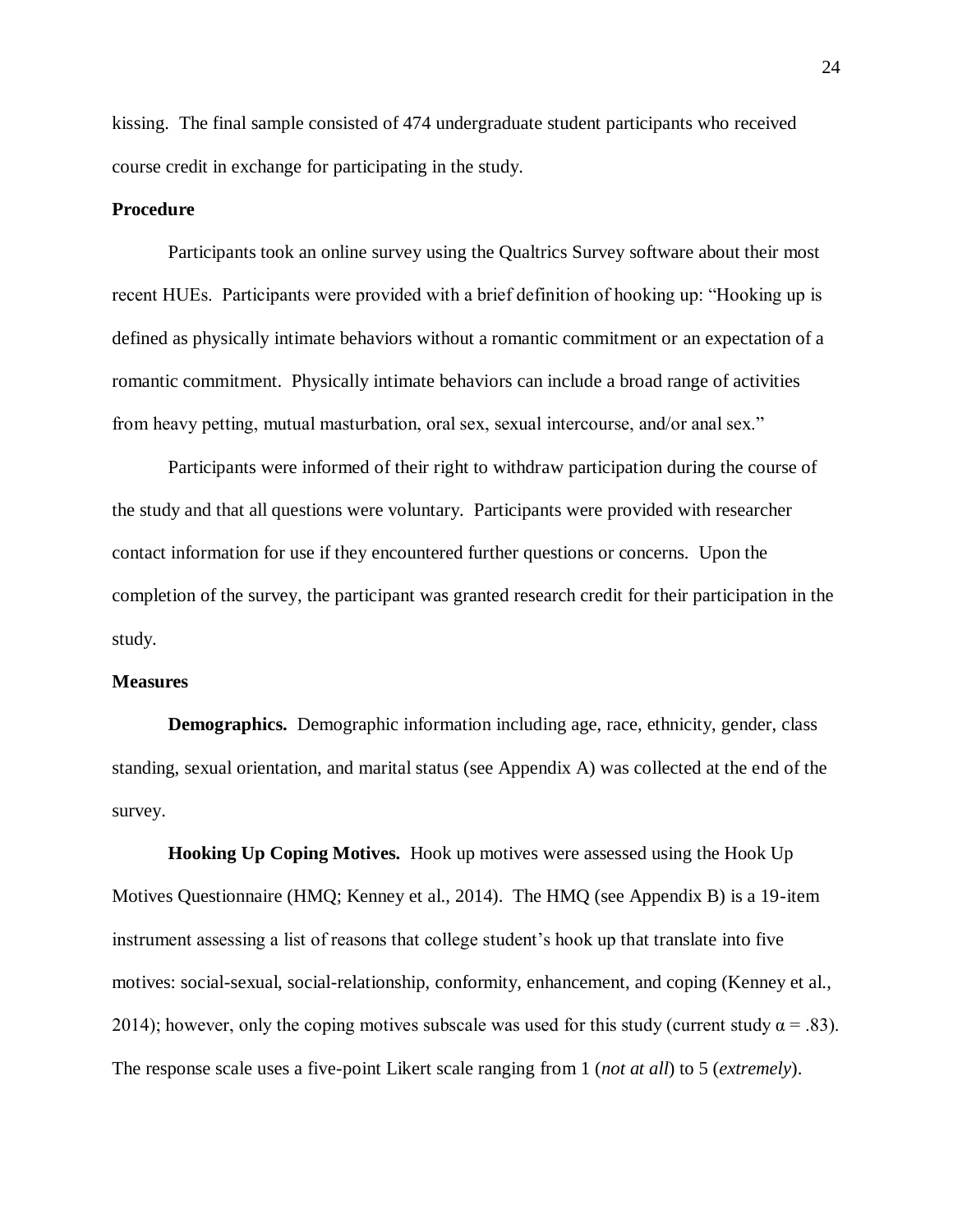The coping motives scale consists of four items such as "I hook up because it makes me feel good when I'm not feeling good about myself." The final question of the HMQ is "how often do you hook up?" The response scale consists of a 7 point scale ranging from 0 (*never)* to 7 (*two or more times a week*).

The HMO has shown good reliability ( $\alpha$  = .83; Kenney et al., 2014) and construct validity with related external measures of depression, anxiety, and stress. The highest correlation between any two factors of the HMQ was .53, which is below the recommended interfactor correlation of .80 (Mahoney, Thombs, & Howe, 1995). The coping subscale had a significant positive relationship with depression ( $r = .27$ ,  $p < .001$ ), anxiety ( $r = .27$ ,  $p < .001$ ), and stress ( $r = .27$  $= .20, p < .001$ ; Kenney et al., 2014). Criterion-related validity examined through subscale relationships with approval and hooking up behavior showed that the coping subscale had significant positive correlations with approval for and with hooking up behavior. Approval for hook up behavior was considered endorsing hooking up behaviors as acceptable and not disapproving of those behaviors (Kenney et al., 2014).

**Alcohol Use.** Participants were asked to rate the level of their intoxication prior to their most recent HUE on a five-point Likert scale ranging from 1 (*not at all*) to 5 (*extremely;* Lewis et al., 2012). See Appendix C. However, for males, there were only 9 in the extremely intoxicated group, 11 in moderately intoxicated group, and 17 in the somewhat intoxicated category. Therefore, the extremely and moderately intoxicated groups were combined and the slightly and somewhat intoxicated categories were combined. This led to the formation of three alcohol intoxication groups: not at all intoxicated, slightly/somewhat intoxicated, and moderately/extremely intoxicated.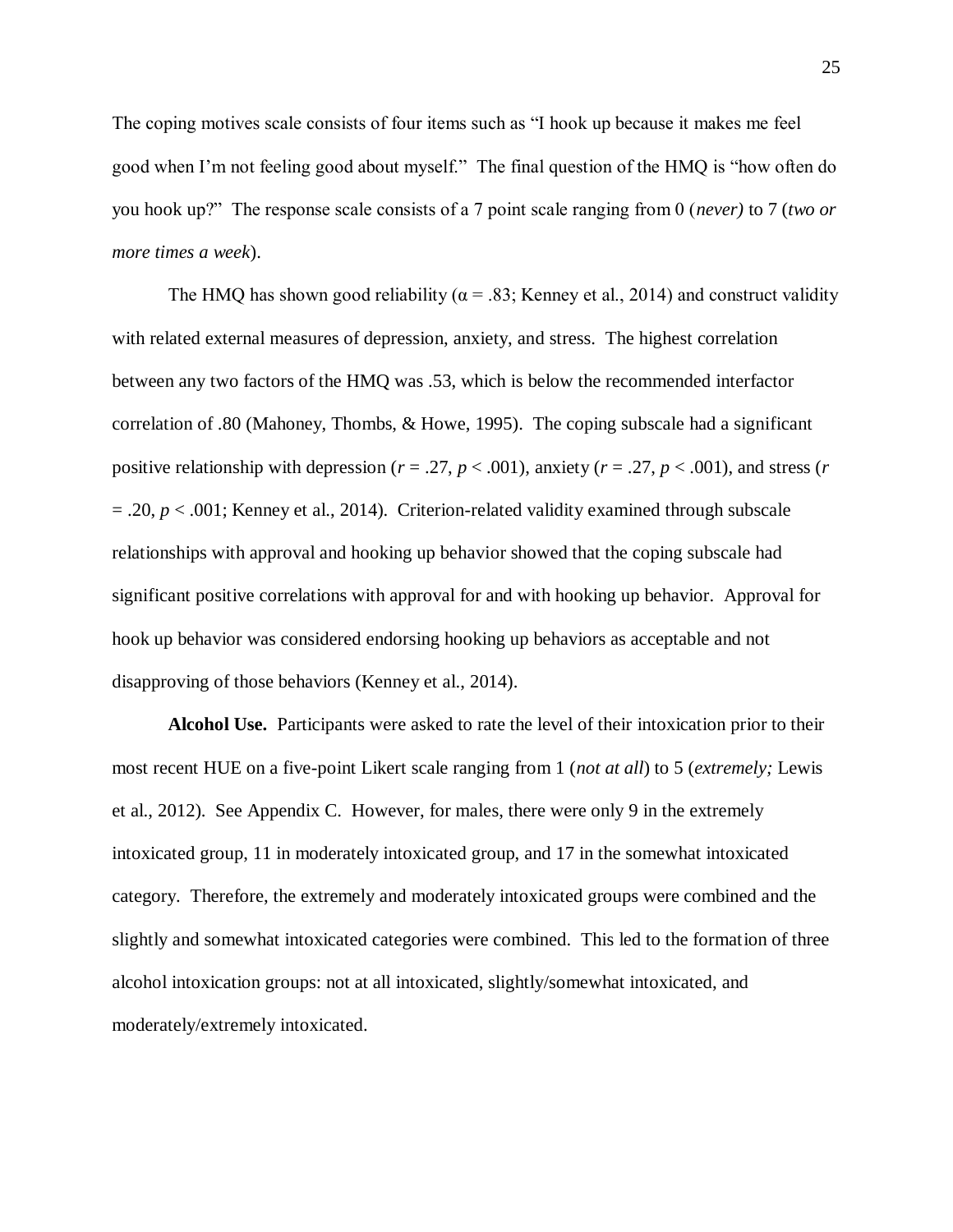**Hook Up Behaviors.** Participants were asked to think about their most recent HUE in the past 12 months and report what types of behaviors they engaged in (see Appendix D). A checklist was provided where they could check "yes" or "no" for the following responses: "I did not hook up in the past 12 months", "kissing", "mutual masturbation", "oral sex", "sexual intercourse", "anal sex", and "I was in a committed relationship with someone else during my most recent hook up experience".

Participants that reported only kissing during their most recent hook up were not included in the analysis because kissing is not considered a public health concern. The other behaviors of hooking up are a public health concern because of the risk of STI's, HIV/AIDS, and depression. Anal and vaginal sex were combined as penetrative sex due to the low amounts of anal sex that has been reported (Fielder & Carey, 2010b). Participants that report being in a committed relationship with someone else during their most recent HUE were not included in the analysis because the current study is not interested in cheating or infidelity. Cheating and infidelity may have a different set of motives and different reasons for experiencing negative affect about the most recent HUE. However, due to low sample size for males in the heavy petting  $(n = 9)$ , mutual masturbation group ( $n = 6$ ) and oral sex group ( $n = 8$ ), these groups were combined to create a group representing those that engaged in non-penetrative hook up behavior and a group representing those that engaged in penetrative hook up behaviors.

**Negative Affect about the Most Recent Hook Up.** Negative affect (see Appendix E) about the most recent HUE was assessed using a measure based on the research of Lewis et al. (2012) and Owen & Fincham (2011). These studies used Glenn & Marquardt's (2001) exploratory study on college student's reactions to hooking up to identify emotional reactions associated with HUEs. Additional studies performing correlational and qualitative analyses by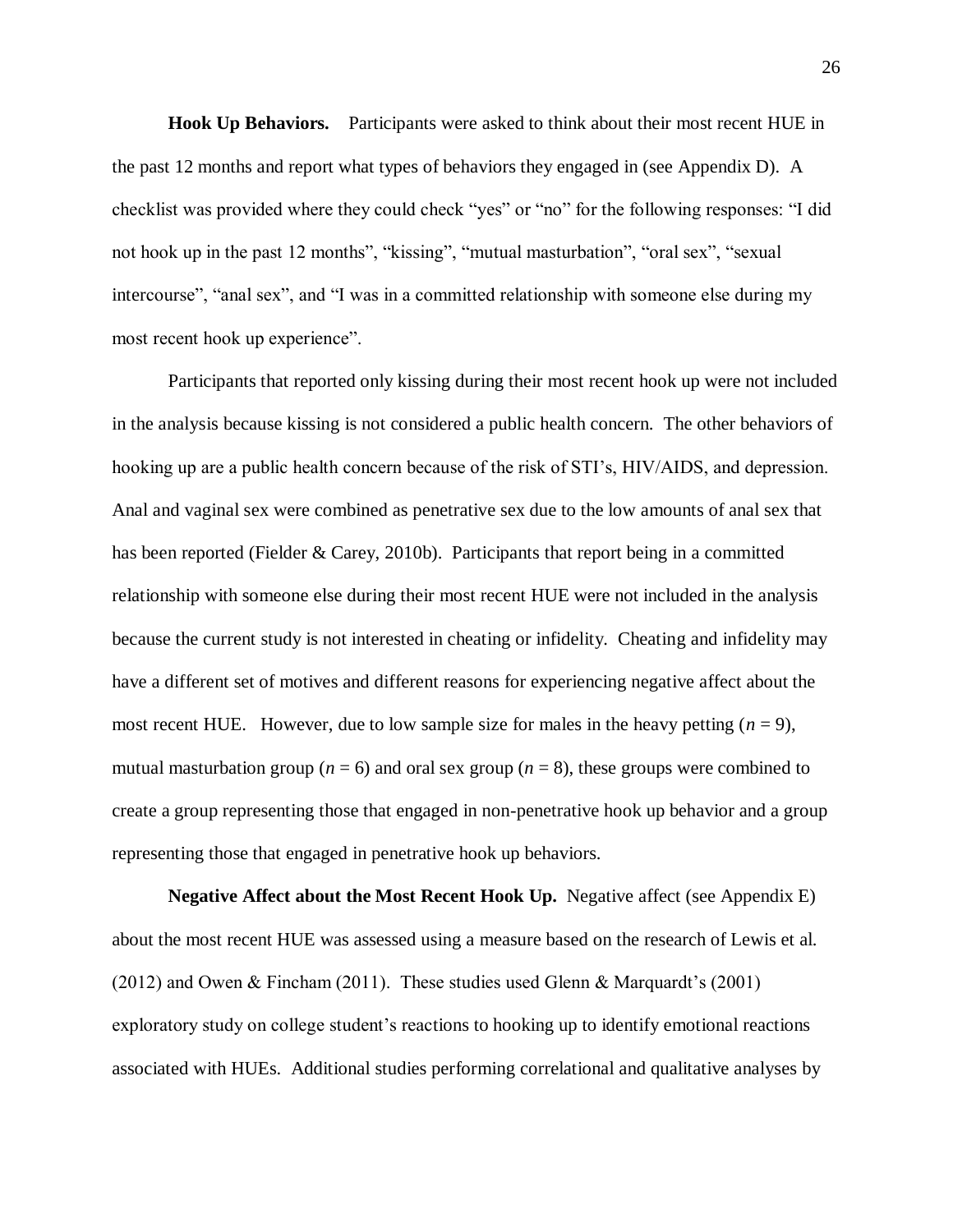other researchers have also found similar responses regarding emotional reactions to HUEs (Fielder & Carey, 2010; Fisher et al., 2012; Moore & Davidson, 1997; Owen, Rhoades, Stanley, & Fincham, 2010; Paul & Hayes, 2002).

Participants were asked to indicate the extent to which they experienced feelings or emotions based on their most recent hookup. This measure assessed both positive and negative affect; however, only the negative affect subscale was used for this study. Negative affect (current study  $\alpha = .91$ ) consists of seven items including upset, regretful, depressed, confused, disappointed, used, and ashamed. These items are also very similar to the validated Positive and Negative Affect Scale (PANAS; Watson, Clarke, & Tellegen, 1988). Participants rated their emotions for seven items on a five-point Likert scale ranging from 1 (*not at all*) to 5 (*extremely*). A negative affect composite about the most recent HUE was created by calculating the mean of the 7 items (Owen & Fincham, 2011). These items have high face validity and have been used often in previous research to distinguish emotional reactions to hooking up (Owen et al., 2010; Owen & Fincham, 2011; Lewis et al., 2012). Lewis and colleagues (2012;  $\alpha = .87$ ) and Owen & Fincham (2011;  $\alpha$  = .82) both reported good internal consistency for the negative affect about the most recent HUE scale.

#### **Analyses Plan**

*Hypothesis 1:* I hypothesized that participants who report higher hooking up to cope motives will be associated with higher levels of negative affect about the most recent HUE. A partial correlation was used to assess Hypothesis 1, such that negative affect about the most recent HUE was predicted by hooking up to cope using gender and hook up frequency as covariates. Specifically, I expected a significant positive partial correlation between hooking up to cope and negative affect about the most recent HUE.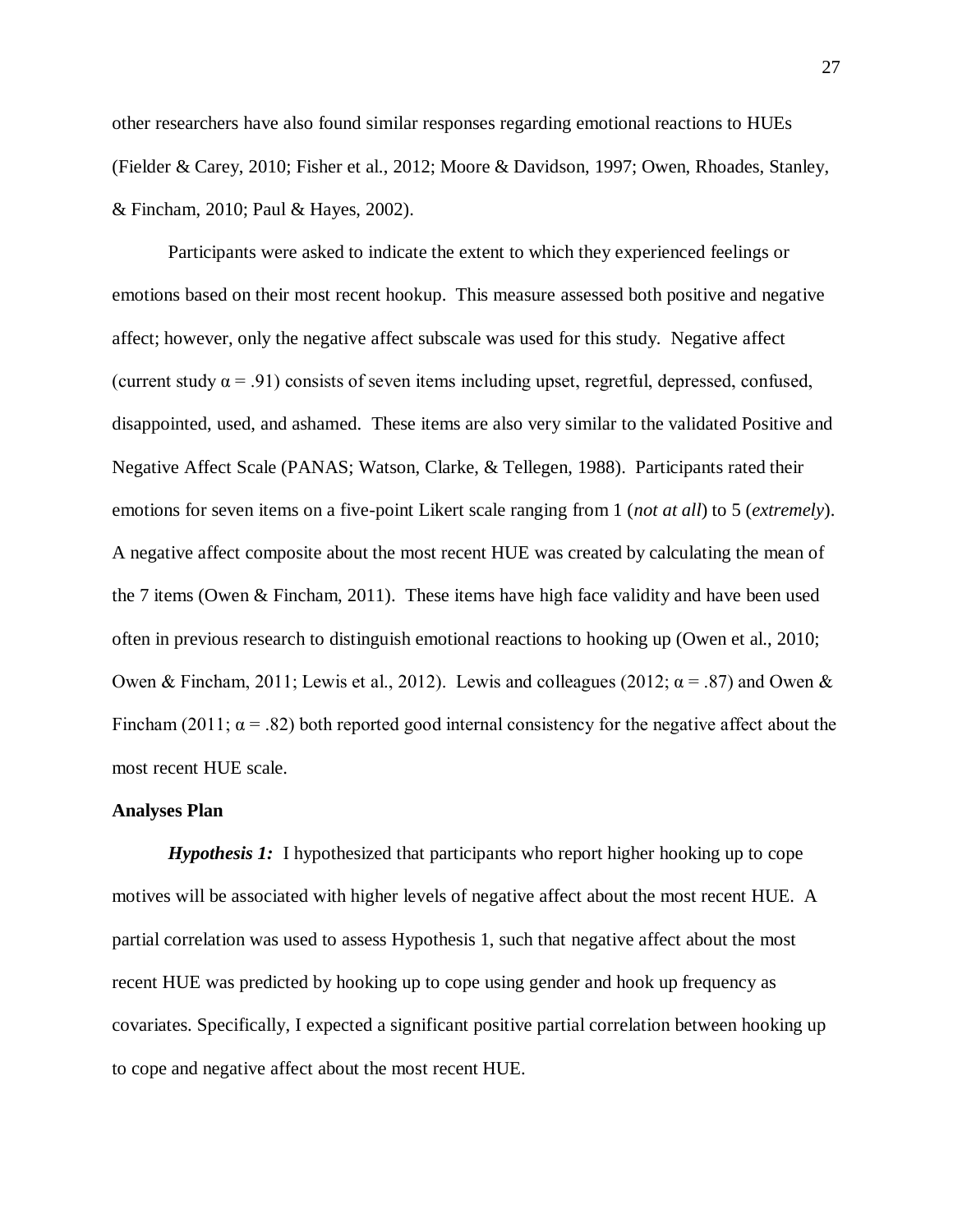*Hypothesis 2:* I hypothesized that those who were in the moderately/extremely intoxicated group would be associated with higher negative affect about the most recent HUE after controlling for gender and hook up frequency. An ANCOVA was used to assess Hypothesis 2 with negative affect about the most recent HUE as the dependent variable, alcohol intoxication prior to hooking up as the factor, and gender and hook up frequency as covariates. Specifically, I expected that those who were in the moderately/extremely intoxicated group and the somewhat/slightly intoxicated group would have significantly higher negative affect about the most recent hook up experience compared to those that were not intoxicated prior to their most recent HUE.

*Hypothesis 3:* I expected that alcohol intoxication would moderate the associations between hooking up to cope motives and negative affect about the most recent HUE after controlling for hook up frequency and gender. Specifically, the positive association between hooking up to cope and negative affect about the most recent HUE should increase as level of intoxication increases from not at all intoxicated to somewhat/slightly intoxicated to moderately/extremely intoxicated, such that those who were not intoxicated would have the weakest relationship between motives and negative affect; in contrast, those who were moderately/extremely intoxicated would exhibit the strongest relationship between motives and negative affect about the most recent HUE. An ANCOVA was used to assess Hypothesis 3 with alcohol intoxication group as the factor, hook up frequency and gender as the covariates, and negative affect about the most recent HUE as the dependent variable.

*Hypothesis 4:* I predicted that the type of sexual behavior and gender would affect levels of negative affect about the most recent HUE. Specifically, females engaging in penetrative hook up behaviors should report the highest levels of negative affect about the most recent HUE.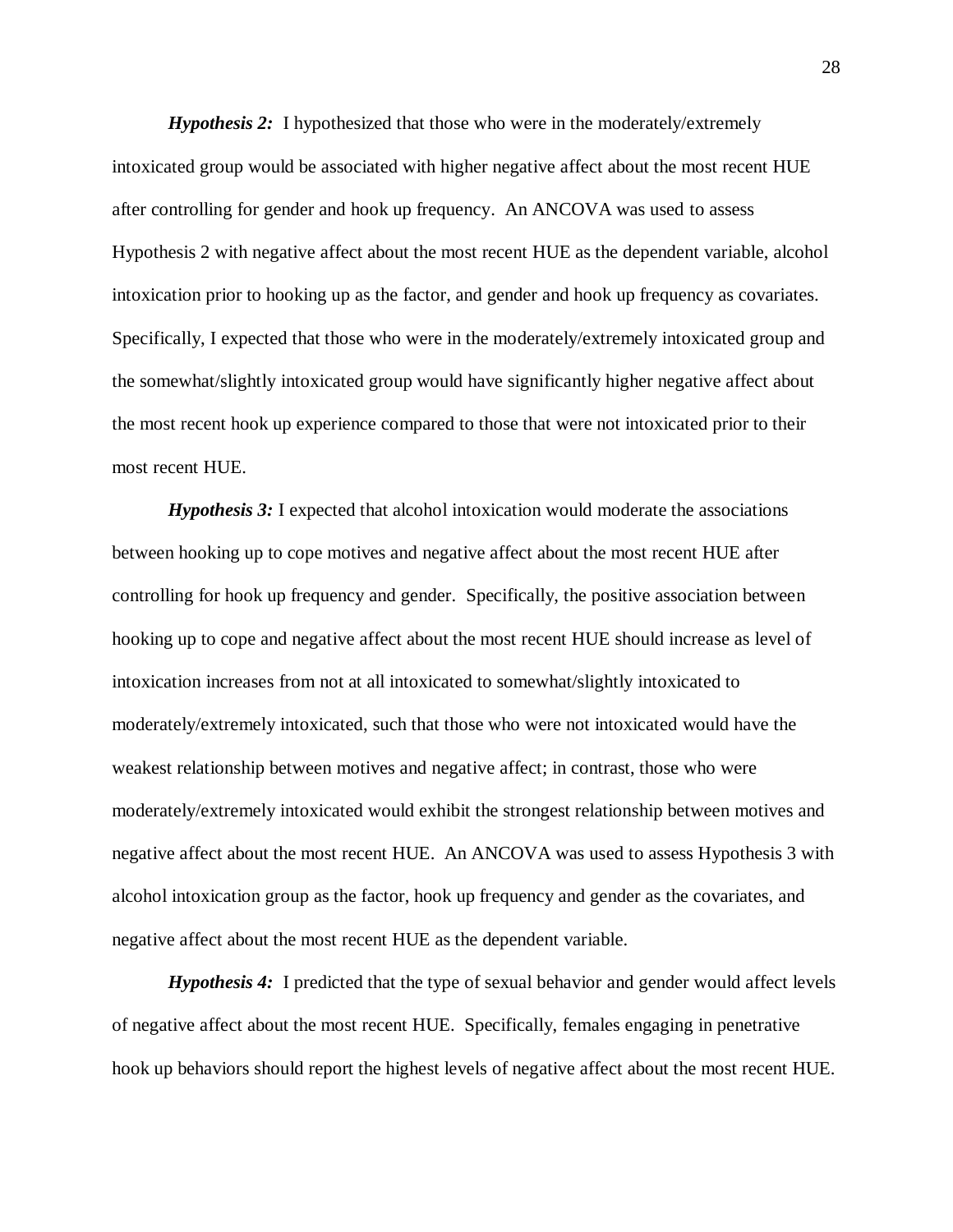*Hypothesis 4a:* As found in previous literature (Fincham, 2011), controlling for hook up frequency and type of sexual behavior, I expected women to report significantly higher levels of negative affect about the most recent HUE.

*Hypothesis 4b:* Controlling for hook up frequency and gender, those participating in penetrative hook up behaviors should report significantly higher levels of negative affect about their most recent HUE.

*Hypothesis 4c:* Controlling for hook up frequency, the gender difference in negative affect about the most recent HUE will be larger for penetrative acts compared to non-penetrative hook up behaviors. An ANCOVA with type of sexual behavior, gender, and a gender by type of sexual behavior interaction term as the factors, hook up frequency as the covariate, and negative affect about the most recent HUE was used to assess this hypothesis.

*Research Question 1:* I expected that controlling for hook up frequency, type of sexual behavior and gender should moderate the associations between hooking up to cope motives and negative affect about the most recent HUE.

*Research Question 1a:* Gender should moderate the relationship between hooking up to cope and negative affect about the most recent HUE, such that the relationship will be stronger for women than men.

*Research Question 1b:* Type of hook up behavior should moderate the relationship between hooking up to cope and negative affect about the most recent HUE, such that the relationship will be stronger for those engaging in penetrative sexual behaviors than for those engaging in non-penetrative sexual behaviors.

*Research Question 1c:* I predicted that the gender difference in the hooking up to cope negative affect relationship would be greater for those engaging in penetrative hook up behaviors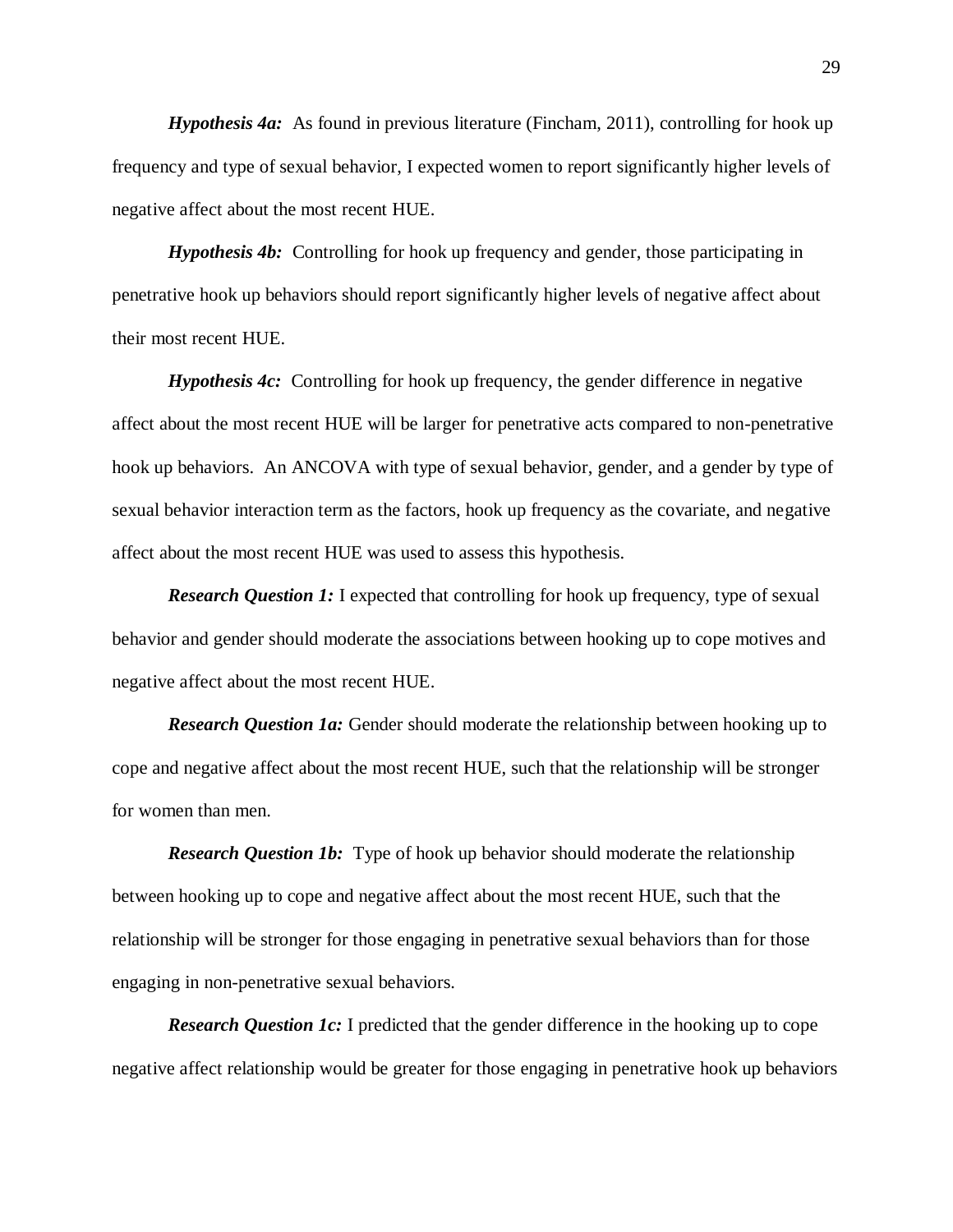as compared to those engaging in non-penetrative hook up behaviors. I expected that the strongest relationship between hooking up to cope and negative affect about the most recent HUE would be for women engaging in penetrative hook up behaviors. See Figures 3 and 4.

The moderation models were analyzed using Mplus 7.2 (Muthén &Methén, 1998-2013). The total and conditional effects of each variable on negative affect about the most recent HUE were examined using bias-corrected bootstrapped estimates (Efron & Tibshirani, 1993) based on 10,000 bootstrapped samples. This method provides a powerful test of moderation and is robust to departures from normality (Erceg-Hurn & Mirosevich, 2008). Frequency of hooking up was controlled for in all analyses. Statistical significance was determined by unstandardized 95% bias-corrected bootstrapped confidence intervals that did not contain zero.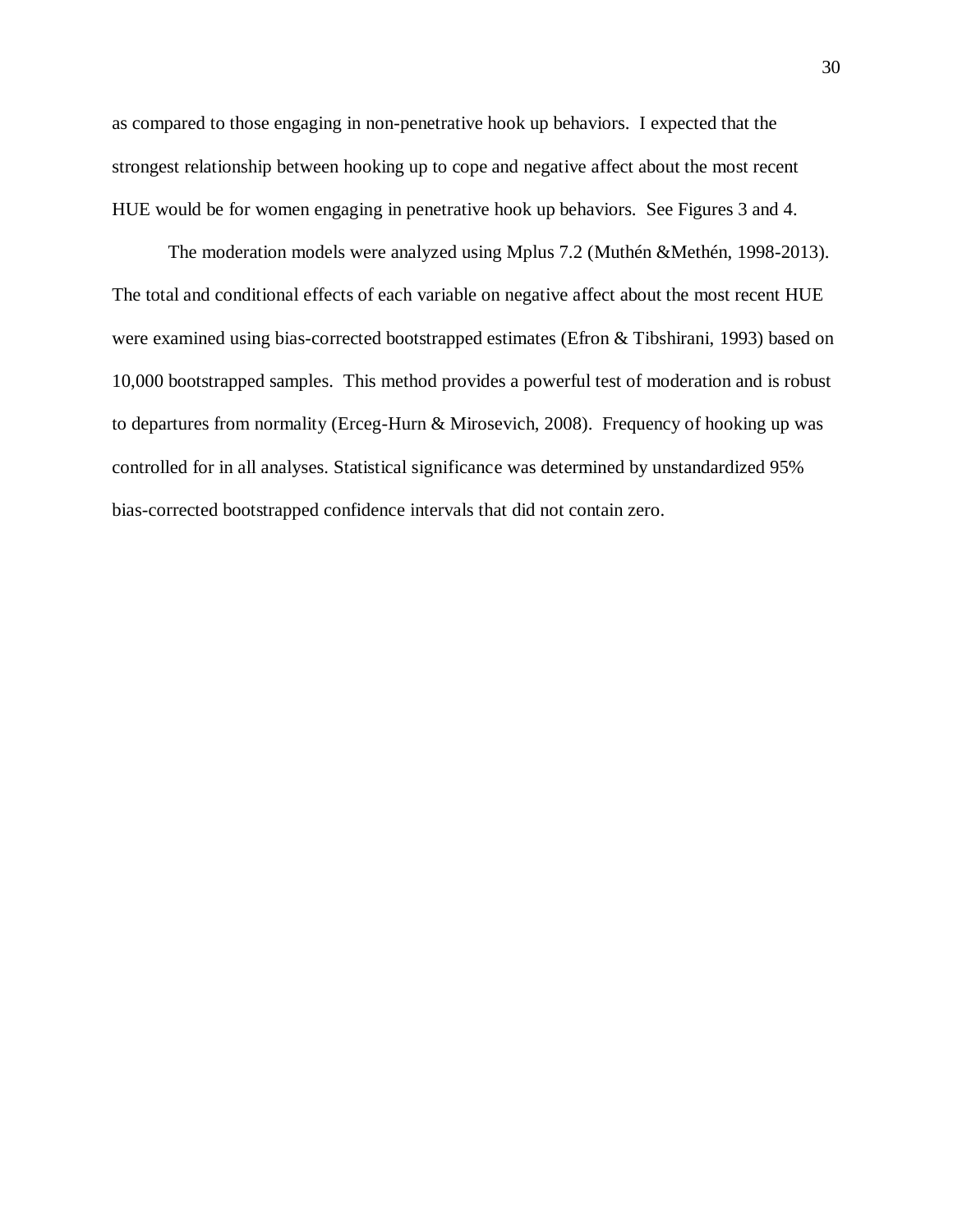### **CHAPTER III**

### **RESULTS**

Descriptive statistics, correlations, assumption testing, and ANOVA's were conducted using IBM SPSS Statistics version 22. Moderation analyses and invariance testing were conducted using Mplus 7.2 (Muthén & Muthén, 1998-2013). Before hypotheses were tested, the data were cleaned. Assumptions of ANCOVA and regression, univariate outliers, and multivariate outliers were checked. Histograms, boxplots, and Q-Q plots were used to assess outliers, normality, skew, and kurtosis. Negative affect about the most recent HUE was not normally distributed, with skew of 1.50 ( $SE = 0.11$ ) and kurtosis of 1.60 ( $SE = .22$ ; see Figure 5). Therefore, negative affect was transformed to negative affect about the most recent HUE raised to the -1.5 power (see Figure 6). Raising negative affect about the most recent HUE to a power of -1.5 reverses the direction of the values. Therefore, results need to be interpreted in the opposite direction.

Descriptive statistics can be found in Table 1 and correlations between study variables can be found in Table 2. Correlations with the transformed value of negative affect (TNA) about the most recent HUE should be interpreted with caution because the transformation causes a reversal of the sign of the correlation from what would be expected with negative affect. Correlations with negative affect about the most recent hook up experience should be interpreted with caution due to the extreme positive skew of the variable. The negative correlation between TNA and negative affect about the most recent HUE was large,  $r(472) = -.89$ ,  $p < .001$ , as should be expected for two variables intended to measure the same construct. The strongest associations among study variables included a medium negative association between TNA and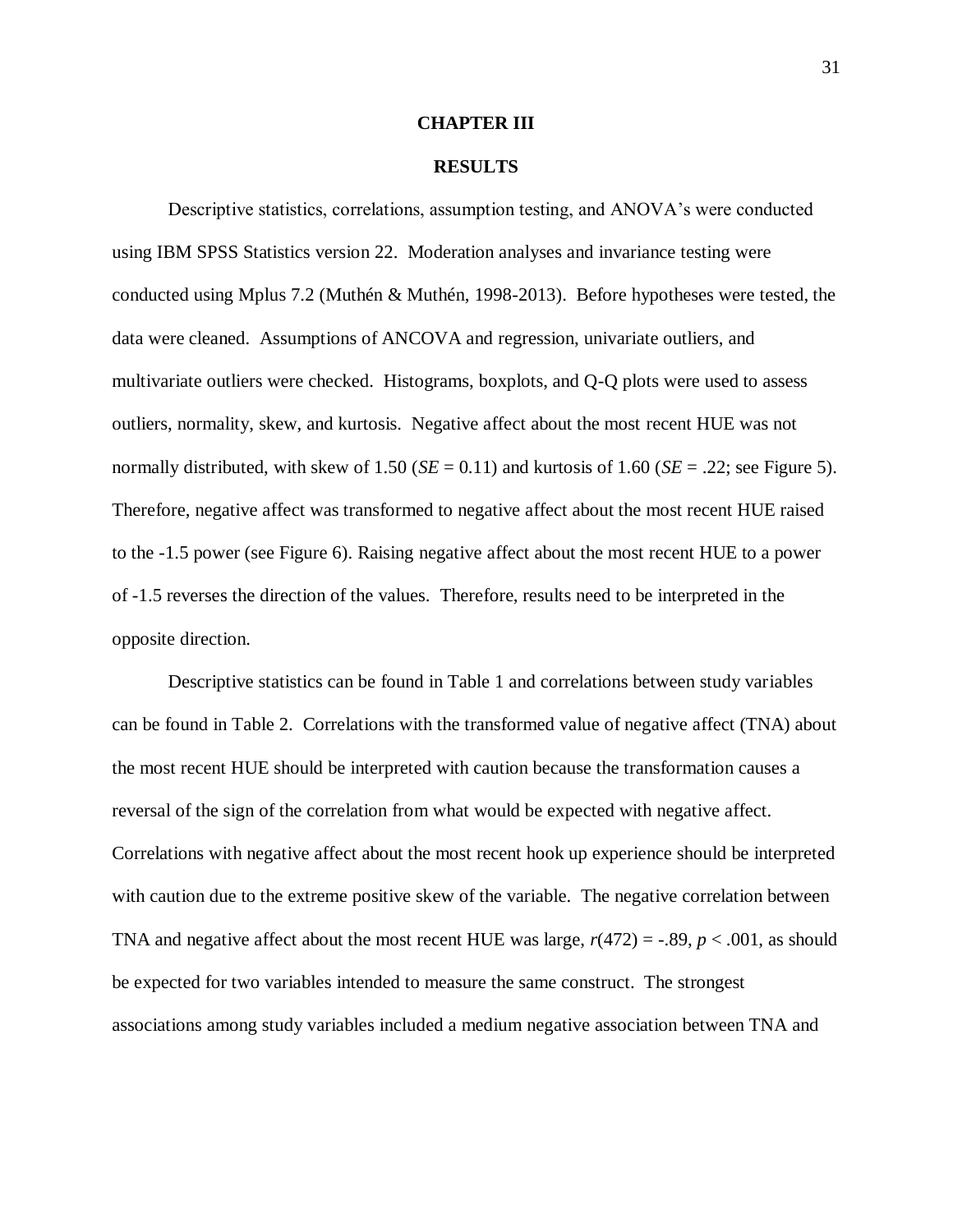hooking up to cope,  $r(472) = -.30$ ,  $p < .001$  and a small positive association between type of hook up behavior and hook up frequency,  $r(472) = .24$ ,  $p < .001$ .

Experiencing negative affect about the most recent HUE was fairly uncommon. Only 30% of the sample reported a mean value that corresponded to feeling a slight to extreme amount of negative affect about the most recent HUE. All participants reported feeling at least one of the emotions comprising negative affect to at least a slight degree. For example, 36% reported feeling slightly to extremely upset, 43% reported feeling slight to extreme regret, 21% reported feeling slightly to extremely depressed, 45% reported feeling slightly to extremely confused, 33% reported feeling slightly to extremely ashamed, 34% reported feeling slightly to extremely disappointed, and 35% reported feeling slightly to extremely used during their most recent HUE. The average degree of use of hooking up to cope reported by participants was between slightly and somewhat. The majority of participants engaged in penetrative hook up behaviors (80%) and were not intoxicated (60%) during their most recent HUE.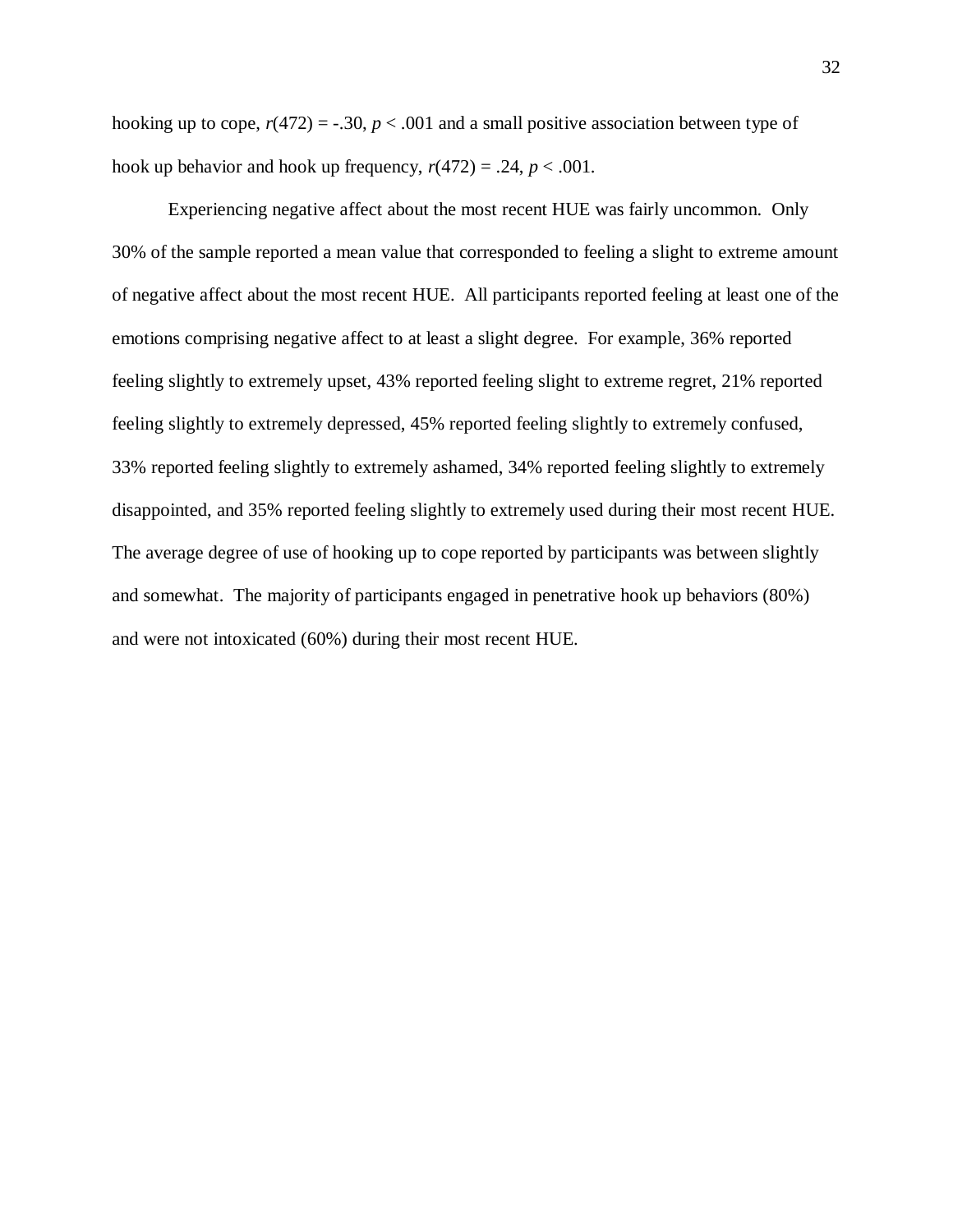

*Figure 5.* Frequency of values for negative affect about the most recent HUE.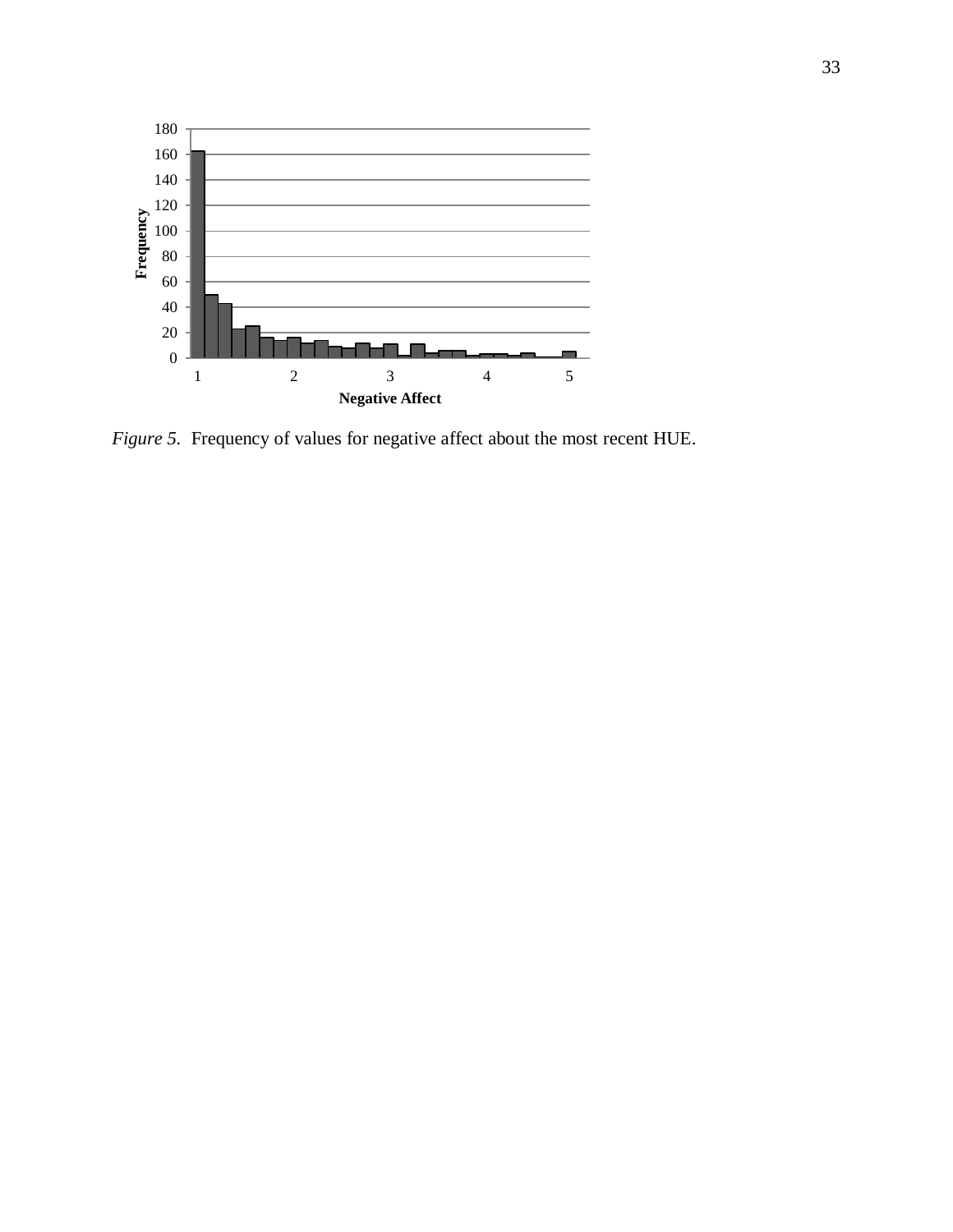

*Figure 6.* Frequency of values for transformed negative affect about the most recent HUE.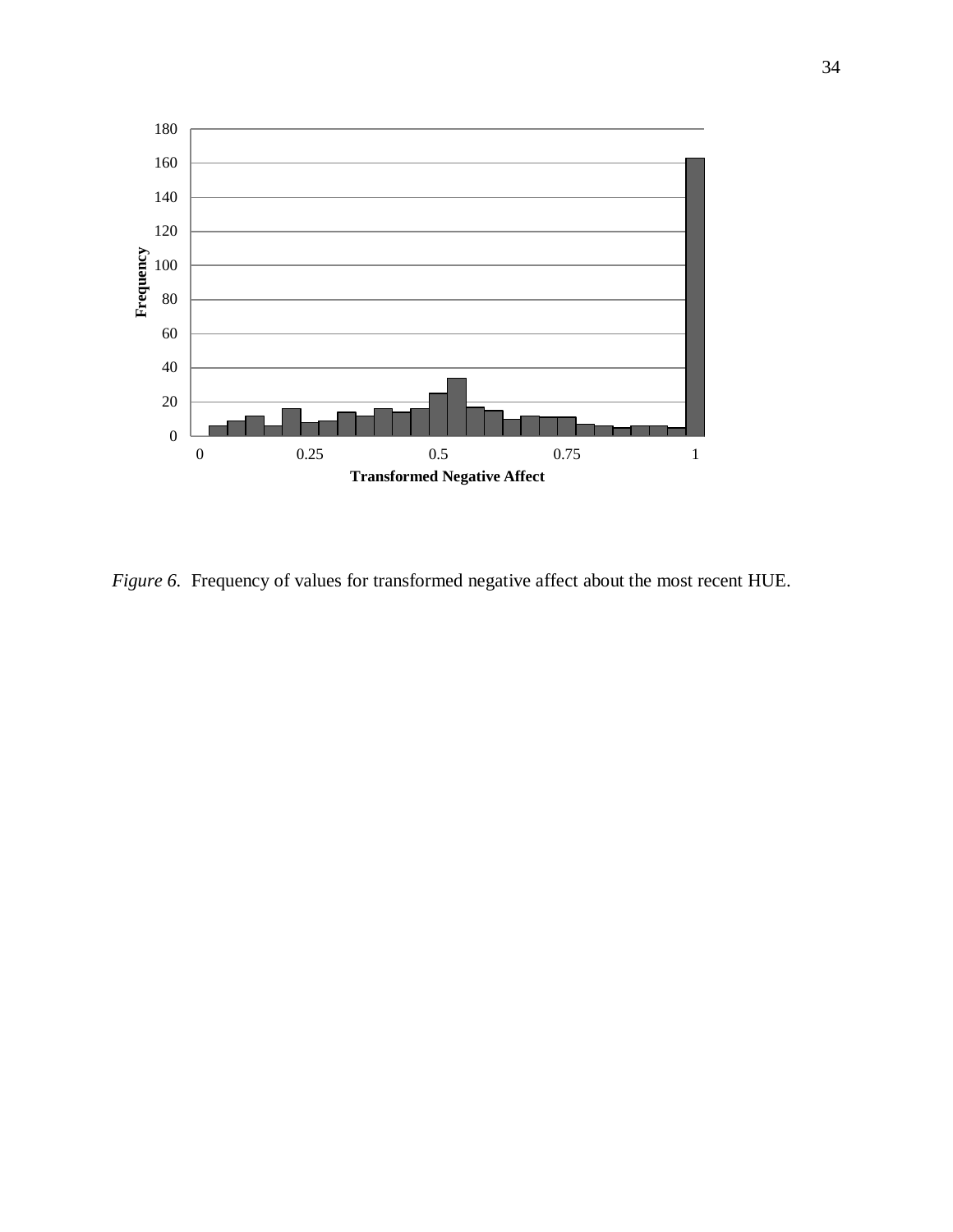# Table 1

# *Demographic and Study Variables*

|                               |                | $Men$ |                  | Women |
|-------------------------------|----------------|-------|------------------|-------|
| Variable                      | ${\bf N}$      | $\%$  | ${\bf N}$        | $\%$  |
| Age                           | 131            | 27.64 | 343              | 72.36 |
| M, SD                         | 21.52          | 4.30  | 20.68            | 3.91  |
| Ethnicity                     |                |       |                  |       |
| Asian/Pacific Islander        | 13             | 2.74  | $\boldsymbol{7}$ | 1.48  |
| <b>Black/African American</b> | 57             | 12.03 | 141              | 29.75 |
| Native American               | $\overline{2}$ | 0.42  | $\boldsymbol{0}$ | 0.00  |
| White/Caucasian               | 43             | 9.07  | 139              | 29.32 |
| Hispanic/Latino               | $\overline{7}$ | 1.48  | 16               | 3.38  |
| Bi/Multi Racial/Other         | 9              | 1.90  | 40               | 8.44  |
| Education                     |                |       |                  |       |
| Freshman                      | 47             | 9.92  | 104              | 21.94 |
| Sophomore                     | 29             | 6.12  | 75               | 15.82 |
| Junior                        | 22             | 4.64  | 80               | 16.88 |
| Senior                        | 30             | 6.33  | 81               | 17.09 |
| Missing                       | 3              | 0.63  | 3                | 0.63  |
| Hooking up to Cope            |                |       |                  |       |
| M, SD                         | 2.24           | 1.04  | 2.17             | 1.13  |
| Hook up Behavior              |                |       |                  |       |
| Non-penetrative               | 23             | 4.85  | 71               | 14.98 |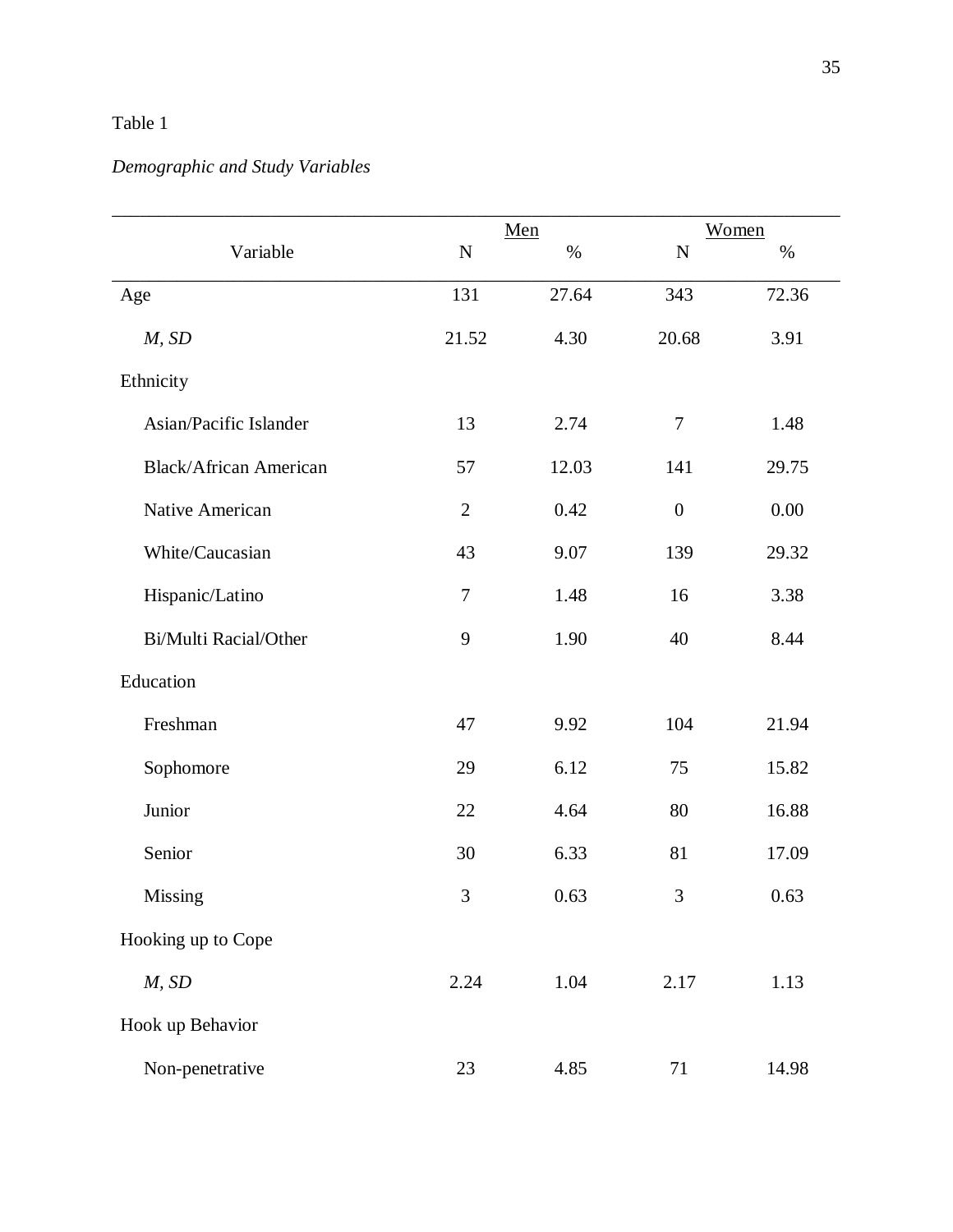| Penetrative                        | 108  | 22.78 | 272  | 57.38 |
|------------------------------------|------|-------|------|-------|
| Negative Affect                    |      |       |      |       |
| M, SD                              | 1.51 | 0.77  | 1.80 | 0.98  |
| <b>Transformed Negative Affect</b> |      |       |      |       |
| M, SD                              | 0.72 | 0.31  | 0.61 | 0.33  |
| Hook up Frequency                  |      |       |      |       |
| M, SD                              | 4.06 | 2.19  | 3.73 | 2.07  |
| Alcohol Intoxication               |      |       |      |       |
| Not at all                         | 69   | 14.56 | 215  | 45.36 |
| Slightly/Somewhat                  | 42   | 8.86  | 74   | 15.61 |
| Moderately/Extremely               | 20   | 4.22  | 54   | 11.39 |

*Note*. A hook up frequency value of 4.00 corresponds to once a month.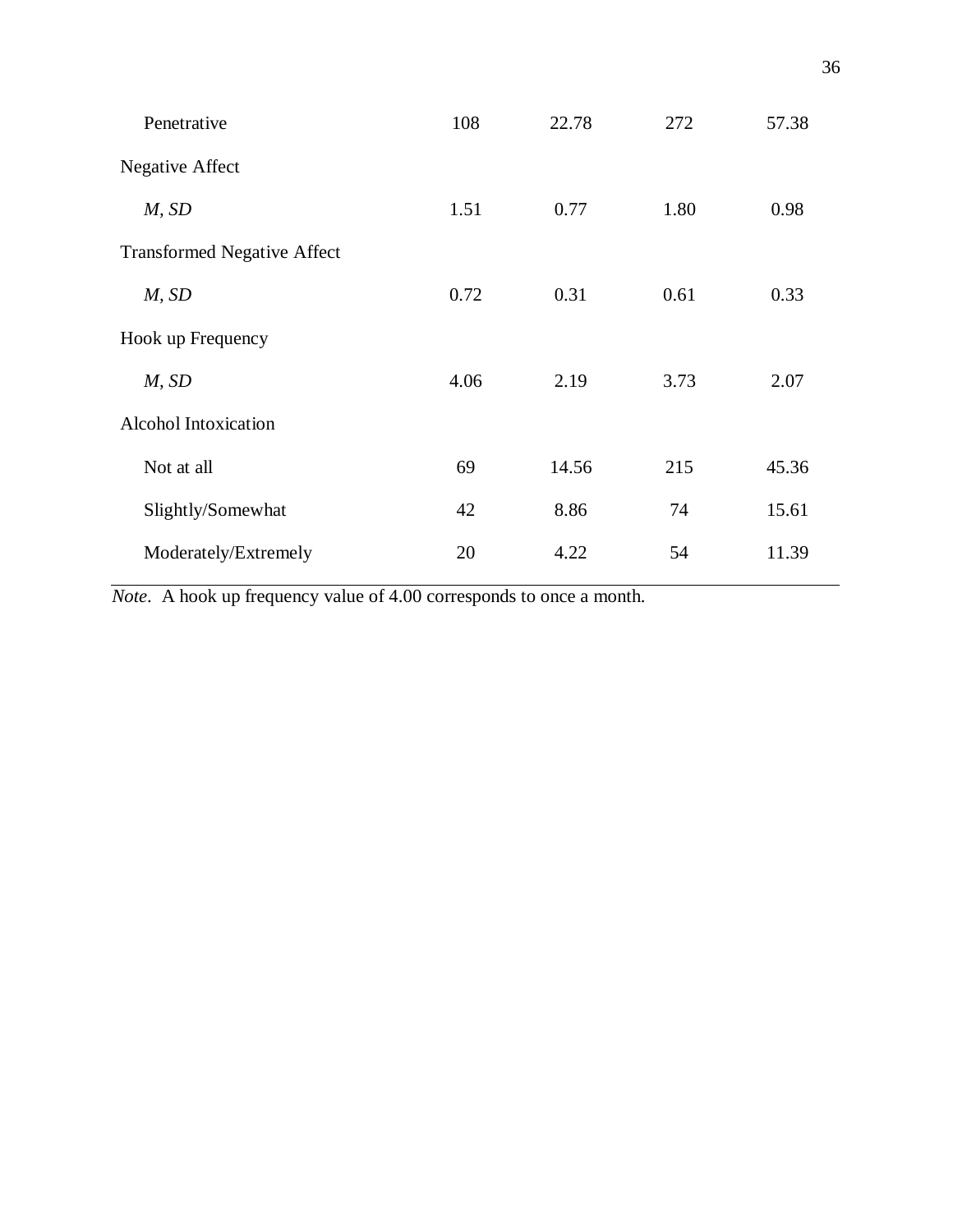### Table 2.

|           | 1        | 2       | 3         | $\overline{4}$ | 5         | 6         | $\overline{7}$ | 8 |
|-----------|----------|---------|-----------|----------------|-----------|-----------|----------------|---|
| 1. HUF    |          |         |           |                |           |           |                |   |
| 2. Gender | $-.07$   |         |           |                |           |           |                |   |
| 3. HTC    | $.16***$ | $-.03$  | ---       |                |           |           |                |   |
| 4. HUB    | $.24***$ | $-.04$  | $-.01$    |                |           |           |                |   |
| 5. Intox1 | .01      | $-.11*$ | $-.03$    | $-.01$         |           |           |                |   |
| 6. Intox2 | $-.03$   | $-.01$  | $.17***$  | .01            | $-.25***$ |           |                |   |
| 7. TNA    | $.15**$  | $-15**$ | $-.30***$ | .07            | $.11*$    | $-.22***$ |                |   |
| 8. NA     | $-.12*$  | $.14**$ | $.28***$  | $-.05$         | $-10*$    | $.20***$  | $-89***$       |   |

*Intercorrelations among Study Variables*

*Note*. HUF = hook up frequency. Gender was coded  $-1$  = men,  $1$  = women. HTC = hooking up to cope. HUB = Hook up behavior was coded  $-1$  = non-penetrative, 1 = penetrative. Effects coding was used for alcohol use to make comparisons to the not at all intoxicated group. Intox1 was coded  $-1$  = not at all, 0= slightly/somewhat, 1 = moderately/extremely. Intox2 was coded  $-1$  $=$  not at all,  $0 =$  moderately/extremely,  $1 =$  slightly/somewhat. TNA = transformed value of negative affect about the most recent HUE. Transforming negative affect reverses the sign of the correlation from what would be expected with negative affect.  $NA$  = negative affect about the most recent HUE. Results of the NA correlations should be interpreted with caution given the high positive skew of the variable.  $* p < .05, ** p < .01, *** p < .001$ .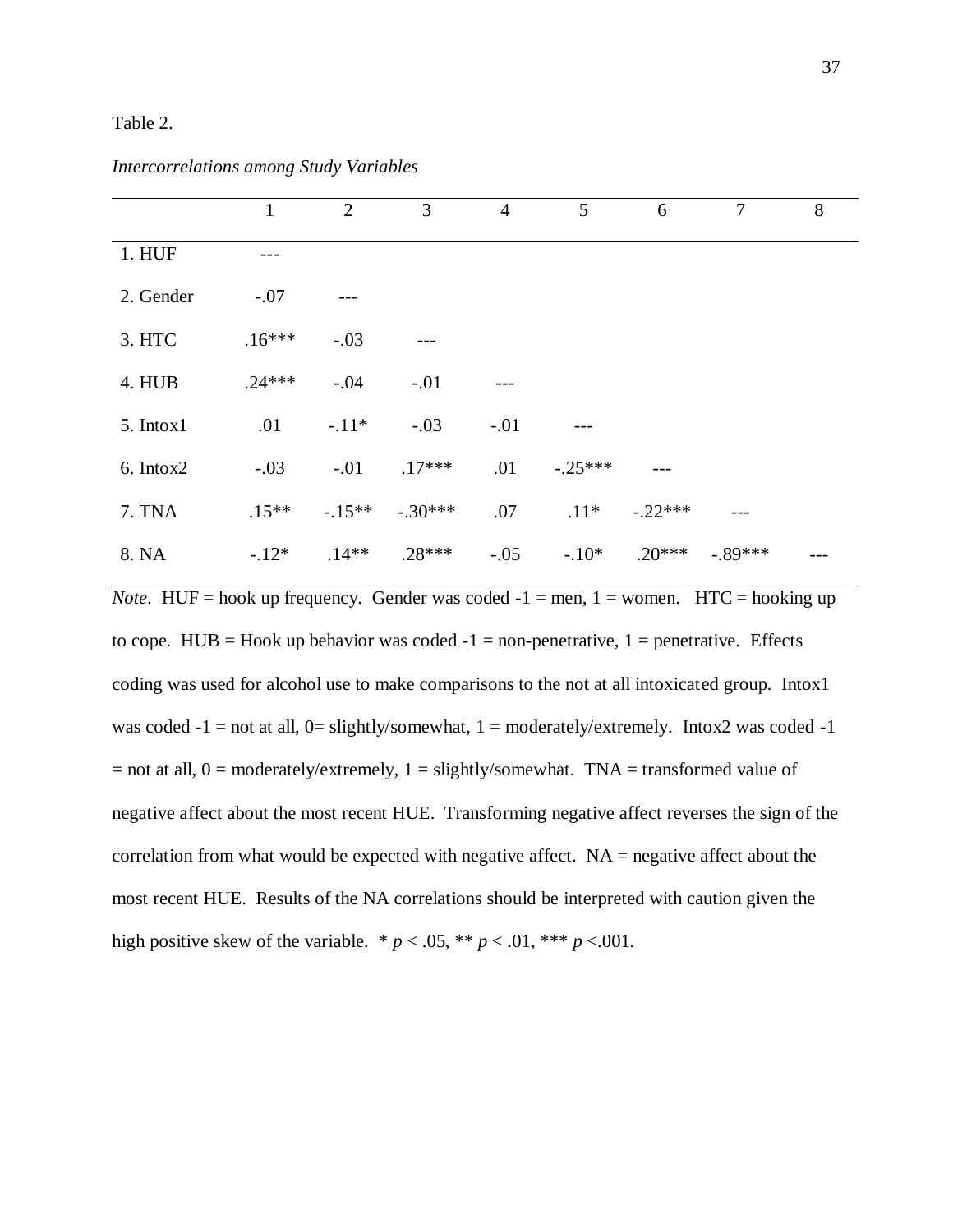## **Hypothesis 1**

I hypothesized that participants who reported higher hooking up to cope motives would also report higher levels of negative affect about the most recent HUE. A partial correlation was used to assess Hypothesis 1 that examined the association between the transformed value of negative affect (TNA) about the most recent HUE from hooking up to cope using gender and hook up frequency as covariates. Specifically, I expected a significant positive partial correlation between hooking up to cope and negative affect about the most recent HUE, which would correspond to a negative partial correlation between TNA and hooking up to cope.

As predicted, there was a significant partial correlation between TNA about the most recent HUE and hooking up to cope after controlling for gender and hook up frequency, *pr* (470)  $=$  -.34,  $p < .001$ , 95% CI [-.42, -.26],  $pr^2 = .11$ . This indicates that there is a negative association between hooking up to cope and TNA after controlling for hook up frequency and gender and that hooking up to cope accounts for 11% of the variance in TNA about the most recent HUE not accounted for by gender and hook up frequency. Therefore, as hooking up to cope increases, so does negative affect about the most recent HUE. For ease of interpretation, a partial correlation was calculated to examine the association between the untransformed negative affect about the most recent HUE variable and hooking up to cope with gender and hook up frequency as covariates. This partial correlation was significant,  $pr(470) = .31$ ,  $p < .001$ , 95% CI [.22, .40],  $pr^2 = .10$ .

### **Hypothesis 2**

I hypothesized that after controlling for gender and hook up frequency, participants who were intoxicated before hooking up would have higher negative affect about the most recent HUE compared to those that were not intoxicated prior to hooking up. I proposed an ANCOVA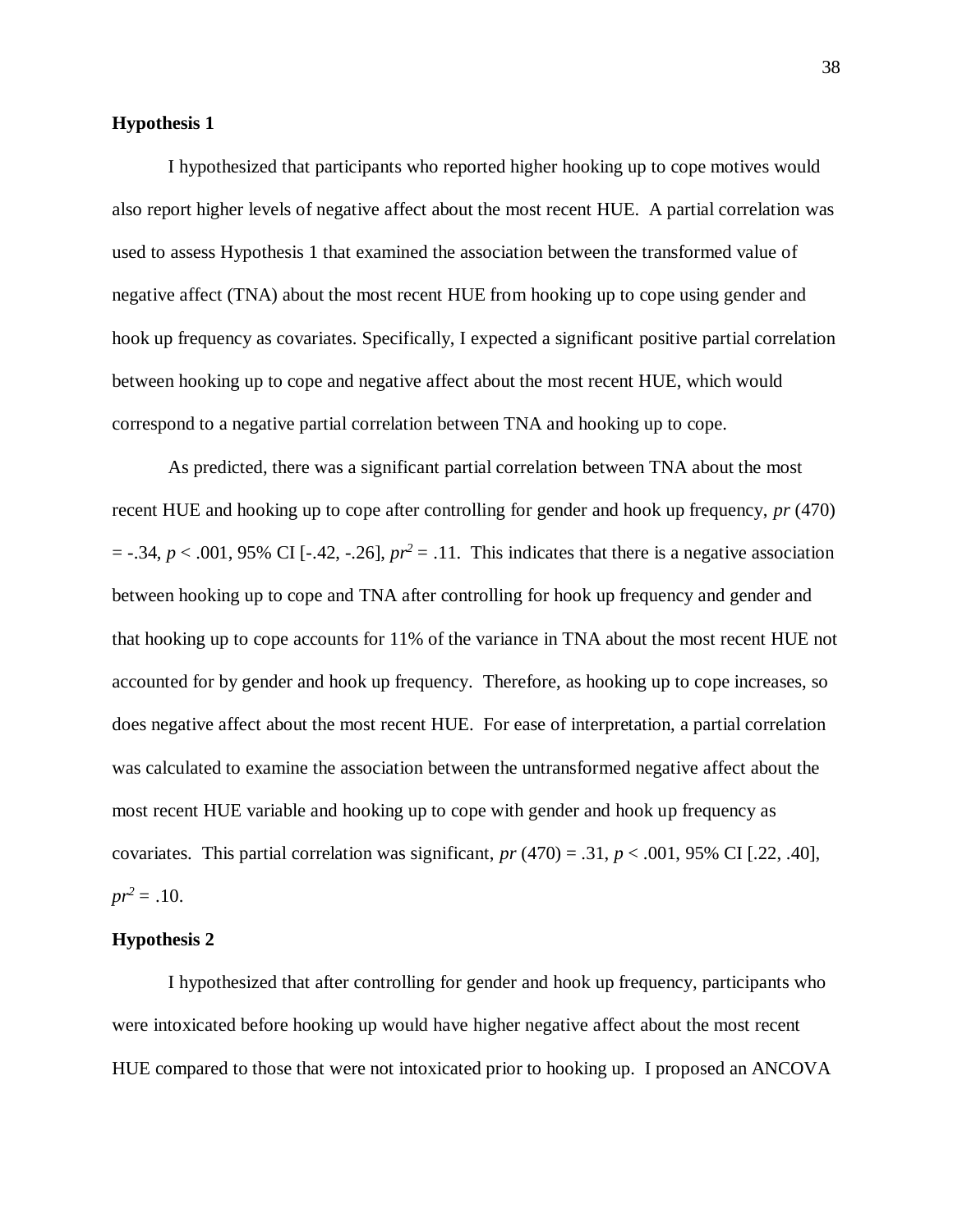to assess Hypothesis 2 with TNA as the dependent variable and alcohol intoxication prior to hooking up as the factor. However, the assumption of homogeneity of regression was violated when examining the interaction between hook up frequency and alcohol intoxication,  $F(3, 470) =$ 6.05,  $p < 0.01$ . Therefore, the interaction between alcohol intoxication and hook up frequency was included in the model.

Multiple regression was used to assess Hypothesis 2 using Mplus 7.2, with gender as a covariate (gender was coded  $-1 = \text{men}$ ,  $1 = \text{women}$ ), hook up frequency, alcohol intoxication (alcohol intoxication was dummy coded to make comparisons to the not at all intoxicated group), and 2-way interactions between alcohol intoxication and hook up frequency as predictors and TNA about the most recent HUE as the dependent variable. Hook up frequency was grand mean centered prior to creating the interaction terms. Statistical significance was determined when the unstandardized 95% bias-corrected 10,000 bootstrapped confidence interval did not contain zero. Hypothesis 2 was partially supported (see Table 3).

Controlling for hook up frequency and gender, the TNA difference between those that were not at all intoxicated and those that were slightly/somewhat intoxicated was not significantly different from zero,  $b = 0.03$  (*SE* = 0.03),  $t(473) = 0.97$ ,  $p = .330$ , 95% CI [-0.04, 0.10],  $\beta$  = .04. However, the difference between those that were not at all intoxicated and those that were moderately/extremely intoxicated was significantly different from zero,  $b = -0.19$  (*SE* = 0.04),  $t(473) = -4.98$ ,  $p < .001$ , 95% CI [-0.27, -0.12], β = -.21 (see Figure 7 and 8). This suggests that participants who reported being moderately to extremely intoxicated had significantly higher negative affect about their most recent HUE compared to participants that were not at all intoxicated.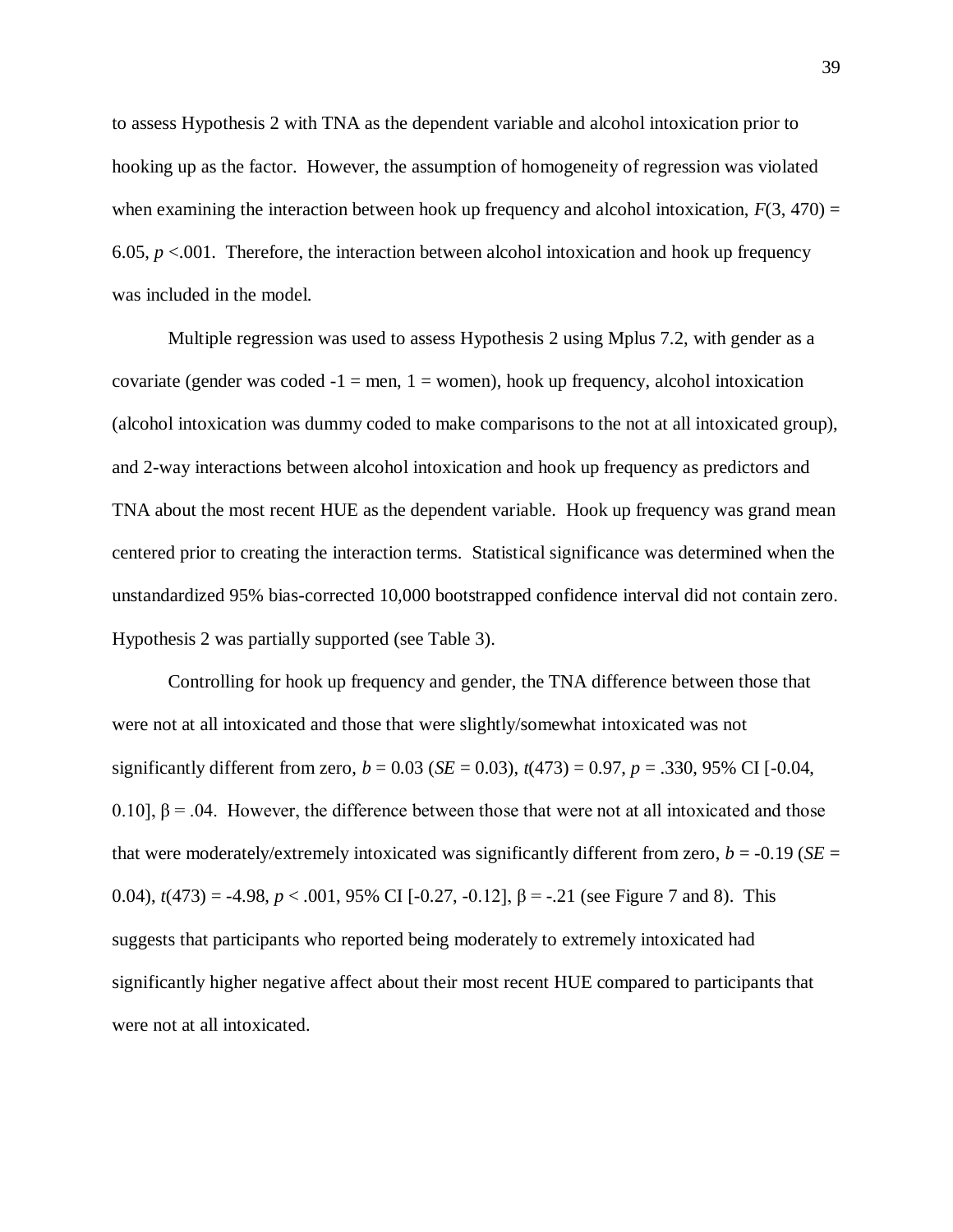Additionally, although there was not a significant interaction between the dummy coded variable representing those that were slightly/somewhat intoxicated and hook up frequency,  $b = -$ 0.02 (*SE* = 0.02), *t*(473) = -1.02, *p* = .307, 95% CI [-0.05, 0.02], β = -.05, there was a significant interaction between the dummy coded variable representing those that were moderately/extremely intoxicated and hook up frequency,  $b = -0.06$  (*SE* = 0.02),  $t(473) = -3.22$ , *p*  $= .001, 95\%$  CI [-0.09, -0.02], β = -.02 (see Figure 9 and 10). TNA about the most recent HUE increased for those who were not at all intoxicated as hook up frequency increased. However, TNA about the most recent HUE decreased for those that were moderately to extremely intoxicated as hook up frequency increased. This indicates that TNA was more or less unrelated to hook up frequency for those who were slightly to somewhat intoxicated. However, TNA did depend on hook up frequency for those who were moderately to extremely intoxicated, such that increased hook up frequency was associated with decreased negative affect about the most recent HUE.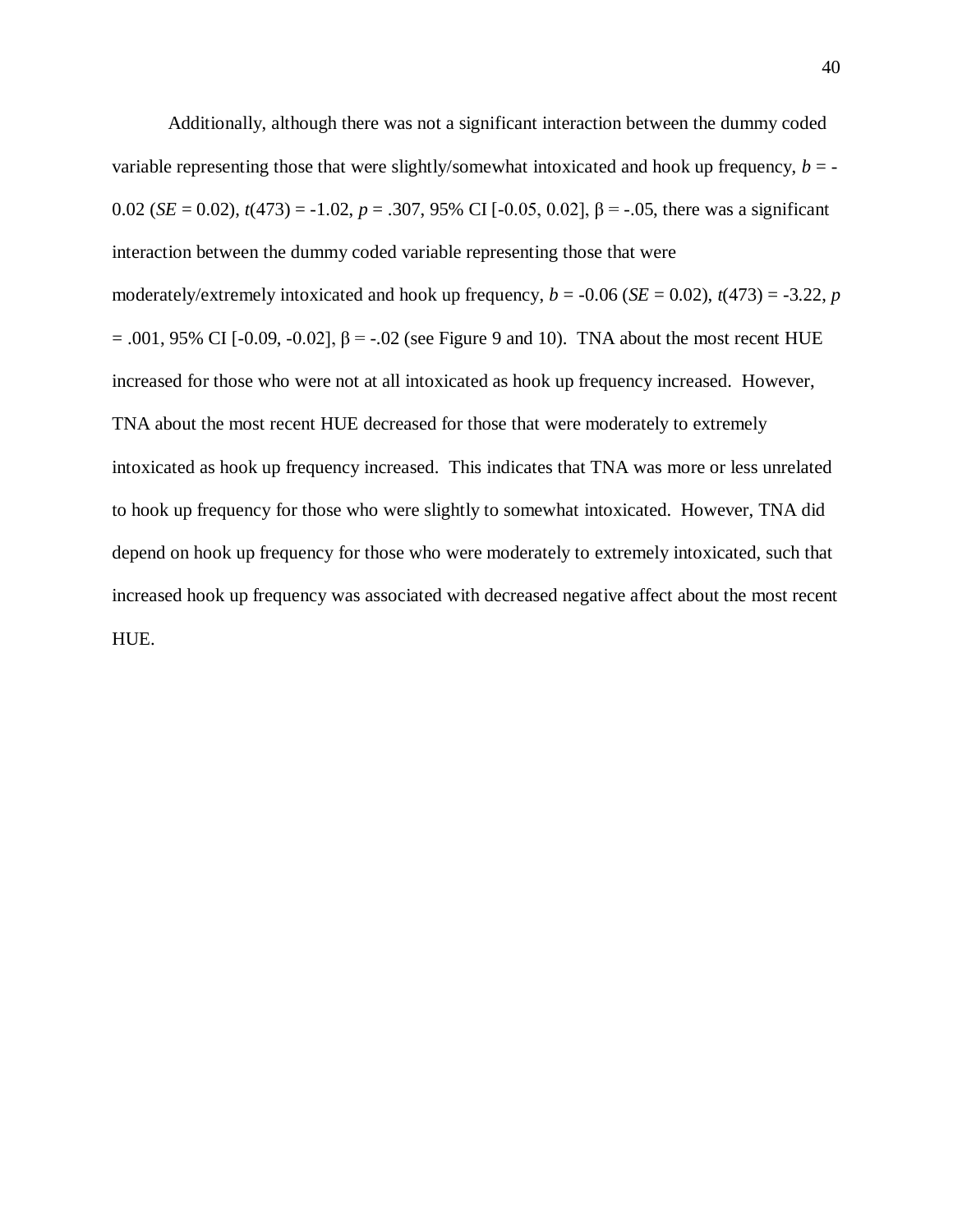## Table 3

# *Regression Coefficients for Alcohol Intoxication, Hook up Frequency, and Gender on TNA about the most recent HUE*

| Predictor            | b(SE)         | β      | $\boldsymbol{p}$ | 95% CI         |
|----------------------|---------------|--------|------------------|----------------|
| <b>HUF</b>           | 0.02(0.01)    | .12    | .004             | 0.01, 0.03     |
| Gender               | $-0.05(0.02)$ | $-.13$ | .002             | $-0.08, -0.02$ |
| Intox1               | 0.03(0.03)    | .04    | .330             | $-0.04, 0.10$  |
| Intox <sub>2</sub>   | $-0.19(0.04)$ | $-.21$ | < .001           | $-0.27, -0.12$ |
| $Intox1 \times HUF$  | $-0.02(0.02)$ | $-.05$ | .307             | $-0.05, 0.02$  |
| Intox $2 \times HUF$ | $-0.06(0.02)$ | $-.13$ | .001             | $-0.09, -0.02$ |
|                      |               |        |                  |                |

*Note.* Gender was coded  $-1 =$  men,  $1 =$  women. Alcohol use was dummy coded to make comparisons to the not at all intoxicated group. Intox1 represents slightly/somewhat intoxicated and Intox2 represents moderately/extremely intoxicated.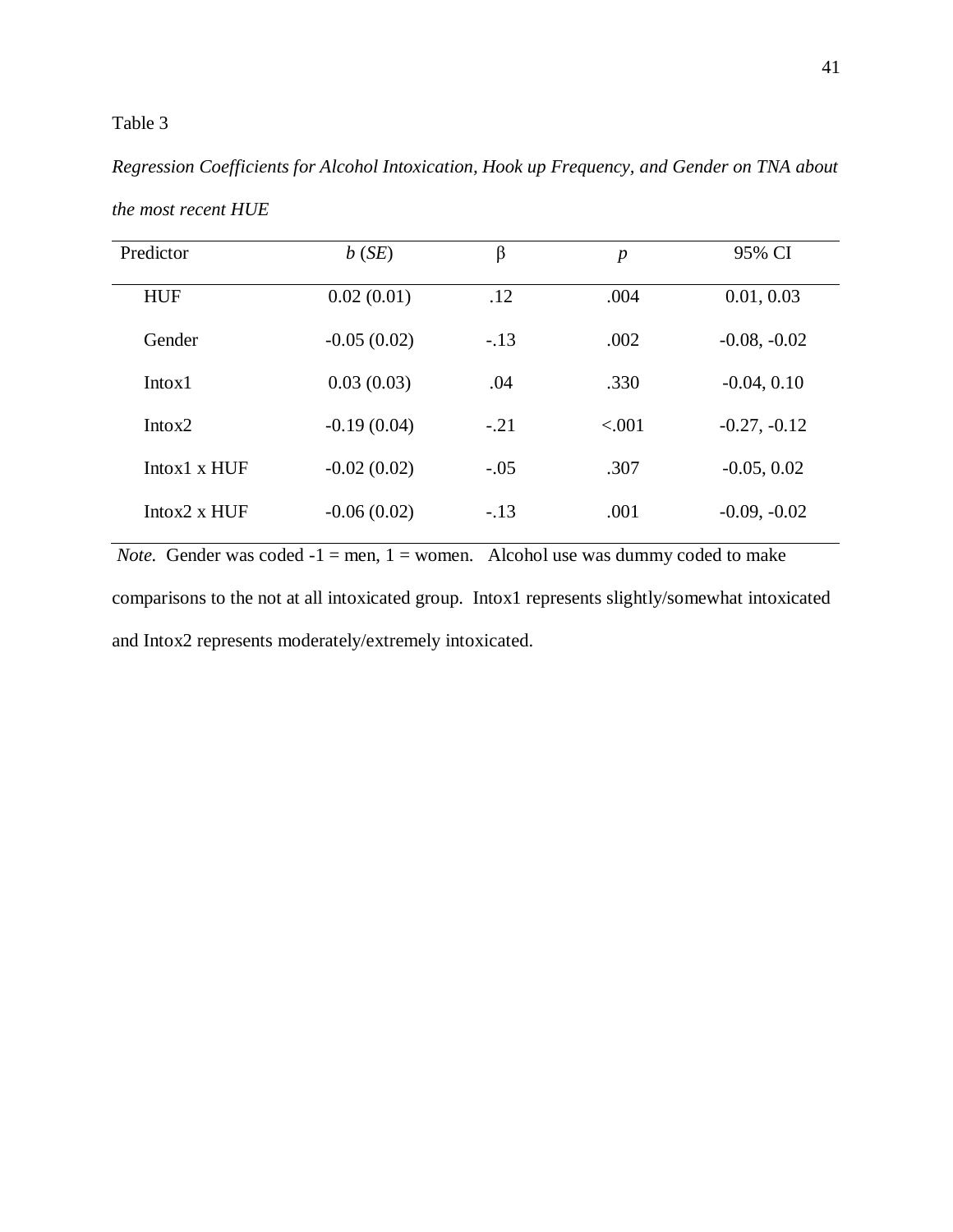

*Figure 7.* Mean differences in the transformed value of negative affect about the most recent HUE at levels of intoxication controlling for gender.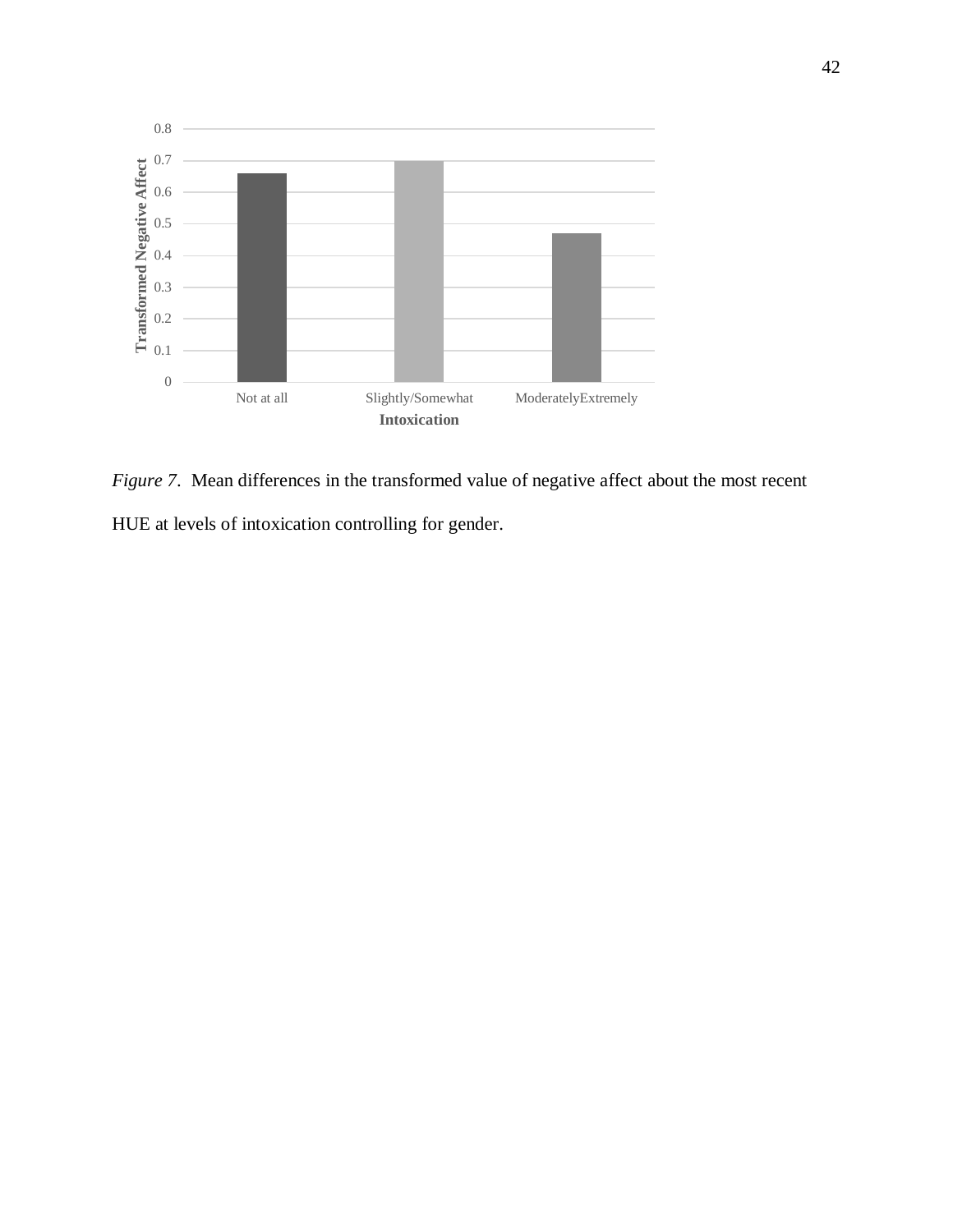

*Figure 8.* Mean differences in negative affect about the most recent HUE at levels of intoxication controlling for gender.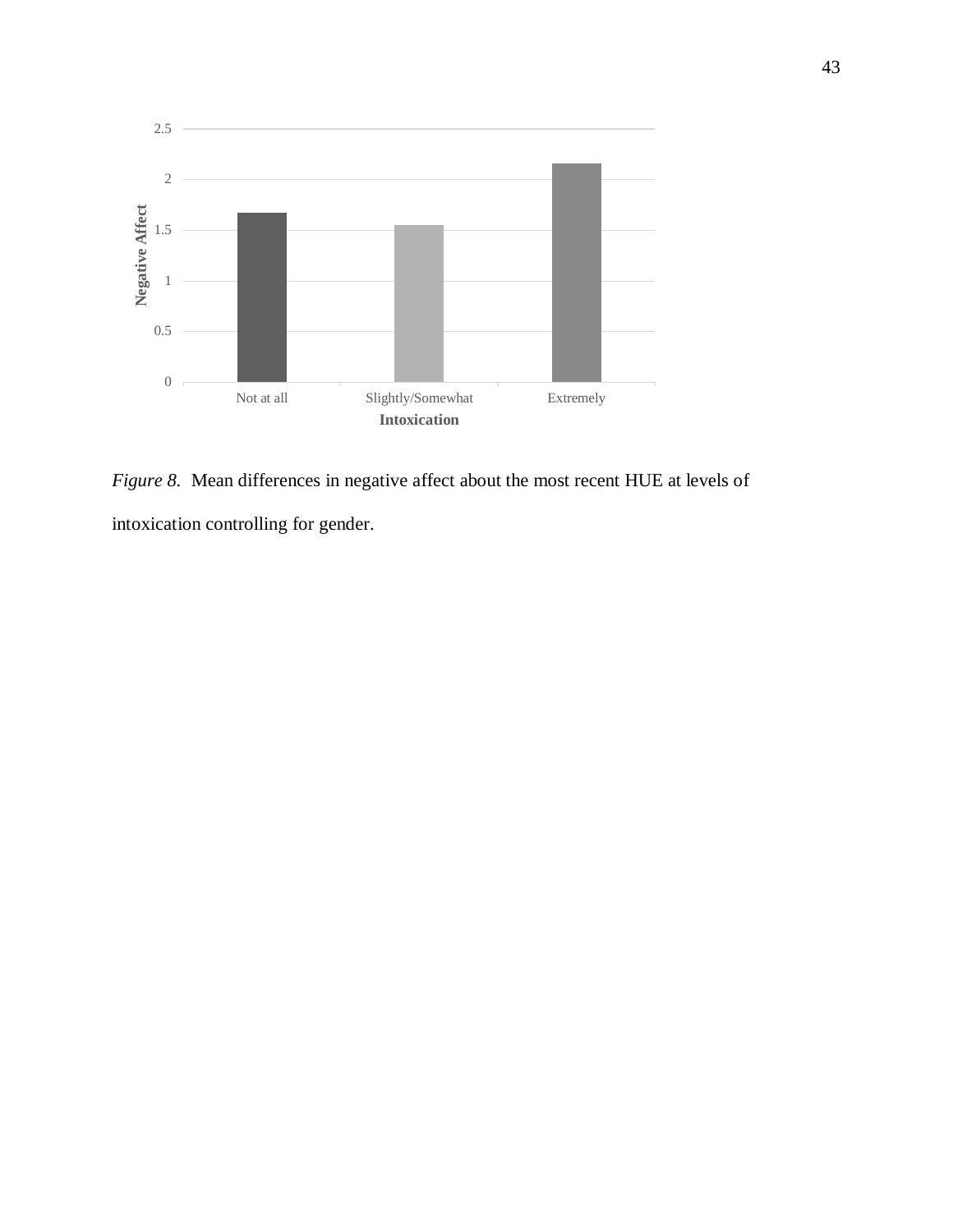

*Figure 9.* Marginal means for TNA on the most recent HUE based on level of alcohol intoxication and hook up frequency.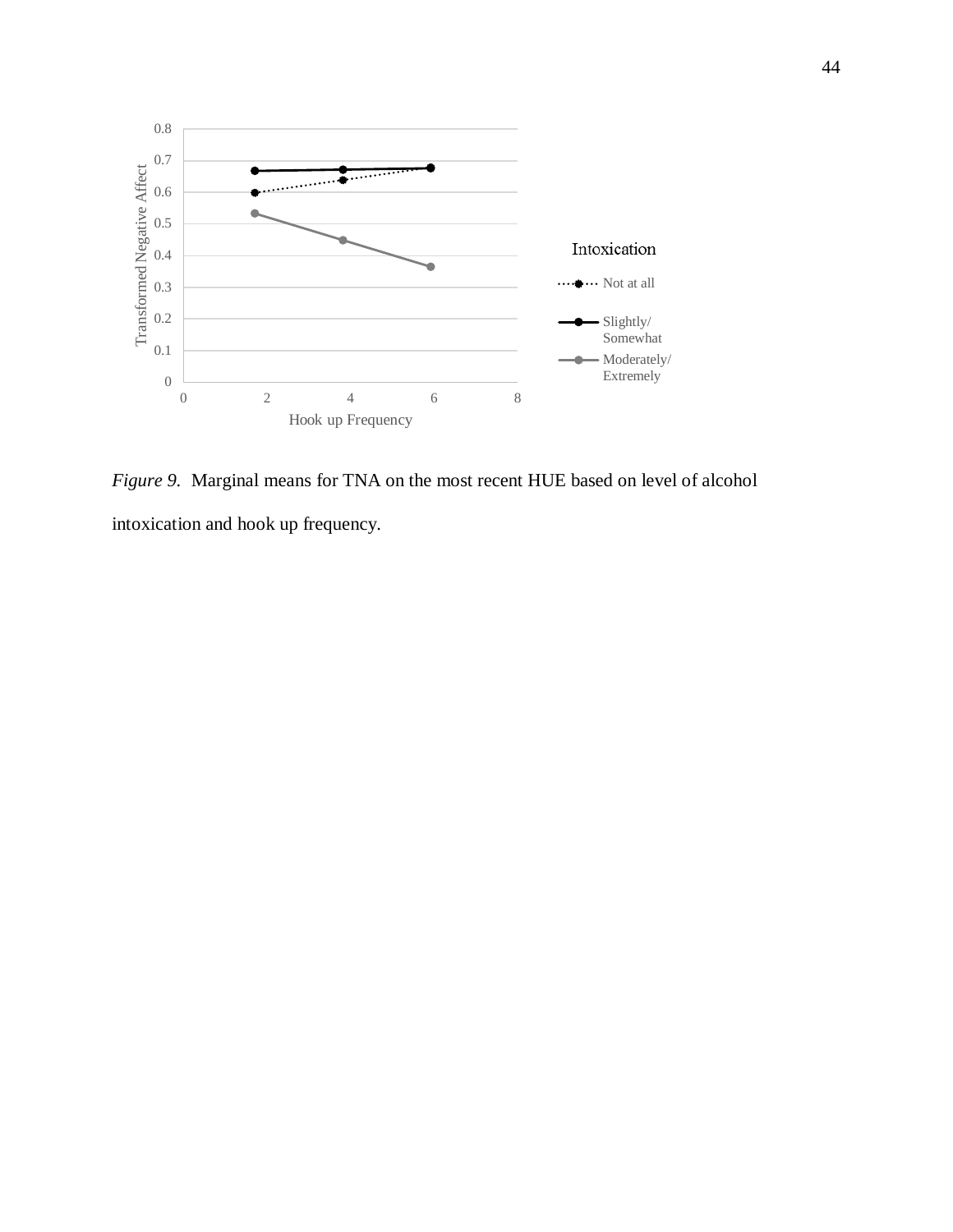

*Figure 10.* Marginal means for negative affect on the most recent HUE based on level of alcohol intoxication and hook up frequency.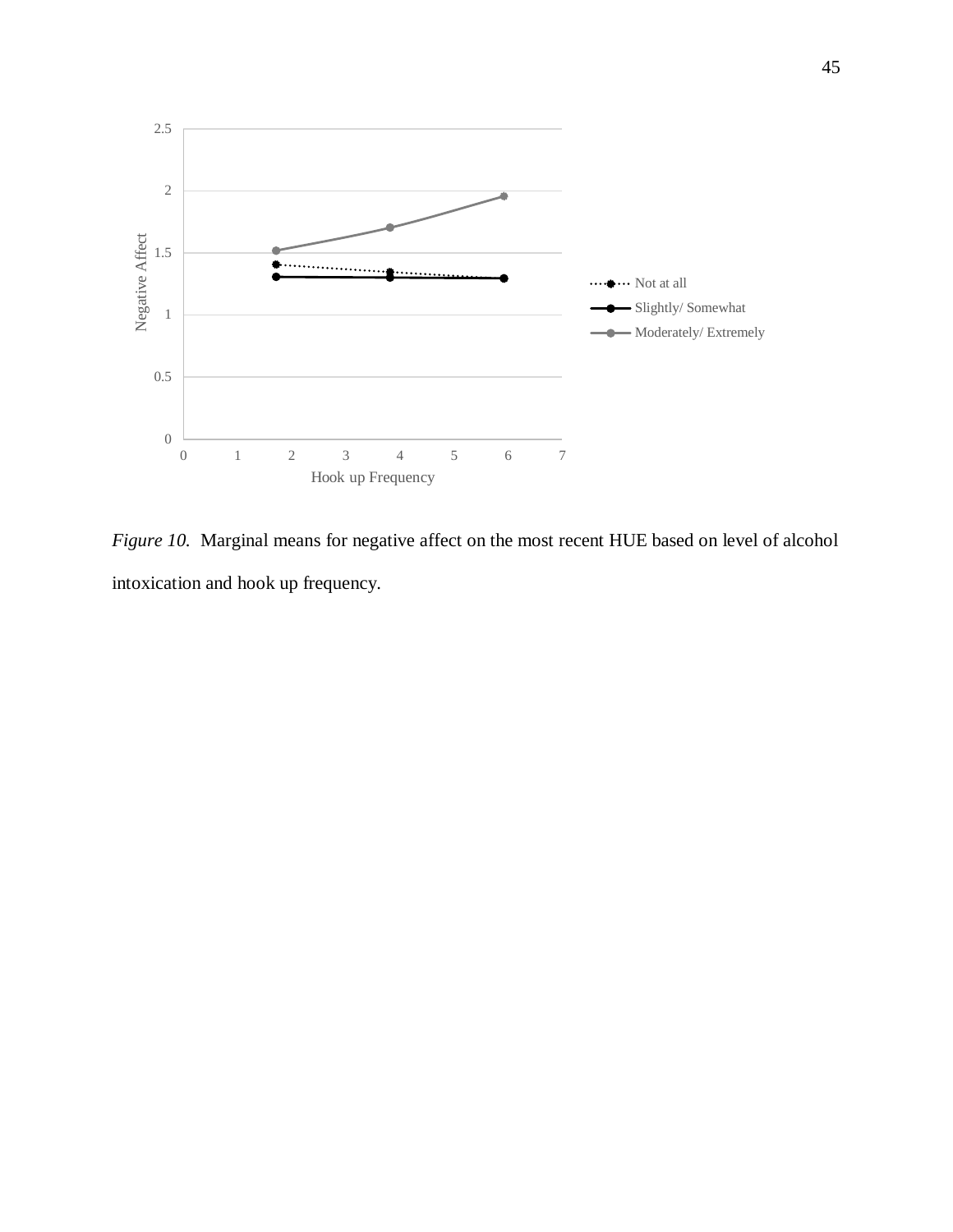## **Hypothesis 3**

While controlling for hook up frequency and gender, I predicted that alcohol intoxication would moderate the associations between hooking up to cope motives and negative affect about the most recent HUE. Specifically, I expected that compared to participants who were not intoxicated prior to hooking up, the association between hooking up to cope and negative affect about the most recent HUE would be strongest among participants with higher levels of intoxication prior to the hook up. The moderation model was analyzed using Mplus 7.2 (Muthén & Muthén, 1998-2013). The interaction effects of alcohol intoxication on TNA was examined using bias-corrected bootstrapped estimates (Efron & Tibshirani, 1993) based on 10,000 bootstrapped samples. Gender and hook up frequency were controlled for in this analysis. Statistical significance was determined when the unstandardized 95% bias-corrected bootstrapped confidence interval did not contain zero. Dummy coding was used for alcohol intoxication to make comparisons to participants that were not at all intoxicated. Effects coding was used for gender  $(-1)$  = men, 1 = women). Hook up frequency and hooking up to cope variables were centered prior to analysis and creation of interaction terms.

Alcohol intoxication did not moderate the association between hooking up to cope and TNA about the most recent HUE (see Figure 11 and Table 4). The difference between the hooking up to cope relationship for those that were slightly/somewhat intoxicated and those that were not at all intoxicated was not significantly different from zero,  $b = -0.02$  (*SE* = 0.03),  $t(473)$  $= -0.55$ , *p* = .583, 95% CI [-0.08, 0.04], β = -.02. The difference between the hooking up to cope slope for those that were moderately/extremely intoxicated and those that were not at all intoxicated was not significantly different from zero,  $b = -0.02$  (*SE* = 0.03),  $t(473) = -0.57$ ,  $p =$ .568, 95% CI [-0.09, 0.05],  $β = -.03$ . Adding alcohol intoxication as a moderator to the model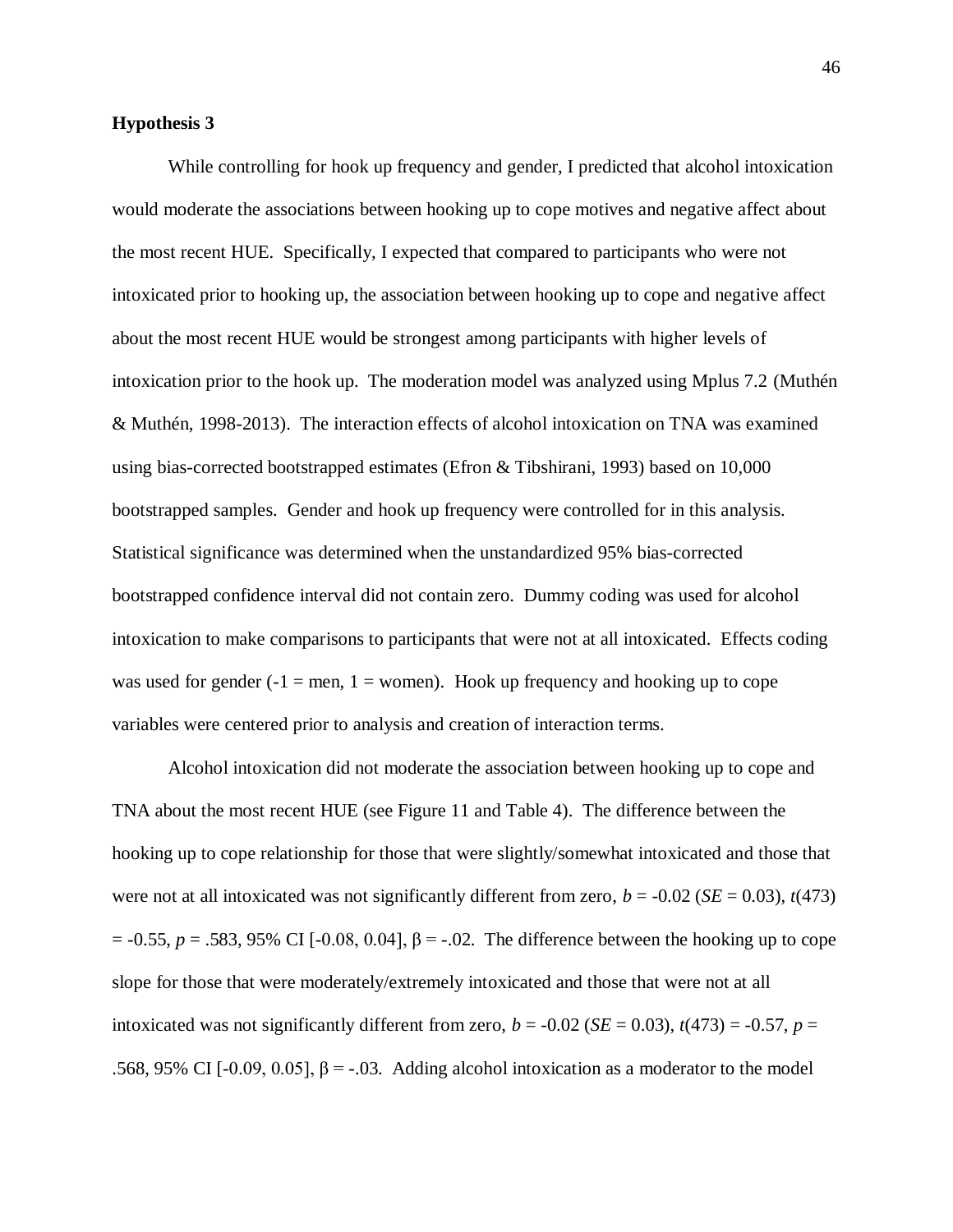did not significantly increase the percent of variability explained in TNA about the most recent HUE,  $\Delta R^2$  = .00,  $F(2, 466) = 0.26$ ,  $p = .775$ . The conditional effects of hooking up to cope on TNA about the most recent HUE defined by alcohol intoxication can be viewed in Figure 12 and 13.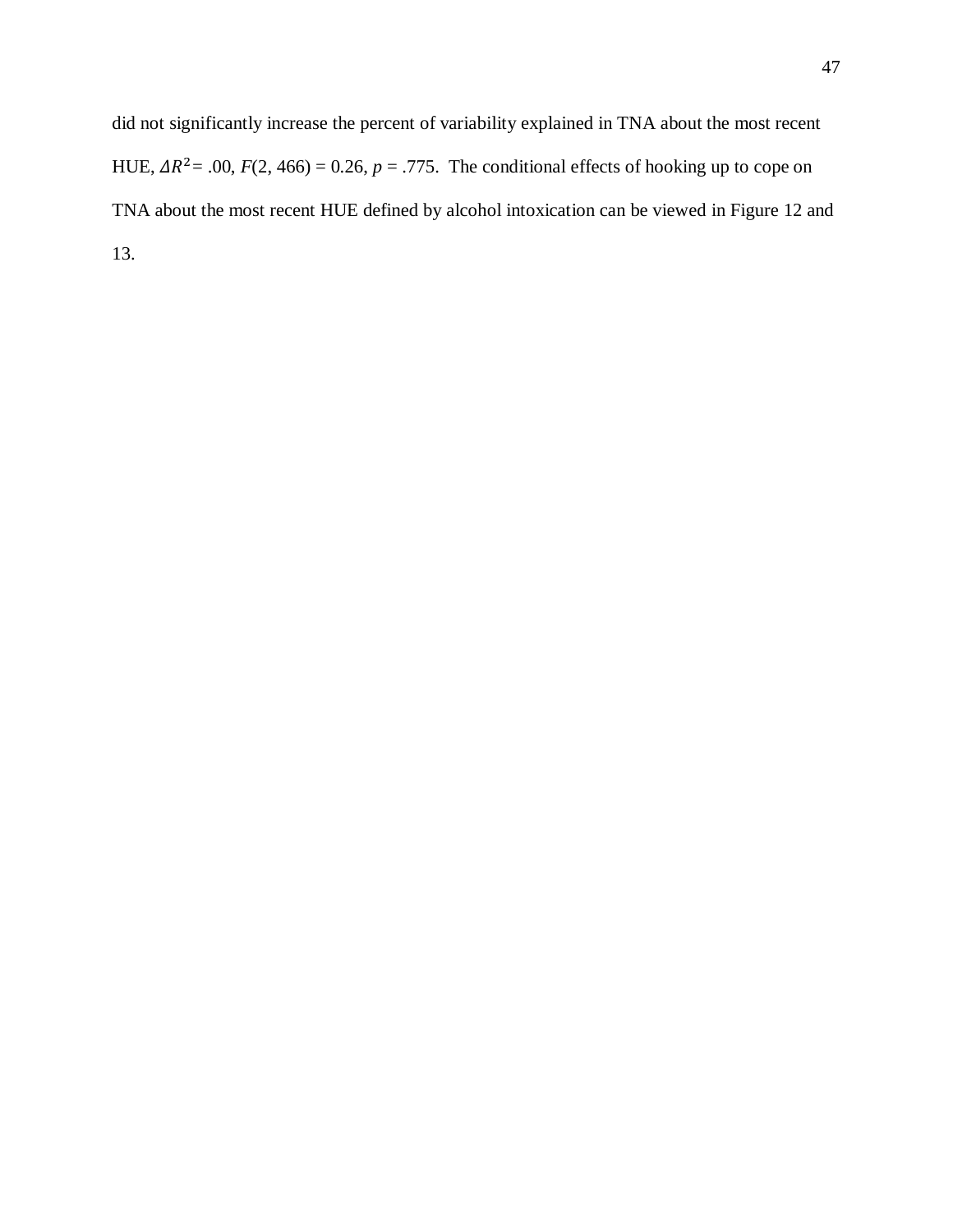

*Figure 11.* Statistical moderation model of alcohol intoxication on the relationship between hooking up to cope and TNA about the most recent HUE. HTC = hooking up to cope. Depicted above are the standardized regression coefficients for each path of the model. Gender was coded  $-1$  = men, 1 = women. Alcohol use was dummy coded to make comparisons to the not at all intoxicated group. Intox1 represents slightly/somewhat intoxicated and Intox2 represents moderately/extremely intoxicated. Hook up frequency ( $b = .03$ ,  $\beta = .19$ ) and gender ( $b = .05$ ,  $\beta$ ) = -.14) were significant covariates in this model. These paths are not shown in the figure for reasons of parsimony. \*\*  $p < .01$ , \*\*\*  $p < .001$ .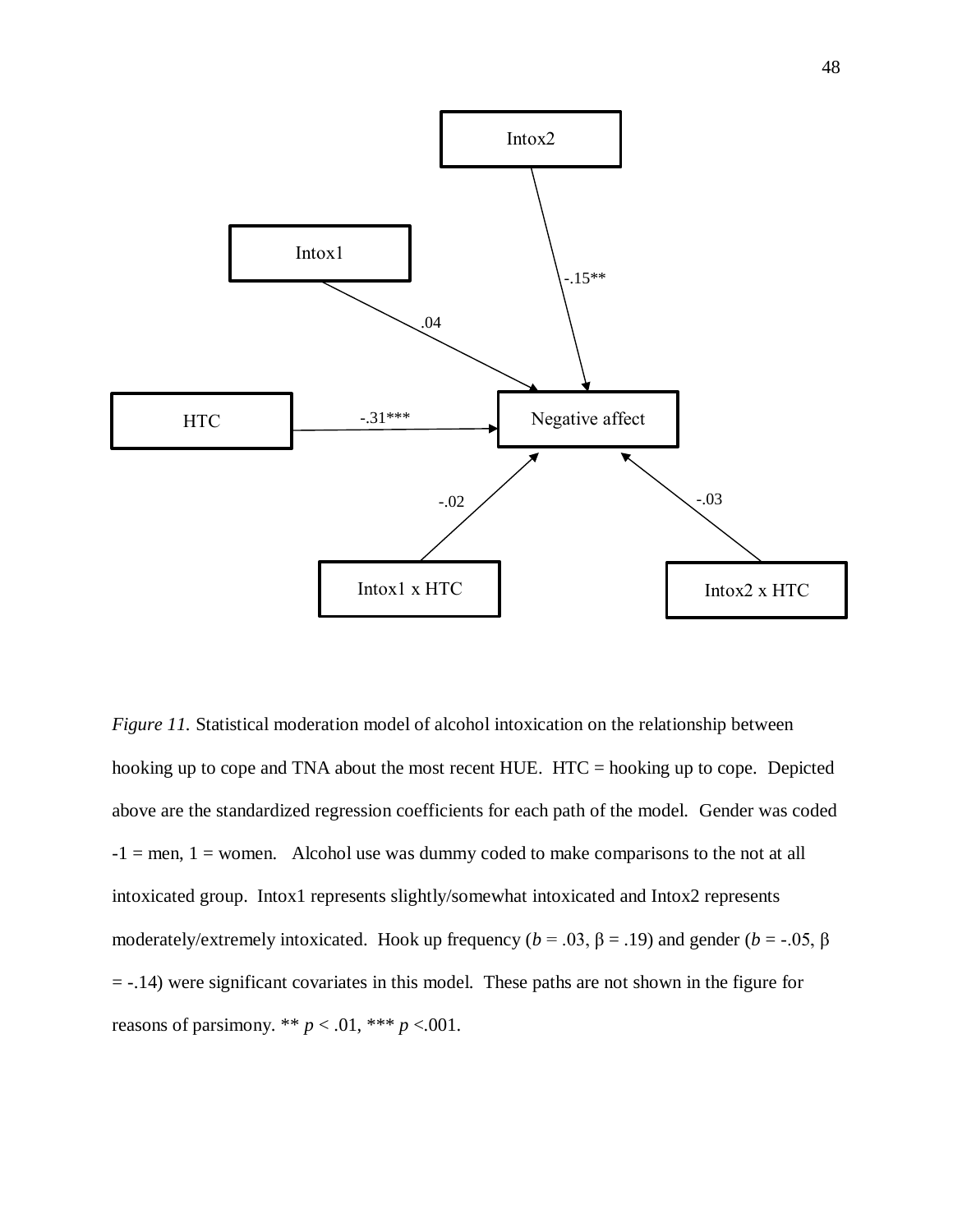## Table 4

# *Regression Coefficients for the Moderation Effect of Alcohol Intoxication on the Association*

| Predictor            | b(SE)         | $\beta$ | $\boldsymbol{p}$ | 95% CI         |
|----------------------|---------------|---------|------------------|----------------|
| <b>HUF</b>           | 0.03(0.01)    | .19     | < .001           | 0.02, 0.04     |
| Gender               | $-0.05(0.02)$ | $-.14$  | .001             | $-0.08, -0.02$ |
| <b>HTC</b>           | $-0.09(0.01)$ | $-.31$  | < 0.01           | $-0.12, -0.07$ |
| Intox1               | 0.03(0.03)    | .04     | .312             | $-0.03, 0.10$  |
| Intox <sub>2</sub>   | $-0.13(0.04)$ | $-.15$  | .003             | $-0.22, -0.04$ |
| $Intox1 \times HTC$  | $-0.02(0.03)$ | $-.02$  | .583             | $-0.08, 0.04$  |
| Intox $2 \times$ HTC | $-0.02(0.03)$ | $-.03$  | .568             | $-0.09, 0.05$  |

*between Hooking up to Cope and the Transformed Value of Negative Affect*

*Note.* Gender was coded  $-1$  = men, 1 = women. Alcohol use was dummy coded to make

comparisons to the not at all intoxicated group. Intox1 represents slightly/somewhat intoxicated and Intox2 represents moderately/extremely intoxicated.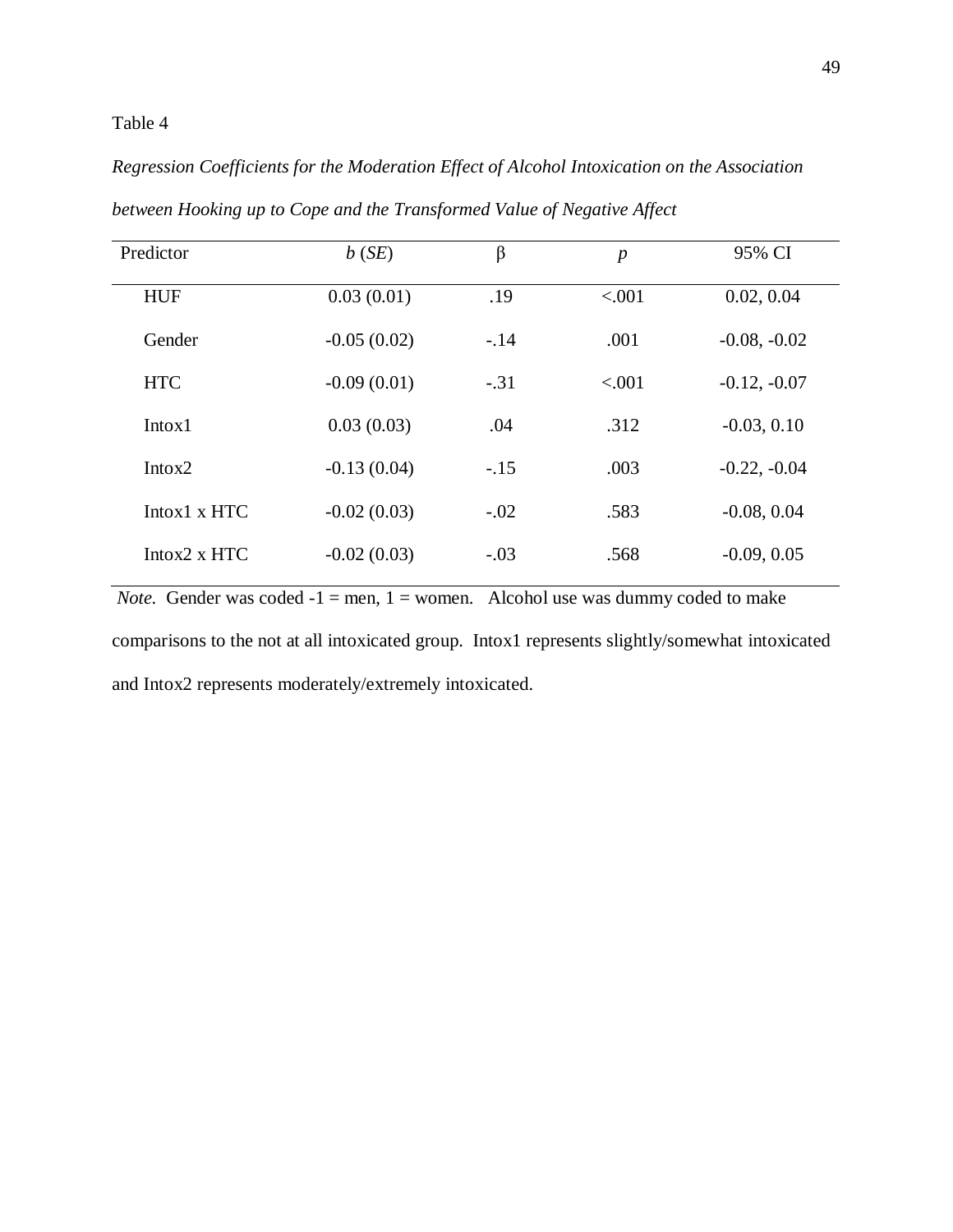

*Figure 12*. Conditional effects of hooking up to cope on TNA about the most recent HUE defined by alcohol intoxication.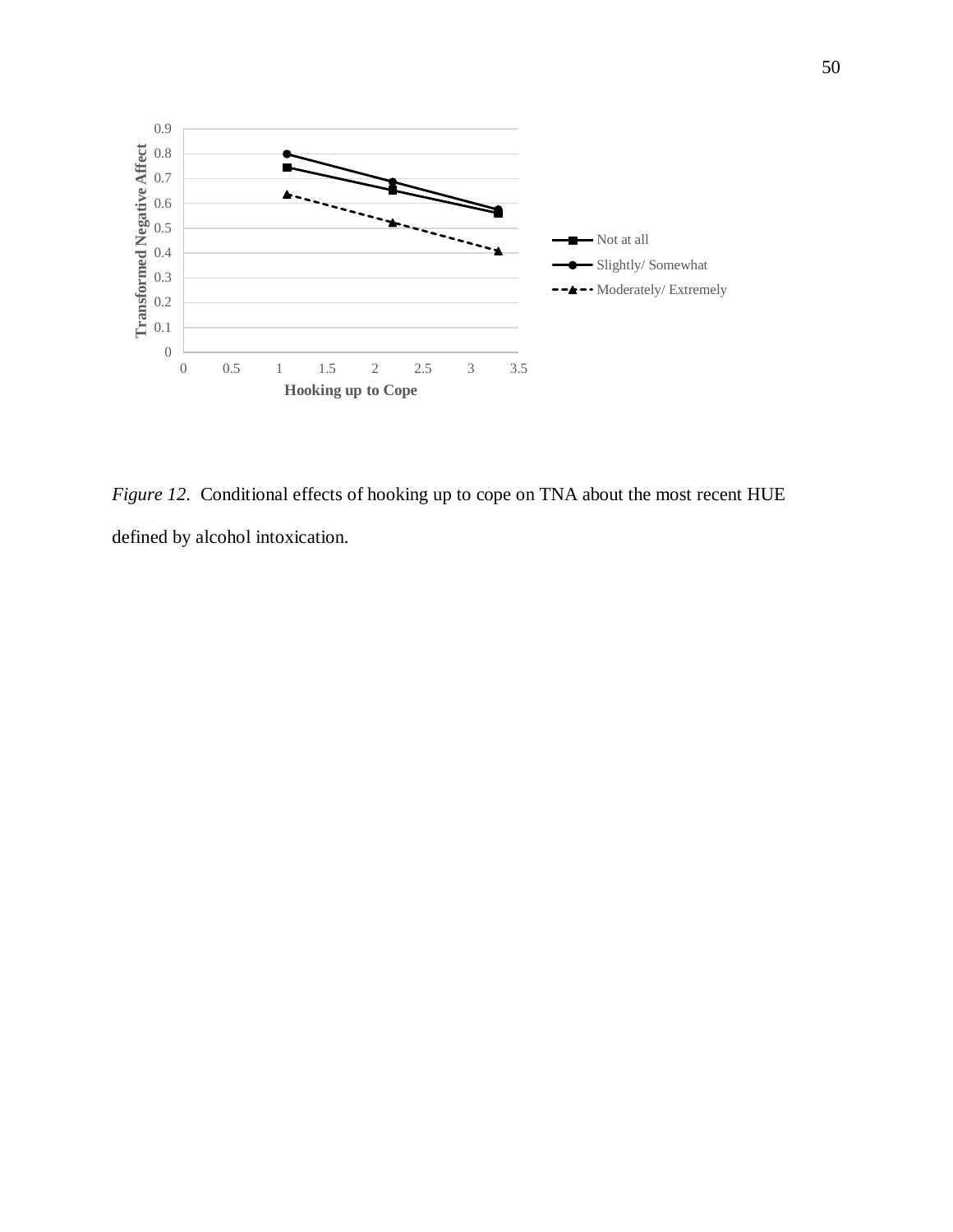

*Figure 13.* Conditional effects of hooking up to cope on negative affect about the most recent HUE defined by alcohol intoxication.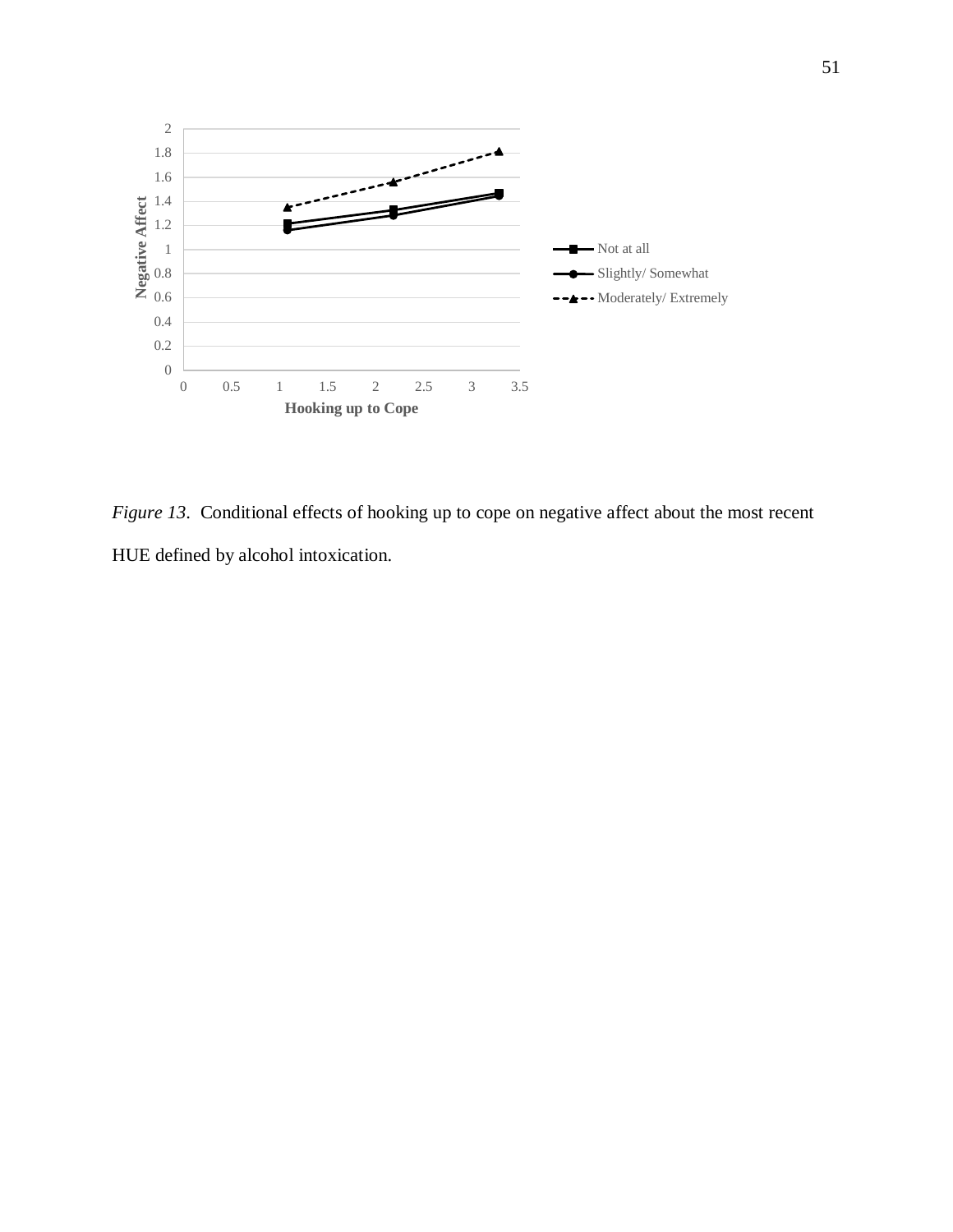## **Hypothesis 4**

I hypothesized that the type of sexual behavior and gender would affect levels of negative affect about the most recent HUE. Specifically, I predicted that after controlling for hook up frequency, females engaging in penetrative behaviors would report the highest levels of negative affect about their most recent HUE. As found in previous literature (Owen & Fincham, 2011), after controlling for hook up frequency and type of sexual behavior, I predicted that women would report significantly higher levels of negative affect about the most recent HUE. Additionally, I predicted that after controlling for hook up frequency and gender, participants engaging in penetrative hook up behaviors would report significantly higher levels of negative affect about their most recent HUE. Finally, I predicted that after controlling for hook up frequency, the gender difference in negative affect about the most recent HUE would be larger for those engaging in penetrative hook up behaviors compared to those engaging in nonpenetrative hook up behaviors. An ANCOVA with type of sexual behavior, gender, and a type of sexual behavior by gender interaction term as the factors, hook up frequency as the covariate, and TNA about the most recent HUE as the dependent variable. Effects coding was used for gender (male  $= -1$ , female  $= 1$ ) and type of hook up behavior (non-penetrative  $= -1$ , penetrative  $=$ 1).

Hypothesis 4a was supported; after controlling for hook up frequency and compared to males ( $M = 0.72$ ,  $SD = 0.31$ ), females ( $M = 0.61$ ,  $SD = 0.33$ ) reported significantly lower levels of TNA about their most recent HUE,  $F(1, 469) = 4.13$ ,  $p = .004$ , partial  $\eta^2 = .01$ . Hypothesis 4b was not supported; after controlling for hook up frequency, there was not a significant main effect for type of hook up behavior,  $F(1, 469) = 0.66$ ,  $p = .418$ , partial  $\eta^2 = .00$ . Hypothesis 4c was not supported; after controlling for hook up frequency, there was not a significant gender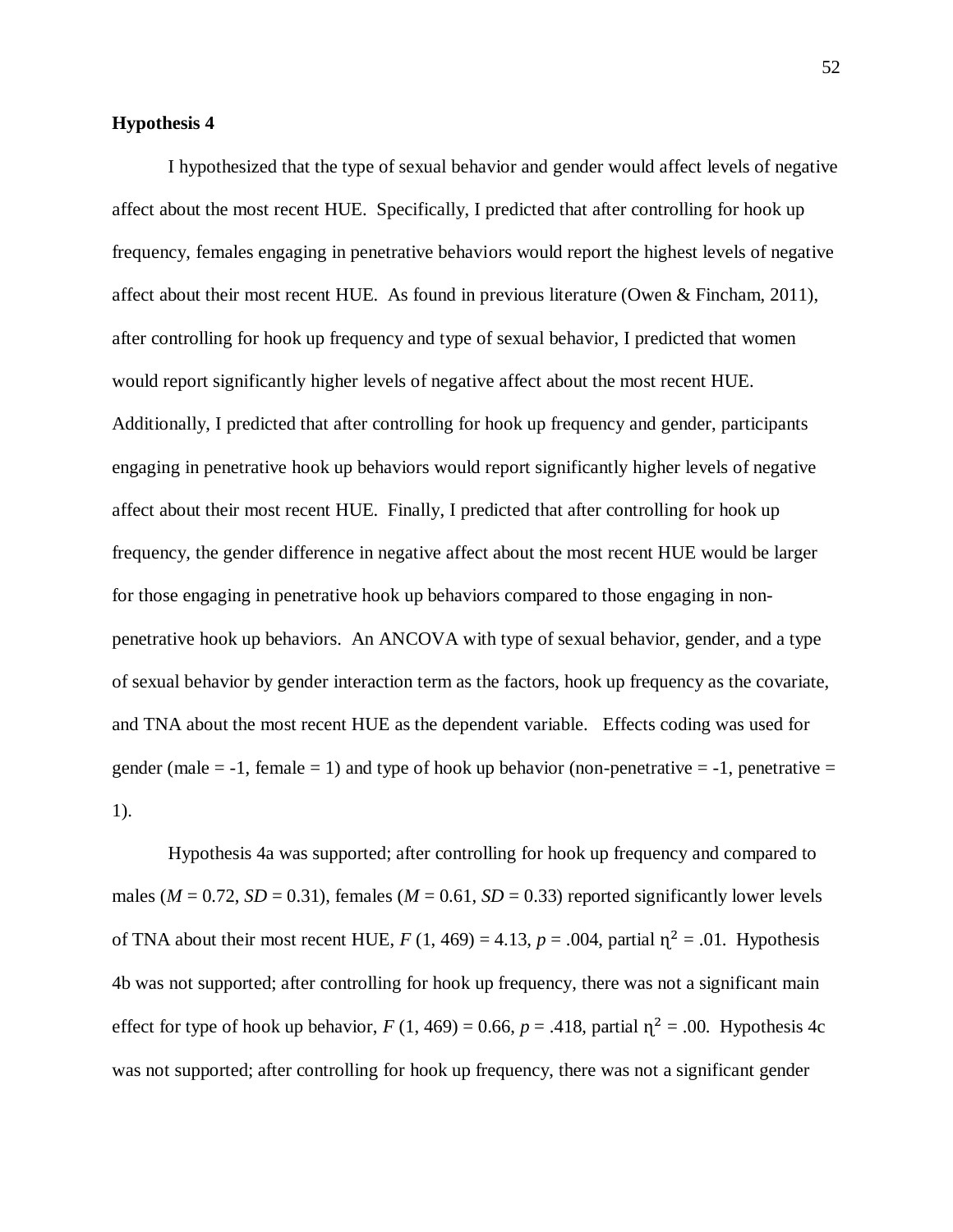difference in negative affect about the most recent HUE for penetrative and non-penetrative hook up behaviors,  $F(1, 469) = 0.30$ ,  $p = .587$ , partial  $\eta^2 = .00$ . See Table 5, Figure 14, and Figure 15.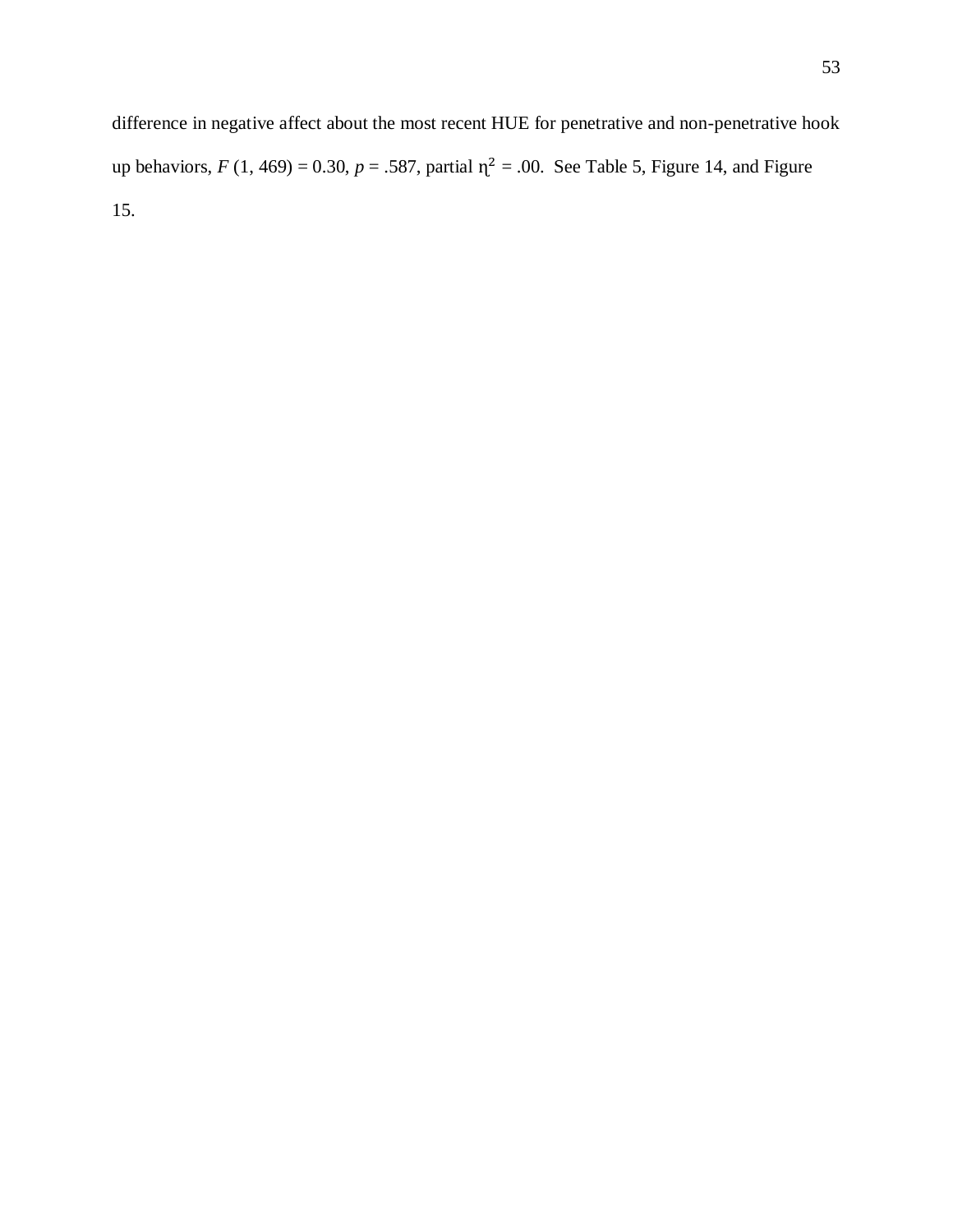| Predictor  | df           | MS   | $\boldsymbol{F}$ | $\boldsymbol{p}$ | Partial $\eta^2$ |
|------------|--------------|------|------------------|------------------|------------------|
| <b>HUF</b> | 1            | .86  | 8.46             | .004             | .02              |
| Gender     | $\mathbf{1}$ | 0.42 | 4.13             | .043             | .01              |
| <b>HUB</b> | $\mathbf{1}$ | 0.07 | 0.66             | .418             | .00              |
| Gender x   | $\mathbf{1}$ | 0.03 | 0.30             | .587             | .00              |
| <b>HUB</b> |              |      |                  |                  |                  |
| Error      | 469          | 0.10 |                  |                  |                  |

*ANCOVA Results for Gender and Hook up Behavior on TNA*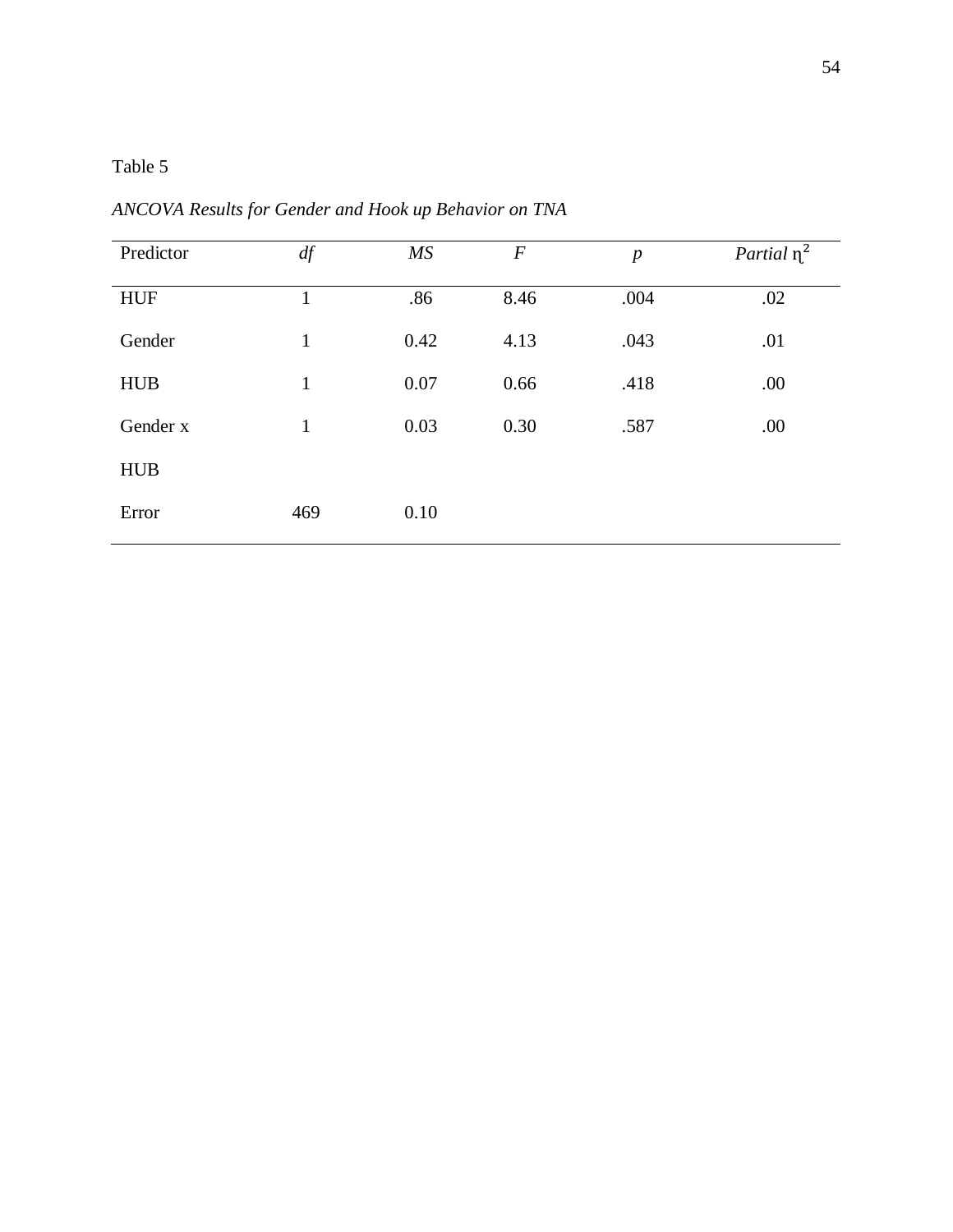

*Figure 14*. Marginal means for gender and type of hook up behavior on transformed negative affect about the most recent HUE.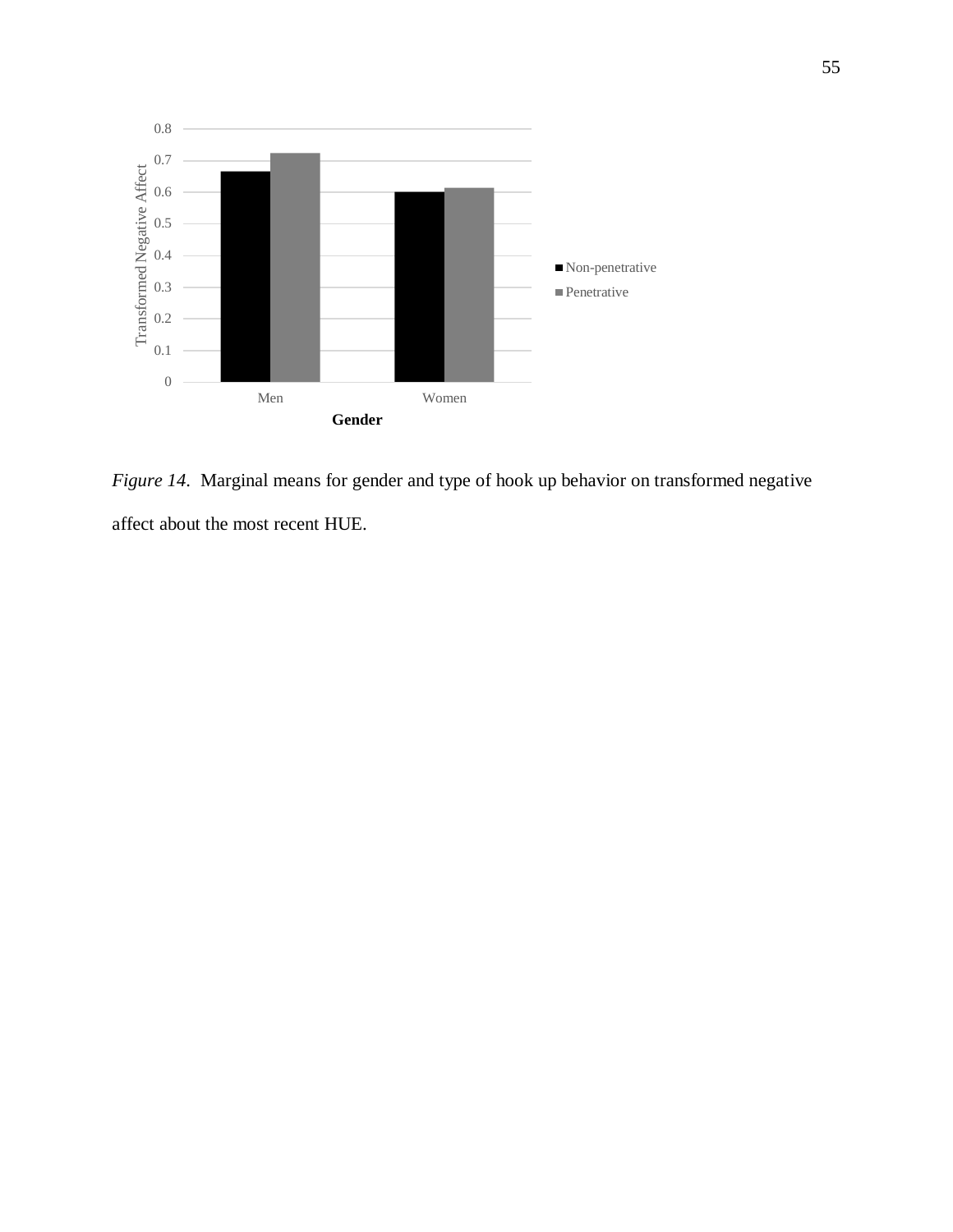

*Figure 15*. Marginal means for gender and type of hook up behavior on negative affect about the most recent HUE.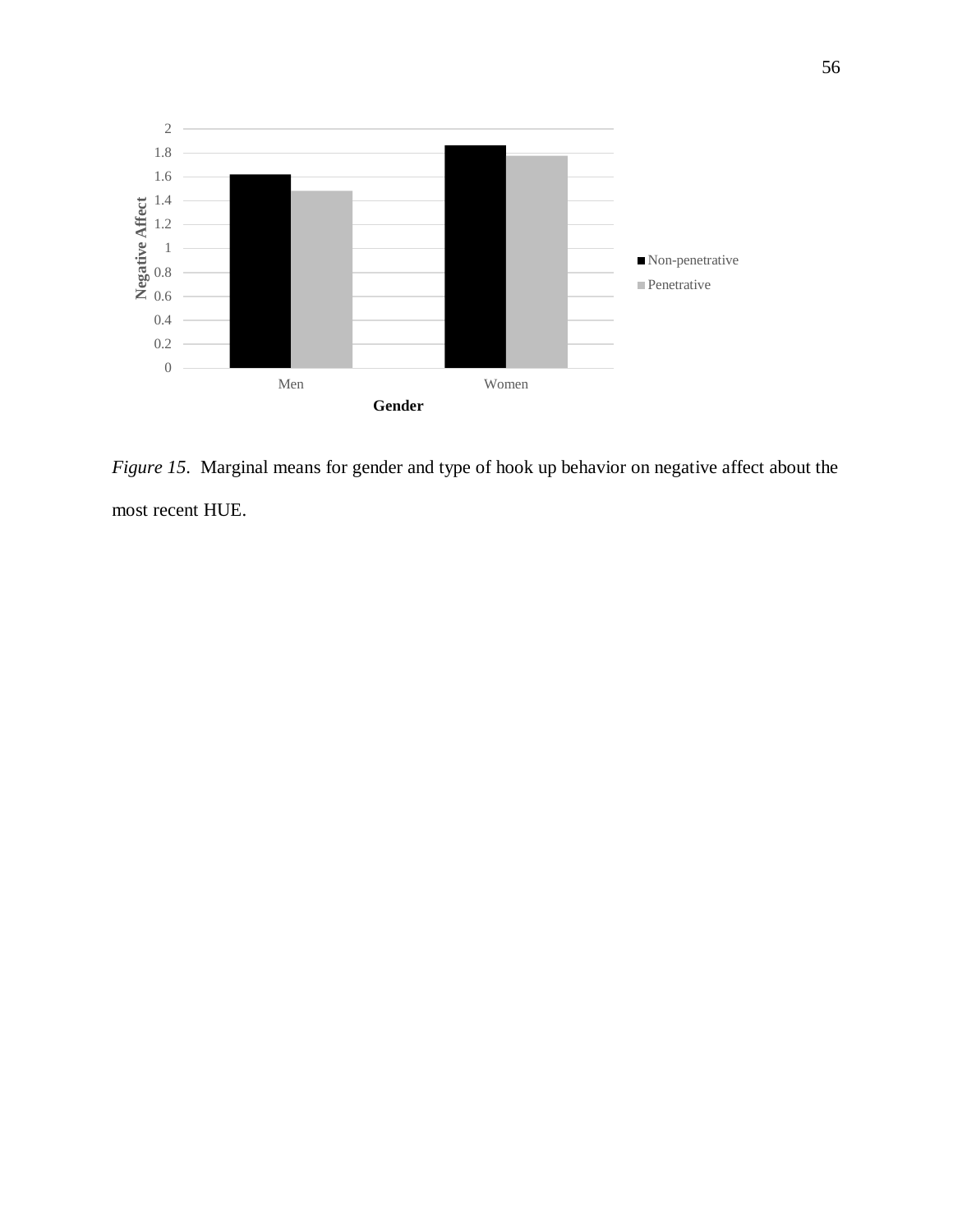## **Research Question 1**

I predicted that after controlling for hook up frequency and the type of sexual behavior, gender would moderate the associations between hooking up to cope and negative affect about the most recent HUE, such that relationship would be strongest for women. Additionally, I predicted that the type of hook up behavior would moderate the relationship between hooking up to cope and negative affect about the most recent HUE, such that the relationship would be strongest for those participating in penetrative hook up behaviors. Finally, I predicted that the gender difference in the hooking up to cope-negative affect relationship would be greater for those engaging in penetrative hook up behaviors. I expected that the strongest relationship between hooking up to cope and negative affect about the most recent HUE would be for women engaging in penetrative sexual behaviors.

The moderation model was analyzed using Mplus 7.2 (Muthén & Muthén, 1998-2013). The total and conditional effects of each variable on TNA about the most recent HUE were examined using bias-corrected bootstrapped estimates (Efron & Tibshirani, 1993) based on 10,000 bootstrapped samples. Frequency of hooking up was controlled for in this analysis. Statistical significance was determined using unstandardized 95% bias-corrected bootstrapped confidence intervals not containing zero (see Table 6). Effects coding was used for gender (male  $= -1$ , female  $= 1$ ) and type of hook up behavior (non-penetrative  $= -1$ , penetrative  $= 1$ ). Hook up frequency and hooking up to cope were mean centered prior to analysis.

Research question 1 was not supported (see Table 6); the type of sexual behavior and gender did not significantly interact on the relationship between hooking up to cope and TNA about the most recent HUE. Adding type of sexual behavior and gender interacting on the relationship between hooking up to cope and TNA about the most recent HUE did not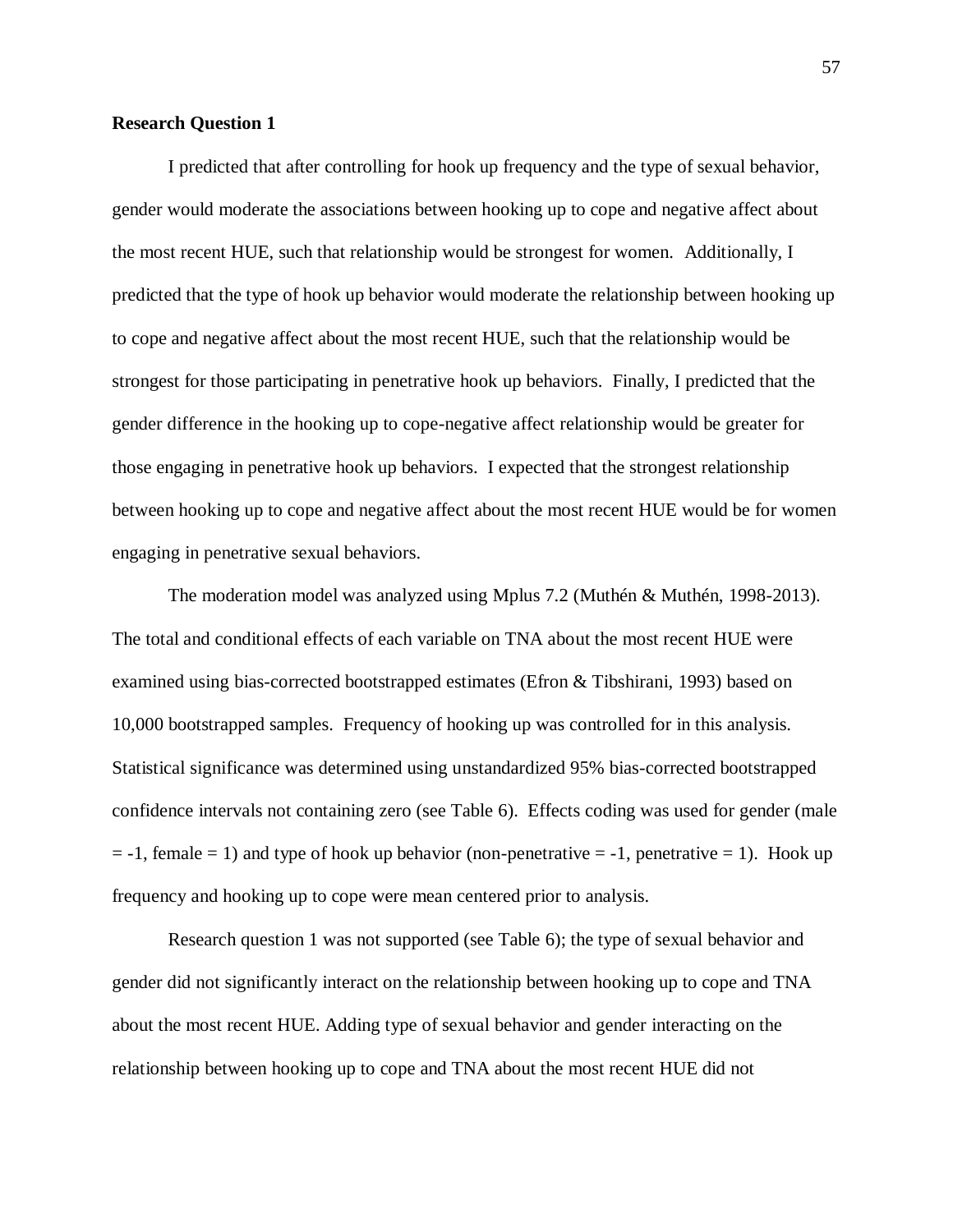significantly increase the percent of variability explained in TNA about the most recent HUE,  $R^2$ = .00,  $F(1, 465)$  = 1.67,  $p$  = .197.

Research question 1a was not supported; gender did not moderate the relationship between hooking up to cope and negative affect about the most recent HUE,  $b = 0.01$  (*SE* = 0.02),  $t(473) = 0.80$ ,  $p = .431$ , 95% CI [-0.02, 0.04], β = .04. Research question 1b was not supported; type of hook up behavior did not moderate the relationship between hooking up to cope and negative affect about the most recent HUE,  $b = -0.01$  (*SE* = 0.02),  $t(473) = 0.60$ ,  $p =$ .548, 95% CI [-0.05, 0.02],  $\beta$  = -.03. Research question 1c was not supported; the gender difference in the hooking up to cope-negative affect about the most recent HUE was not significantly different across hook up behaviors,  $b = 0.02$  (*SE* = 0.02),  $t(473) = 1.23$ ,  $p = .218$ , 95% CI [-0.01, 0.06],  $\beta$  = .06 (see Figures 16, 17, and 18).

Hook up frequency, *b* = 0.03 (*SE* = 0.01), *t*(473) = 4.30, *p* < .001, 95% CI [0.02, 0.04], β = .19, gender, *b* = -0.05 (*SE* = 0.02), *t*(473) = -3.21, *p* = .001, 95% CI [-0.08, -0.02], β = -.14, and hooking up to cope,  $b = -0.10$  (*SE* = 0.01),  $t(473) = -7.79$ ,  $p < .001$ , 95% CI [-0.13, -0.08], β = -.34 were all significant predictors of TNA about the most recent HUE. This indicates that those who hook up more frequently have higher TNA (or lower negative affect) about the most recent HUE. The significance of the gender slope indicates that males report higher TNA (or lower negative affect) about the most recent HUE. Additionally, those who reported a higher degree of hooking up to cope motives reported lower TNA (or higher negative affect) about their most recent HUE.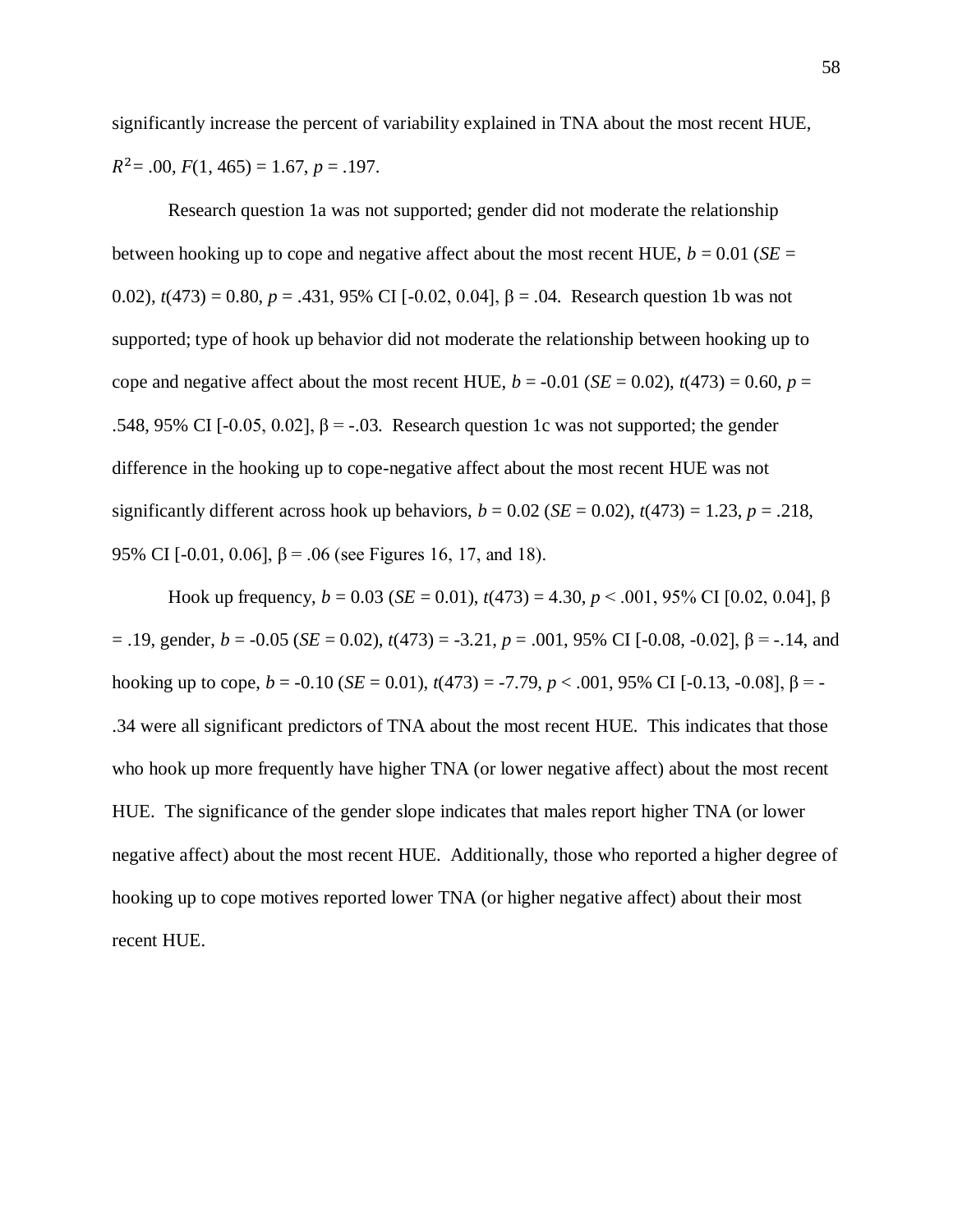

*Figure 16.* Statistical moderation model of hook up behavior and gender on the relationship between hooking up to cope and TNA about the most recent HUE. Depicted above are the standardized regression coefficients for each path of the model. Gender was coded  $-1 =$ men,  $1 =$ women. HUB = Hook up behavior was coded  $-1$  = non-penetrative, 1 = penetrative. Hook up frequency ( $b = .03$ ,  $\beta = .19$ ) was a significant covariate in this model. This path is not shown in the figure for reasons of parsimony. \*\*  $p < .01$ , \*\*\*  $p < .001$ .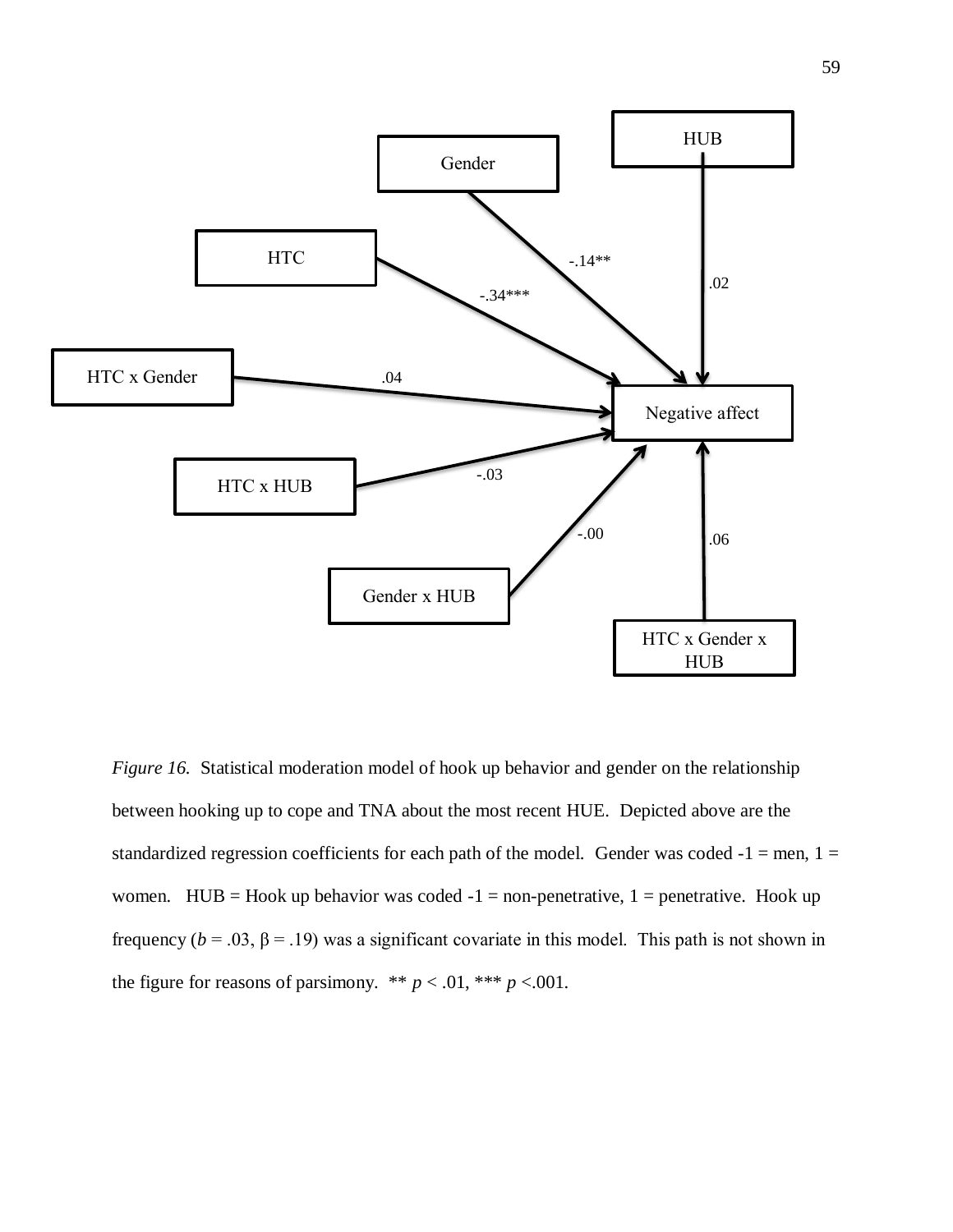## Table 6

# *Regression Coefficients for the Moderation Effect of Hook up Behavior and Gender on the*

| Predictor        | b(SE)         | $\beta$ | $\boldsymbol{p}$ | 95% CI         |
|------------------|---------------|---------|------------------|----------------|
| <b>HUF</b>       | 0.03(0.01)    | .19     | < .001           | 0.02, 0.04     |
| <b>HUB</b>       | 0.01(0.02)    | .02     | .650             | $-0.03, 0.05$  |
| Gender           | $-0.05(0.02)$ | $-.14$  | .001             | $-0.08, -0.02$ |
| <b>HTC</b>       | $-0.10(0.01)$ | $-.34$  | < .001           | $-0.13, -0.08$ |
| <b>HTC x HUB</b> | $-0.01(0.02)$ | $-.03$  | .548             | $-0.05, 0.02$  |
| HTC x gender     | 0.01(0.02)    | .04     | .431             | $-0.02, 0.04$  |
| HUB x gender     | $-0.00(0.02)$ | $-.00$  | .922             | $-0.04, 0.04$  |
| HTC x gender x   | 0.02(0.02)    | .06     | .218             | $-0.01, 0.06$  |
| <b>HUB</b>       |               |         |                  |                |

*Association between Hooking up to Cope and the Transformed Value of Negative Affect*

*Note.* Gender was coded  $-1$  = men, 1 = women. HUB = Hook up behavior was coded  $-1$  = non-

penetrative,  $1$  = penetrative.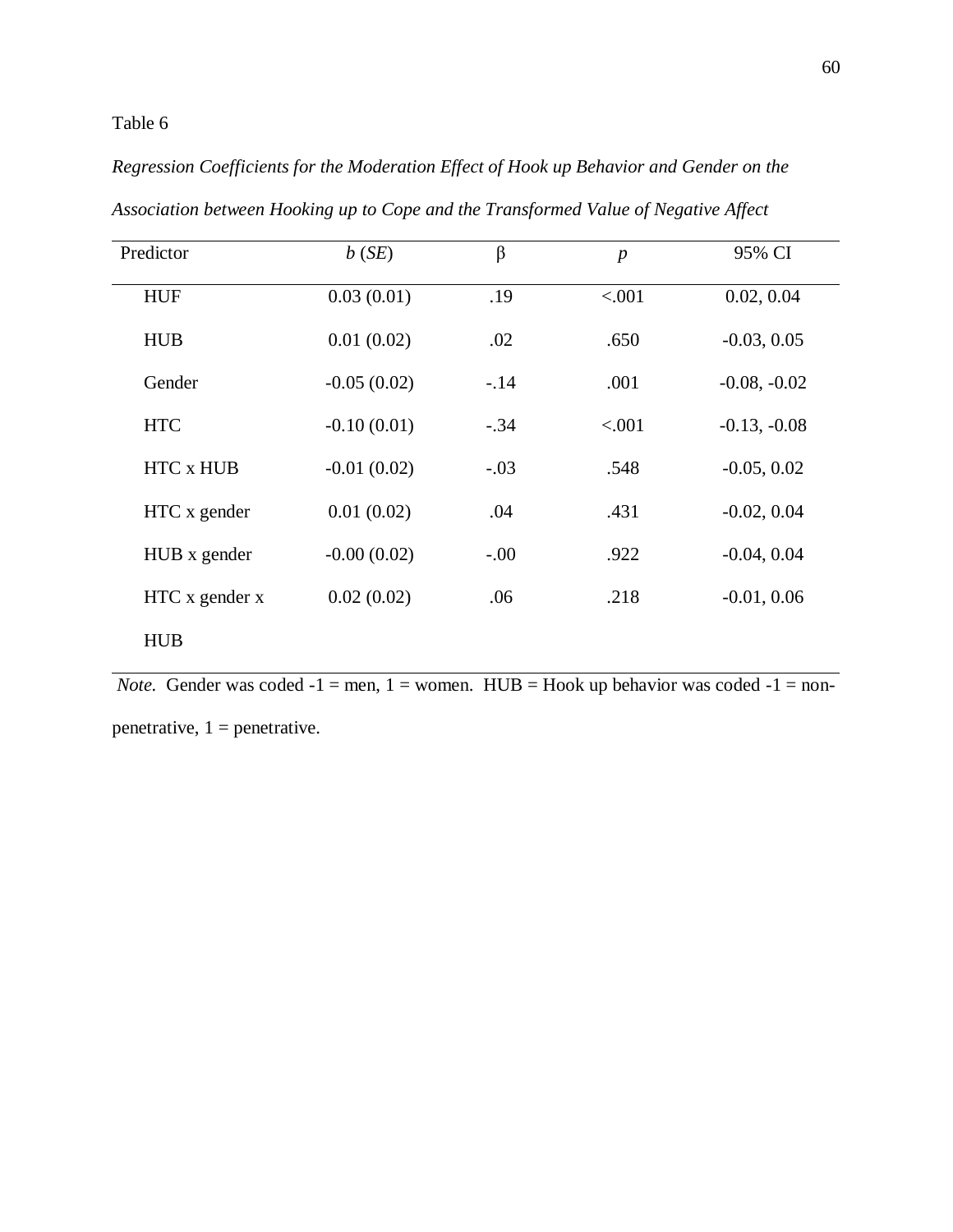

*Figure 17.* Simple slopes for hooking up to cope on TNA about the most recent HUE defined by gender and hook up behavior.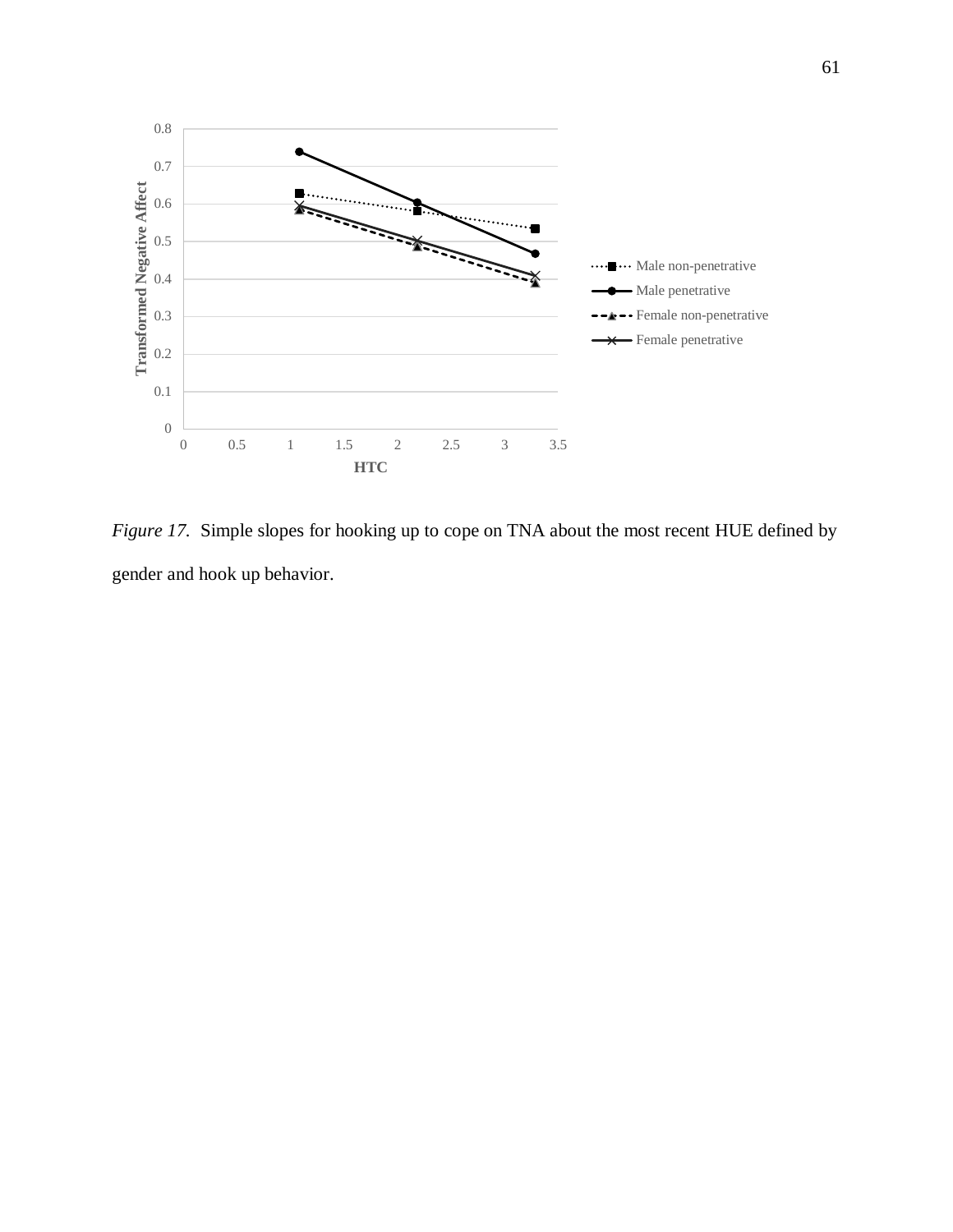

*Figure 18.* Simple slopes for hooking up to cope on negative affect about the most recent HUE defined by gender and hook up behavior.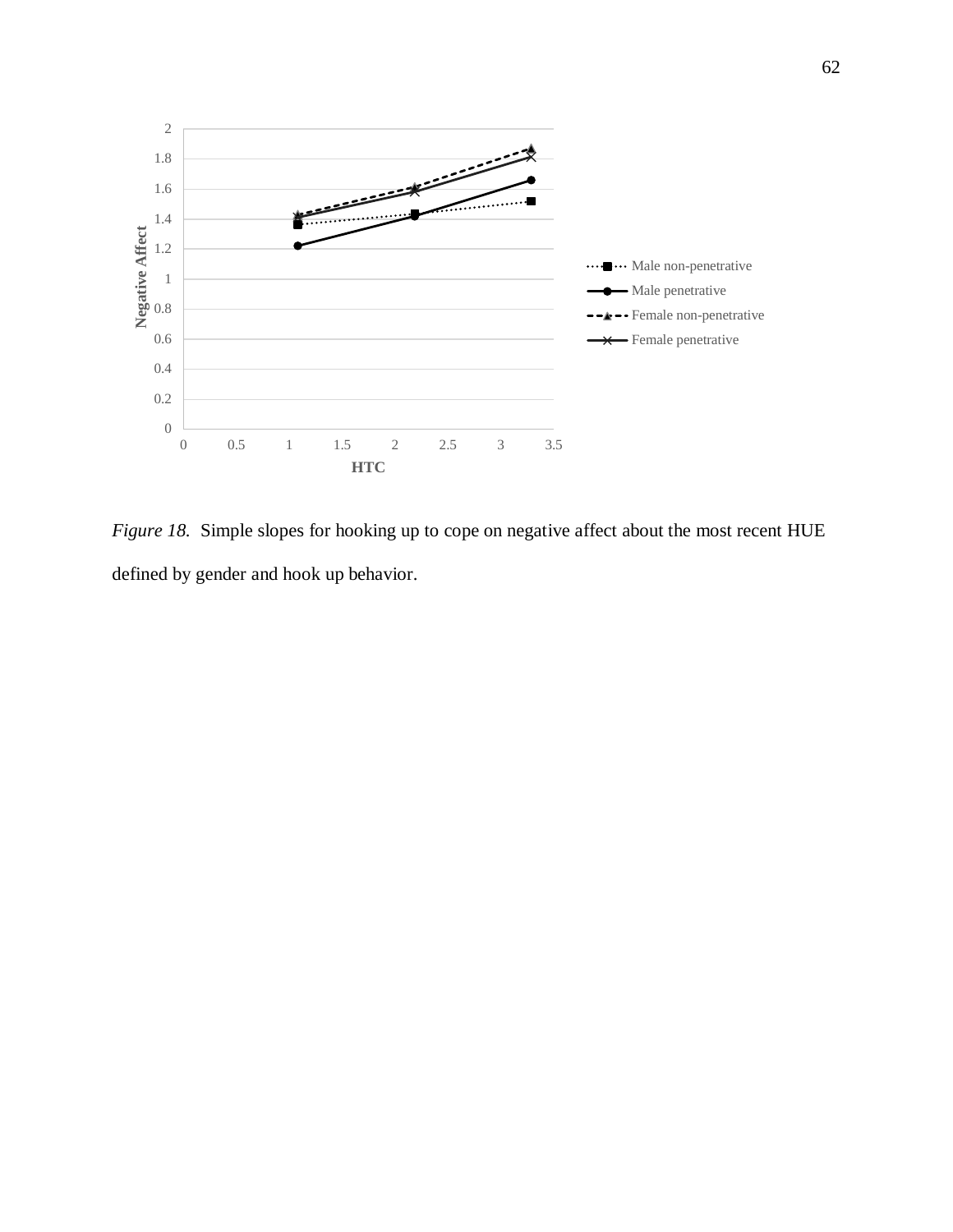#### **CHAPTER IV**

#### **DISCUSSION**

 The goal of the current research was to examine the conditional relationships among hooking up to cope, gender, type of sexual behavior, and alcohol intoxication on the relationship between hooking up to cope and negative affect about the most recent HUE. This study found that the majority of college participants engaging in HUE's do not feel high levels of negative affect about their most recent HUE, even with the majority of participants engaging in penetrative hook up behaviors. Although one previous research study reported low levels of negative affect about the most recent HUE they did not transform the variable. No other studies reported such extreme positive skew about the most recent HUE. Additionally, although hook up frequency was used as a covariate in the majority of analyses and was not a specific interest for this study, it is important to note that it was significantly negatively associated with negative affect about the most recent HUE.

#### **Hooking up to Cope**

The first aim of this study was to test the association between hooking up to cope and negative affect about the most recent HUE while controlling for hook up frequency and gender. Previous literature has suggested a positive relationship between hooking up to cope and depression (Kenney et al., 2014). However, researchers have not examined how this relationship translates to feelings about a specific HUE (i.e., the most recent).

Consistent with the prediction, there was a positive association between hooking up to cope and negative affect, this indicates that higher values of hooking up to cope corresponds to greater values of negative affect about the most recent HUE. Because hook ups and regret of sexual experiences are common on college campuses today (Fisher et al., 2012; Lewis et al.,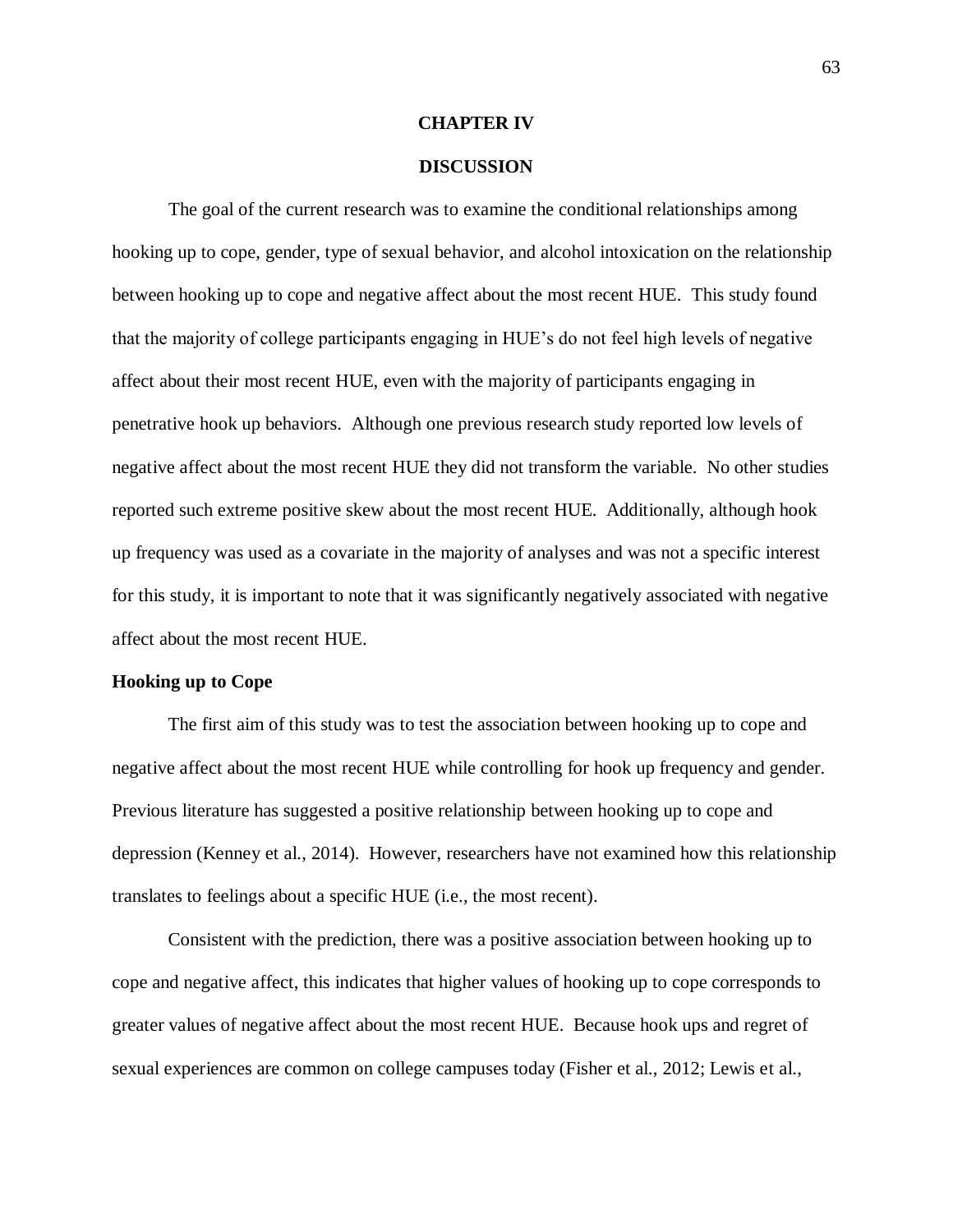2012), it is important to find possible risk factors associated with negative affect about the most recent HUE. The results of this study indicate that using hooking up to cope may be one of those risk factors. Furthermore, the strongest relationship between any two variables in the study, besides TNA and negative affect, was hooking up to cope and negative affect. Hooking up to cope was also the strongest predictor in all of its respective models. Nine percent of the variance in negative affect was accounted for by hooking up to cope, a medium effect size, indicating that research and interventions targeting risky sexual behaviors or hook up behaviors should include hooking up to cope. The relationship between hooking up to cope and negative affect was not moderated by gender, type of hook up behavior, or alcohol intoxication.

#### **Alcohol Use**

The second aim of this study was to test the influence of alcohol intoxication on negative affect about the most recent HUE. Many previous studies have reported an effect of intoxication on negative affect (LaBrie et al., 2014; Lewis et al., 2012; Owen & Fincham, 2011). However, many studies reported alcohol use as a dichotomous variable (LaBrie et al., 2014), averaged alcohol use across hook up experiences (Fisher et al., 2012; Owen & Fincham, 2011), or measured typical alcohol consumption (Orchowski et al., 2012). Consistent with previous literature, alcohol intoxication did increase negative affect about the most recent HUE for those that were moderately/extremely intoxicated (Owen & Fincham, 2011; Lewis et al., 2012) as compared to those who were not intoxicated. Additionally, the second strongest relationship (small positive association) with negative affect investigated in this study was feeling moderately to extremely intoxicated and 5% of the variance in negative affect about the most recent HUE was due to feeling moderately to extremely intoxicated. The results of this study indicated that alcohol intoxication may only affect negative affect about the most recent HUE at higher levels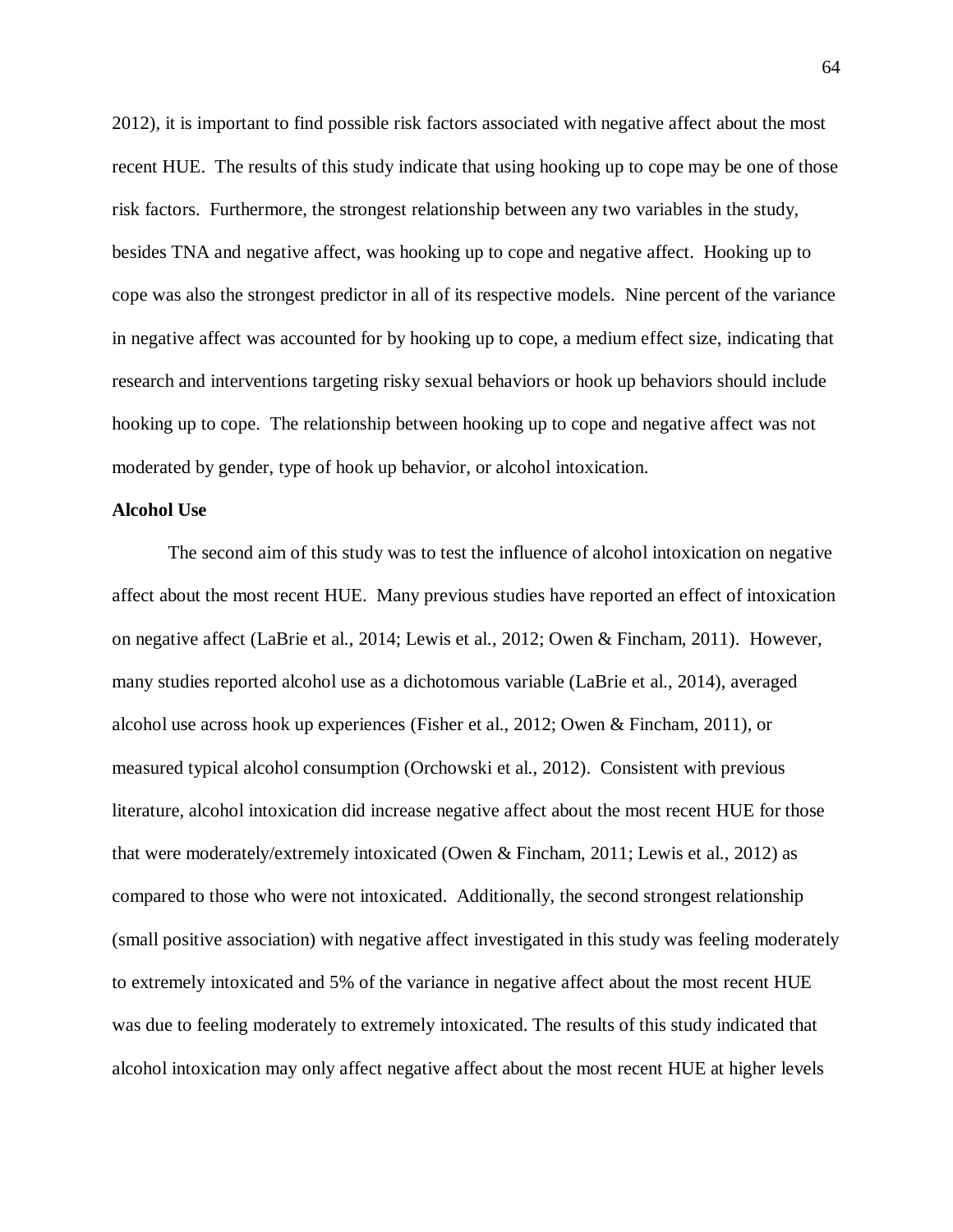of intoxication. Therefore, it may be important for interventions targeting alcohol use to reduce those that drink until moderate to extreme intoxication, but not necessarily those that only drink until they are slightly intoxicated.

Alcohol myopia theory predicts an increased likelihood of unwanted sexual behaviors and increased alcohol consumption would increase the myopia leading to more excessive sexual behaviors. Although there was not a difference between those who were slightly/somewhat intoxicated and not intoxicated, there was a difference between those who were moderately/extremely intoxicated and those who were not intoxicated. The results of this study indicate that compared to those who were not intoxicated, those who were moderately to extremely intoxicated did experience more negative affect about their most recent hook up behavior, which is predicted by myopia theory. However, it did not indicate that an increase in alcohol consumption led to higher negative affect about those experiences linearly. One possible reason for this difference between alcohol myopia's prediction and the findings of this study is that this study measured alcohol consumption by how intoxicated the participants felt they were. It did not measure the number of drinks that participants ingested prior to the hook up and alcohol myopia theory predicts that increased consumption of alcohol, not necessarily how intoxicated the person felt from the effects of alcohol, will lead to those unwanted sexual behaviors.

Due to a violation in the homogeneity of regression assumption, hook up frequency and its interactive effects were included as predictors of negative affect. This led to the identification of a moderating effect of hook up frequency. The relationship between negative affect about the most recent HUE and hook up frequency depended on alcohol intoxication. Although there was not a significant effect of hook up frequency for those who were slightly to somewhat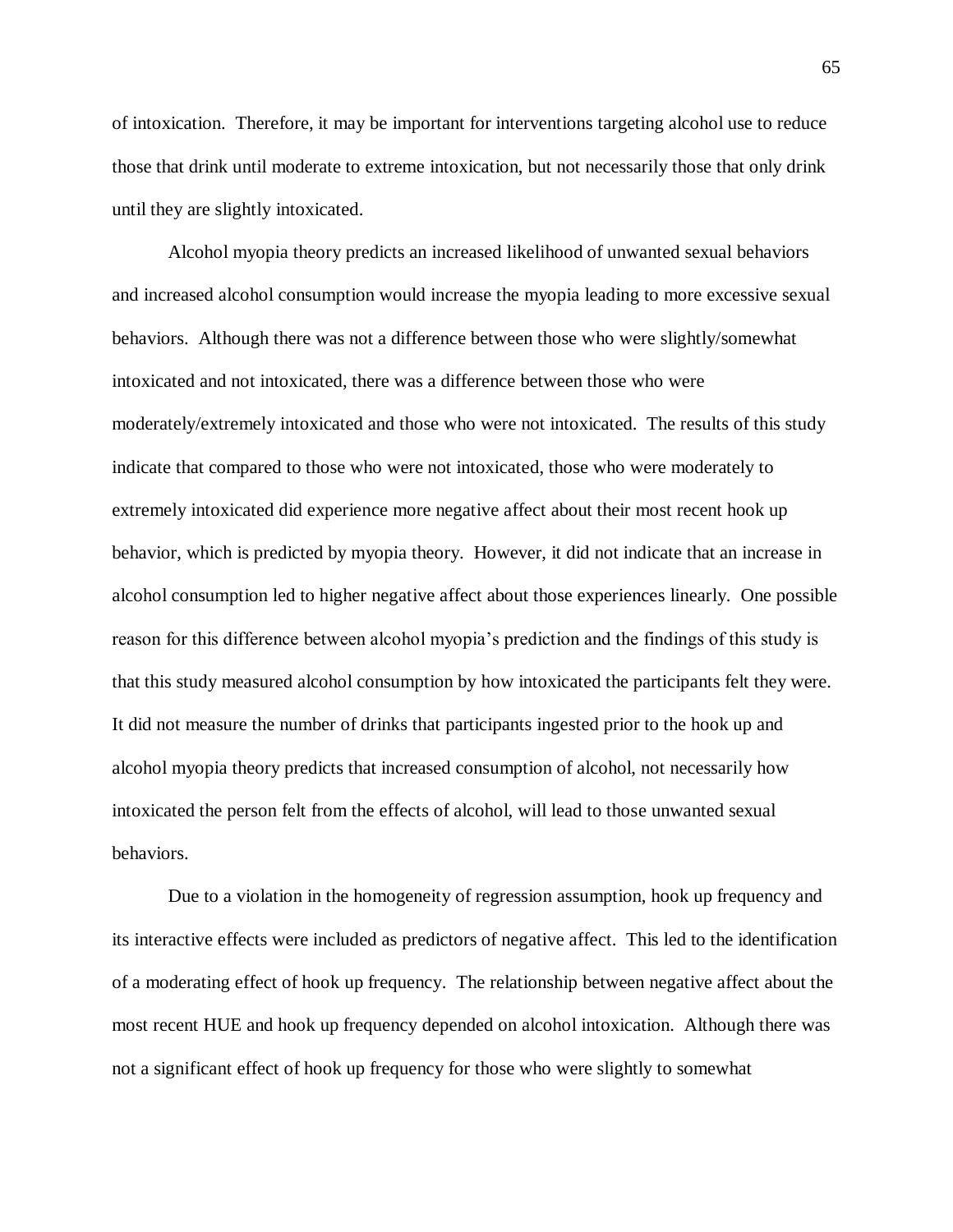intoxicated, there was a relationship between hook up frequency and negative affect about the most recent HUE for individuals who were moderately to extremely intoxicated and slightly to somewhat intoxicated. Specifically, among individuals who were not at all intoxicated, increases in the frequency of hooking up were associated with decreased negative affect about the most recent HUE. Conversely, for individuals who were moderately to extremely intoxicated increases in the frequency of hooking up were associated with increased negative affect about the most recent HUE.

It is possible that those who do not hook up very often may not regret their experience as much because they blame their actions on their intoxication and those who do not hook up very often and are not intoxicated feel worse about their hook up experiences because they can't blame their actions on alcohol, a finding consistent with previous literature (LaBrie et al., 2014). This finding may also be consistent with cognitive dissonance (Festinger, 1962). Those who do not hook up very often may feel regret about their hook up experience because they behaved in a way that they normally do not and feel dissonance between their actions and the way they normally behave. However, those who were moderately to extremely intoxicated can explain away their actions because of their alcohol use and no longer feel cognitive dissonance. However, those who were not intoxicated remain in a state of cognitive dissonance because they cannot reconcile the differences between how they behaved and the way they normally behave.

 The third aim of this study was to test the moderating relationship of alcohol intoxication on the relationship between hooking up to cope and negative affect about the most recent HUE. Although previous research has demonstrated a relationship between alcohol intoxication and coping motives for hook up behaviors (Grossbard, Lee, Neighbors, Hendershot, & Larimer, 2007; Orcutt, Cooper, & Garcia, 2005) as well as a relationship between alcohol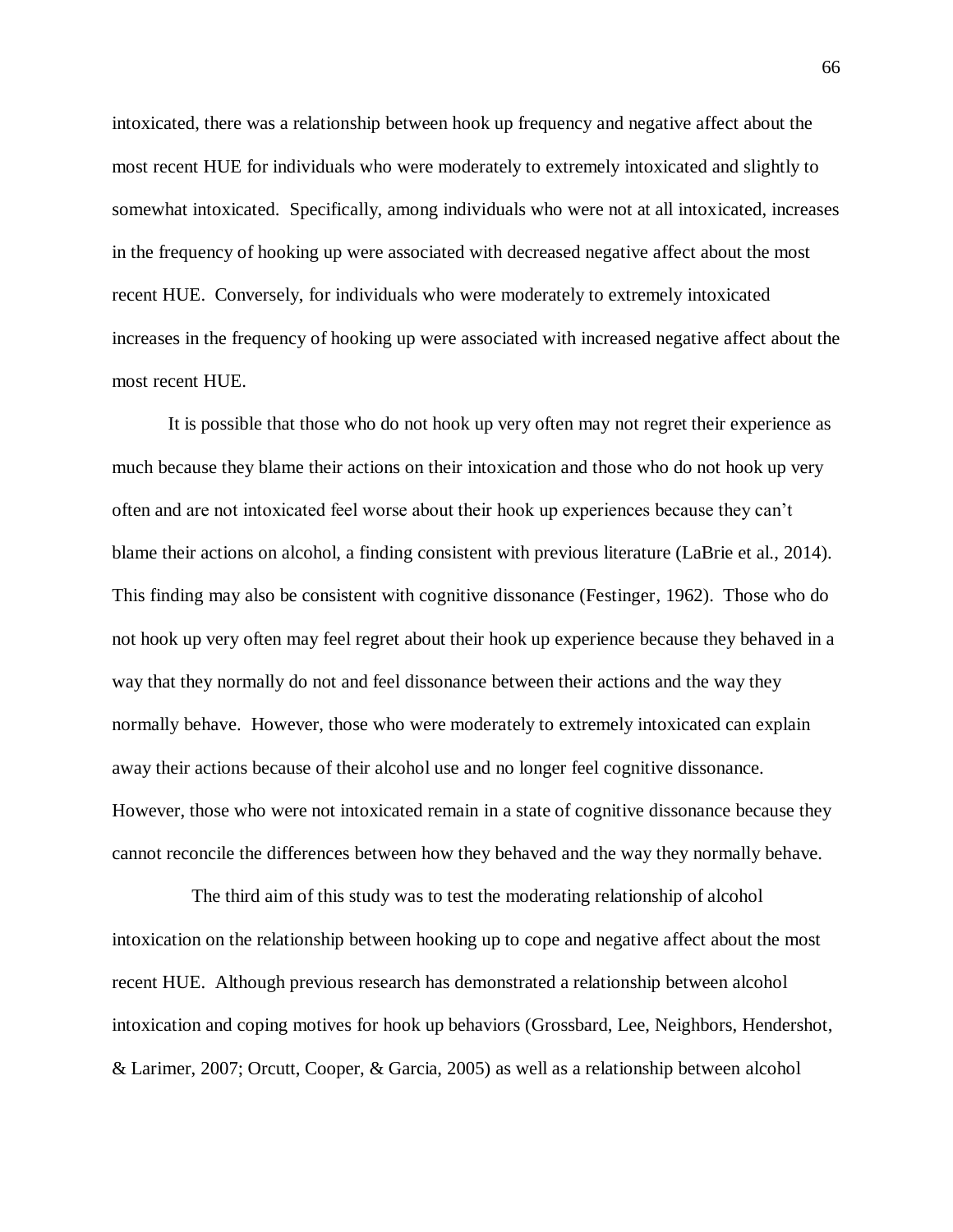intoxication and components of negative affect about the most recent HUE (Abbey et al., 2006; Fisher et al., 2012; Orchowski et al., 2012), no published research has examined a possible moderating effect of alcohol intoxication on the relationship between hooking up to cope and negative affect about the most recent HUE.

According to the psychological escape model (McKirnan et al., 1996), those engaging in alcohol use and hooking up to cope should lead to cognitive disengagement, dissonance, and higher negative affect about the most recent HUE. The findings of the current study indicate that alcohol intoxication does not moderate the relationship between hooking up to cope and negative affect about the most recent HUE. It is possible that these effects couldn't be detected due to power issues because so few individuals reported being moderately/extremely intoxicated. Only 20 male participants and 54 female participants reported moderate to extreme intoxication. However, it could also indicate that the psychological escape model may need to be adapted. It may be that the individuals must also be drinking to cope with negative affective states, instead of just consuming alcohol, in order for the psychological escape model to produce its predicted effects.

#### **Type of Hook up Behavior and Gender**

The final aims of the current study were to test the combined influence of the type of hook up behavior and gender on negative affect about the most recent HUE and the moderating relationships of hook up behavior and gender on the relationship between hooking up to cope and negative affect about the most recent HUE. Although previous research has indicated a significant interaction between hook up behavior and gender, a relationship between gender and hooking up to cope (Grossbard et al., 2007; Kenney et al., 2014) as well as a relationship between hook up behavior and hooking up to cope (Patrick et al., 2011; Patrick & Maggs, 2010),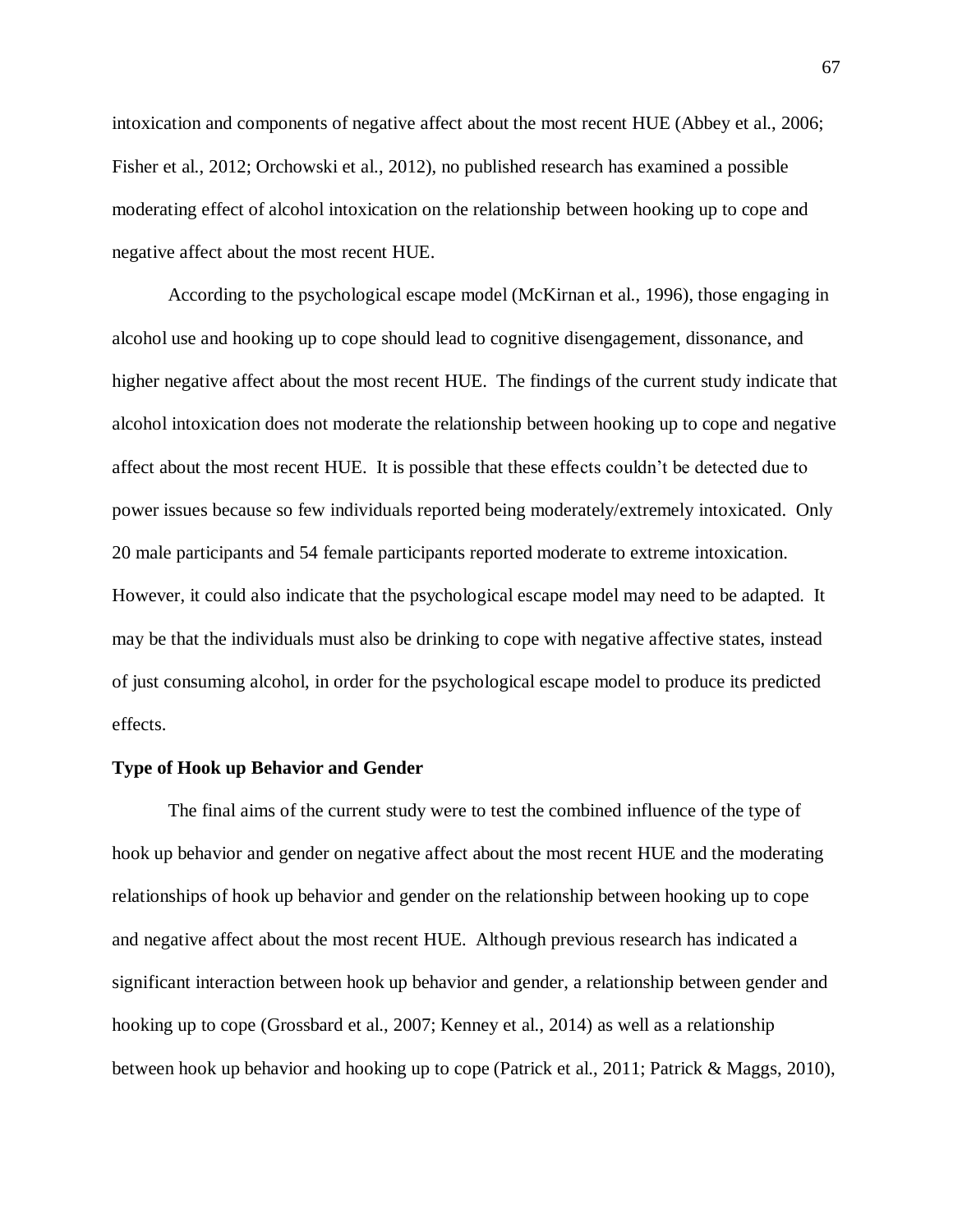these studies combined oral sex and penetrative hook up behaviors in to one group (Owen & Fincham, 2011), used coders to identify regrets of action and inaction (Roese et al., 2006), and were measuring differences related to best and worst HUEs (Paul & Hayes, 2002).

Consistent with previous findings and the existence of a sexual double standard, after controlling for hook up frequency women reported significantly higher negative affect about the most recent HUE compared to men (Fisher et al., 2012; Owen & Fincham, 2011). An application of self-concept discrepancy theory and cognitive dissonance theory on the sexual double standard predicts that females will feel increased negative affect about the most recent HUE compared to males and also that the type of hook up behavior should lead to differing outcomes depending on gender. Although women did have increased negative affect about the most recent HUE compared to males, type of hook up behavior did not significantly affect negative affect about the most recent HUE. There was not a significant gender difference in negative affect about the most recent HUE between penetrative and non-penetrative hook up behaviors. In other words, there is a significant gender difference in negative affect about the most recent hook up behavior, but there is not a significant difference between type of hook up behavior in negative affect about the most recent hook up experience. Additionally, there is no significant difference between males that engaged in non-penetrative hook up behaviors, males that engaged in penetrative hook up behaviors, females that engaged in non-penetrative hook up behaviors, and females that engaged in penetrative hook up behaviors. This may be due to a lack of power because the male sample for non-penetrative hook up behaviors was much smaller. Finally, hook up behavior and gender did not significantly interact to affect the relationship between hooking up to cope and negative affect about the most recent HUE.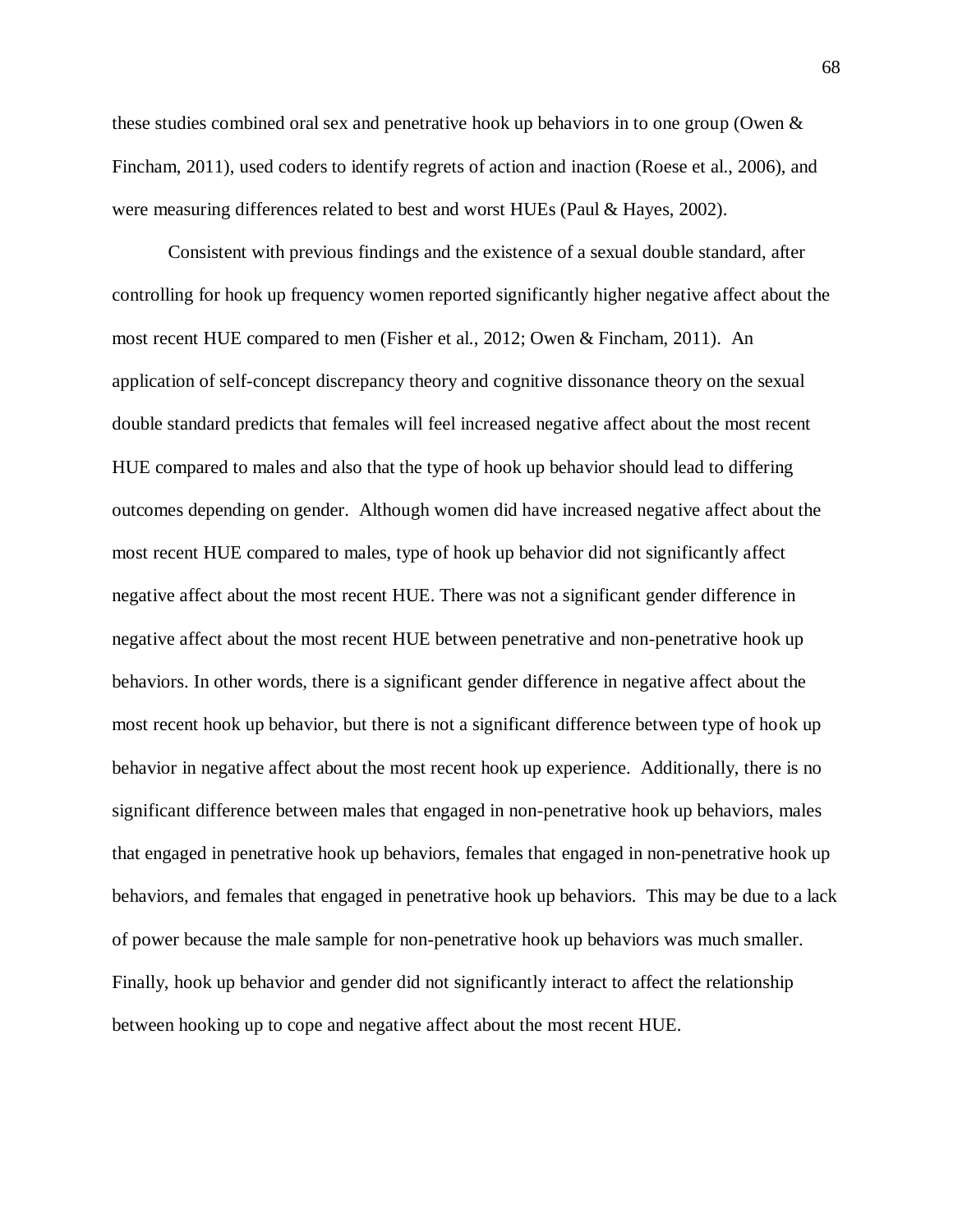These findings suggest that women engaging in hook up behaviors experience more negative affect than men. However, they do not support the integration of self-discrepancy theory, cognitive dissonance theory, and the existence of a sexual double standard based on evolutionary theory leading to interaction effects between gender, type of hook up behavior, and negative affect. In other words, the results of this study do not fit with theories that suggest that gender should have an effect on HUEs due to conflicts between behavior and traditional gender roles or that those conflicts would change the relationship between hooking up to cope and negative affect about the most recent HUE. Although women do report higher negative affect about their most recent hook up experience compared to men, they do not appear to experience this due to the type of their hook up behavior or how often they hook up to cope. Future theories should explore other possible mechanisms for explaining the gender difference in negative affect about the most recent HUE.

#### **General Discussion**

The majority of participants did not report high levels of negative affect about their most recent HUE, although every participant reported that they felt at least slightly upset, regretful, depressed, confused, ashamed, disappointed, or used during their most recent HUE. Additionally, hooking up to cope had a stronger relationship with negative affect about the most recent HUE than all other variables included in this study including hook up frequency, gender, type of hook up behavior, and alcohol intoxication. Furthermore, increased hook up frequency was a consistent significant predictor of decreased negative affect about the most recent HUE. Although alcohol intoxication appears to have an effect on negative affect about the most recent HUE for individuals that are moderately/extremely intoxicated, being not at all or slightly/somewhat intoxicated on alcohol does not appear to have the same effect. Interestingly,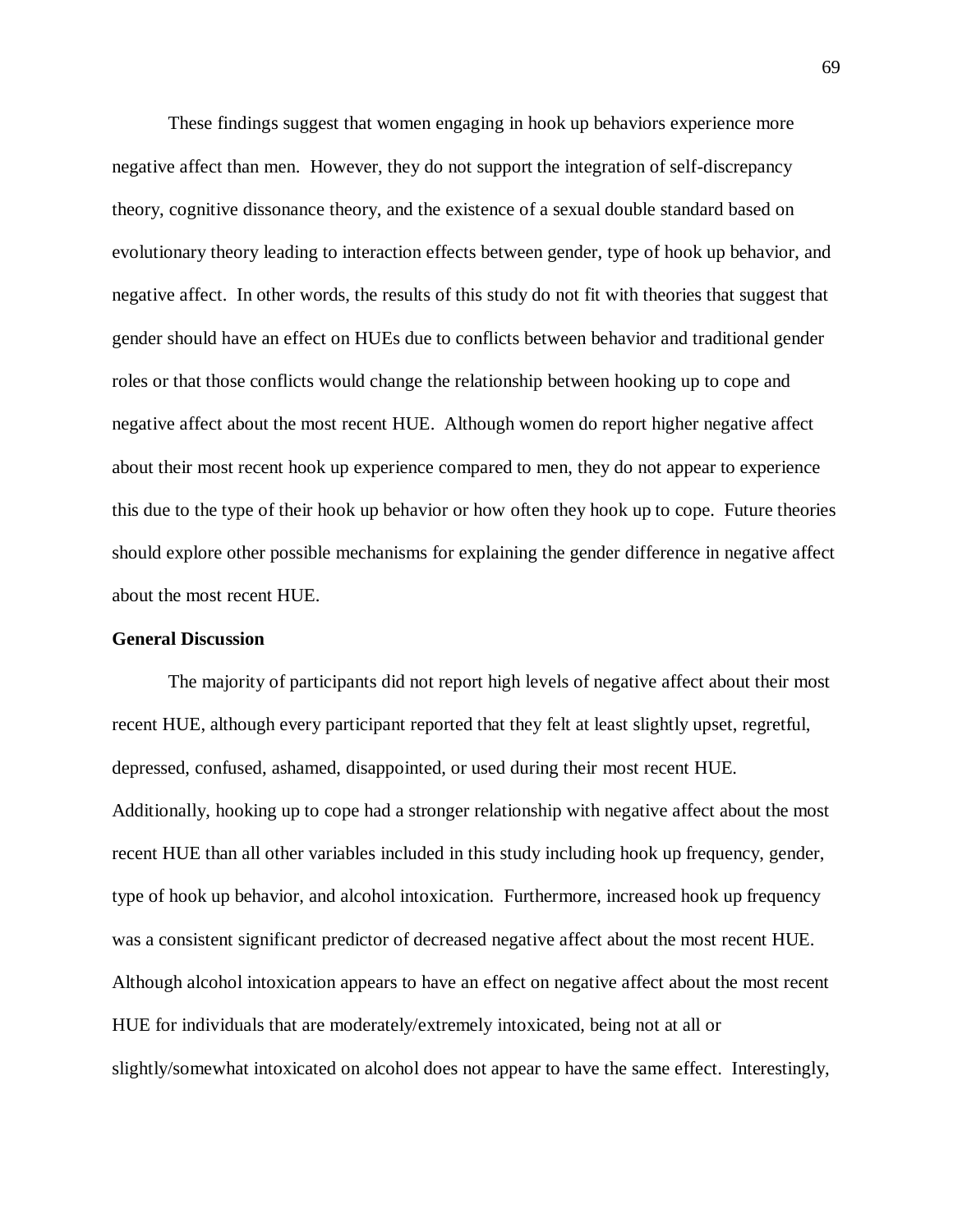the relationship between negative affect about the most recent HUE and hook up frequency depended on alcohol intoxication, a finding I did not predict.

Similar to previous research, males reported lower negative affect about their most recent HUE as compared to females; however, that effect did not depend on hook up behavior. Additionally, although hook up behavior and gender did not moderate the relationship between hooking up to cope and negative affect about the most recent HUE, the strongest relationship between the two appeared to be in males that had engaged in penetrative hook up behaviors. Given the relationship between negative affect about the most recent HUE and increased symptoms of depression, loneliness, unwanted but casual sex, increased number of sexual partners, and decreased self-esteem (Bersamin et al., 2014) the findings of the current study might be valuable to consider when targeting aspects of risky sexual practices and alcohol intoxication (Gentzler & Kerns, 2004; Owen & Fincham, 2011). For example, it may be important to specifically target moderate to extreme intoxication in an intervention, but not necessarily all alcohol use as well as using hooking up as a coping method. Alternative ways to cope with stress should be included in these interventions.

#### **Limitations and Future Directions**

There are several limitations to the current study. First, the sample consisted of college students that were mostly female (72.36%), engaged in penetrative hook up behaviors during their most recent HUE (80.16%), and hooked up on average about once a month. Therefore, the results of this study may not be generalizable to other populations such as other sexual orientations, non-college samples, or more sexually conservative/liberal samples. Additionally, this study measured alcohol consumption by how intoxicated the participants felt they were during their most recent HUE on an ordinal scale and did not include any additional variables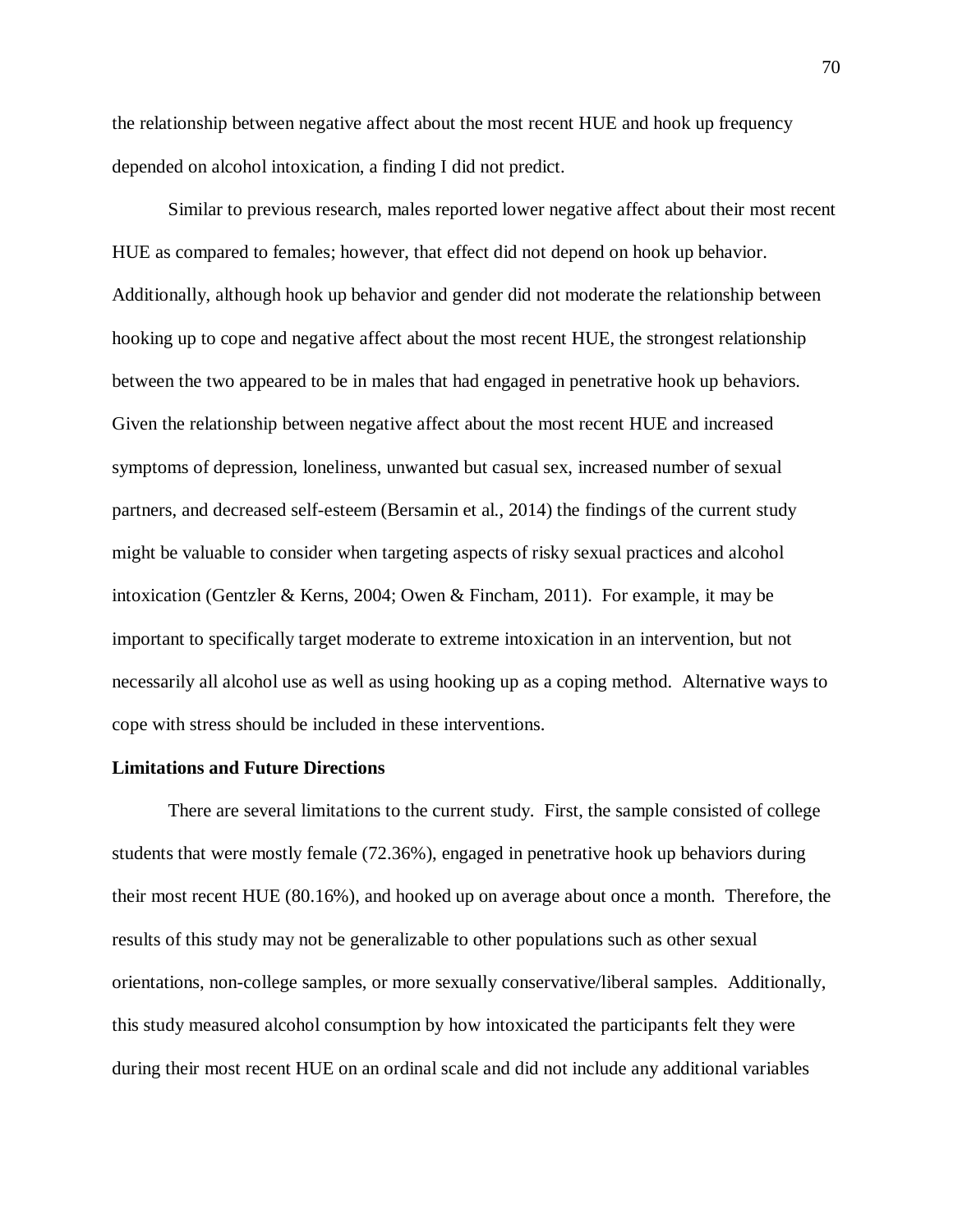measuring alcohol consumption such as the number of drinks consumed prior to their most recent HUE. Future research should include other corroborating alcohol use measures to ensure the reliability and validity of the number of drinks consumed and how intoxicated a participant feels.

The cross-sectional design of the current study does not enable the researcher to assert any cause and effect relationships among the variables. Furthermore, data were not collected about the amount of time between the HUE and completion of the survey. It is possible that there may be differing emotional reactions about the most recent HUE based on immediate reactions or long-term reactions and that emotional reactions may be temporary or enduring. The specific negative emotions/events or the intensity of those emotions/events that led to an individual to use hooking up as a coping mechanism was not investigated. The outcome of using hooking up as a coping mechanism to handle negative emotions or events may differ based on the event and intensity. For individuals consuming alcohol, motives for drinking could be a factor impacting emotional reactions.

Future research could investigate these questions using a longitudinal design to investigate the relationship between negative affect about the most recent HUE and its relationship to mental health symptoms such as depression. It is possible that the perception of a hook up experience could change over time. Investigating immediate reporting of a HUE versus reporting later on, as was done in this study, to examine those perceptions. Furthermore, due to the findings on hook up frequency it is possible that hook up frequency might mediate some of these relationships. In addition to including drinking motives, future research could investigate the relationship between the sexual expectations of individuals consuming alcohol during their HUE's.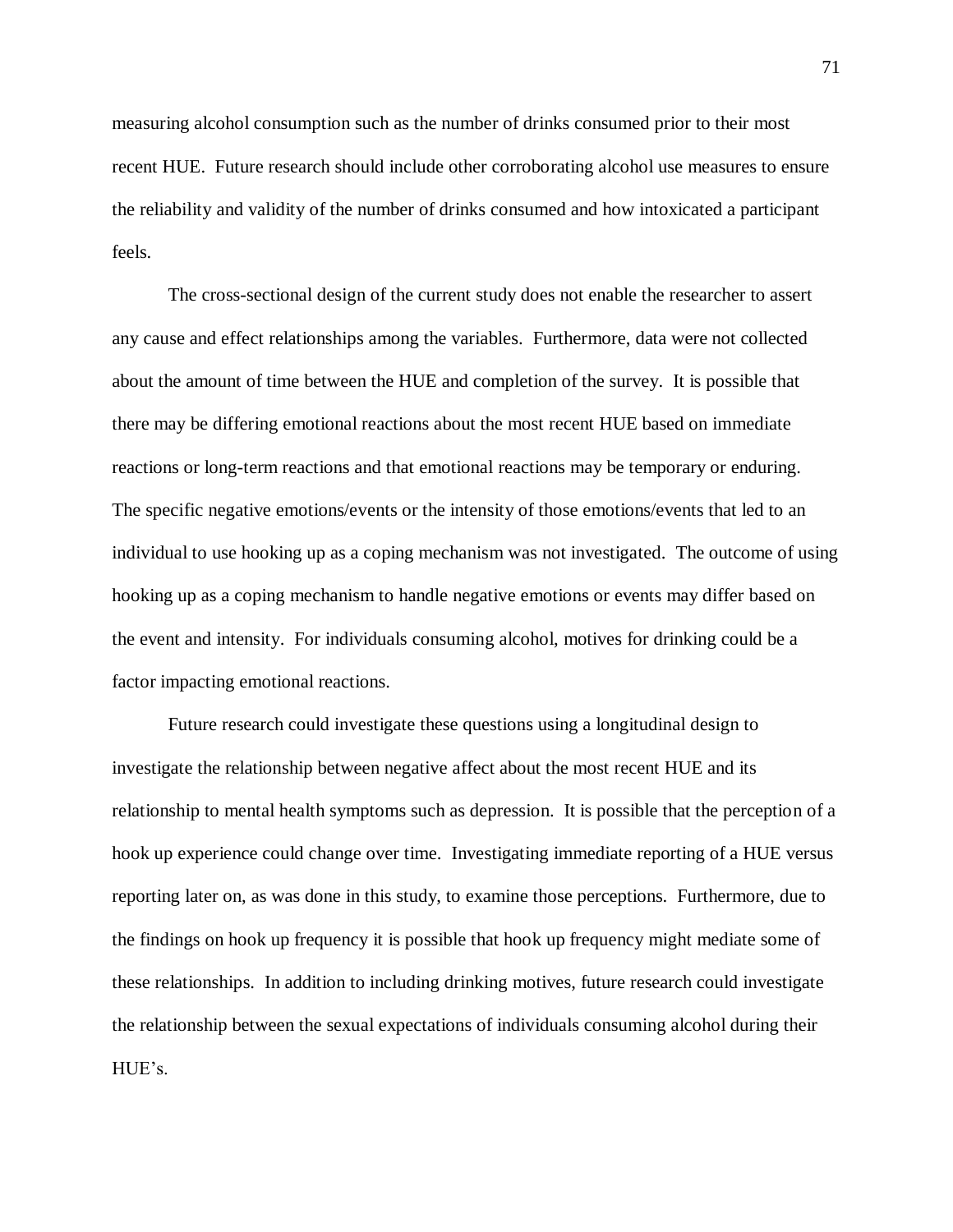#### **CHAPTER V**

### **CONCLUSIONS**

 The current study was the first to investigate the moderating relationships among alcohol intoxication, the type of hook up behavior, and gender on the association between engaging in hook up behaviors as a way to cope with negative emotions and negative affect about the most recent HUE. Specifically, this study found that relatively few individuals experience high levels of negative affect about their most recent HUE. Additionally, hook up frequency and hooking up to cope were consistent predictors of negative affect about the most recent HUE. Alcohol intoxication does not appear to effect negative affect about the most recent HUE except for moderate/extreme intoxication and the relationship between negative affect about the most recent HUE and alcohol intoxication depended on hook up frequency. Compared to women, men reported lower negative affect about the most recent HUE and that effect was not dependent on hook up behavior. Future research into the source and strength of the negative emotions and events preceding the use of hook up behaviors to cope and concurrent drinking motives using longitudinal designs may be useful in explaining why individuals that use hooking up as a coping mechanism engage in more risky sexual practices (Cooper et al., 1998; Grossbard et al., 2007; Patrick et al., 2011) and have such strong relationships to negative mental health symptoms (Cooper, Agocha, & Sheldon, 2000; Kenney et al., 2014). Additionally, because hook up frequency interacted with alcohol intoxication, looking at relationships between the variables in this study and hook up frequency should be investigated.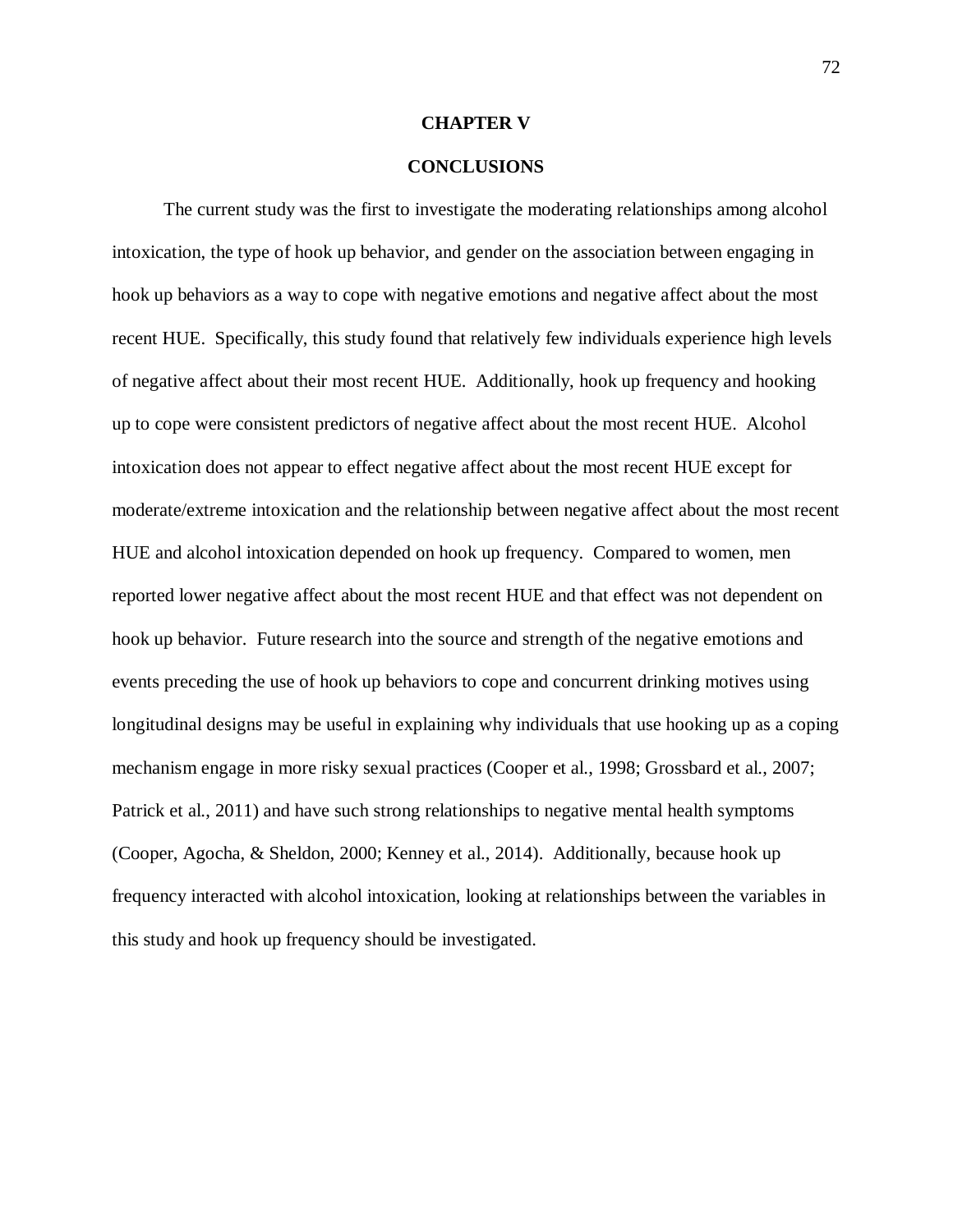#### **REFERENCES**

- Abbey, A., Saenz, C., Buck, P. O., Parkhill, M. R., & Hayman, L. W. (2006). The effects of acute alcohol consumption, cognitive reserve, partner risk, and gender on sexual decision making. *Journal of Studies on Alcohol, 67*, 113-121.
- Bersamin, M. M, Zamboanga, B. L., Schwartz, S. J., Donnelan, M. B., Hudson, M., Weisskirch, R. S., Kim, S. Y., Agocha, V.B., Whitbourne, S. K., Caraway S. J. (2014). Risky Business: Is there an association between casual sex and mental health among emerging adults? *Journal of Sex Research,* 51, 43-51.
- Clark, N. M., & Zimmerman, B. J. (1990). A social cognitive view of self-regulated learning about health. *Health Education Research,* 5, 371-379.
- Cooper, M. L. (1994). Motivations for alcohol use among adolescents: Development and validation of a four-factor model. *Psychological Assessment,* 6, 117-128.
- Cooper, M. L. (2010). Toward a person X situation model of sexual risk-taking behaviors: Illuminating the conditional effects of traits across sexual situations and relationship contexts. *Journal of Personality and Social Psychology,* 98, 319-341.
- Cooper, M. L., Agocha, V. B., & Sheldon, M.S. (2000). A motivational perspective on risky behaviors: The role of personality and affect regulatory processes. *Journal of Personality,* 68, 1059-1088.
- Cooper, M. L., Shapiro, C. M., & Powers, A. M. (1998). Motivations for sex and risky sexual behavior among adolescents and young adults: A functional perspective. *Journal of Personality and Social Psychology,* 75, 1528-1558.
- Cox, W. M., & Klinger, E. (1988). A motivational model of alcohol use. *Journal of Abnormal Psychology,* 97, 168-180. doi: 10.1037/0021-843X.97.2.168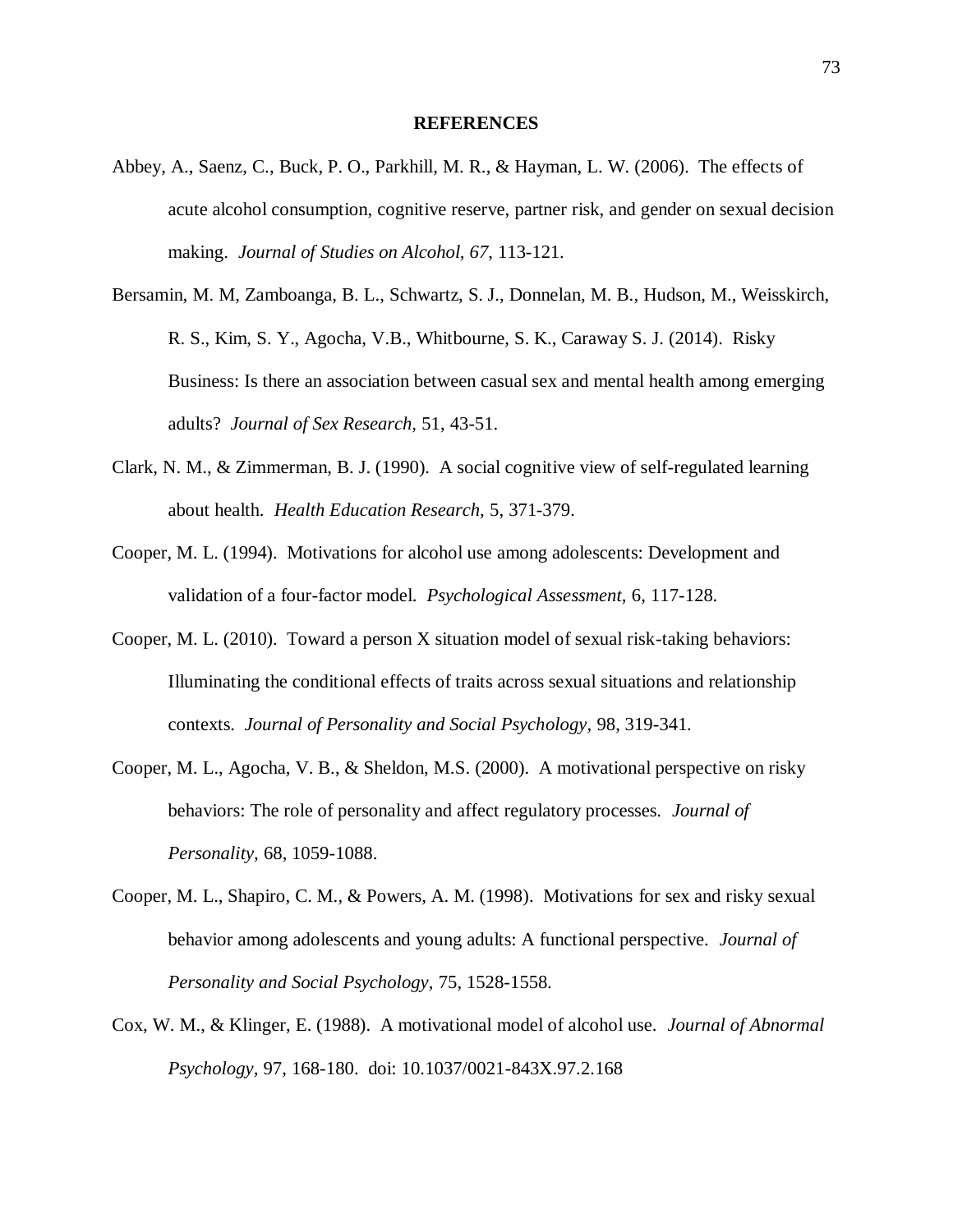- Davis, K. C., Hendershot, C. S., George, W. H., Norris, J., & Heiman, J. R. (2007). Alcohol's effects on sexual decision making: An integration of alcohol myopia and individual differences. *Journal of Studies on Alcohol and Drugs,* 68, 843-851.
- Dawson, J. F. & Richter, A. W. (2006). Probing three-way interactions in moderated multiple regression: Development and application of a slope difference test. *Journal of Applied Psychology,* 91, 917-926.
- Efron, B., & Tibshirani, R. J. (1993). *An Introduction to the Bootstrap*. Boca Raton, Florida: CRC Press.
- Erceg-Hurn, D. M., & Mirosevich, V. M. (2008). Modern robust statistical methods: an easy way to maximize the accuracy and power of your research. *American Psychologist*, *63*, 591- 601. doi: 10.1037/0003-066X.63.7.591
- Eshbaugh, E. M., & Gute., G. (2008). Hookups and sexual regret among college women. *Journal of Social Psychology,* 148, 77-89.
- Festinger, L. (1962). *A theory of cognitive dissonance* (Vol 2). Stanford university press.
- Fielder, R. L. & Carey, M. P. (2010a). Predictors and consequences of sexual "hookups" among college students: A short-term prospective study. *Archives of Sexual Behavior,* 39, 1105- 1119.
- Fielder, R. L. & Carey, M. P. (2010b). Prevalence and characteristics of sexual hookups among first-semester female college students. *Journal of Sex and Marital Therapy,* 36, 346-359.
- Fielder, R. L., Walsh, J. L., Carey, K. B., & Carey M. P. (2014). Sexual hookups and adverse health outcomes: A longitudinal study of first year college women. *Journal of Sex Research, 51*, 131-144. doi: 10.1080/00224499.2013.848255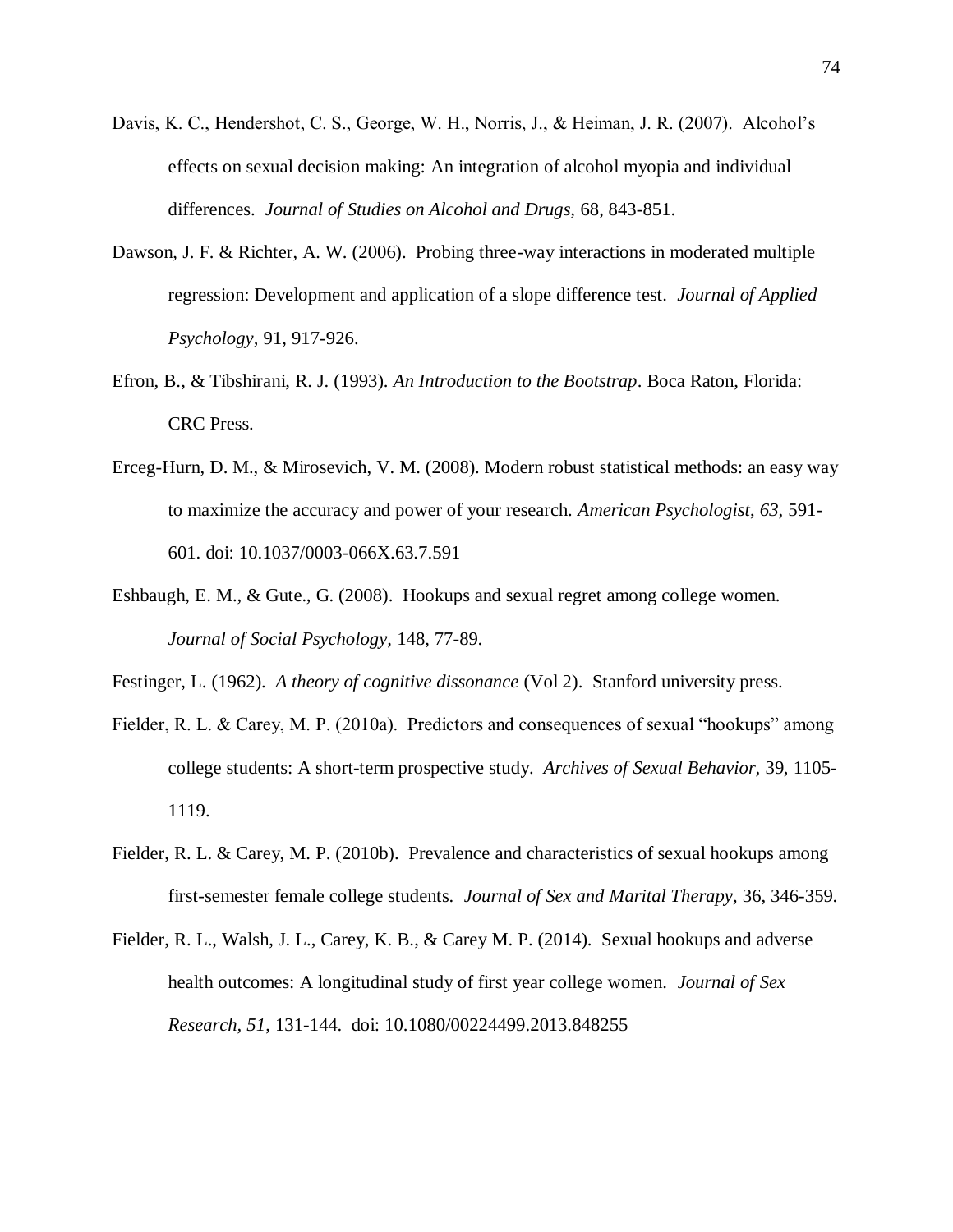- Fisher, M. L., Worth, K., Garcia, J. R., & Meredith, T. (2012). Feelings of regret following uncommitted sexual encounters in Canadian university students. *Culture, Health & Sexuality,* 14, 45-57
- Folkman, S. & Lazarus, R. S. (1998). The relationship between coping and emotion: Implications for theory and research. *Social Science and Medicine,* 26, 309-317.
- Garcia, J. R., & Reiber, C. (2008). Hook-up behavior: A biopsychosocial perspective. *Journal of Social, Evolutionary, and Cultural Psychology, 2*, 192-208.
- Gentzler, A. L., & Kerns, K. A. (2004). Associations between insecure attachment and sexual experiences. *Personal Relationships,* 11, 249-265.
- Glenn, N. & Marquardt, E. (2001). *Hooking up, hanging out, and hoping for Mr. Right: College women on dating and mating today.* New York: Institute for American Values.
- Grossbard, J. R., Lee, C. M., Neighbors, C., Hendershot, C. S., & Larimer, M. E. (2007). Alcohol and risky sex in athletes and nonathletes: What roles do sex motives play? *Journal of Studies on Alcohol and Drugs,* 68, 566-574.
- Higgins, E. T. (1987). Self-discrepancy theory: A theory relating self and affect. *Psychological Review,* 94, 319-340.
- Kenney, S. R., Lac, A., Hummer, J. F., & LaBrie, J. W. (2014). Development and Validation of the Hookup Motives Questionnaire (HMQ). *Psychological Assessment*. Advance online publication. http://dx.doi.org/10.1037/a0037131
- Kiene, S. M., Barta, W. D., Tennen, H., & Armeli, S. (2009). Alcohol, helping young adults to have unprotected with casual partners: Findings from a daily diary study of alcohol use and sexual behavior. *Journal of Adolescent Health, 44,* 73-80. doi: 10.1016/j.jadohealth.2008.05.008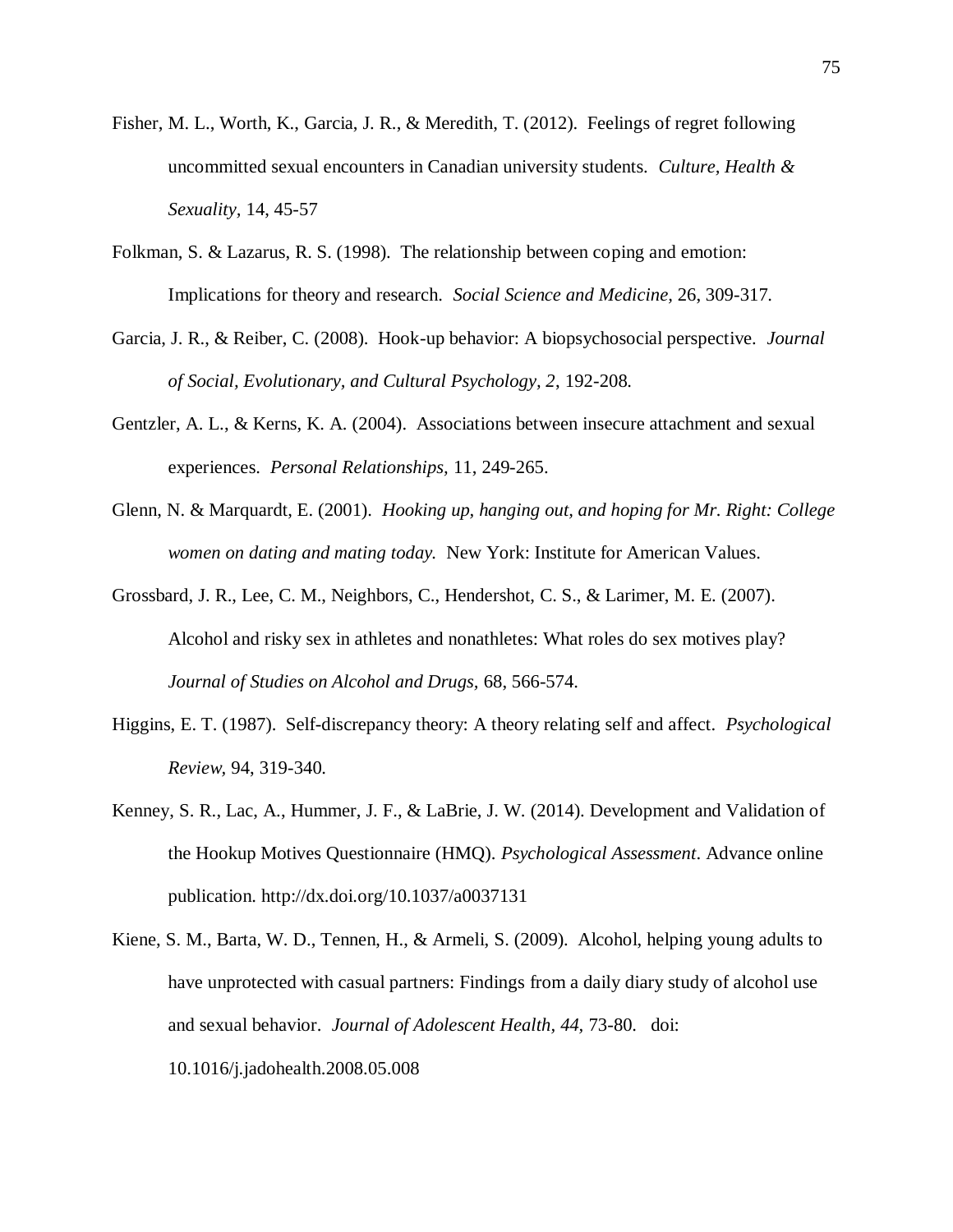- LaBrie, J. W., Hummer, J. F., Ghaidarov, T. M., Lac, A., & Kenney, S. R. (2014). Hooking up in the college context: The event-level effects of alcohol use and partner familiarity on hookup behaviors and contentment. *Journal of Sex Research, 51*, 62-73. doi: 10.1080/00224499.2012.714010
- Langer, L. M., Warheit, G. J., & McDonald, L. P. (2001). Correlates and predictors of risky sexual practices among a multi-racial/ethnic sample of university students. *Social Behavior and Personality, 29*, 133-144. doi: 10.2224/sbp.2001.29.2.133
- Lewis, M. A., Granato, H., Blayney, J. A., Lostutter, T. W., & Kilmer, J. R. (2012). Predictors of hooking up sexual behaviors and emotional reactions among U.S. college students. *Archives of Sexual Behavior,* 41, 1219-1229.
- Mahoney, C. A., Thombs, D. L., & Howe, C. Z. (1995). The art and science of scale development in health education research. *Health Education Research,* 10, 1-10.
- Monat, A., & Lazarus, R. S. (1991). *Stress and coping: An anthology.* Columbia University Press.
- Moore, N. B., & Davidson, J. K. (1997). Guilt about first intercourse: An antecedent of sexual dissatisfaction among college women. *Journal of Sex and Marital Therapy,* 23, 29-46.
- Muthén, L.K. and Muthén, B.O. (1998-2012). *Mplus user's guide. Seventh Edition*. Los Angeles, CA: Muthén & Muthén.
- Orchowski, L. M., Mastroleo, N. R., & Borsari, B. (2012). Correlates of alcohol-related regretted sex among college students. *Psychology of Addictive Behaviors*, *26*, 782-790.
- Orcutt, H. K., Cooper, M. L., & Garcia, M. (2005). Use of sexual intercourse to reduce negative affect as a prospective mediator of sexual revictimization. *Journal of Traumatic Stress,*  18, 729-739.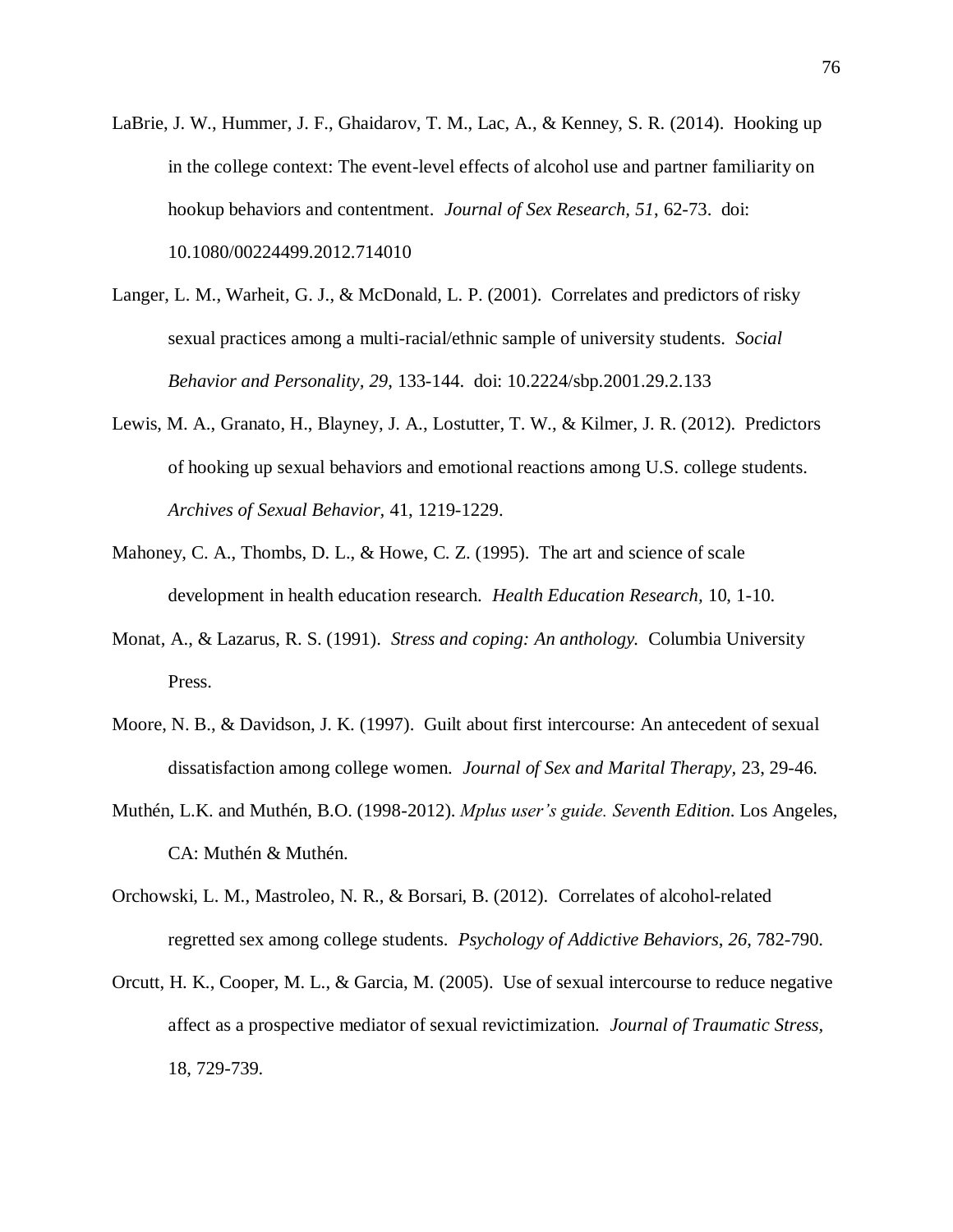- Owen, J. & Fincham, F. D. (2011). Young adults' emotional reactions after hooking up encounters. *Archives of Sexual Behavior,* 40, 321-330.
- Owen, J., Fincham, F. D., & Moore, J. (2011). Short-term prospective study of hooking up among college students. *Archives of Sexual Behavior,* 40, 331-341. doi: 10.1007/s10508-010-9697-x
- Owen, J., Rhoades, G. K., Stanley, S. M., & Fincham, F. D. (2010). "Hooking up" among college students: Demographic and psychosocial correlates. *Archives of Sexual Behavior,*  39, 653-663.
- Patrick, M. E., & Maggs, J. L. (2010). Profiles of motivations for alcohol use and sexual behavior among first-year university students. *Journal of adolescence,* 33, 755-765.
- Patrick, M. E., Maggs, J. L., Cooper, M. L., & Lee, C. M. (2011). Measurement of motivations for and against sexual behavior. *Assessment,* 18, 502-516. doi: 10.1177/1073191110372298
- Patrick, M. E., Maggs, J. L., & Lefkowitz, E. S. (2014). Daily associations between drinking and sex among college students: A longitudinal measurement burst design. *Journal of Research on Adolescence,* 1-10. doi: 10.1111/jora.12135
- Paul, E. L., & Hayes, K. A. (2002). The casualties of 'casual' sex: A qualitative exploration of the phenomenology of college students' hookups. *Journal of Social and Personal Relationships,* 19, 639-661. doi: 10.1177/0265407502195006
- Paul, E. L., McManus, B. & Hayes, H. (2000). "Hookups": Characteristics and correlates of college students' spontaneous and anonymous sexual experiences. *Journal of Sexual Research,* 37, 76-88.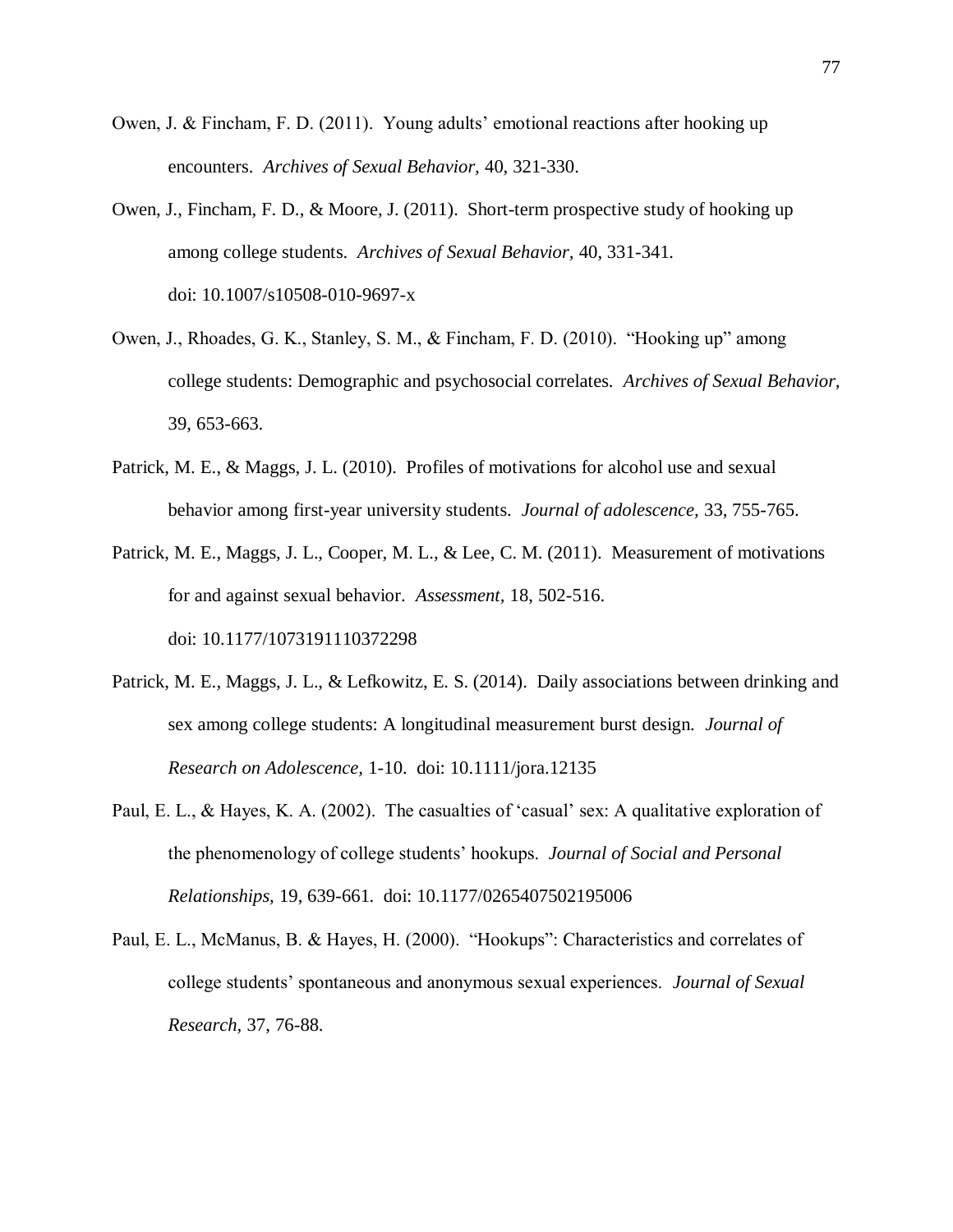Risman, B.J. (2017). 2016 Southern sociological society presidential address: Are millennials cracking the gender structure? *Social Currents,* 1-20. doi: 10.1177/2329496517697145journals.sagepub.com/home/scu

- Roese, N. J., Pennington, G. L., Coleman, J., Janicki, M., Li, N.P., & Kenrick, D. (2006). Sex differences in regret: All for love or some for lust? *Personality and Social Psychology Bulletin,* 32, 770-780. doi: 10.1177/0146167206286709
- Serbin, L. A. & Sprafkin, C. H. (1987). A developmental approach: Sexuality from infancy through adolescence. In J. H. Geer & W. T. O'Donohue (Eds.), *Theories of Human Sexuality* (pp. 163-195). New York, Plenum Press.
- Spielberger, C. (Eds.). (2004). Encyclopedia of applied psychology. Oxford, UK: Elsevier Academic Press.
- Steele, C. M., & Josephs, R. A. (1998). Drinking your troubles away II: An attention-allocation model of Alcohol's effect on psychological stress. *Journal of Abnormal Psychology,* 97, 196-205.
- Steele, C. M., & Josephs, R. A. (1990). Alcohol myopia: Its prized and dangerous effects. *American Psychologist,* 45, 921-933.
- Symons, D. (1987). An evolutionary approach: Can Darwin's view of life shed light on human sexuality? In J. H. Geer & W. T. O'Donohue (Eds.), *Theories of Human Sexuality* (pp. 91-126). New York, Plenum Press.
- Townsend, J. M., & Wasserman, T. H. (2011). Sexual hookups among college students: Sex differences in emotional reactions. *Archives of Sexual Behavior,* 40, 1173-1181. doi: 10.1007/s10508-011-9841-2.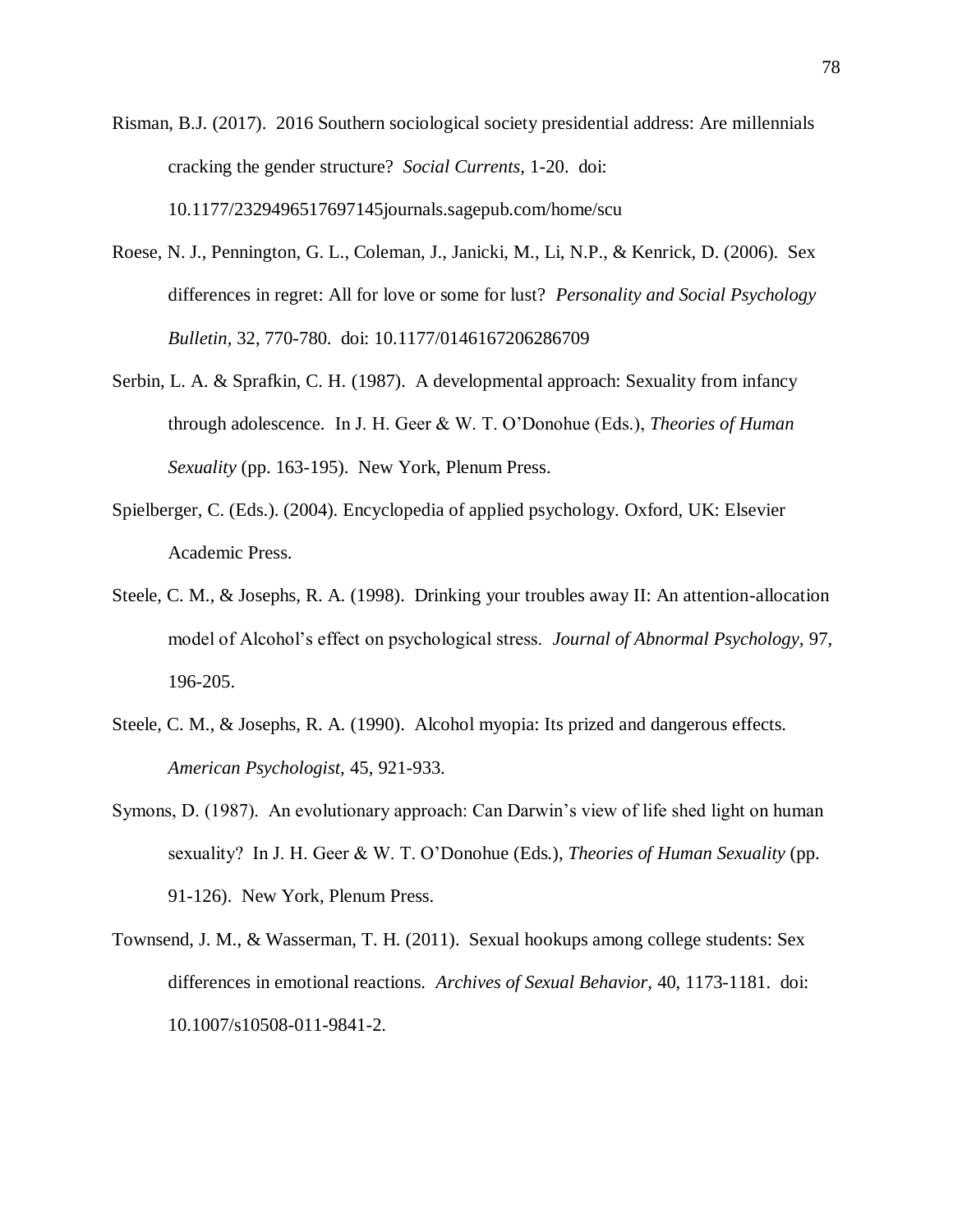- Watson, D., Clark, L. A., Tellegen, A. (1988). Development and validation of brief measures of positive and negative affect: The PANAS Scales. *Journal of Personality and Social Psychology,* 54, 1063-1070.
- Zaikman, Y., Marks, M. J., Young, T. M., & Zeiber, J. A. (2016). Gender role violations and the sexual double standard. *Journal of Homosexuality,* 63, 1608-1629.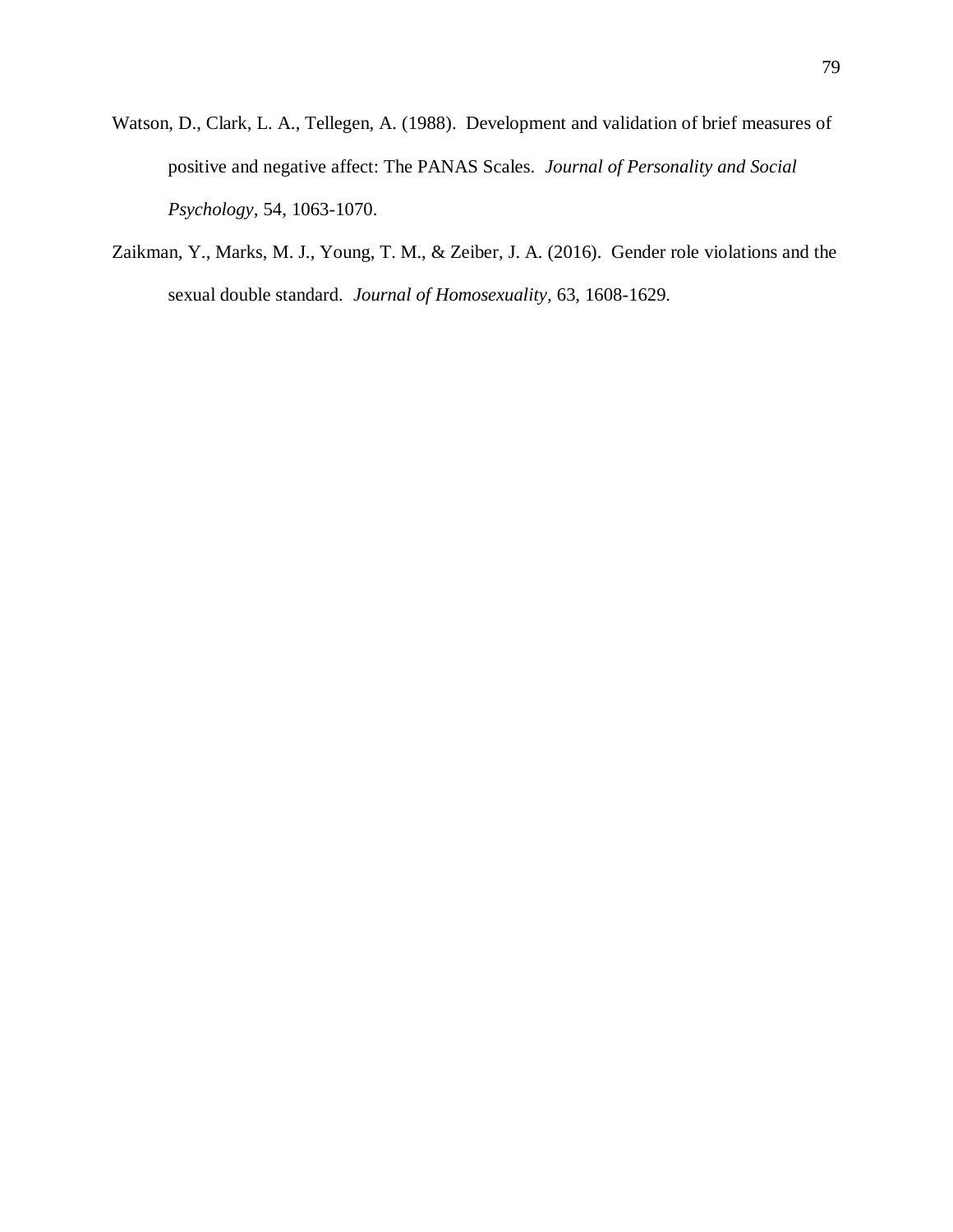### **APPENDIX A**

## **DEMOGRAPHIC INFORMATION QUESTIONNAIRE**

What is your gender? {Choose one}

( ) Male

( ) Female

What is your class standing? {Choose one} ( ) Freshman ( ) Sophomore ( ) Junior ( ) Senior

( ) Graduate

What racial group best describes you? {Choose one}

( ) African-American or Black

( ) Asian or Pacific Islander

( ) Caucasian or White

( ) Native American

( ) Hispanic or Latino

( ) Other [ ]

What is your sexual orientation?

( ) Heterosexual

( ) Gay Male

( ) Lesbian

( ) Bi-Sexual

( ) Other [ ]

What is your marital status?

{Choose one}

( ) Single

( ) Married

( ) Separated

( ) Divorced

( ) Widowed

( ) In a committed relationship

What is your age in years? {Enter text answer}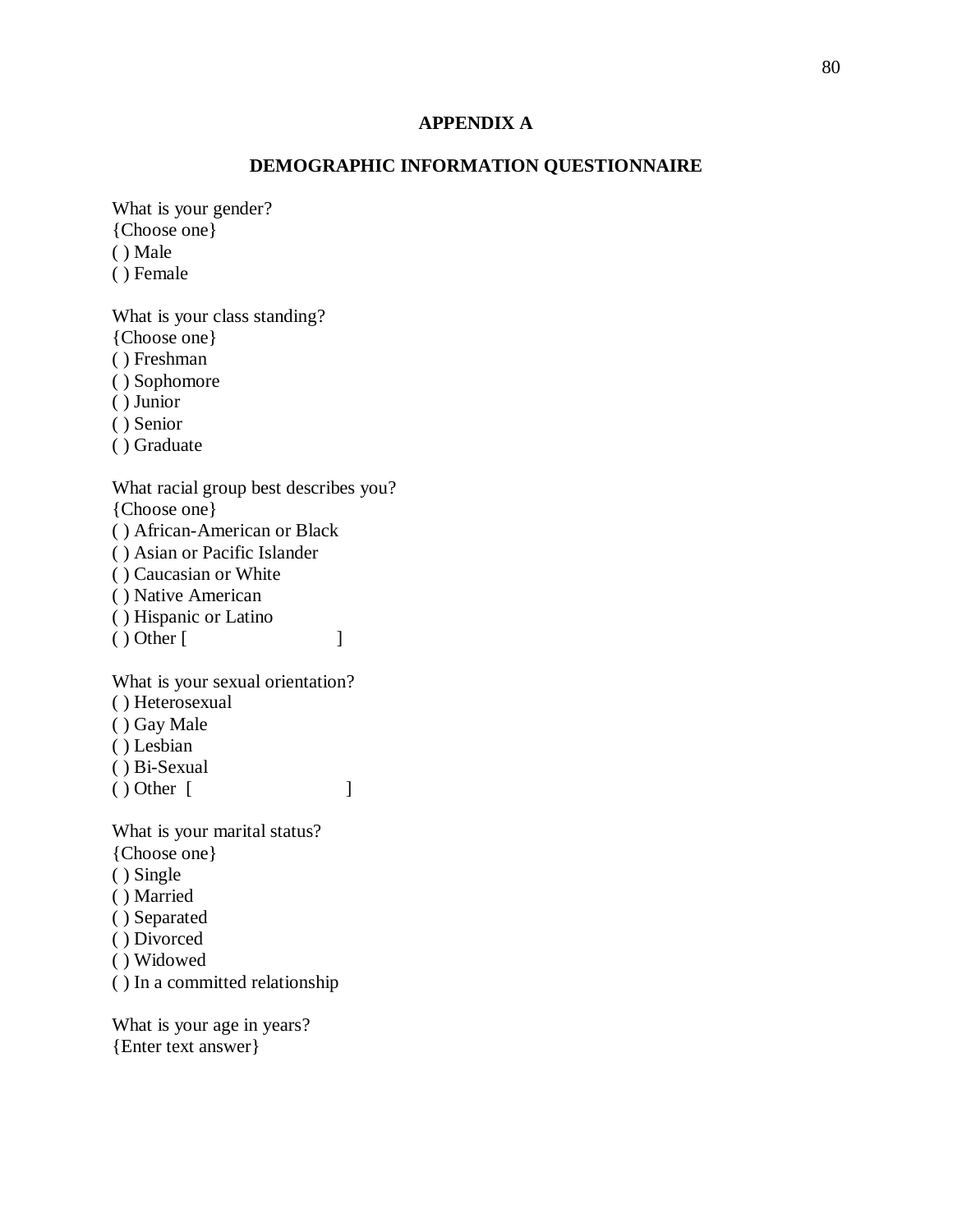## **APPENDIX B**

## **THE HOOKUP MOTIVES QUESTIONNAIRE (HMQ)**

Instructions will provide the definition for hooking up (La Brie et al. 2014, p. 63): "Hooking up" is defined as engaging in physically intimate consensual behaviors ranging from kissing to sexual intercourse with someone with whom you do not have a committed relationship. Hooking-up is defined as something both people agree to (consensual), including how far they go.

Participants will use the following response scale:

- $1 = Not$  at all
- $2 =$ Slightly
- $3 =$  Somewhat
- $4 =$ Moderately
- $5 =$ Extremely

Following is a list of reasons college students give for hooking up. Thinking of the last time you hooked up, how much would you say that you agree with the following reasons for hooking up during your most recent hook up experience?

- 1. I hooked up because it allowed me to avoid being tied down to one person.
- 2. I hooked up because hooking up is a way to find a relationship.
- 3. I hooked up because it's fun.
- 4. I hooked up because it made me feel good when I wasn't feeling good about myself.
- 5. I hooked up because I felt pressure from my friends to hook up.
- 6. Hooking up provided me with "friends with benefits".
- 7. I hooked up because it made me feel attractive.
- 8. I hooked up because my friends would tease me if I didn't.
- 9. I hooked up because it is the first step to forming a committed relationship.
- 10. I hooked up because it's sexually pleasurable.
- 11. I hooked up because it cheers me up when I'm in a bad mood.
- 12. Hooking up provides me with sexual benefits without a committed relationship.
- 13. I hooked up because it helped me decide if I wanted something more serious with my hook up partner.
- 14. I hooked up because I was attracted to the person.
- 15. I hooked up because it helps me fit in.
- 16. Hooking up enables me to have multiple partners.
- 17. I hooked up because it's exciting.
- 18. I hooked up because it helps me feel less lonely.
- 19. I hooked up because I feel I'll be left out if I don't.

## **Hooking up Frequency**

Participants will use the following response scale:

 $0 =$  Never

 $1 = 1-2$  times a year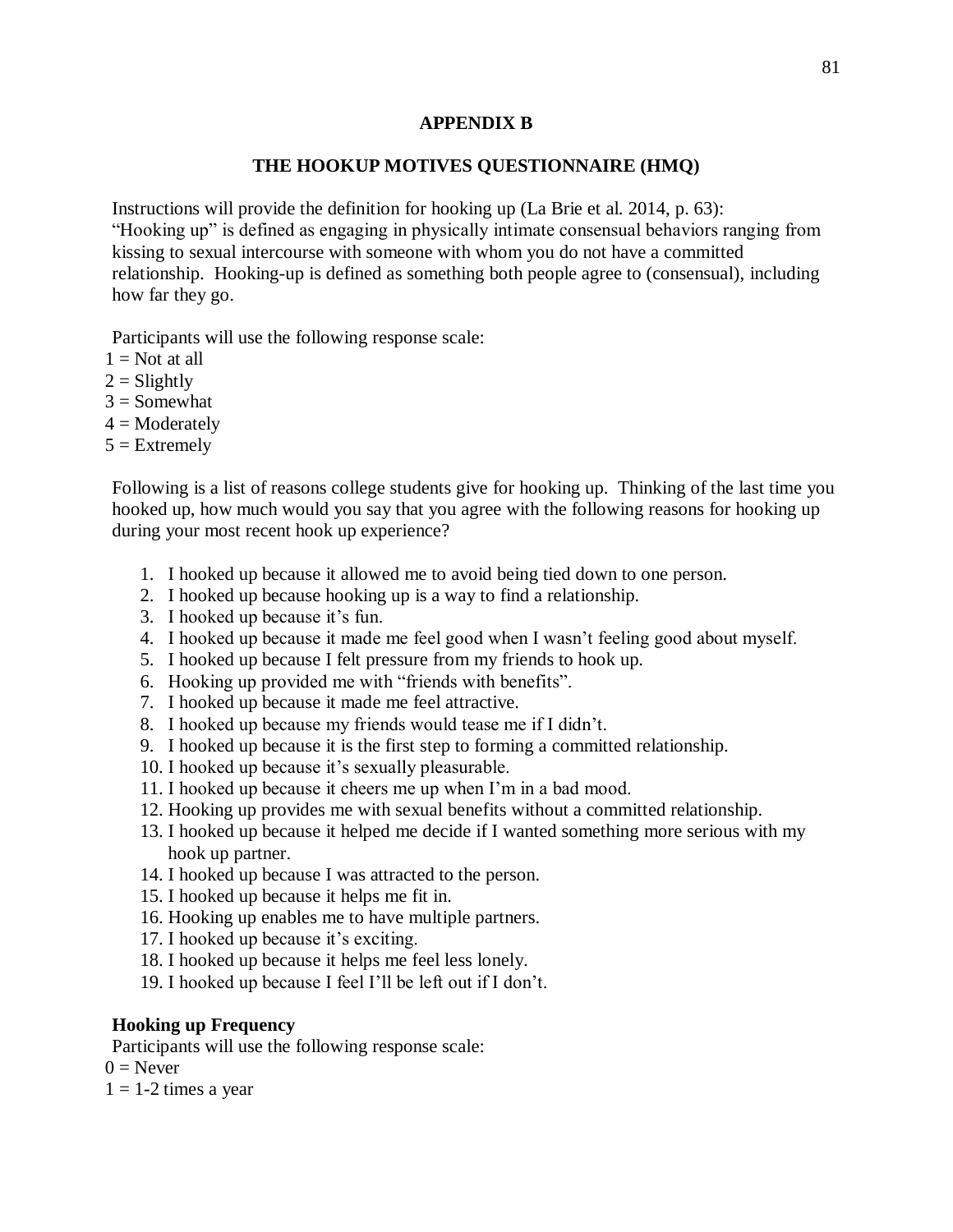- $2 = 3-4$  times a year
- $3 =$ Once a month
- $4 = Two times a month$
- $5 =$ Three times a month
- $6 =$ Once a week
- $7 =$ Two or more times a week

20. How often do you hook up?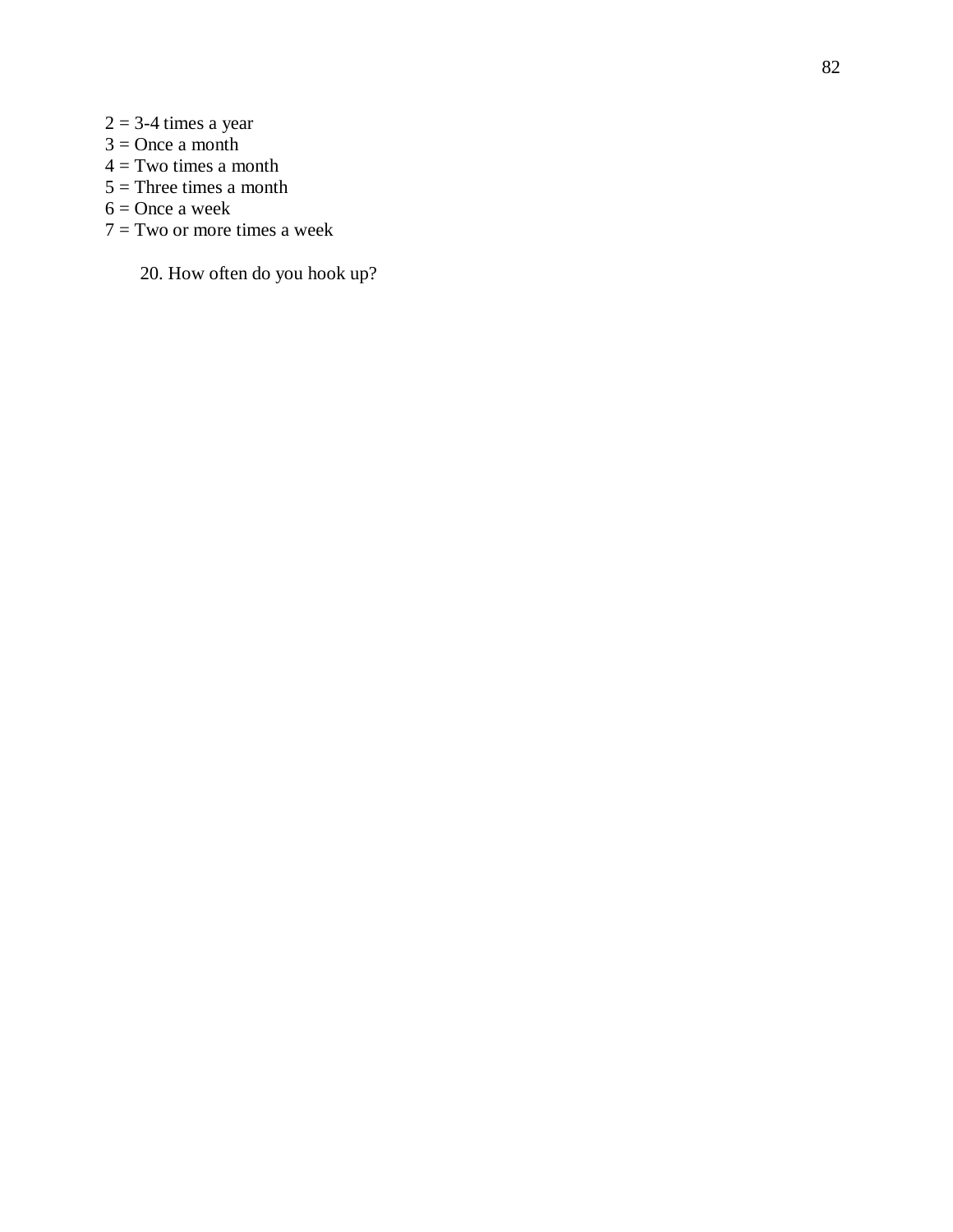# **APPENDIX C**

# **ALCOHOL USE**

Prior to or during your most recent hook up experience, how intoxicated on alcohol were you during the hook up?

 $1 = \text{not at all}$ 

 $2 =$  slightly intoxicated

 $3 =$ somewhat intoxicated

4 = moderately intoxicated

 $5 =$  extremely intoxicated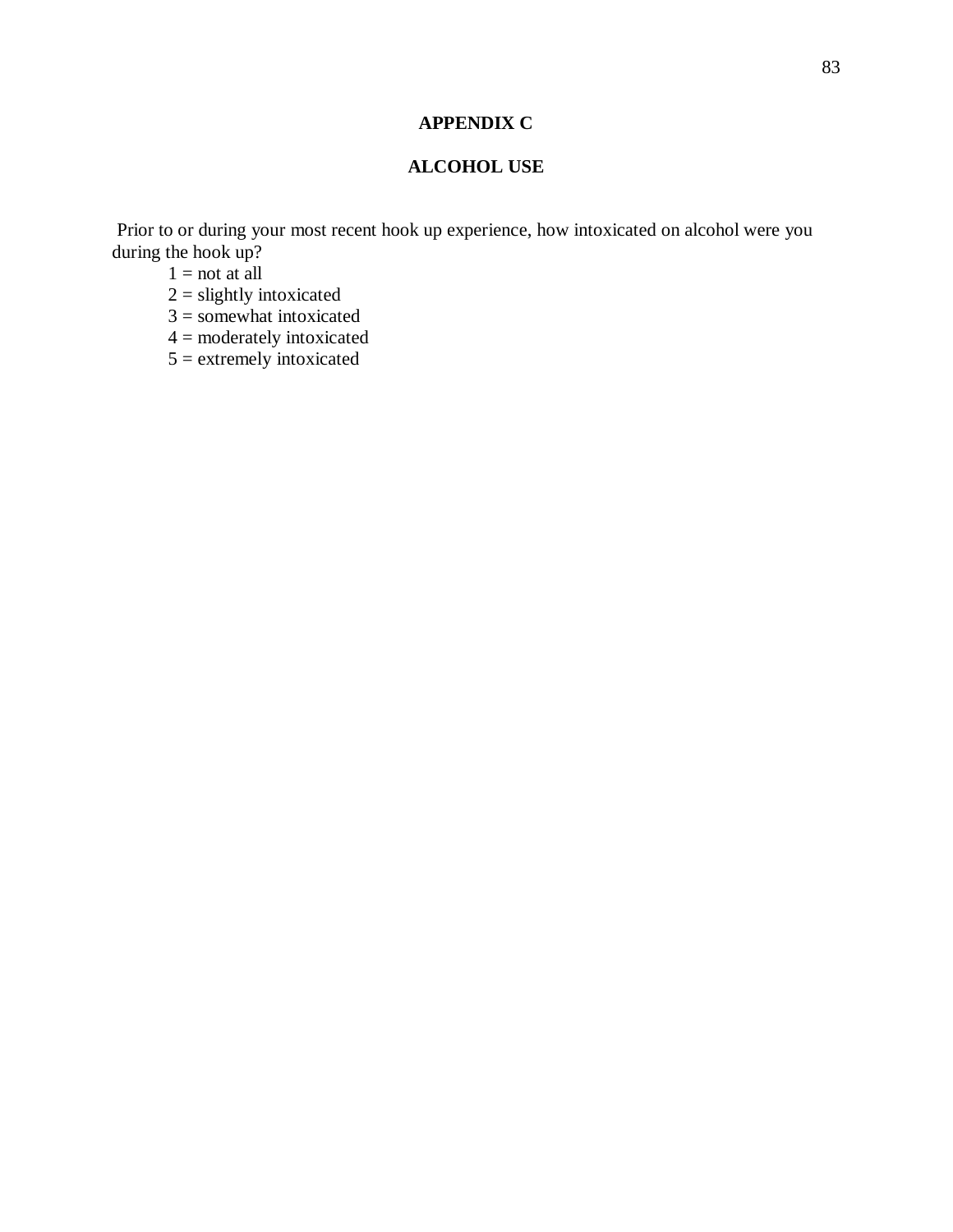## **APPENDIX D**

## **MOST RECENT HOOKUP**

"Hooking up" is defined as engaging in physically intimate consensual behaviors ranging from kissing to sexual intercourse with someone with whom you do not have a committed relationship. Hooking-up is defined as something both people agree to (consensual), including how far they go.

Based on this definition of hooking up please check which behaviors you participated in during your most recent hook up experience in the past 12 months…

- \_\_\_ I did not hook up in the past 12 months
- Kissing was involved during my most recent hook up experience
- \_\_\_ Heavy petting was involved during my most recent hook up experience
- \_\_\_ Mutual masturbation was involved during my most recent hook up experience
- \_\_\_ I either performed oral sex on my partner or my partner performed oral sex on me
- \_\_\_ Sexual intercourse was involved during my most recent hook up experience
- \_\_\_ Anal sex was involved during my most recent hook up experience
- \_\_\_ I was in a committed relationship with someone else during my last hook up experience.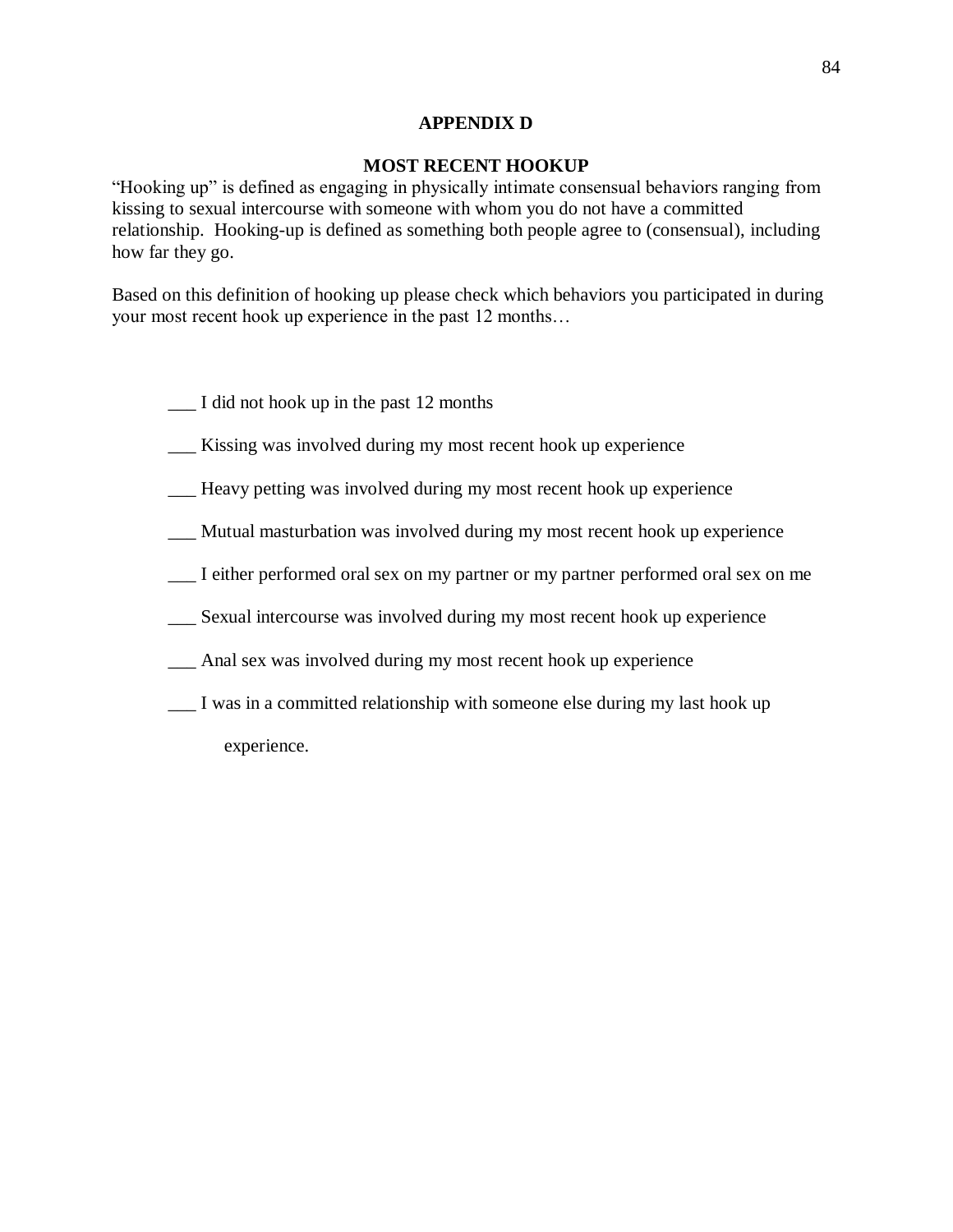### **APPENDIX E**

## **POSITIVE AND NEGATIVE AFFECT**

Participants will use the following response scale:

- $1 = Not$  at all
- $2 =$ Slightly
- $3 =$  Somewhat
- $4 =$ Moderately
- $5 =$  Extremely

Please indicate the extent to which to which you experienced the feelings or emotions listed below as a result of your most recent hook up.

- 1. My most recent hook up made me feel happy.
- 2. My most recent hook up made me feel upset.
- 3. My most recent hook up made me feel carefree.
- 4. My most recent hookup made me feel regretful.
- 5. My most recent hookup made me feel attractive.
- 6. My most recent hookup made me feel depressed.
- 7. My most recent hookup made me feel desirable.
- 8. My most recent hookup made me feel confused.
- 9. My most recent hookup made me feel excited.
- 10. My most recent hookup made me feel ashamed.
- 11. My most recent hookup made me feel pleased.
- 12. My most recent hookup made me feel disappointed.
- 13. My most recent hookup made me feel adventuresome.
- 14. My most recent hookup made me feel used.